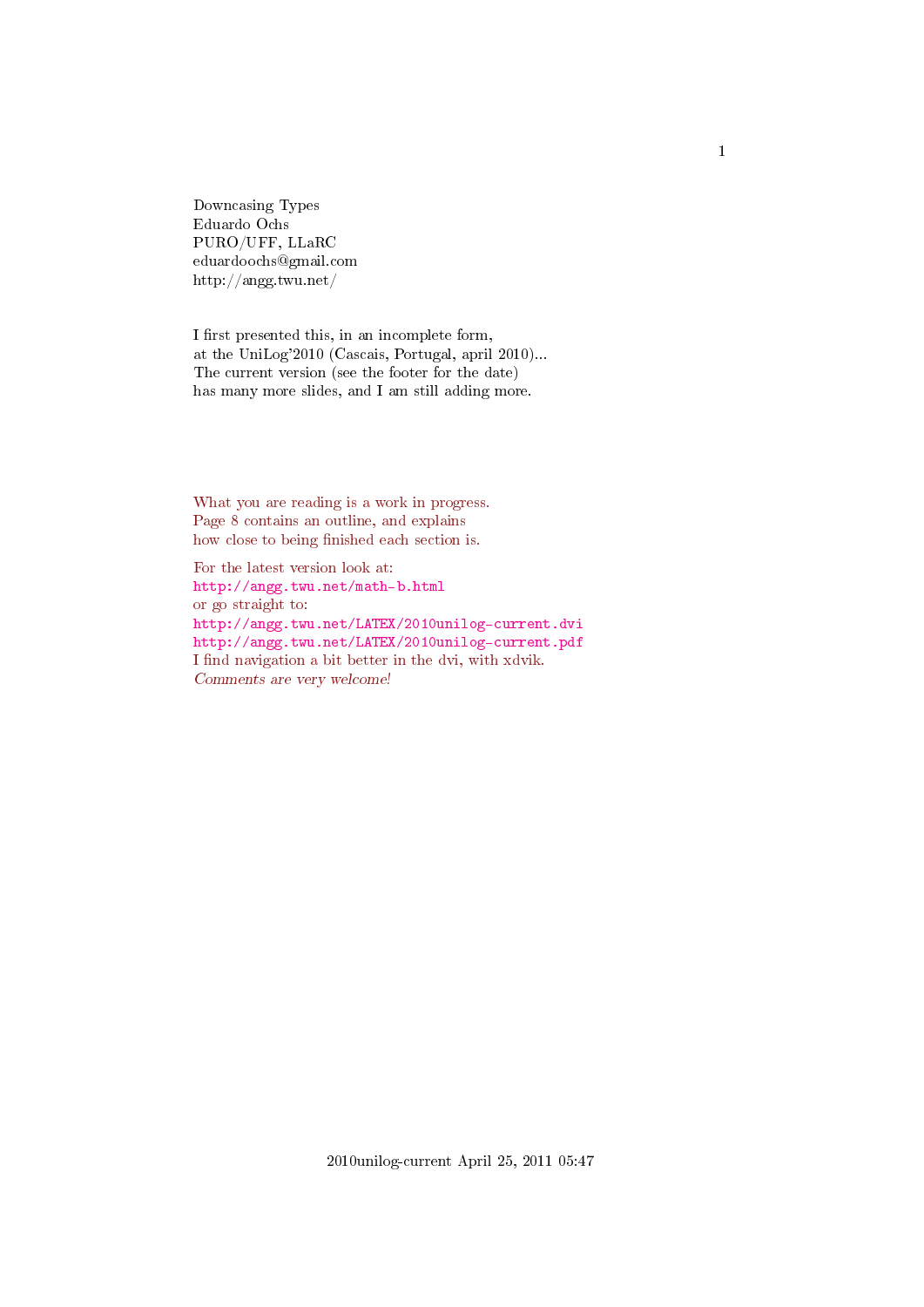Index of the slides:

<span id="page-1-30"></span><span id="page-1-29"></span><span id="page-1-28"></span><span id="page-1-27"></span><span id="page-1-26"></span><span id="page-1-25"></span><span id="page-1-24"></span><span id="page-1-23"></span><span id="page-1-22"></span><span id="page-1-21"></span><span id="page-1-20"></span><span id="page-1-19"></span><span id="page-1-18"></span><span id="page-1-17"></span><span id="page-1-16"></span><span id="page-1-15"></span><span id="page-1-14"></span><span id="page-1-13"></span><span id="page-1-12"></span><span id="page-1-11"></span><span id="page-1-10"></span><span id="page-1-9"></span><span id="page-1-8"></span><span id="page-1-7"></span><span id="page-1-6"></span><span id="page-1-5"></span><span id="page-1-4"></span><span id="page-1-3"></span><span id="page-1-2"></span><span id="page-1-1"></span><span id="page-1-0"></span>

| Introduction:                                     |
|---------------------------------------------------|
|                                                   |
|                                                   |
| More on the 'wd' symbol: the syntactical world 25 |
|                                                   |
|                                                   |
| The Yoneda Lemma:                                 |
| Monads:                                           |
|                                                   |
|                                                   |
|                                                   |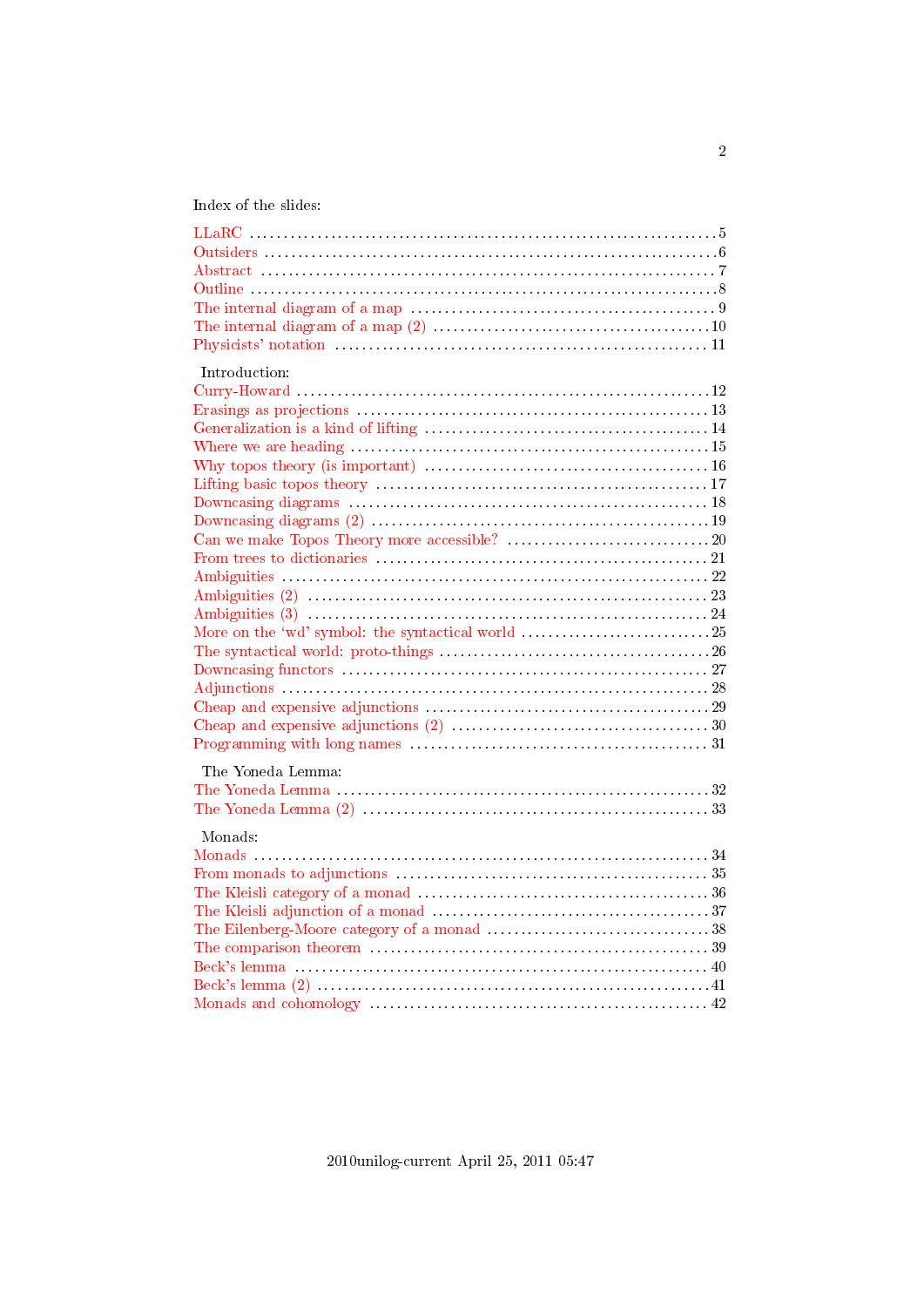| Cartesian Closed Categories: |
|------------------------------|
|                              |
|                              |
|                              |
|                              |
|                              |
|                              |
|                              |
|                              |
|                              |
|                              |
|                              |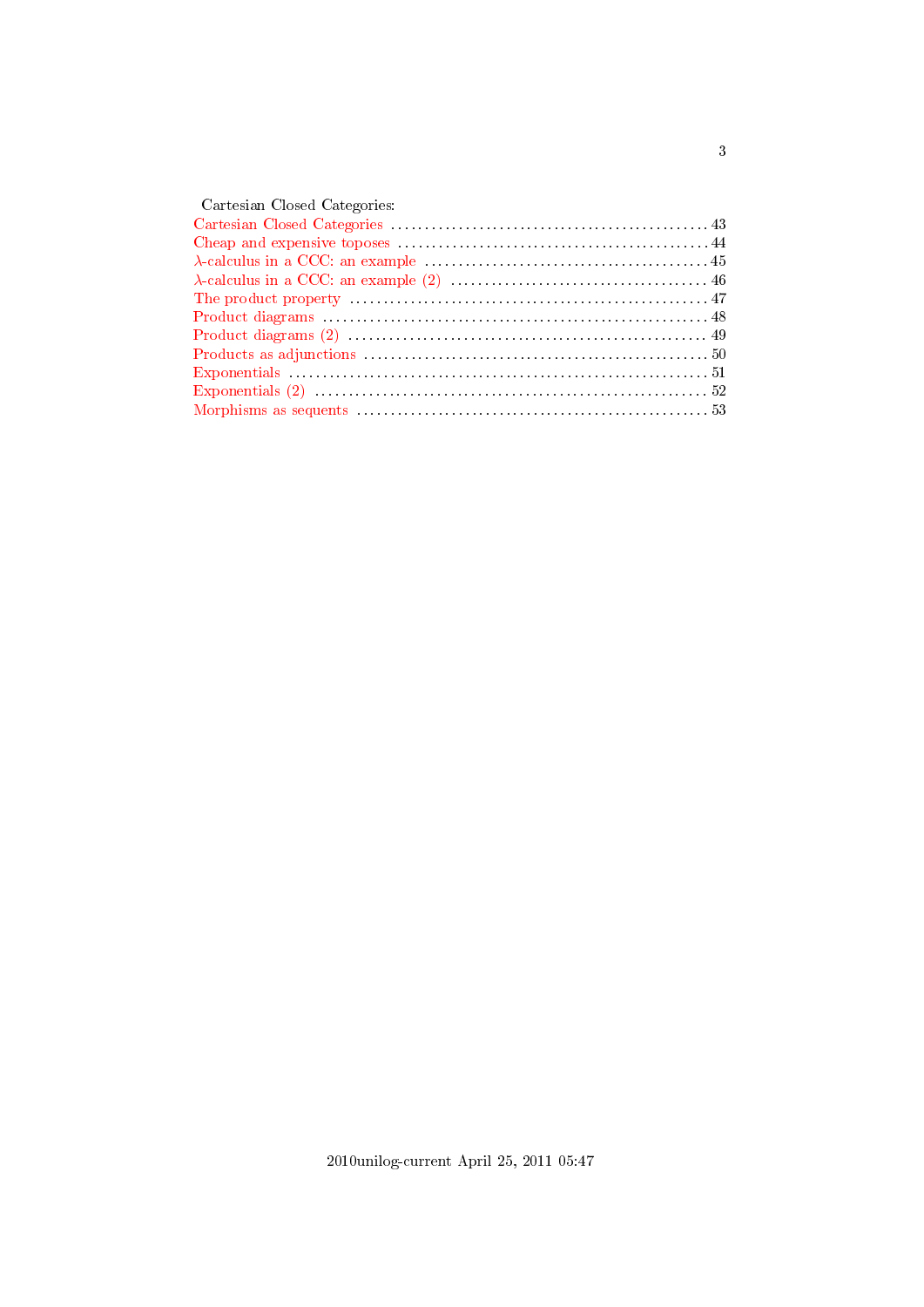| Hyperdoctrines:          |
|--------------------------|
|                          |
|                          |
|                          |
|                          |
|                          |
|                          |
|                          |
|                          |
|                          |
|                          |
|                          |
|                          |
|                          |
|                          |
|                          |
|                          |
|                          |
|                          |
|                          |
|                          |
|                          |
|                          |
|                          |
|                          |
|                          |
|                          |
|                          |
|                          |
|                          |
|                          |
|                          |
|                          |
|                          |
|                          |
|                          |
|                          |
|                          |
|                          |
|                          |
|                          |
| Models for polymorphism: |
|                          |
|                          |
|                          |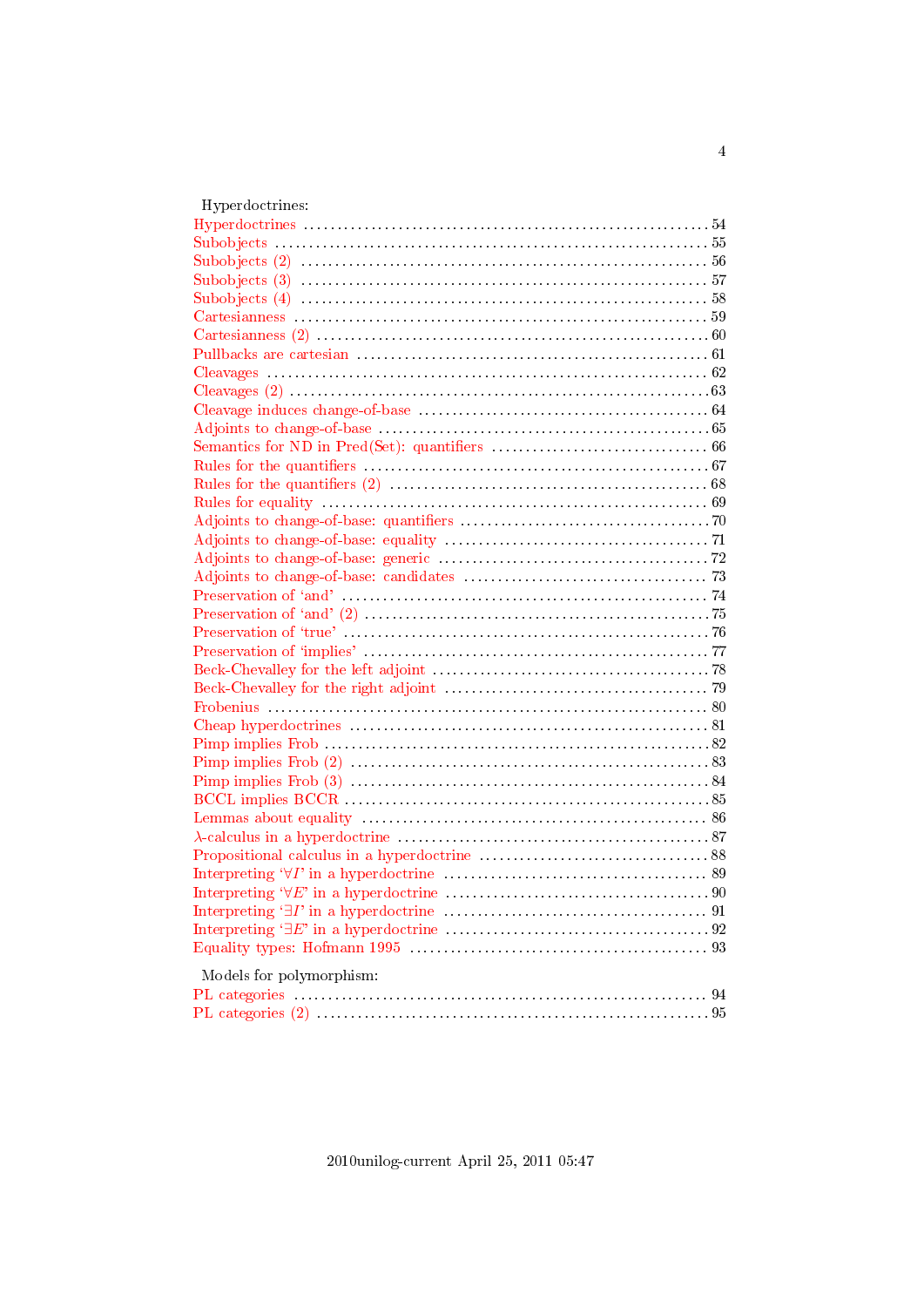| Typing proto-categories: |
|--------------------------|
|                          |
|                          |
|                          |
|                          |
|                          |
|                          |
| Etc:                     |
|                          |
|                          |
|                          |
|                          |
|                          |
|                          |
|                          |
|                          |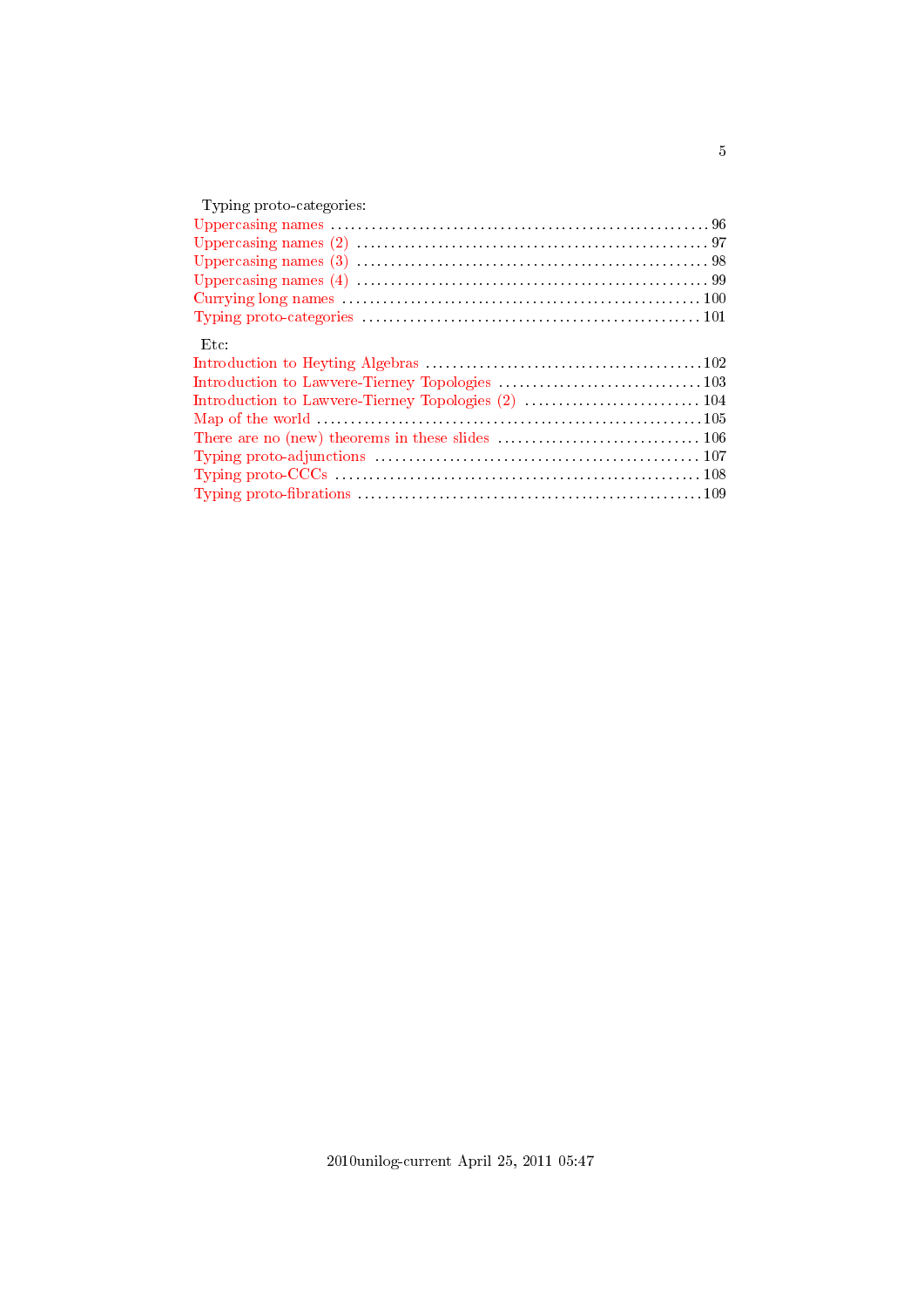# <span id="page-5-0"></span>[LLaRC](#page-1-0)

 $LLaRC =$ Laboratório de Lógica e Representação do Conhecimento = Laboratory of Logic and Representation of Knowledge at  $PURO/UFF =$ Pólo Universitário de Rio das Ostras/ Universidade Federal Fluminense

Rio das Ostras is city in the countryside of the state of Rio de Janeiro, Brazil. RO is ∼180Km away from Rio de Janeiro and ∼150Km away from Niterói, which is where the main campi of UFF are situated.

The LLaRC is a research laboratory that, despite our efforts in the last two years,  $8-($ , still doesn't have a physical room, (the PURO has been facing severe space problems), neither a decent internet connection (we still have only about 3KB/s per machine at PURO), and from nov/2009 to mar/2010 none of the printers at PURO had toner...

We have decided that in order to give some kind of official existence to our current research we would temporarily lower the bar for what we would "publish", and work-in-progress versions of seminar notes, like these, could be put in the LLaRC home page.

(We do not get brownie points for these).

This page should be removed for the final version,  $I$  guess... But the Silent Majority just repealed in the last departmental meeting an informal agreement that in my opinion was the main tool that kept everyone working together and in good spirits in spite of all difficulties... Anyway: the details don't fit here, I am saddened and pissed off, and this page will be part of the first official release of these notes. Cheers.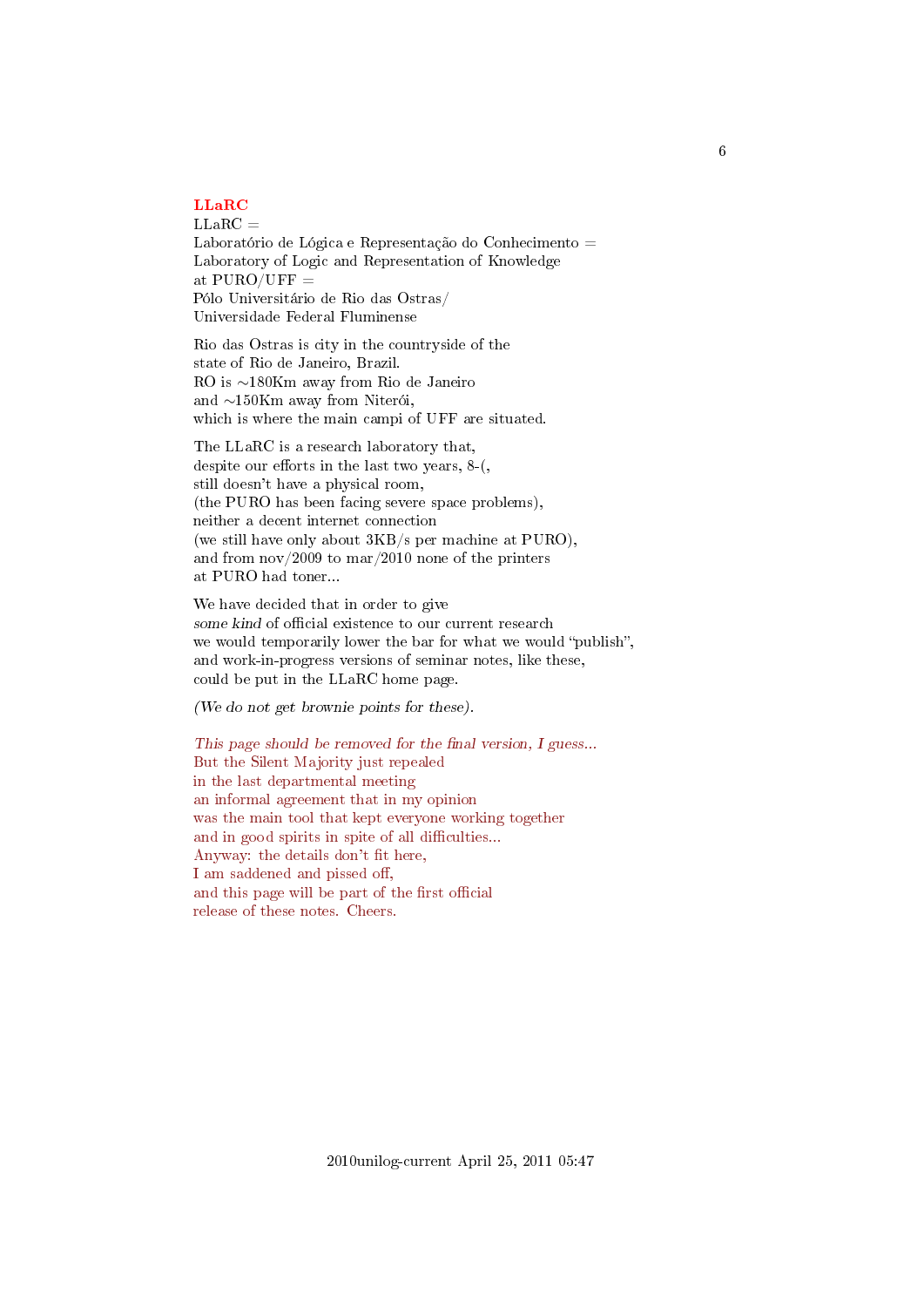### <span id="page-6-0"></span>**[Outsiders](#page-1-1)**

This is Category Theory (from here on: " $CT$ ") done by an outsider, in a place where no one else is doing research in CT, or even using CT in non-trivial ways...

If the ideas in these notes were perfect AND crystal-clear AND had the best impact possible then this is more or less what would happen:

• Local people close to me (non-CT-ists) would become able to read CT books and articles;

• CT-ists (would...) find the method described here trivial, and would start to circulate notes describing the archetypical models behind several constructions that I've been struggling to understand (sheafification, classifying toposes,  $*$ autonomous categories, differential categories, Kan extensions, the Grothendieck construction on a fibration, schemes, parametric models,  $DTT$  on  $LCCCs$ , etc); I get hold of their notes and understand everything;

• Type theorists find out the right type systems for the syntactical world, the real world and the projection; they also find classes of type equations (for the "hints") that can be extracted from the diagrams and solved automatically;

• Proof-assistants people come up with very good ways to formalize CT proofs by doing the syntactical part first, then completing the details;

• Parametricity people grok immediately everything here, and we work together on the missing meta-theorems;

 $\bullet$  Philolophical Logic people would help me to fit these ideas in a grander scheme of things: synthetical vs. analytical reasoning, external diagrams vs. internal diagrams, the roles of intuition, of archetypal models and generalization;

• Diagrammatic logic people find out how to enrich my categorical diagrams with some extra hints, so that diagrams like these, when stored in a computer with the those extra hints would automatically generate the derivation trees and the code for proof-assistants.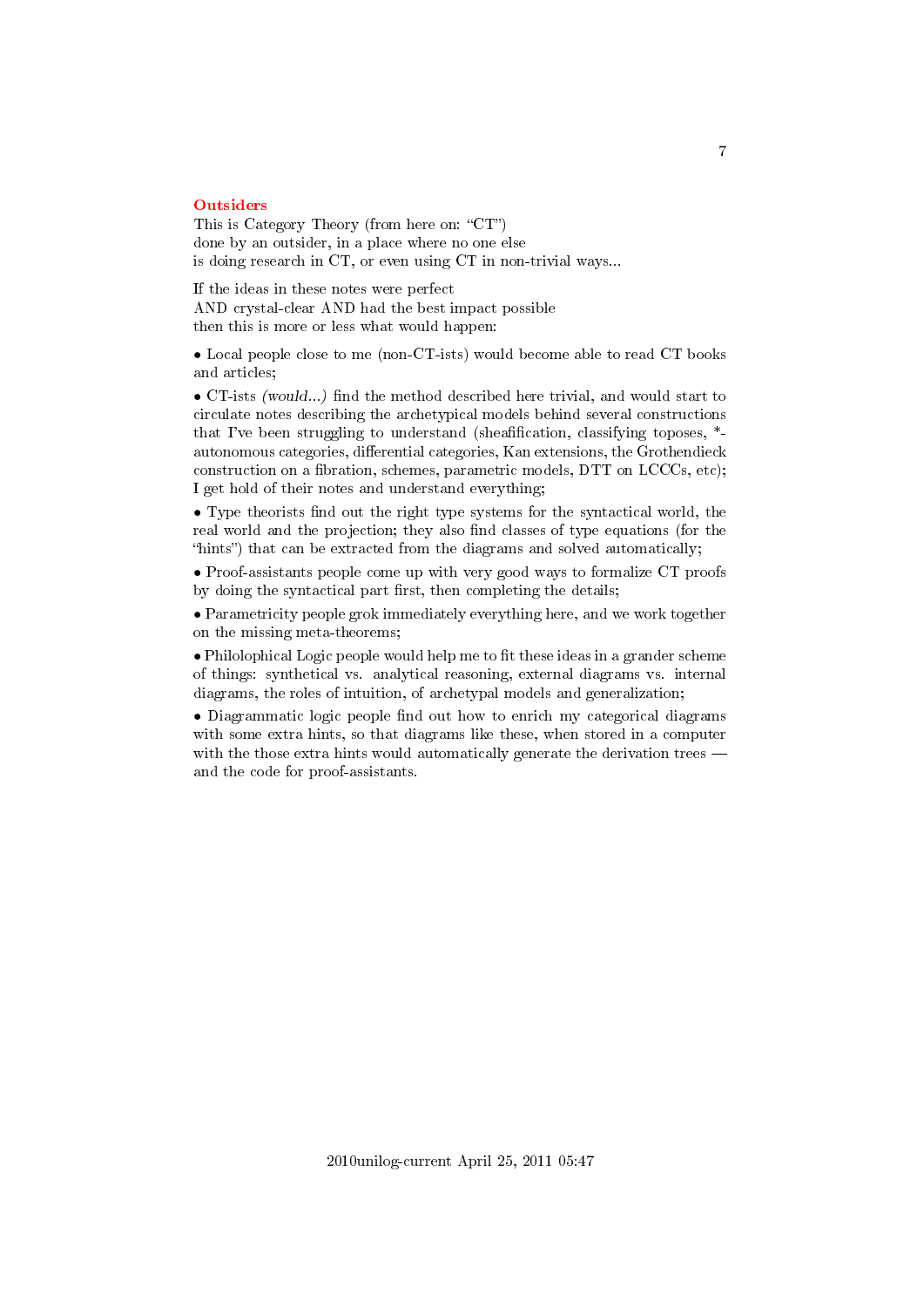### <span id="page-7-0"></span>[Abstract](#page-1-2)

I presented (a much shorter version of) this at UniLog'2010, with this abstract:

When we represent a category  $C$  in a type system it becomes a  $7$ uple, whose first four components  $-\text{class of objects}, \text{Hom}, \text{id}, \text{com-}$ position — are "structure"; the other three components are "properties", and only these last three involve equalities of morphisms.

We can define a projection that keeps the "structure" and drops the "properties" part; it takes a category and returns a "proto-category", and it also acts on functors, isos, adjunctions, proofs, etc, producing proto-functors, proto-proofs, and so on.

We say that this projection goes from the "real world" to the "syntactical world"; and that it takes a "real proof",  $P$ , of some categorical fact, and returns its "syntactical skeleton",  $P^-$ . This  $P^-$  is especially amenable to diagrammatic representations, because it has only the constructions from the original  $P$  — the diagram chasings have been dropped.

We will show how to "lift" the proto-proofs of the Yoneda Lemma and of some facts about monads and about hyperdoctrines from the syntactical world to the real world. Also, we will show how each arrow in our diagrams is a term in a precise diagrammatic language, and how these diagrams can be read out as definitions. The "downcased" diagrams for hyperdoctrines, in particular, look as diagrams about Set (the archetypical hyperdoctrine), yet they state the definition of an arbitrary hyperdoctrine, plus (proto-)theorems.

I am not totally sure that I fulll all the promises of the abstract in the current version of these slides.

(Actually I submitted a longer version of the abstract, where I promised even more  $\equiv$  but what got published was the short version above).

In particular, the section on hyperdoctrines should be much clearer and should contain at least the full translation and the full (proto-)proof of lemma in page 9 in [Lawvere70] ("all constructions for  $b = b' \wedge Qbb'$  are isomorphic") and for "we only need to require adjoints to  $\pi^*$  and  $\Delta^*$ , plus a few cases of Frobenius and Beck-Chevalley" in [Seely83] (page?)... Also, my exposition of how to interpret ND in a hyperdoctrine is quite  $incomplete$   $-$  the method for interpreting some subtrees of an ND derivation as vertical morphisms (and then glueing the interpretations) requires lots of details that I'm not going into...

But these slides are not intended to be totally self-contained they are meant to help people to read the original papers! 8-)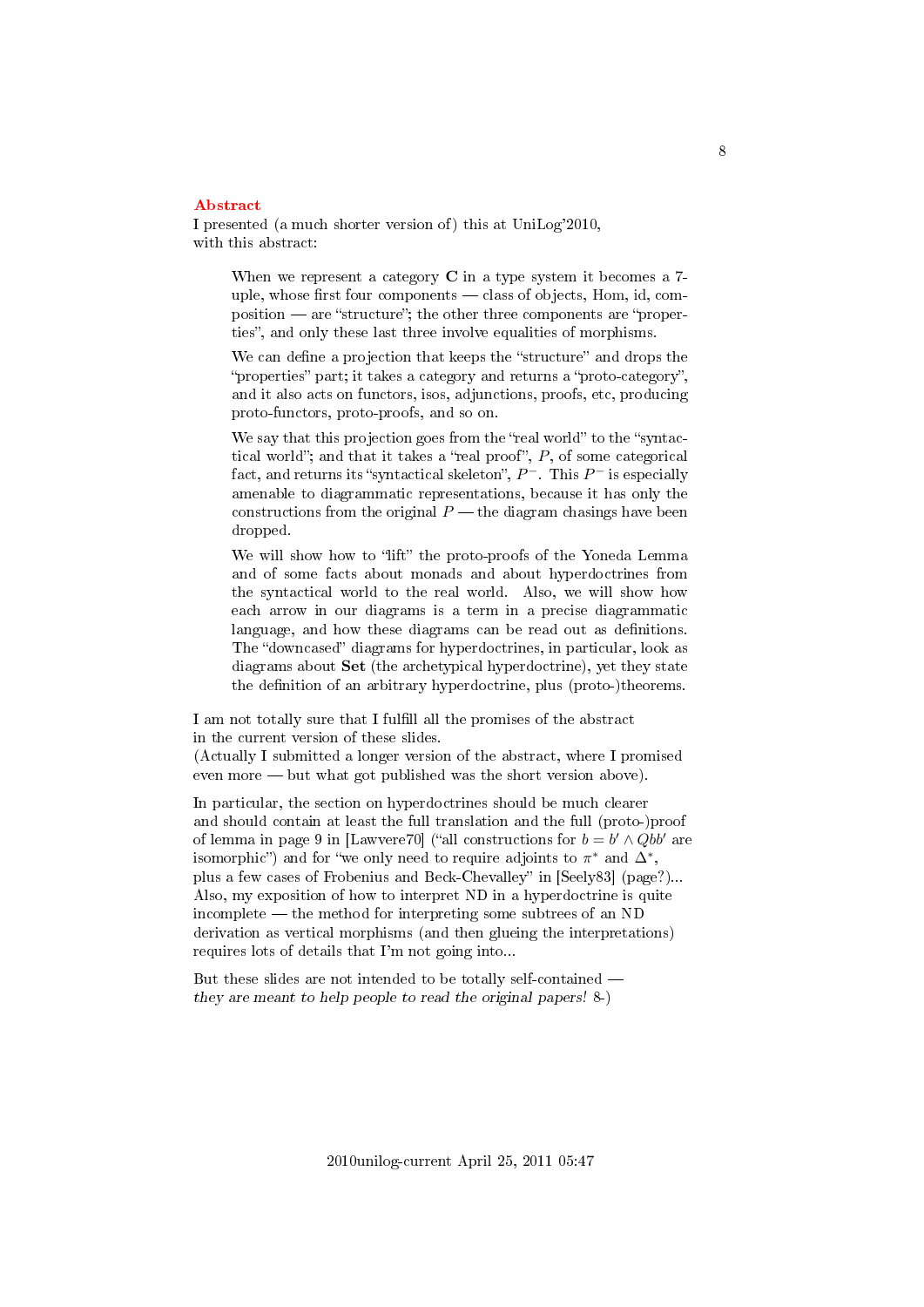### <span id="page-8-0"></span>[Outline](#page-1-3)

- Introduction
- The Yoneda Lemma
- Monads
- Cartesian Closed Categories
- Hyperdoctrines
- Models for polymorphism
- Typing (proto-)fibrations
- Etc

The introduction is quite good as it is now  $-$  no urgent changes needed.

The section about the Yoneda Lemma needs more details it shows just the first ideas, and doesn't show the implementation in Coq.

The section about monads is a curiosity, and it is there mostly to show the power of the method. It is not especially interesting to type theorists.

The section about CCCs is quite good as it is now  $-$  no urgent changes needed.

The section about hyperdoctrines is huge, but it still needs a lot of work – it is the main basic application (and the main testbed) for Downcasing Types. I need to make the translation between hyperdoctrine operations and first-order logic very clear (for many reasons), and in comparison with how complete and clear I need that section to be it is still vary incomplete, and very messy.

The section on "models for polymorphism" is in a very preliminary stage. It should show how to translate (or: how to "understand") at least four texts on models for polymorphic  $\lambda$ -calculus: Seely's "Categorical Semantics for Higher Order Polymorphic  $\lambda$ -Calculus", Reynolds's "Polymorphism is not Set-Theoretic", Pitts's "Polymorphism is Set-Theoretic, constructively", and chapter 8 of Jacobs's book, "Categorical Logic and Type Theory".

The section on "typing proto-fibrations" is in a very preliminary stage too.

The section "Etc" is currently just a handful of slides pointing to other applications (works in progress).

The bilbiography section is missing.

Also, several important ideas for the method of downcasings came to me while I was struggling to understand and translate two papers: Blute, Cockett and Seely's "Differential Categories" (2005) and Kock's "A simple axiomatics for differentiation" (1977). My translations for parts of those papers will be included in a later version.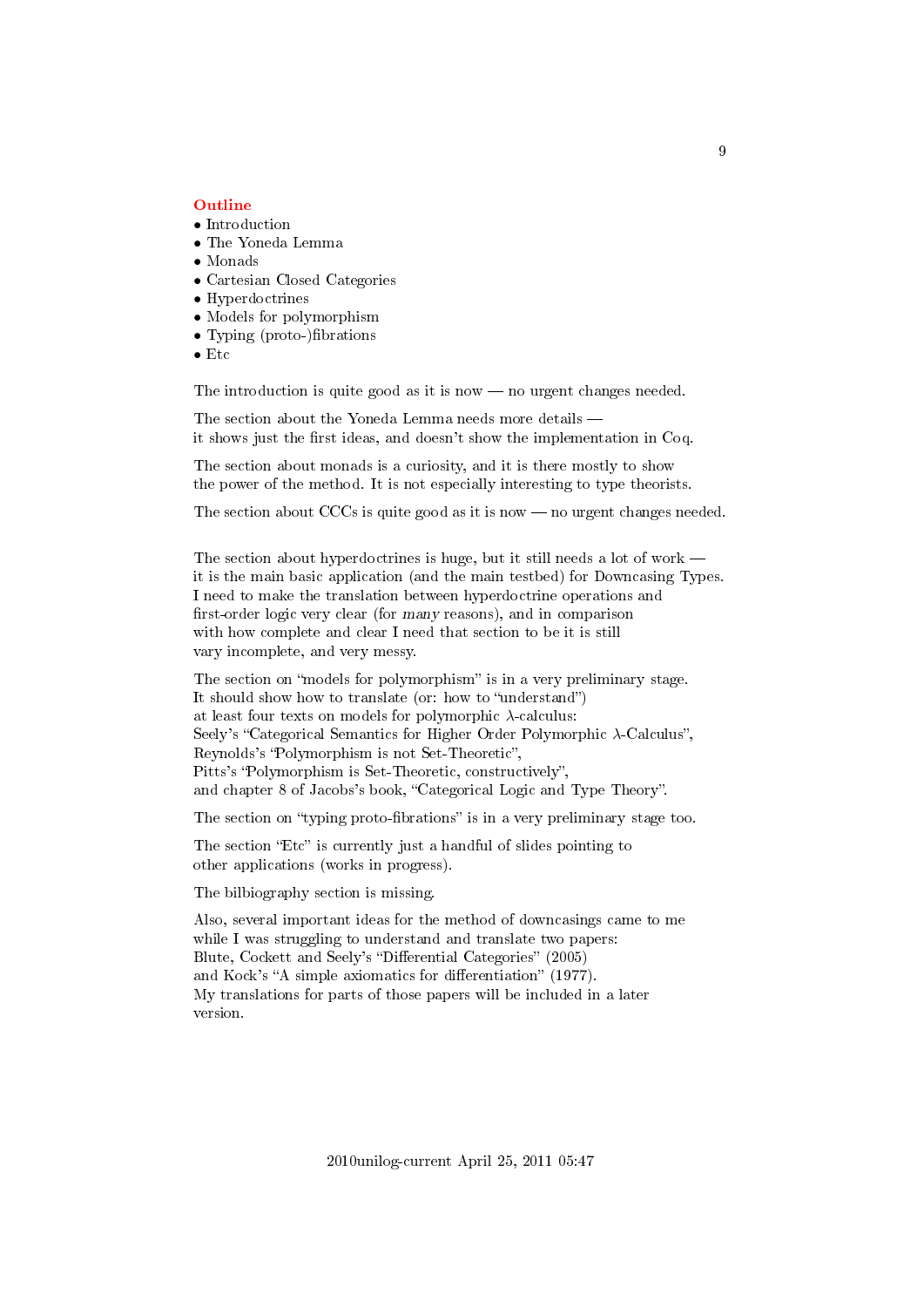## <span id="page-9-0"></span>[The internal diagram of a map](#page-1-4)

The idea of internal diagram of a map is crucial for understanding the method of downcasing types. (It took me several years to identify it  $(!)$ , and to find a few scattered references to it in the literature  $$ it is not mention often...)

In our early school years we used to see a function like

$$
\begin{array}{rcl}\n\sqrt{\cdot} & : & \mathbb{N} & \rightarrow & \mathbb{R} \\
n & \mapsto & \sqrt{n}\n\end{array}
$$

as the "internal view" below, in "standard notation"  $$ only we used to draw it with  $\rightarrow$ 's in place of the  $\rightarrow$ 's.



The notation  $n \mapsto \sqrt{n}$  is "generic enough"

to let us reconstruct the definition of the function from it (except maybe for the codomain; but let's not worry about that). √ Note that from  $n \mapsto \sqrt{n}$  we can infer the "syntactical action" Note that from  $n \mapsto \sqrt{n}$  we can find the syntactical action<br>of the function: it puts the "name" of its argument under a ' $\sqrt{\ }$ . We can define syntactical actions in IATEX:

> \def\myf#1{\sqrt{#1}}  $\def\nyg#1({#1})\sqrt{#1} - 42}$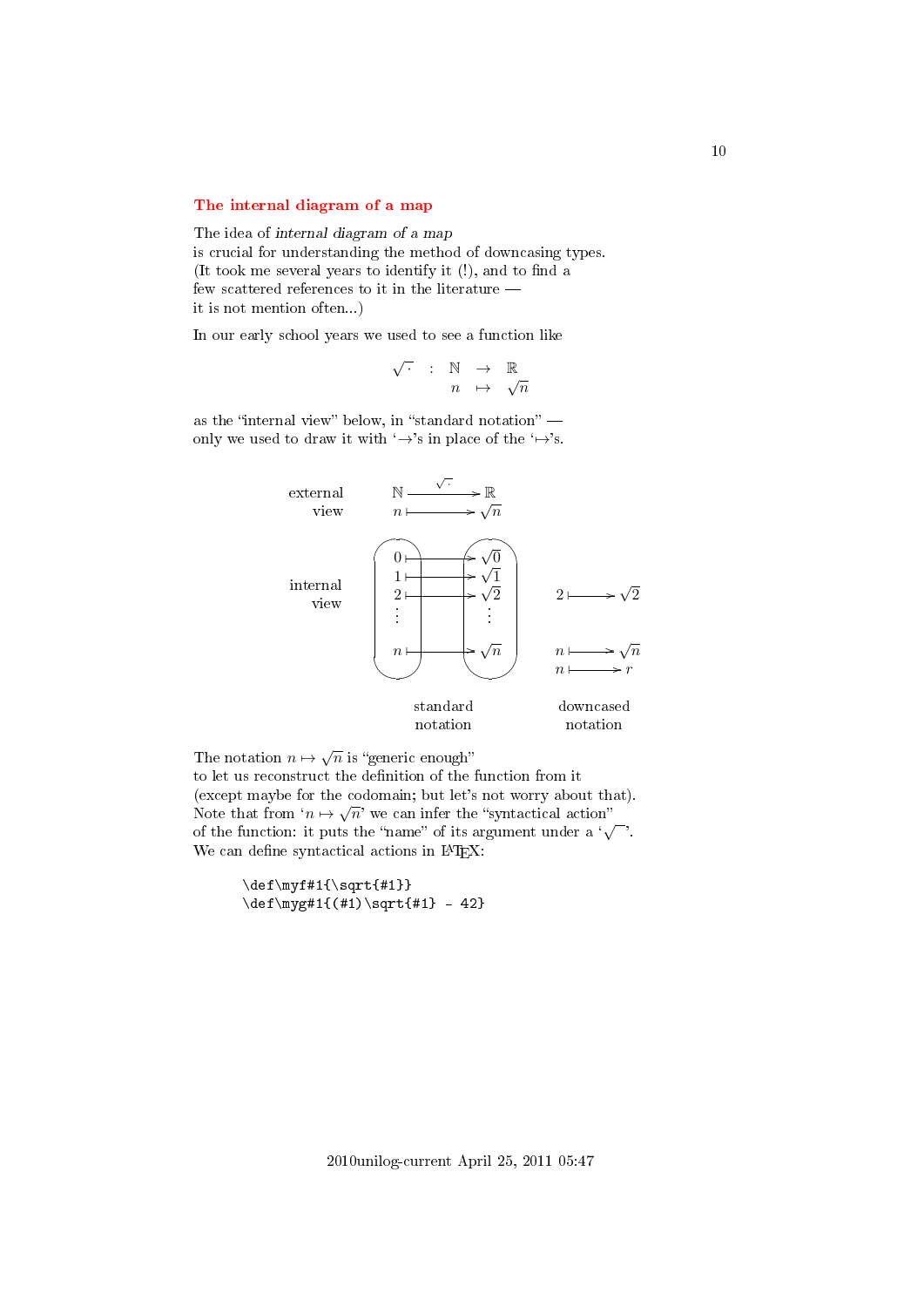## <span id="page-10-0"></span>[The internal diagram of a map \(2\)](#page-1-5)

Not only  $\lq n \mapsto \sqrt{n}$ ' is "generic enough" Not omy  $n \mapsto \sqrt{n}$  is generic end<br>(to let us reconstruct  $\sqrt{\cdot}$  from it) but also  $'2 \mapsto \sqrt{2}'$  can be "generic enough" in some contexts... in some contexts...<br>We can recognize it as the function that takes 2 to  $\sqrt{2},$ generalized "to any value of 2".



We can think of  $'2 \mapsto$ 2' as being the archetypal case that we want to generalize.

We can also think of  $n \mapsto \sqrt{n}$  as being an archetypical case (in a certain context, of course) for a function from  $\mathbb N$  to  $\mathbb R$ ; then a further generalization would be to move to a (possibly arbitrary) function from N to R, that we would downcase as  $n \mapsto r'$ ...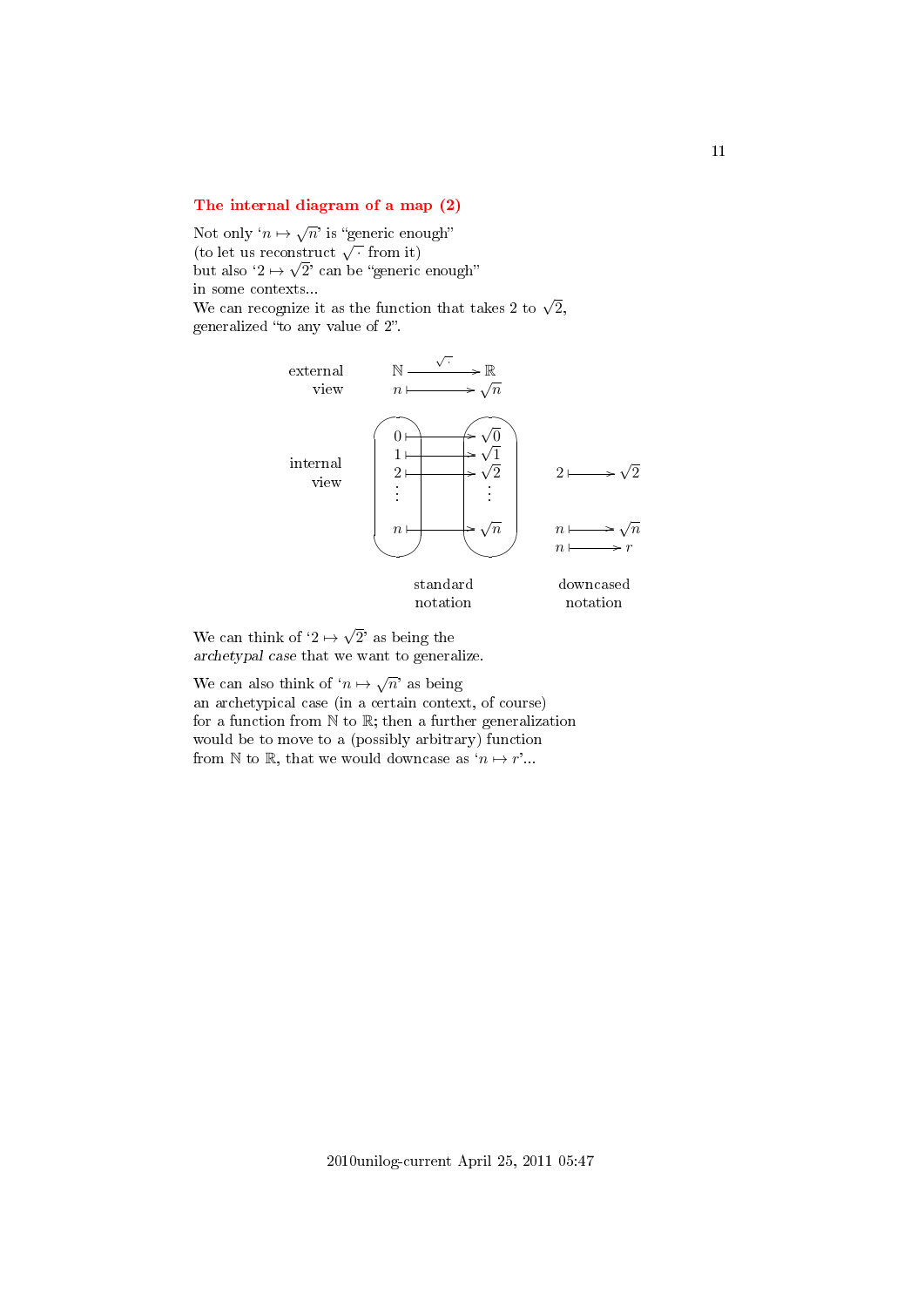### <span id="page-11-0"></span>[Physicists' notation](#page-1-6)

We can also think in physicists' notation... If we have a function whose graph is given by the equation  $y = f(x)$ , then given  $x_0, x_1, \ldots, x_n, x', x''$ , we have default definitions for  $y_0, y_1, \ldots, y_n, y', y''$ ... we define  $y_0 = x_0, y' = f(x')$ , etc. The "real action" of the function is  $x \mapsto f(x)$ , but its "syntactical action" on names like  $x_0, x_1, \ldots, x_n, x', x''$ is to change 'x's to 'y's, but keep the "decorations".



I would downcase this function f as  $x \mapsto y$ . Note that the "space of 'x's", i.e., the set where  $x_0, \ldots$  live, is R, and the "space of 'y's" is R too, which is a bit funny —

If we start with sets  $A = \{a_1, a_2, a_3\}$  and  $B = \{b_1, b_2, b_3, b_4\}$ then it feels much more natural to downcase a function  $g : A \to B$  as  $a \mapsto b'$ ...

Sometimes we think of the two 'R's in the  $f : \mathbb{R} \to \mathbb{R}$  above as being "different copies" of  $\mathbb{R}$  - maybe the horizontal and the vertical axes in  $\mathbb{R}^2$ , thought as subsets, or submanifolds, of  $\mathbb{R}^2$ but I don't recall ever having seen the details fully worked out... (To do: check Spivak's books)

I have never seen any thorough discussion of physicists' notation  $$ how to parse it, how to formalize it, what are the usual defaults, how it has changed through history, etc... Anyone has any pointers, please?...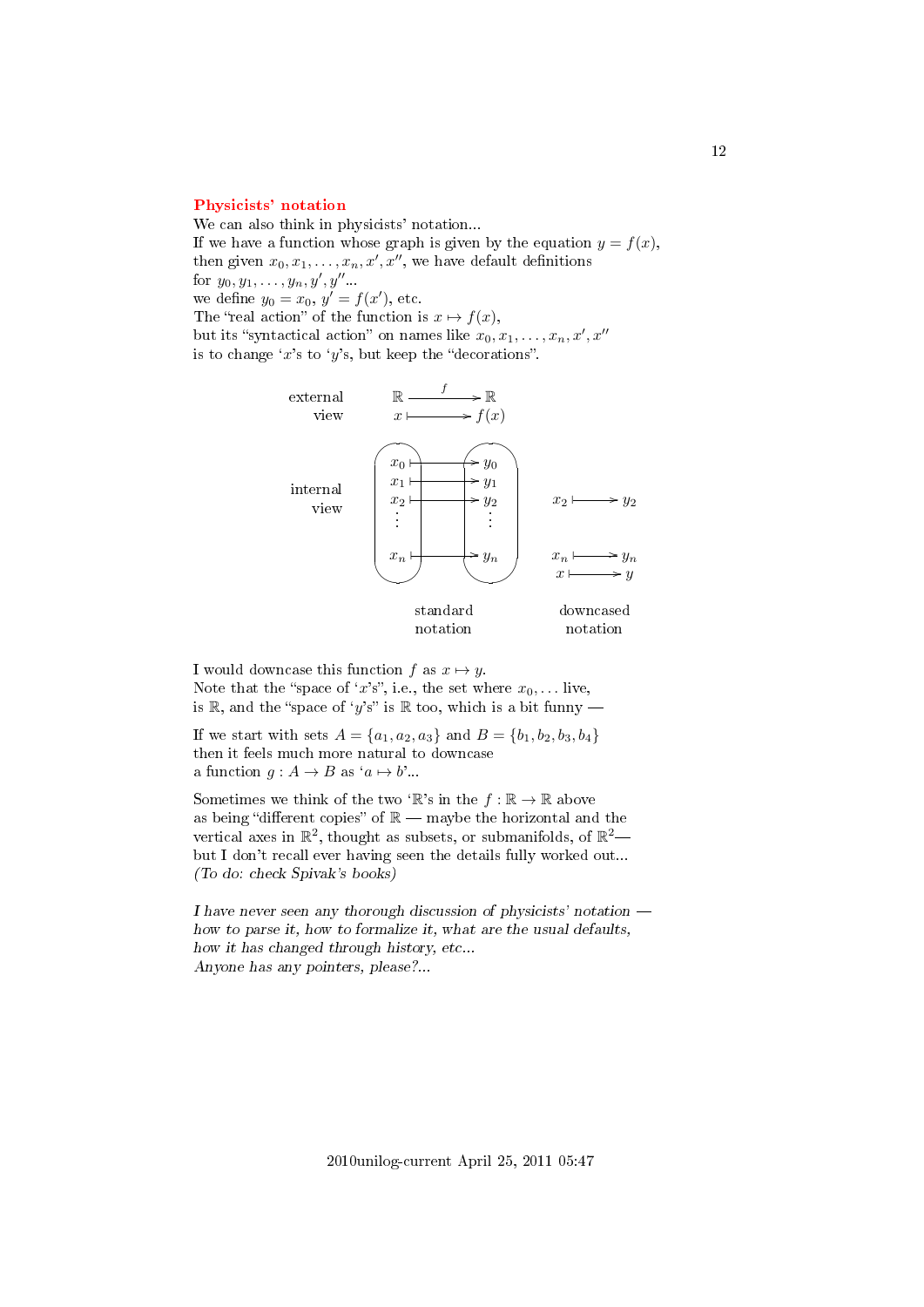## <span id="page-12-0"></span>[Curry-Howard](#page-1-7)

$$
\frac{[P \wedge Q]^1}{P} \xrightarrow{\frac{[P \wedge Q]^1}{R}} \frac{Q \supset R}{R} \qquad \frac{[p: A \times B]^1}{\pi p: A} \pi \xrightarrow{\frac{\pi' p: B}{\pi' p: B} \pi'} f: B \to C \text{ and}
$$
\n
$$
\frac{P \wedge R}{P \wedge Q \supset P \wedge R} \frac{1}{\sqrt{p: A \times B} \cdot \langle \pi p, f(\pi' p \rangle) : A \times C} \langle \varphi \rangle
$$

$$
\frac{[a,b]^1}{a} \quad \frac{[b \rightarrow b \rightarrow c]}{c} \quad \frac{[p:A \times B]^1}{\pi p:A} \pi \quad \frac{\pi' p:B}{f(\pi' p):C} \quad \text{app}
$$
\n
$$
\frac{a,c}{a,b \mapsto a,c} \quad 1 \quad \frac{\pi p:A}{\lambda p:(A \times B).\langle \pi p, f(\pi' p) \rangle : A \times C} \quad \langle, \rangle
$$

The Curry-Howard isomorphism (in its simplest form — there are several) establishes a correspondence between trees in (propositional) Natural Deduction and trees in (simply-typed)  $\lambda$ -calculus.

λ-calculus is the language for expressing constructions. The terms in the bottom of  $\lambda$ -calculus trees get bigger and bigger, so people usually don't draw  $\lambda$ -calculus trees they work "algebraically", just with term at the bottom. A  $\lambda\text{-}calculus$  tree can be reconstructed from its bottom term. Humans like full  $\lambda$ -calculus trees, though, because the trees explain the types of all subterms.

The tree at the bottom left above describes the "intuitive meaning" behind the  $\lambda\text{-calculus tree.}$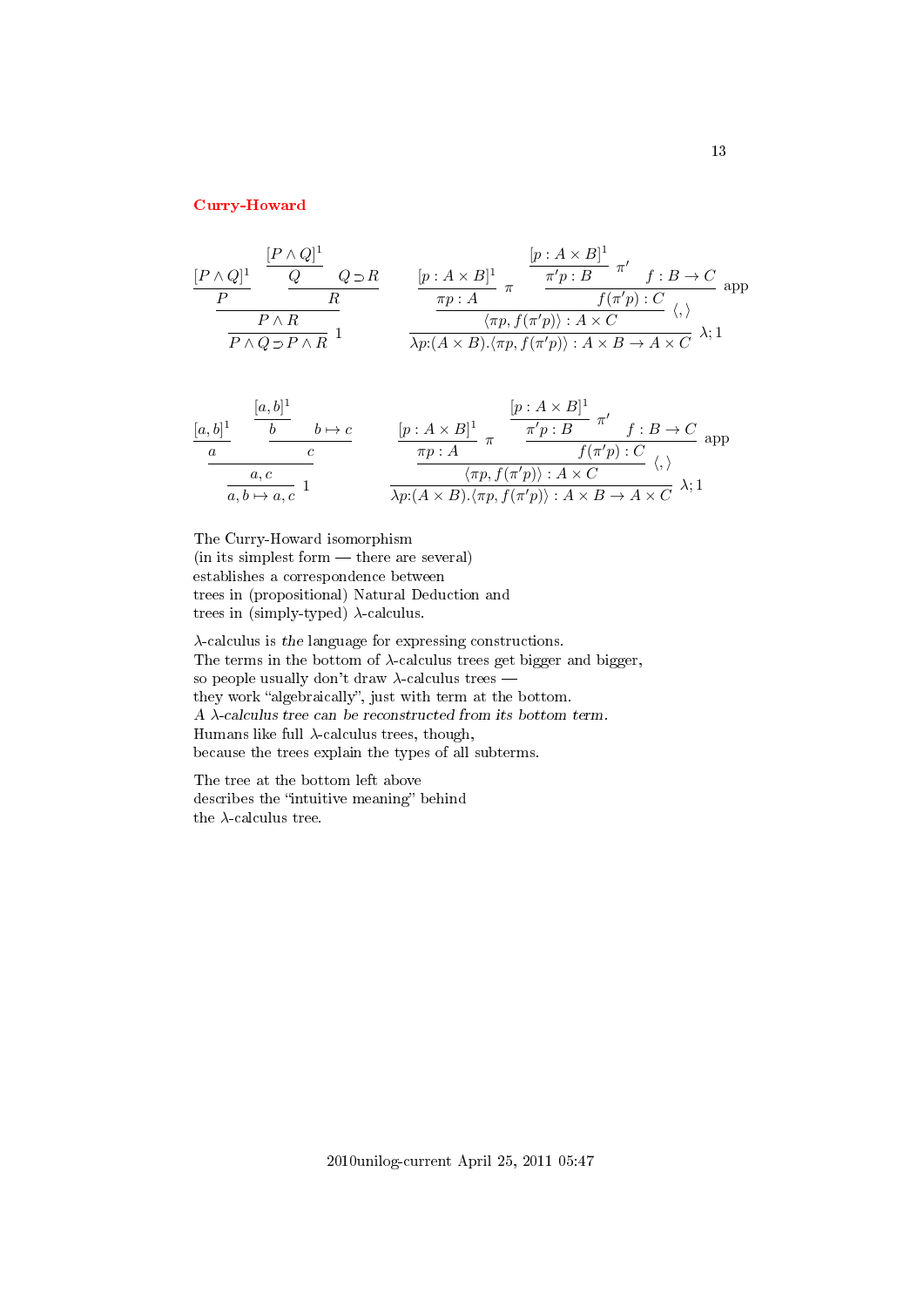## <span id="page-13-0"></span>[Erasings as projections](#page-1-8)



The "downcased tree" at the bottom right above is an "intuitive view" of the  $(\lambda$ -calculus) construction. How do we formalize an "intuitive construction" like that? Answer: erasings act like projections. We add the missing information by lifting and then we erase some things.

Here's how we read the "downcased tree" aloud. "If we have a meaning for 'b' and a meaning for  $b \mapsto c'$ we have a natural meaning for  $c$ <sup>"</sup>... Linguistic tricks:

- long names:  $b \mapsto c'$  is a name
- no syntactical distinction between variables and non-atomic terms
- $b \mapsto c'$  to  $B \to C'$ : the types can be recovered by uppercasing
- $\bullet$  each bar is a definition
- indefinite articles: "if I have a 'b' and a ' $b \mapsto c'$  I have a 'c'...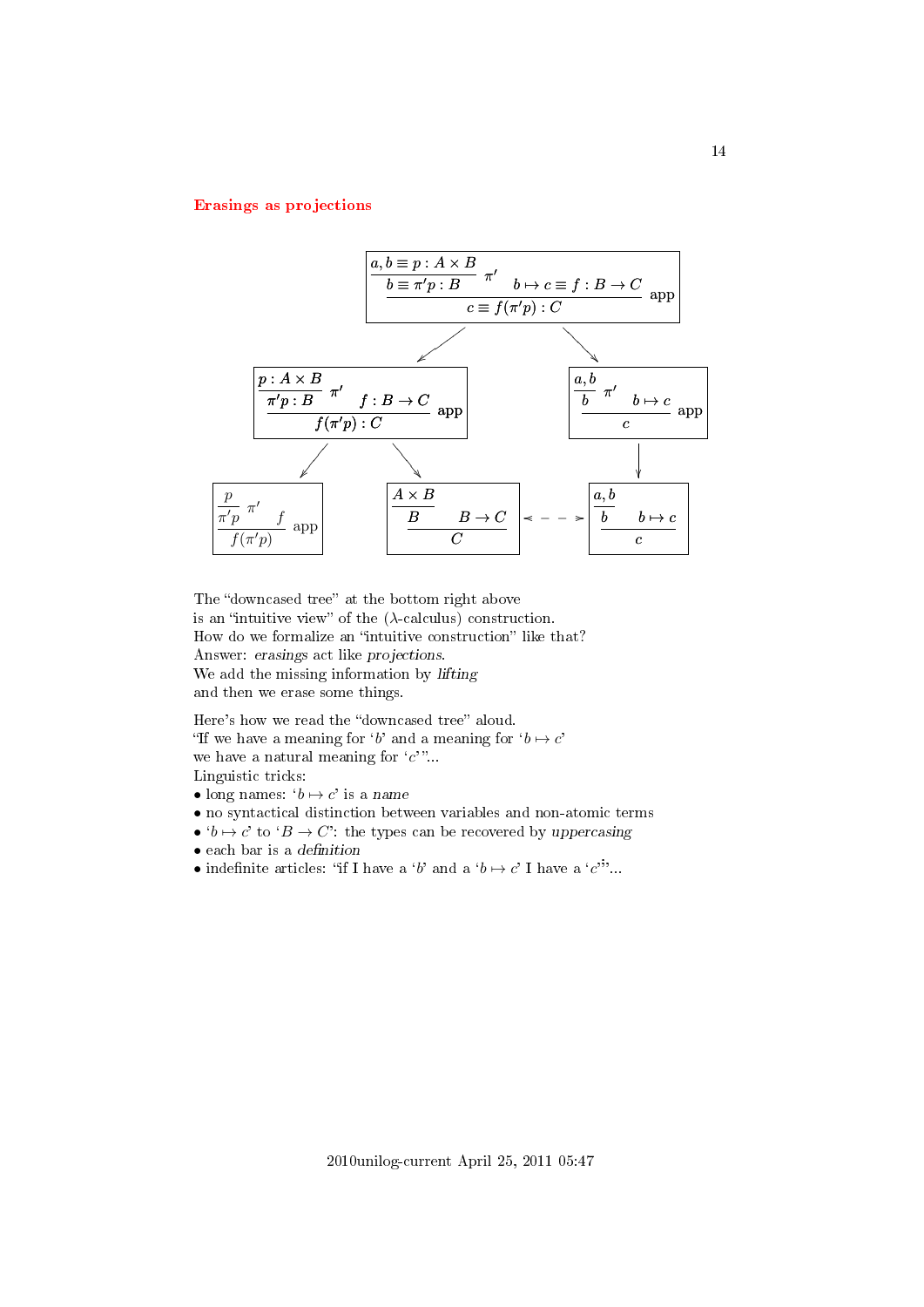## <span id="page-14-0"></span>[Generalization is a kind of lifting](#page-1-9)

To generalize is the opposite of to specialize, and specialization is obviously a projection.



 $2^{99+1} - 2^{99} = 2^{99}$  holds "for any value of 99"... We are going to see how to do something like this for categories (esp. hyperdoctrines,  $\approx$  toposes), using "dictionary tricks".

How generalizations work? How do we think? What are the possible/usual roles of diagrams? Which kinds of reasonings are closer to intuition? I discovered something quite surprising at UniLog'2010... (at the talks of Danielle Macbeth and Juan Luis Gastaldi) it is time to look for further conceptual tools

in Kant and Frege!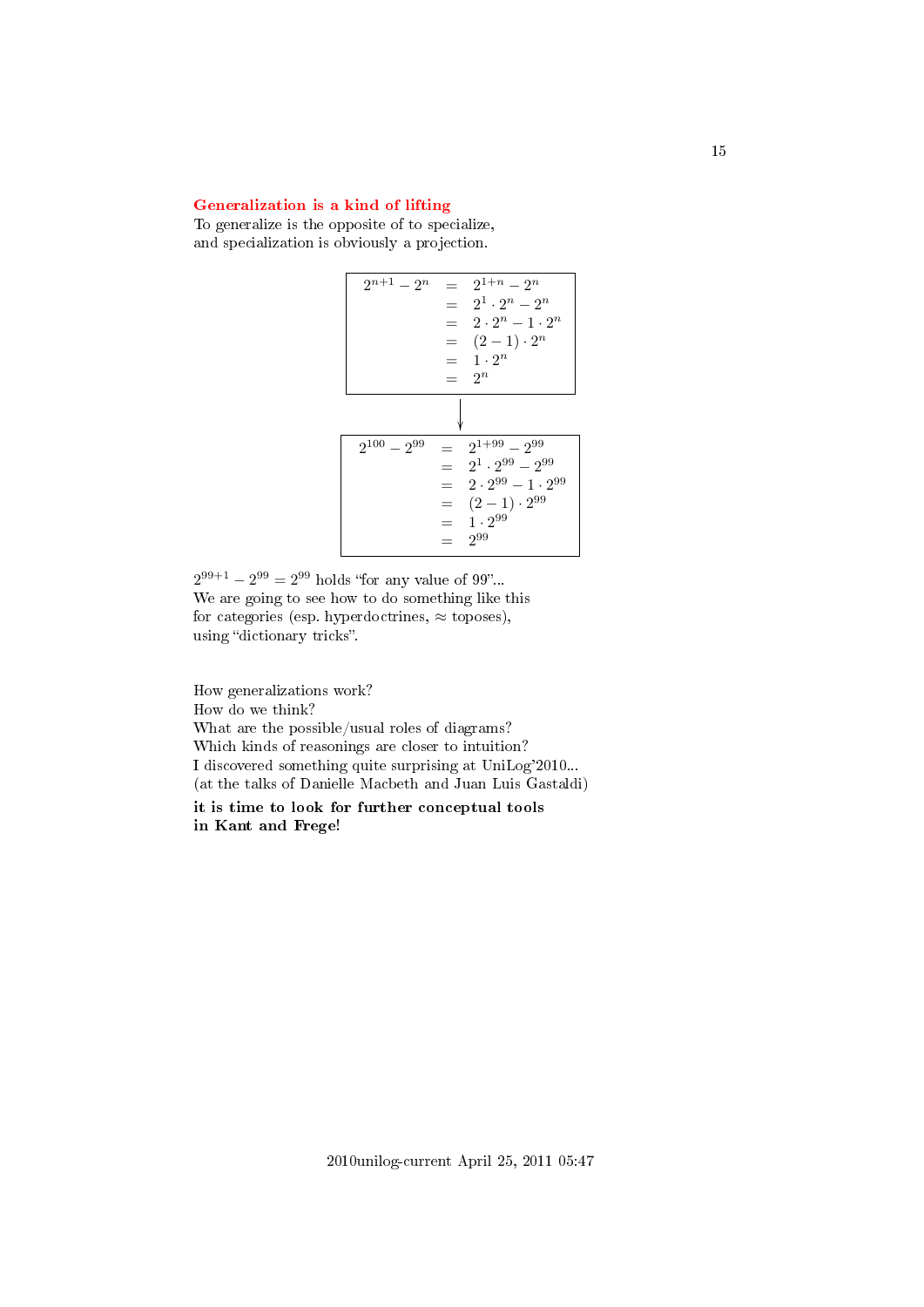## <span id="page-15-0"></span>[Where we are heading](#page-1-10)

Fact: every "pure" term that deserves the name

 $(A, B) \mapsto (a, b \mapsto b, a)$ 

is the (polymorphic) "flip" function.

More precisely: we have a procedure,  $T \mapsto P_T$ , that produces for each "pure" type  $T$  (a term is pure when it has no constants besides the sorts) a property  $P_T$  that every pure term  $t : T$  obeys.

This is called parametricity. (A good introductory reference: Phil Wadler's "Theorems for Free", 1988).

All the categorical constructions that I will show are "pure", and it must be possible to use tools from parametricity to prove meta-theorems about properties of pure constructions.

However, these tools (from parametricity) are hard to understand, especially if we are outside the Category Theory/ $\lambda$ -calculus communities, without much acess to the "oral culture" of these areas.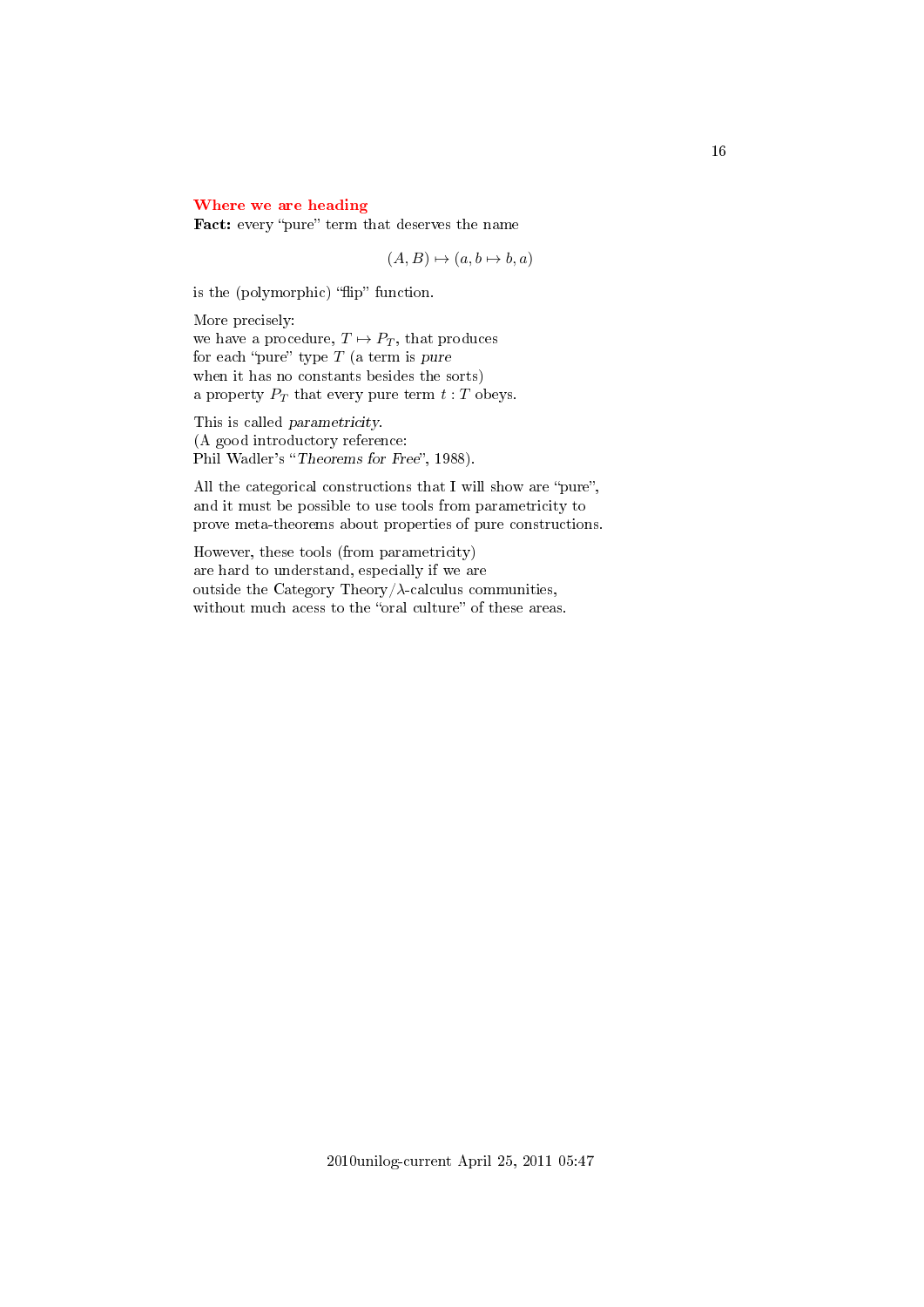### <span id="page-16-0"></span>[Why topos theory \(is important\)](#page-1-11) Models:

- Sheaves form (Grothendieck) toposes
- Every  $\mathbf{Set}^{\mathcal{U}}$  is a topos ( $\leftarrow$  Non-Standard Analysis)
- There are toposes with nilpotent infinitesimals  $(\leftarrow SDG)$
- There are toposes with polymorphism and parametricity
- There are toposes in which everything is constructive/computable

By realizing that a certain category C is (or can be enlarged to) a topos we immediately know a lot about it... We can carry a lot of our knowledge about Set (constructions, properties) to C, and important constructions in C may turn out to correspond to something simple and well-known in Set...

Topos theory (and Categorical Semantics in general) is about translating knowledge and recycling theorems.

And this point is becoming more and more important: most proof assistants are based on (intuitionistic) type theories whose models do not fit well in ZFC  $(Reynolds 1984: "Polymorphism is not Set-Theoretic")$ and learning Topos Theory is (perhaps) one of the best ways to make all this make sense...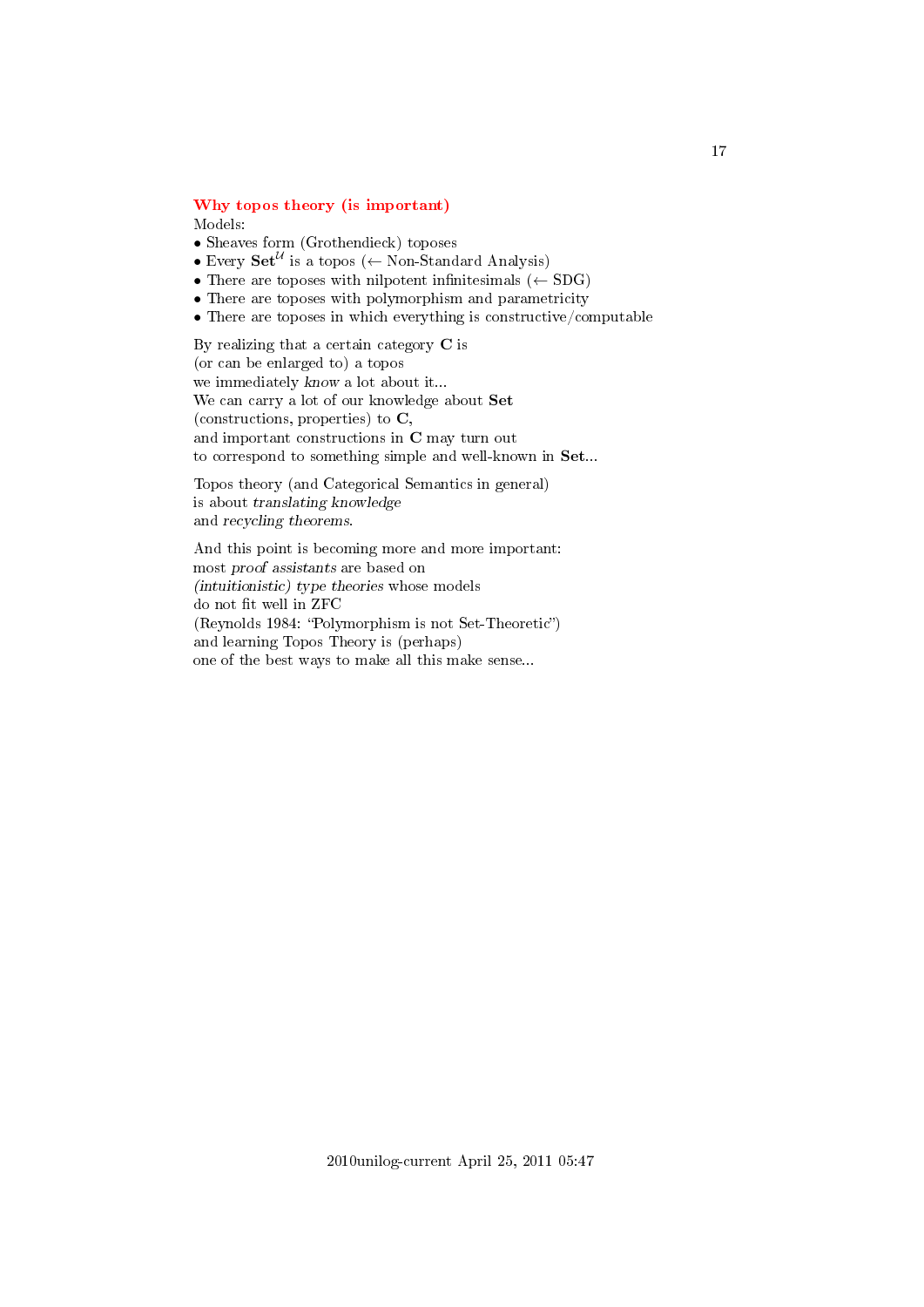## <span id="page-17-0"></span>[Lifting basic topos theory](#page-1-12)

Here's a conjecture, whose technical details should not be deep: it should be possible to develop and prove almost all of the basic theory of toposes, modalities, sheaves and geometrical morphisms in the archetypical cases (i.e., in ' $\textbf{Set}^{\mathbb{D}}$ 's), where everything is very concrete, and then lift all the constructions and proofs to the general case.

18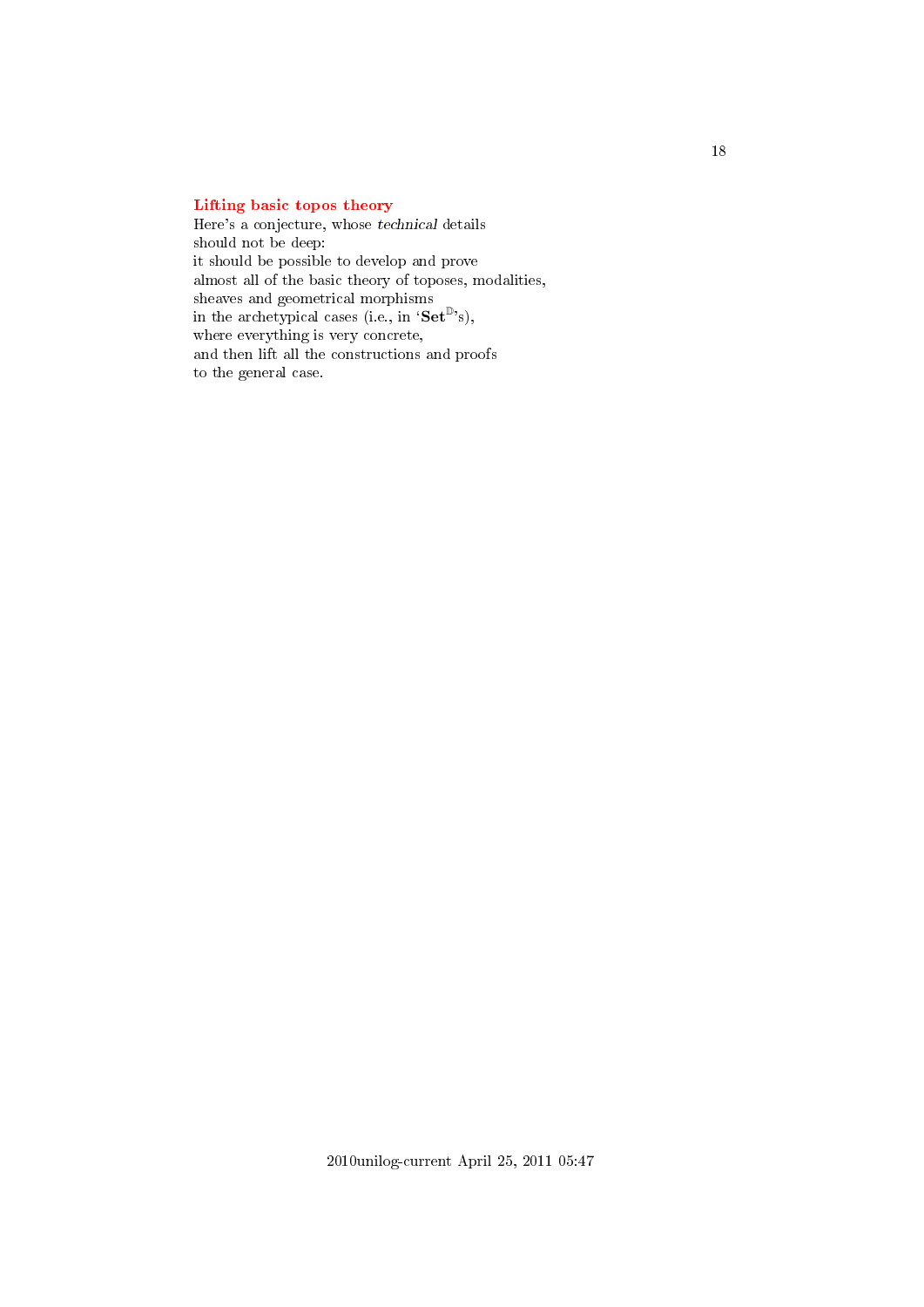## <span id="page-18-0"></span>[Downcasing diagrams](#page-1-13)



The ideas from the method of "downcasing types" are often used in disguise... The way of structuring diagrams (both for the generic case, in abstract notation, and for the archetypal case  $-$  plus its shorthands) comes from what has to be done to make the corresponding diagrams make sense in downcased notation. The dictionary tricks  $-$  which include making  $'P \mapsto g^*P'$  stand for a functor, and putting corresponding diagrams side to side  $$ also come from downcased notation. (Also the ideas like lifting, etc.)

2010unilog-current April 25, 2011 05:47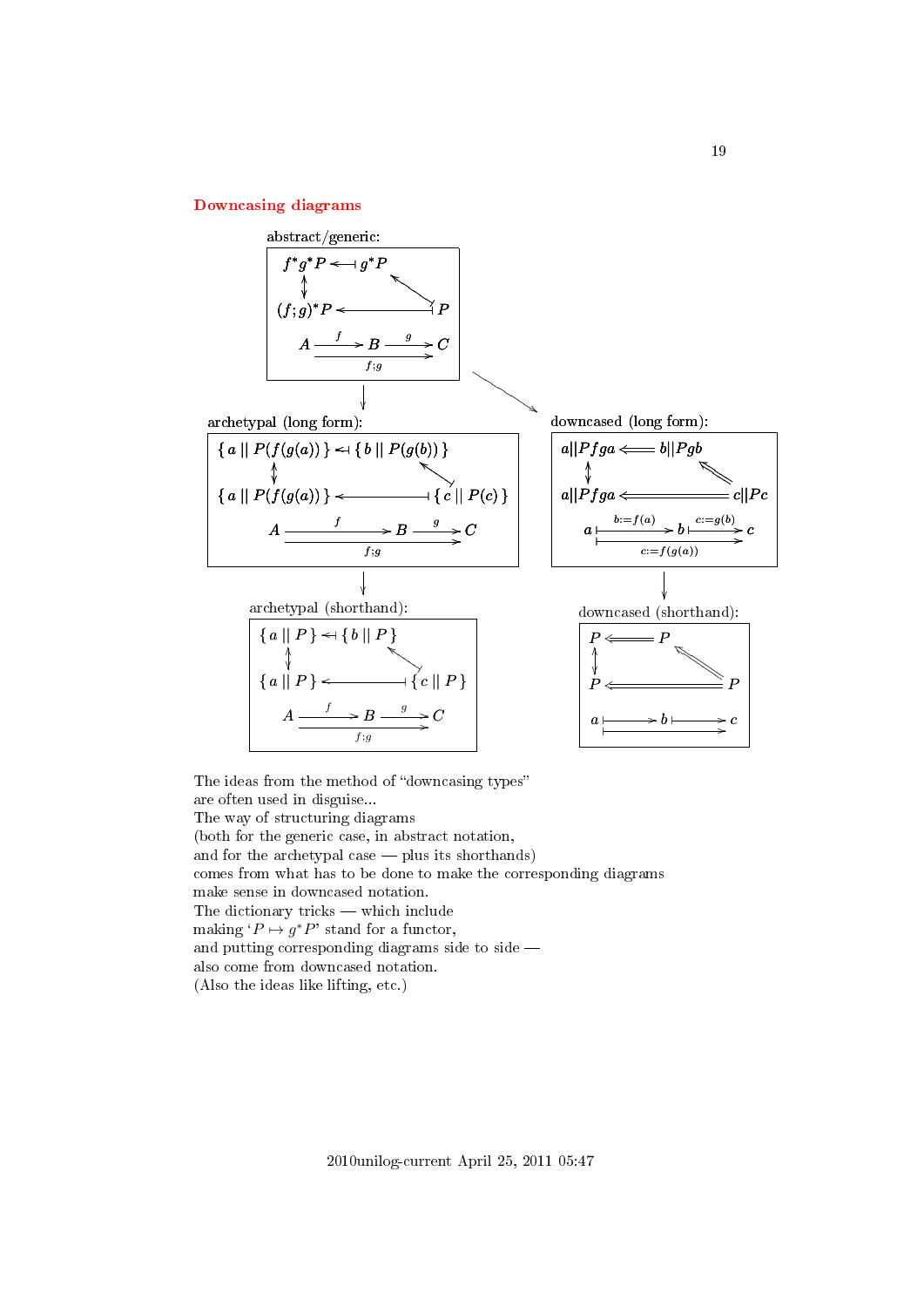<span id="page-19-0"></span>[Downcasing diagrams \(2\)](#page-1-14)



Also, the abstract/generic case often makes distinctions that disappear when we look at the archetypical case... For example, the archetypal fibration,  $CanSub(\mathbf{Set}),$ is split, and so  $f^*g^*\{c \mid P\} = (f; g)^*\{c \mid P\};$ in the generic case there's a canonical iso  $f^*g^*P \leftrightarrow (f;g)^*P$ , but it doesn't need to be the identity.

If we are trying to model categorically a certain archetypical case (by generalizing it "in the right way") then certain equalities in the archetypical case should become at least canonical isos in the generic case... in CCCs and hyperdoctrines "one half" (i.e., one direction) of these canonical isos will comes from natural constructions; what we will do is to *impose* that the these natural constructions should be invertible.

As we will work with (proto-)structure instead of with properties we will require "proto-inverses" instead of requiring invertibility.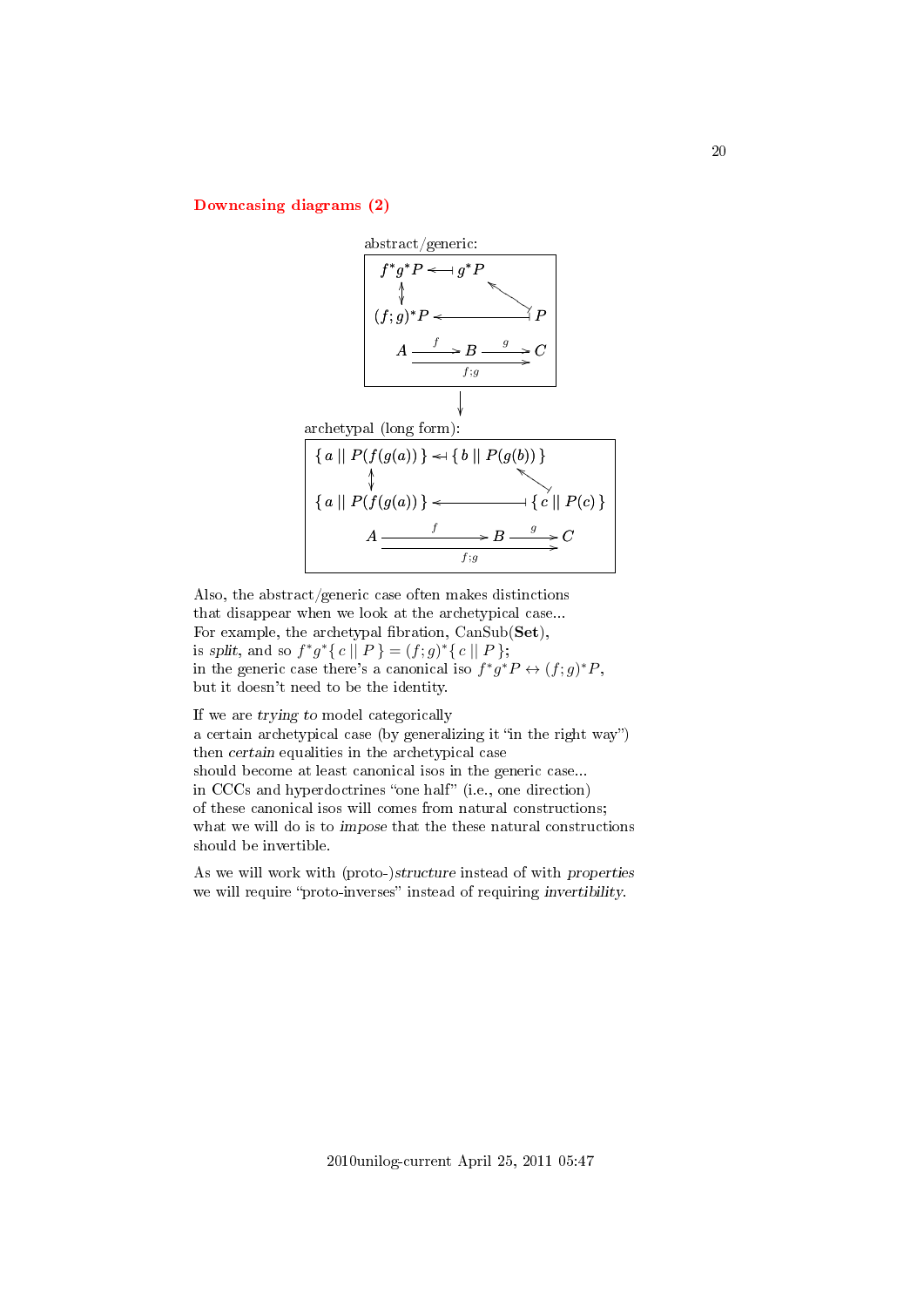## <span id="page-20-0"></span>[Can we make Topos Theory more accessible?](#page-1-15)

Can we make Topos Theory more accessible using these techniques? At the moment, unfortunately, not really the rules for the classifier object are problematic. However, one of the most interesting ideas in Topos Theory is how we can interpret first-order logic inside a topos  $$ and this can also be done in hyperdoctrines.

Hyperdoctrines came a few years before toposes. Hyperdoctrines are exactly the categories where we can interpret (intuitionistic, typed) first-order logic. The definition of a hyperdoctrine seems much more convoluted that the definition of a topos, but that's because the presence of a classifier object simplifies everything  $$ if we add a classifier rule to the hyperdoctrine rules we see that many of the rules that we had before can be discarded  $-$  they become redundant.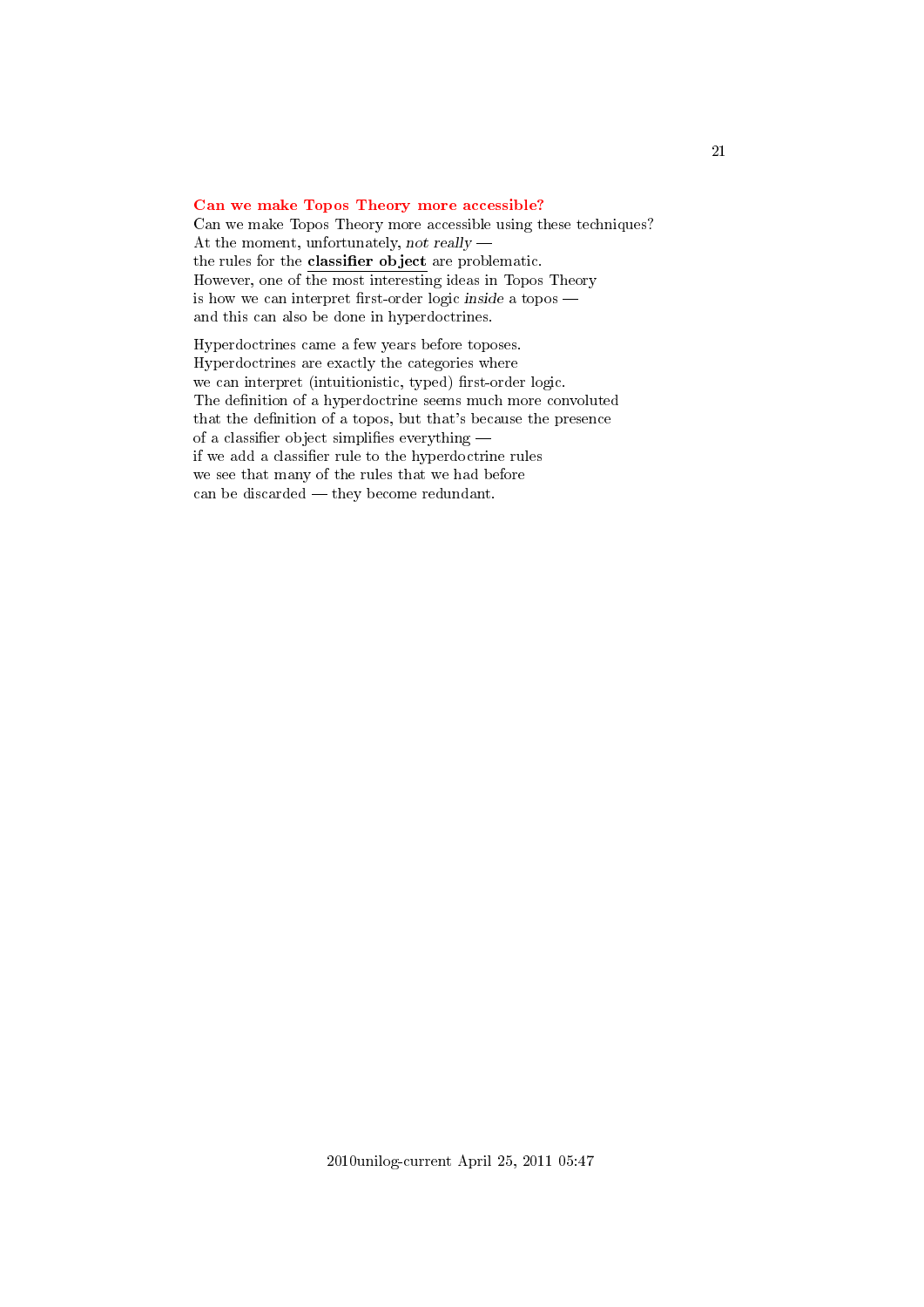### <span id="page-21-0"></span>[From trees to dictionaries](#page-1-16)



Each bar of a downcased tree is a definition. If we list all these definitions together we get a "dictionary" that almost gives us back the  $\lambda$ -tree... we need just a few more hints — the standard names of the variables and the constants.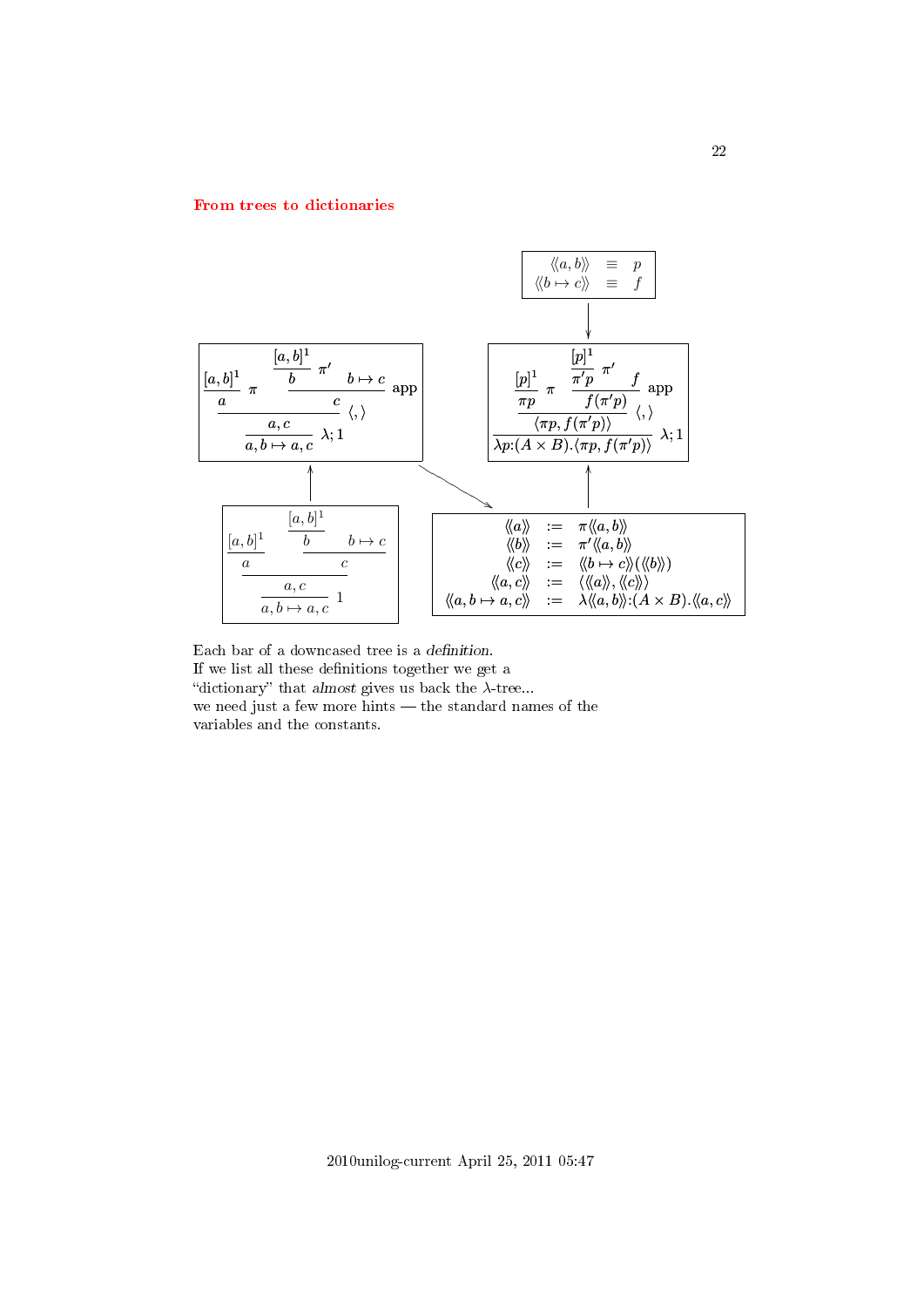# <span id="page-22-0"></span>[Ambiguities](#page-1-17)

Liftings are not usually unique... What should be the type of  $a$ ? A or  $A$ ? To lift we usually need "hints". The downcasing that starts with " $a, a$ " below is (apparently?) valid, but ambiguous.  ${\cal I}$ am not going to define what a good downcasing is.

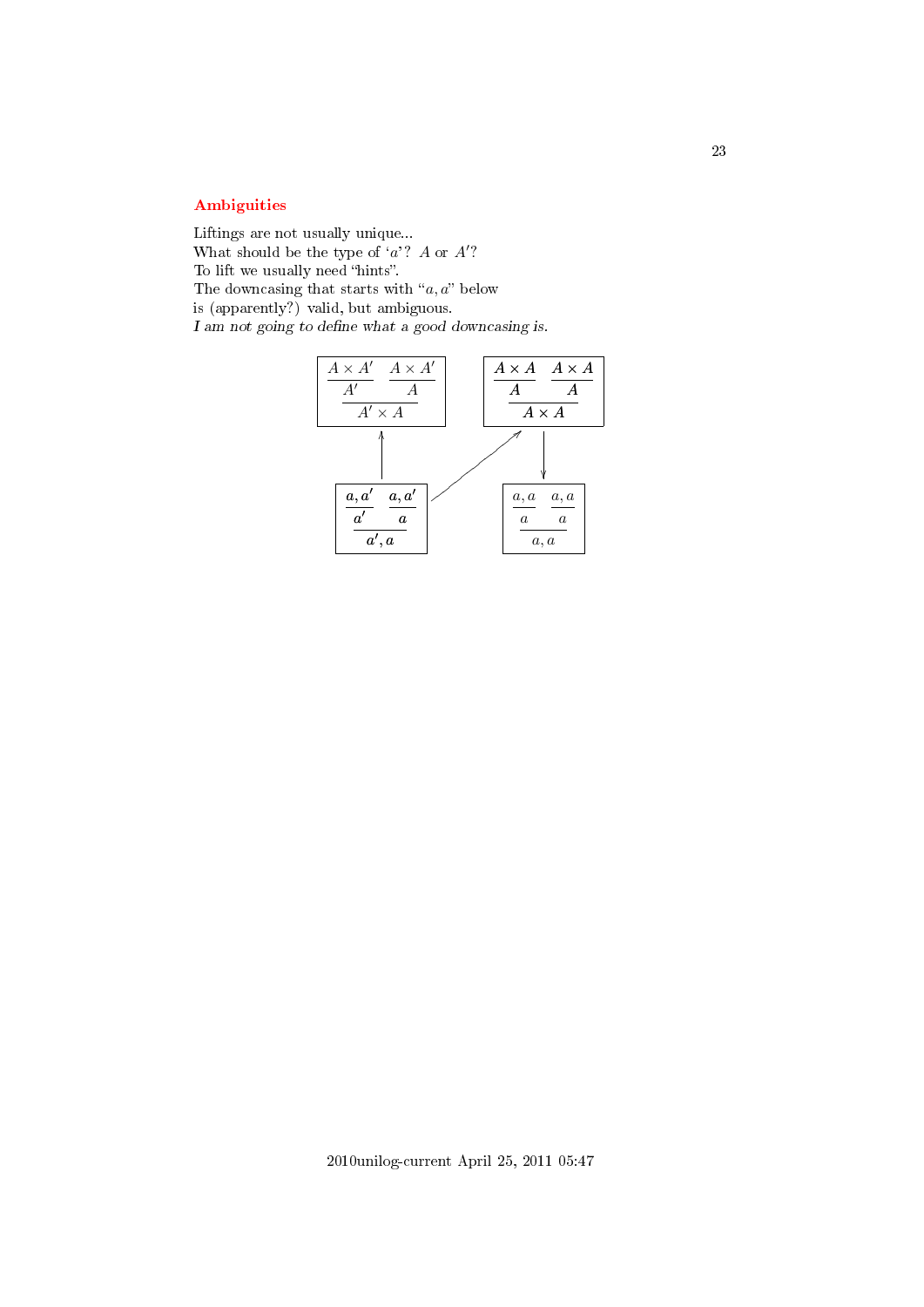# <span id="page-23-0"></span>[Ambiguities \(2\)](#page-1-18)

Composition is not well-behaved syntactically. One solution  $(? - or workaround)$  is to have a rule 'ren' that renames objects (i.e., create aliases)...

$$
\frac{\pi: A \times A \to A \quad f: A \to B}{\pi; f: A \times A \to B} \qquad \frac{a, a' \mapsto a \quad a \mapsto b}{a, a' \mapsto b}
$$
\n
$$
\frac{\pi': A \times A \to A \quad f: A \to B}{\pi'; f: A \times A \to B} \qquad \frac{a, a' \mapsto a' \quad a \mapsto b}{a, a' \mapsto b'} \qquad \frac{a, a' \mapsto a' \quad \frac{a \mapsto b}{a', a' \mapsto b'}}{a, a' \mapsto b'}
$$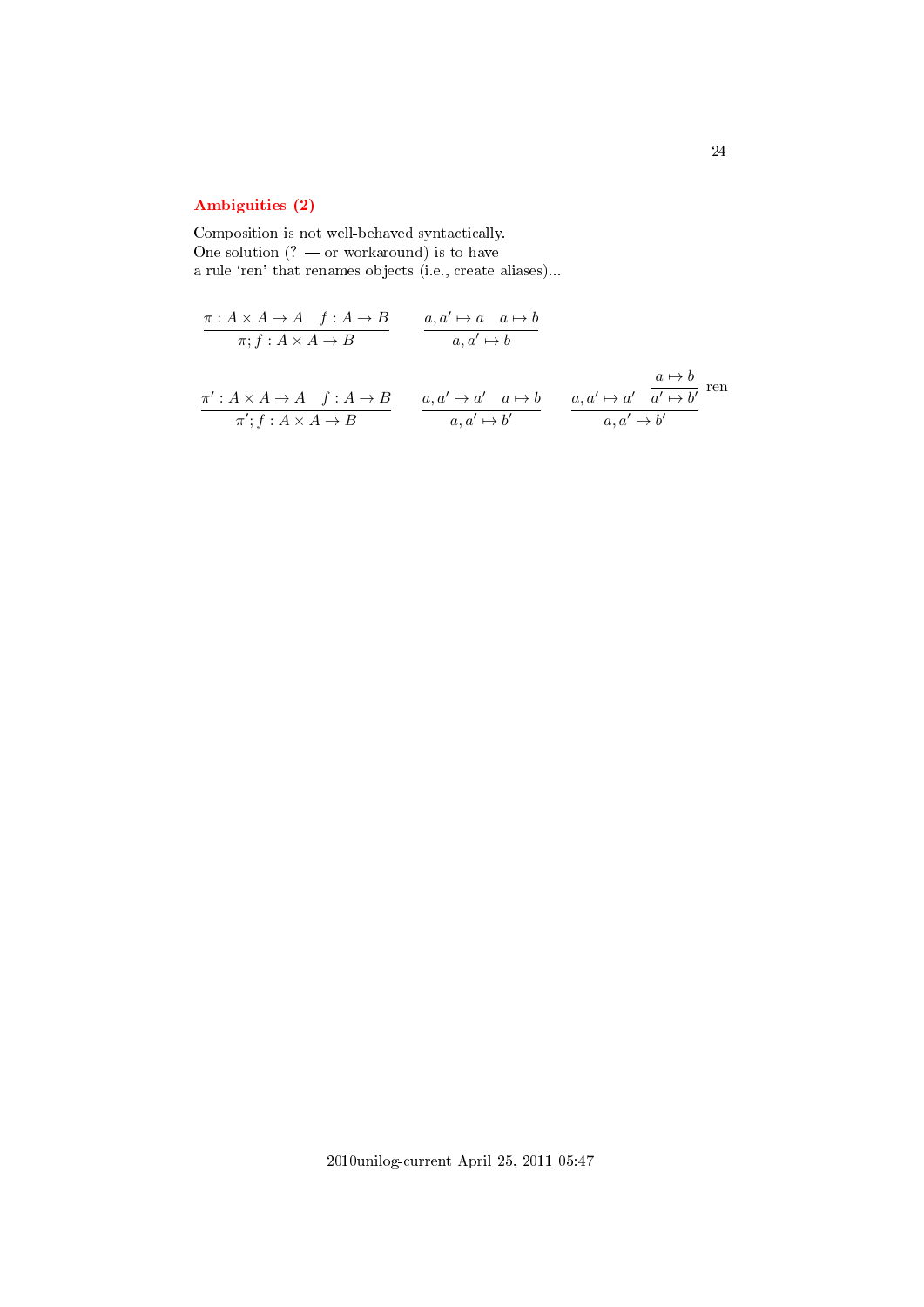## <span id="page-24-0"></span>[Ambiguities \(3\)](#page-1-19)

Composition is associative, and that's the reason why we can write  $f; g; h$ .

$$
A \xrightarrow{f:g} B \xrightarrow{g} C \xrightarrow{h} D
$$
  

$$
g; h \longrightarrow B
$$

Twisting this idea a bit:

we write  $f; g; h$  to indicate that  $(f; g); h = f; (g; h)$ . We have two different "natural constructions" for things that "deserve the name"  $f; g; h$ . Downcasing them, we get:



I used to express that the two "obvious" natural constructions for  $(a \mapsto d)$  from  $(a \mapsto b)$ ,  $(b \to c)$ ,  $(c \to d)$  give the same result by:

$$
\operatorname{wd}\left[\begin{array}{c|c} a\mapsto b & b\mapsto c & c\mapsto d\\ \hline & a\mapsto d \end{array}\right]
$$

The entry for that  $\langle \langle \text{wd}[\ldots] \rangle \rangle$  in the dictionary would have to say which "obvious constructions" were involved.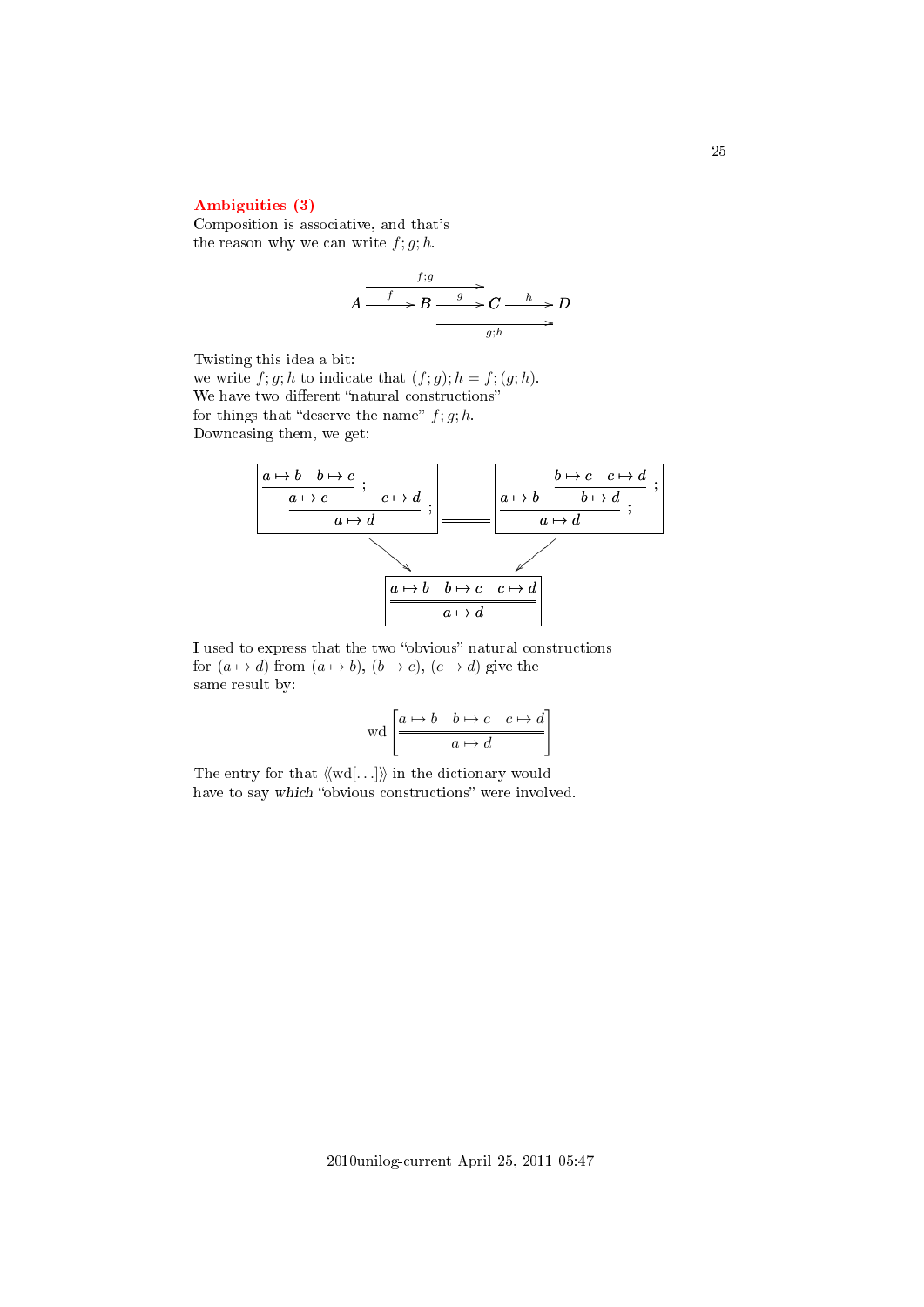## <span id="page-25-0"></span>More on the 'wd' symbol: the syntactical world

A category C is a tuple:

 $(C_0, \text{Hom}_\mathbf{C}, \text{id}_\mathbf{C}, \circ_\mathbf{C}; \text{assoc}_\mathbf{C}, \text{idL}_\mathbf{C}, \text{idR}_\mathbf{C})$ 

Where the first four components are "structure" and the last three are "properties"  $-$  equations. The last three are 'wd' things.

I used to carry all the `wd's around, as if they were very very important. I don't anymore. It turns out that we can define a projection

$$
\frac{(\mathbf{C}_0,\mathrm{Hom}_{\mathbf{C}},\mathrm{id}_{\mathbf{C}},\circ_{\mathbf{C}};\mathsf{assoc}_\mathbf{C},\mathsf{idL}_\mathbf{C},\mathsf{idR}_\mathbf{C})}{(\mathbf{C}_0,\mathrm{Hom}_{\mathbf{C}},\mathrm{id}_{\mathbf{C}},\circ_{\mathbf{C}})}\;\; \mathsf{psyn}
$$

that drops the equations.

This works for isos, functors, NTs, adjunctions, monads, etc, also. We can do a "projected version" of Category Theory and then lift the results back to the "Real World" (not automatically  $-$  many steps have to be done by hand  $-$  but whatever). I call the "projected version" the "Syntactical World". The projection keeps the "syntactical part"  $-$  the "structure"  $$ and drops the "equational part"  $\frac{d}{dt}$  the "properties".

The "projection on the syntactical world", psyn, is the main operation that we are studying here. Warning: it will often be used implicitly! Warning 2: psyn can be defined in many different, slightly incompatible ways, so before studying its meta-properties we need to collect enough non-trivial examples of it at work...

Each projection of a non-trivial categorical theorem, T into the syntactical world,  $T^- := \text{psyn}(T)$ , gives a non-trivial example of a lifting:  $T^-$  lifts to T.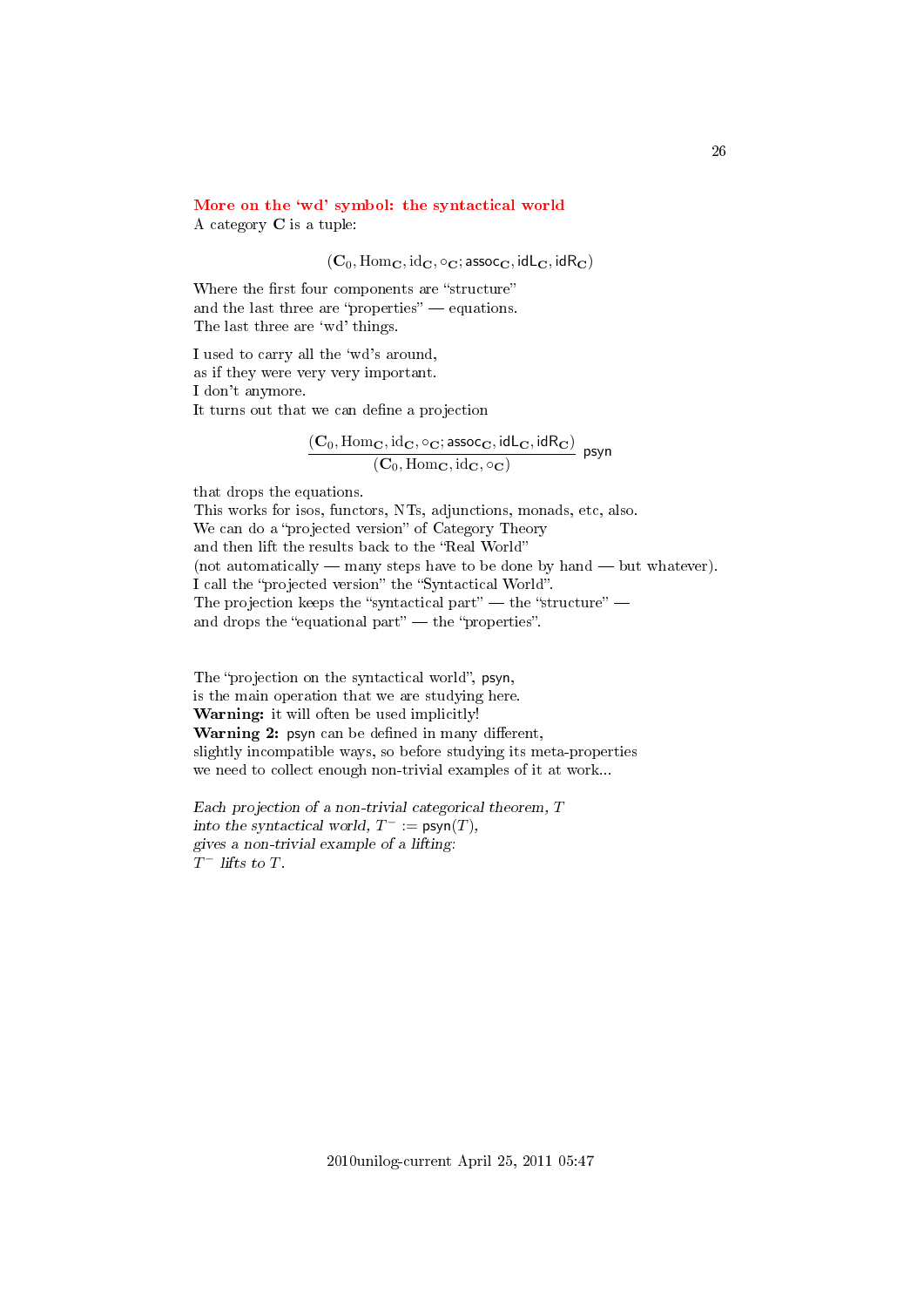### <span id="page-26-0"></span>[The syntactical world: proto-things](#page-1-21)

I use the prefix "proto" to refer to the projected structures. A proto-category is a 4-uple  $(C_0, \text{Hom}_\mathbf{C}, \text{id}_\mathbf{C}, \circ_\mathbf{C})$ . A proto-functor  $F: \mathbf{A} \to \mathbf{B}$  is a 2-uple:  $(F_0, F_1)$ (an "action on objects" and an "action on morphisms"  $$ the equational components, respcomp and respids, have been dropped).

Sometimes there are several possible "design choices" for a proto-structure... I will just say which denitions of proto-things work best. (No time for the full rationale today!)

A proto-inverse for a morphism  $f : A \to B$ is a just a morphism  $f^{-1}: B \to A$ . Note that we don't have the conditions  $f$ ;  $f^{-1} = id_A$  and  $f^{-1}$ ;  $f = id_B$ , so the name  $f^{-1}$  may be a bit misleading. A proto-iso is a pair  $(f, f^{-1})$ , where  $f^{-1}$ is a proto-inverse for  $f$ .

A proto-natural transformation ("proto-NT")  $T : F \to G$ is just an operation  $A \mapsto (FA \stackrel{T_A}{\rightarrow} GA)$ (we drop the "square condition" that says that for each  $f: A \to B$  the "obvious square" must commute). A proto-inverse for a (proto-)natural transformation  $T : F \to G$ is just a (proto-)natural transformation  $T^{-1}: G \to F$  for each object  $A$  the morphisms  $TA$  and  $T^{-1}A$  are the two directions of a proto-iso.

A proto-natural isomorphism is a proto-NT plus a proto-inverse for it.

What are proto-products, proto-exponentials, proto-fibrations...?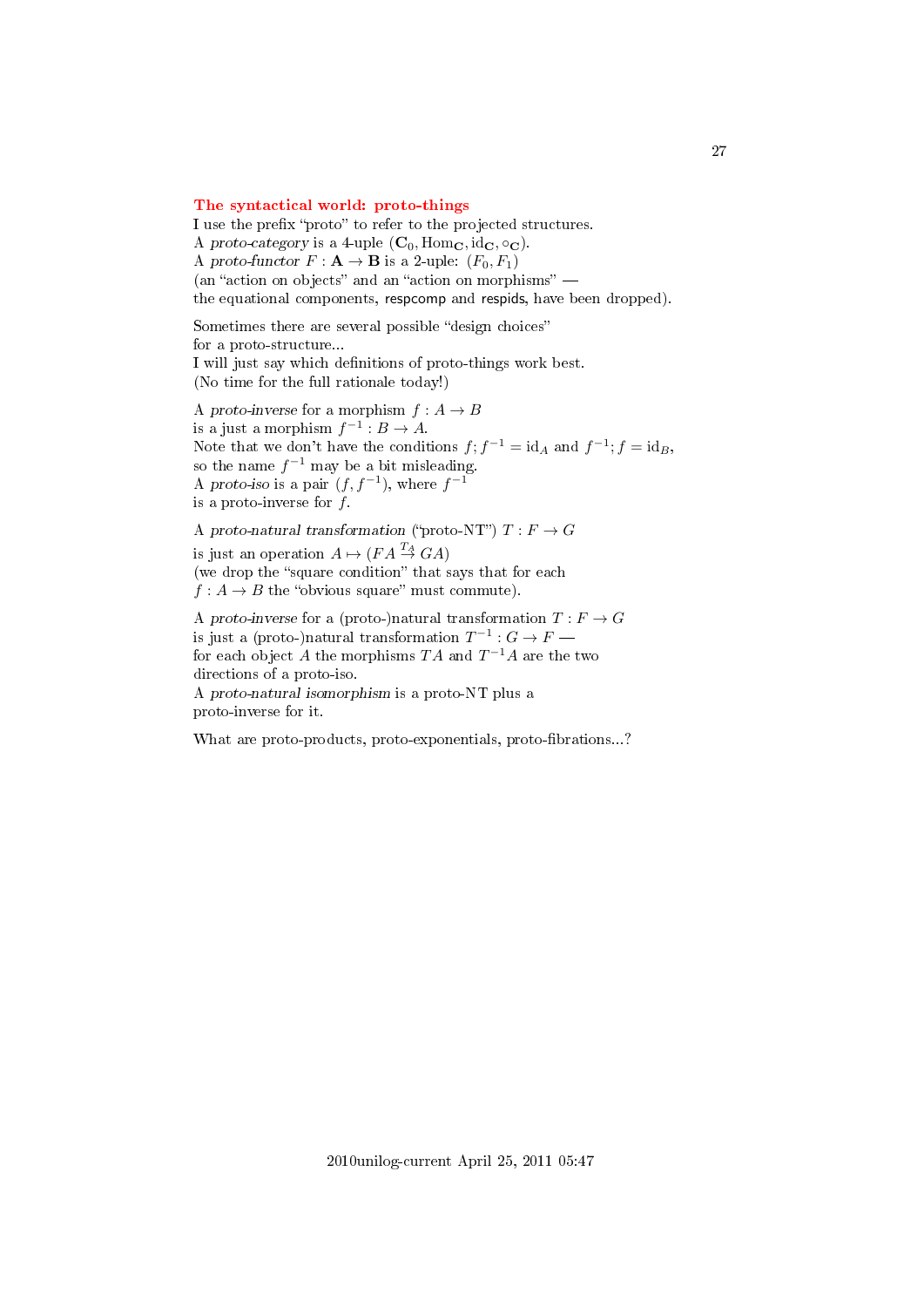## <span id="page-27-0"></span>[Downcasing functors](#page-1-22)

Fix a set A. Let  $(A\times)$ : Set  $\rightarrow$  Set denote the functor that takes each set  $B$  to  $A\times B.$ 

" $The$ " functor?

In some contexts the action on morphisms,  $(A\times)_{1}$ , is "obvious" once the action on objects,  $(A\times)_{0}$ , is given. How?

$$
b \longrightarrow a, b
$$
\n
$$
B \longrightarrow A \times B
$$
\n
$$
\downarrow \qquad \qquad f \downarrow \qquad \qquad \downarrow \qquad \downarrow \qquad \downarrow \qquad \downarrow \qquad \downarrow \qquad \downarrow \qquad \downarrow \qquad \downarrow \qquad \downarrow \qquad \downarrow \qquad \downarrow \qquad \downarrow \qquad \downarrow \qquad \downarrow \qquad \downarrow \qquad \downarrow \qquad \downarrow \qquad \downarrow \qquad \downarrow \qquad \downarrow \qquad \downarrow \qquad \downarrow \qquad \downarrow \qquad \downarrow \qquad \downarrow \qquad \downarrow \qquad \downarrow \qquad \downarrow \qquad \downarrow \qquad \downarrow \qquad \downarrow \qquad \downarrow \qquad \downarrow \qquad \downarrow \qquad \downarrow \qquad \downarrow \qquad \downarrow \qquad \downarrow \qquad \downarrow \qquad \downarrow \qquad \downarrow \qquad \downarrow \qquad \downarrow \qquad \downarrow \qquad \downarrow \qquad \downarrow \qquad \downarrow \qquad \downarrow \qquad \downarrow \qquad \downarrow \qquad \downarrow \qquad \downarrow \qquad \downarrow \qquad \downarrow \qquad \downarrow \qquad \downarrow \qquad \downarrow \qquad \downarrow \qquad \downarrow \qquad \downarrow \qquad \downarrow \qquad \downarrow \qquad \downarrow \qquad \downarrow \qquad \downarrow \qquad \downarrow \qquad \downarrow \qquad \downarrow \qquad \downarrow \qquad \downarrow \qquad \downarrow \qquad \downarrow \qquad \downarrow \qquad \downarrow \qquad \downarrow \qquad \downarrow \qquad \downarrow \qquad \downarrow \qquad \downarrow \qquad \downarrow \qquad \downarrow \qquad \downarrow \qquad \downarrow \qquad \downarrow \qquad \downarrow \qquad \downarrow \qquad \downarrow \qquad \downarrow \qquad \downarrow \qquad \downarrow \qquad \downarrow \qquad \downarrow \qquad \downarrow \qquad \downarrow \qquad \downarrow \qquad \downarrow \qquad \downarrow \qquad \downarrow \qquad \downarrow \qquad \downarrow \qquad \downarrow \qquad \downarrow \qquad \downarrow \qquad \downarrow \qquad \downarrow \qquad \downarrow \qquad \downarrow \qquad \downarrow \qquad \downarrow \qquad \downarrow \qquad \downarrow \qquad \downarrow \qquad \downarrow \qquad \downarrow \qquad \downarrow \qquad \downarrow \qquad \downarrow \qquad \downarrow \qquad
$$

By lifting:



(a double bar is like a folded accordion)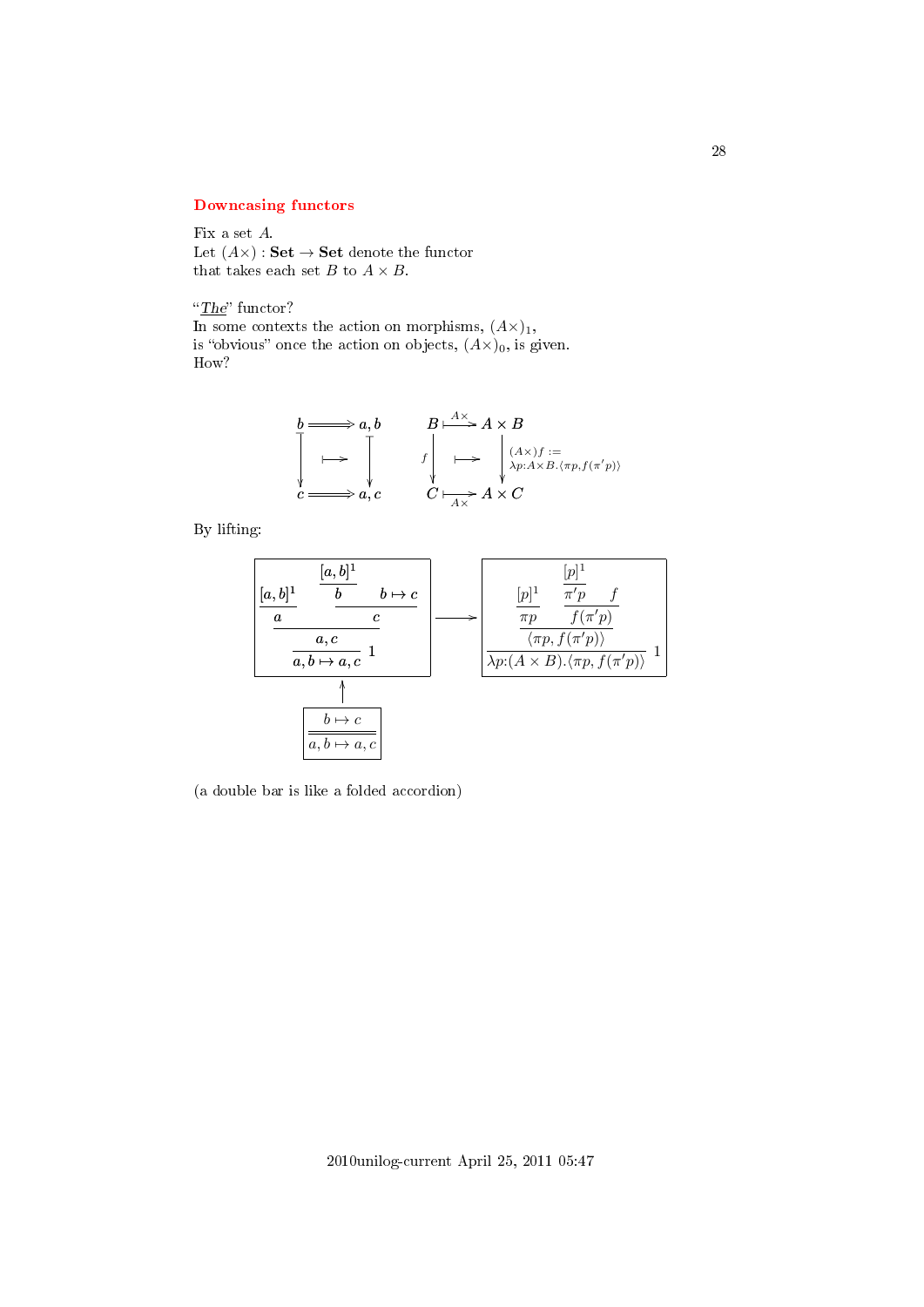# 29

# <span id="page-28-0"></span>[Adjunctions](#page-1-23)

If  $L$  and  $R$  are functors going in opposite directions between two categories, say,

$$
\mathbf{B}\frac{L}{\sum\limits_{R}^{L}\mathbf{A}}
$$

then a proto-adjunction,  $L \dashv R$ , is an 8-uple,

$$
(\mathbf{A},\mathbf{B},L,R,\flat,\sharp,\eta,\epsilon)
$$

that we draw as:

$$
\begin{array}{ccc}\nLRB & LA \leftarrow & A & A \\
\epsilon_B & g^{\flat} & \underset{B}{\iff} & g^{\flat} \\
B & B \longmapsto RB & RLA\n\end{array}
$$

There is a lot of redundancy in this definition... Most operations can be reconstructed from the others.

Our archetypal adjunction will be this one: (not the usual  $F \dashv U!$ )

$$
(B \to C) \times C \qquad A \times B \longleftarrow A \qquad A
$$
  
ev<sub>BC</sub> 
$$
\downarrow \qquad \text{uncur } g
$$
  

$$
C \qquad \qquad C \longmapsto B \to C \qquad B \to (A \times B)
$$
  

$$
\text{Set} \xrightarrow{X B} \text{Set}
$$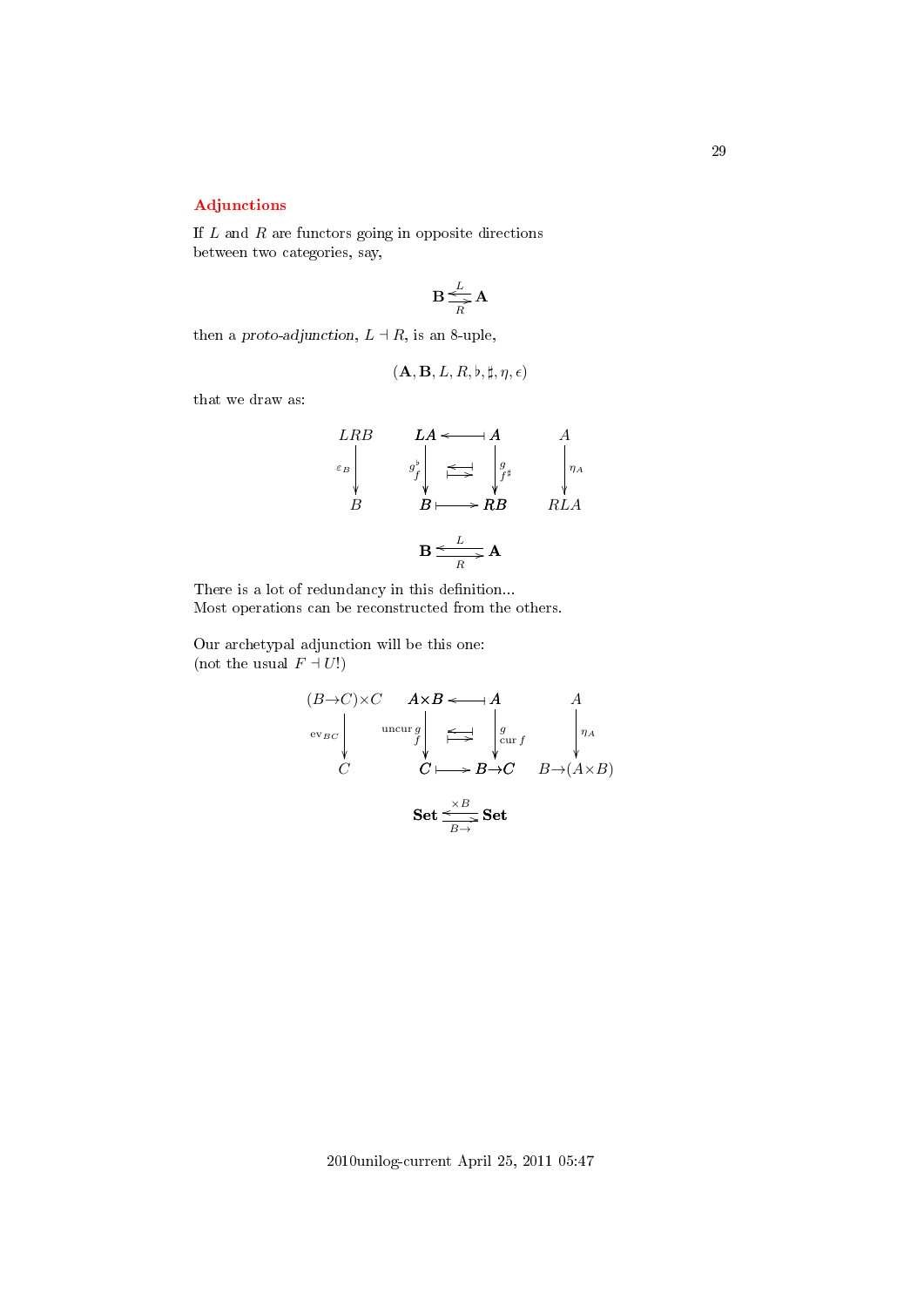## <span id="page-29-0"></span>[Cheap and expensive adjunctions](#page-1-24)

In the supermarket you can buy DeLuxe adjunctions, that are expensive but come with all the bells and whistles, and you can buy the cheap, minimal, economy models, that come in kit form, and (apparently) do much less...

There are theorems that take cheap adjunctions and produce expensive adjunctions from them  $-$  for free.

In the Real World cheap and expensive adjunctions are equivalent: if you do



you get the original expensive adjunction back. In the Syntactical World you may get something different, but that doesn't matter.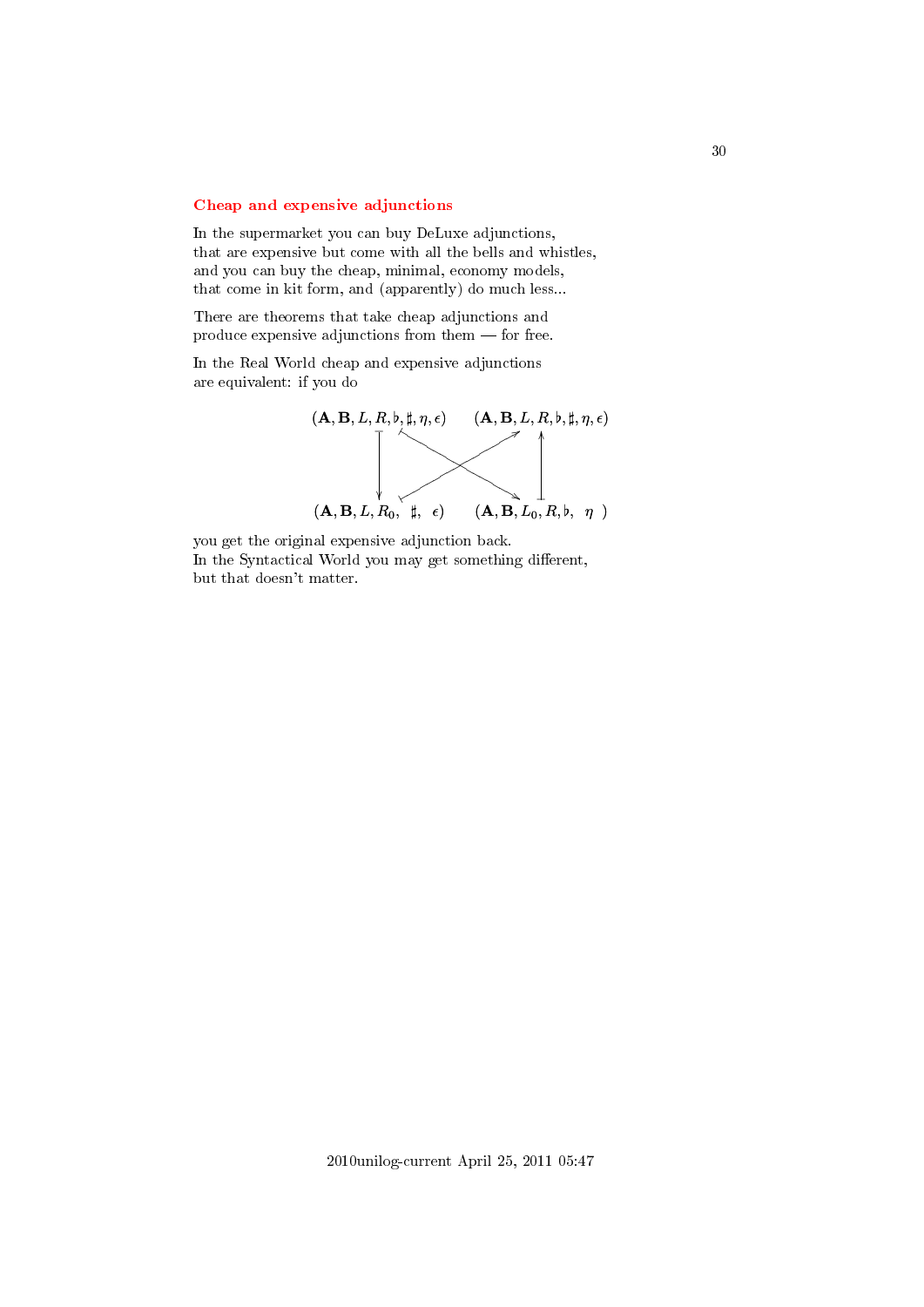### <span id="page-30-0"></span>[Cheap and expensive adjunctions \(2\)](#page-1-25)

An "expensive" proto-adjunction  $L \dashv R$  is an 8-uple:

$$
(\mathbf{A}, \mathbf{B}, L, R, \flat, \sharp, \eta, \epsilon).
$$

Here is how to reconstruct some of its components from the other ones.

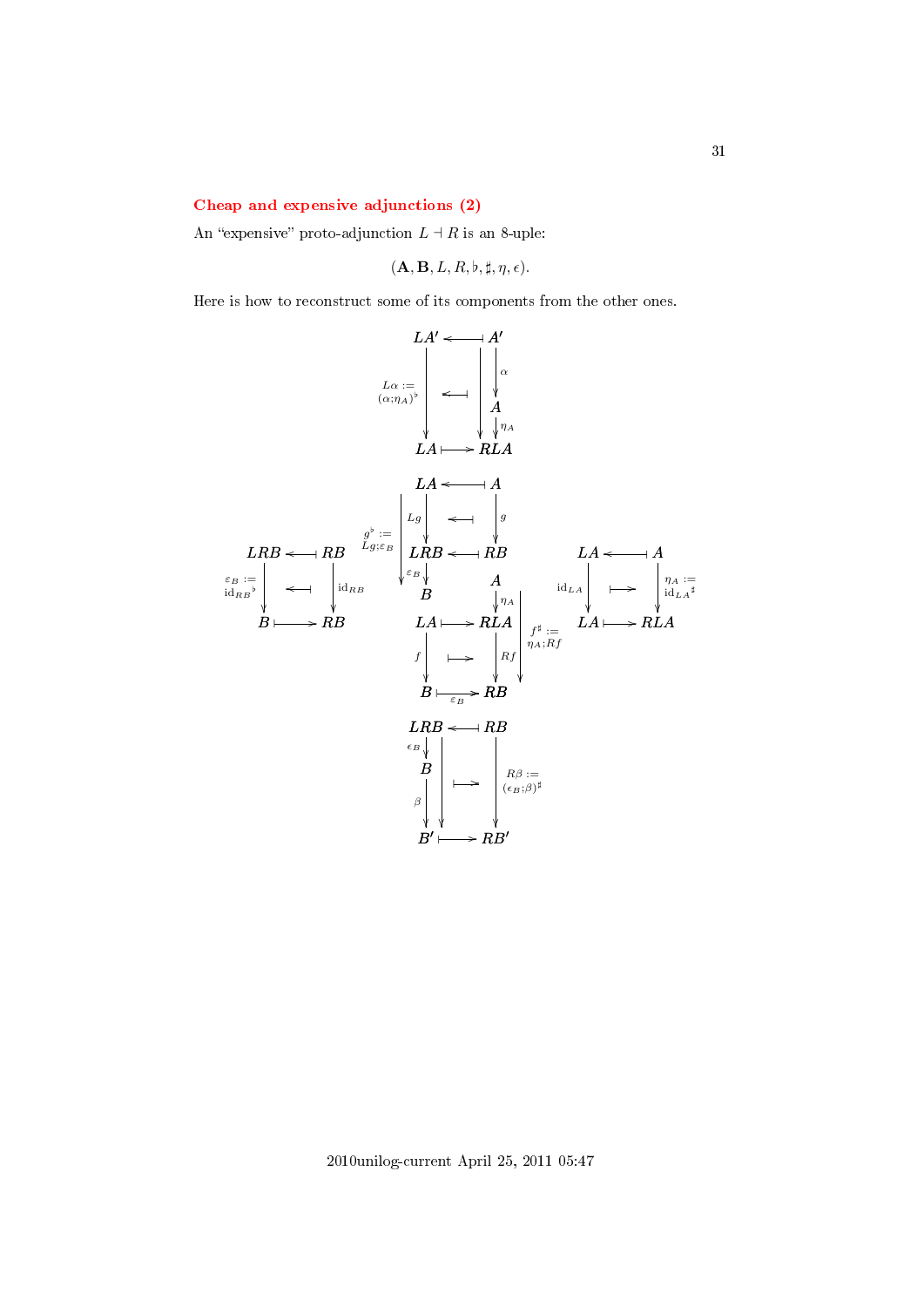# <span id="page-31-0"></span>[Programming with long names](#page-1-26)



Note that diagrams are perfectly good as names. We can have:

$$
\begin{array}{ccc}\na, b & \Longleftarrow & a \\
\langle\langle & \uparrow & \longrightarrow & \downarrow \\
c & \longrightarrow & b \rightarrow c\n\end{array}
$$
 := {\ldots}

In the (ascii) source code this would be:

 $\langle\langle\langle \text{diag}\{\text{adjunction1}\rangle\}\rangle := \{... \}$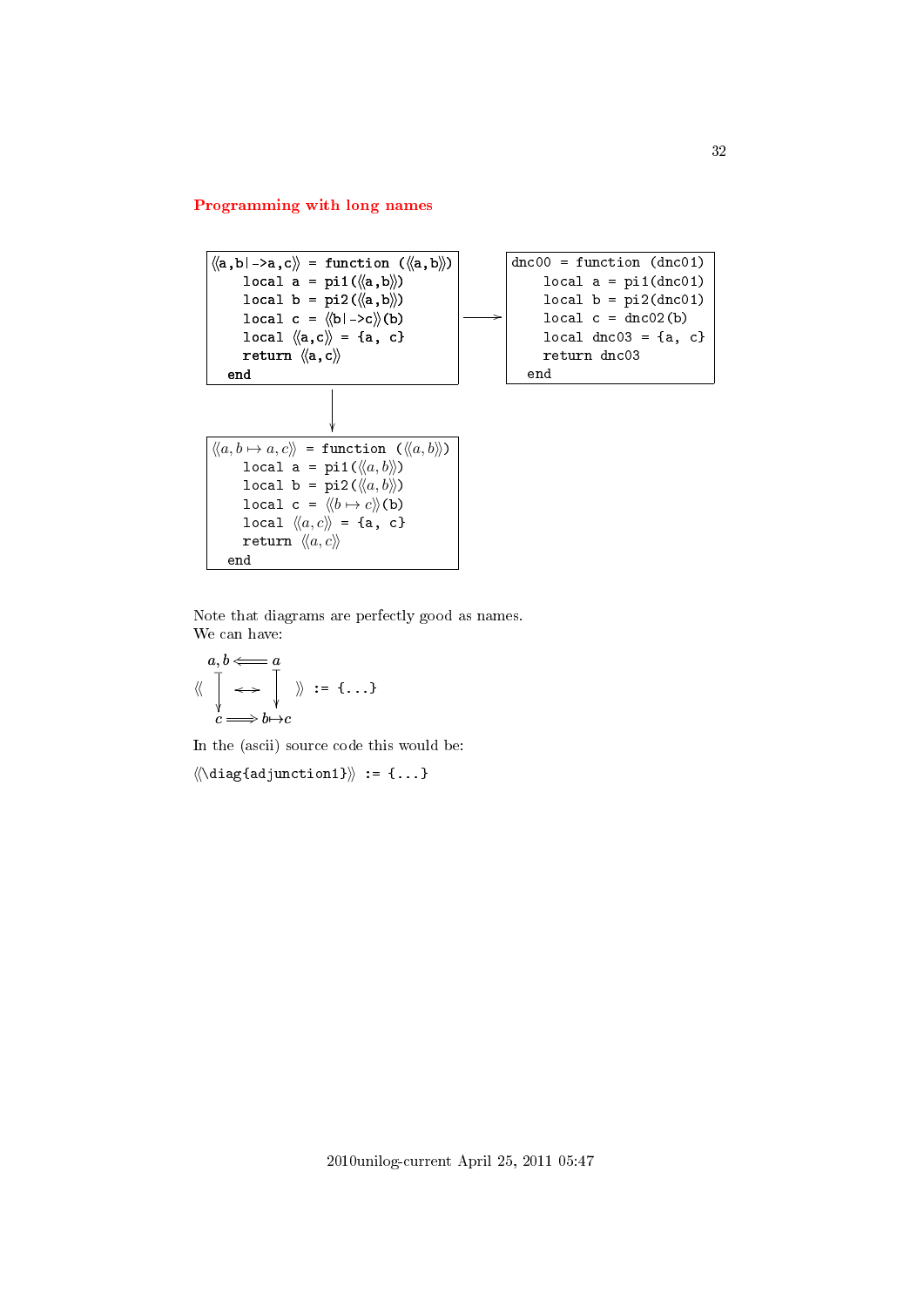# <span id="page-32-0"></span>[The Yoneda Lemma](#page-1-27)



2010unilog-current April 25, 2011 05:47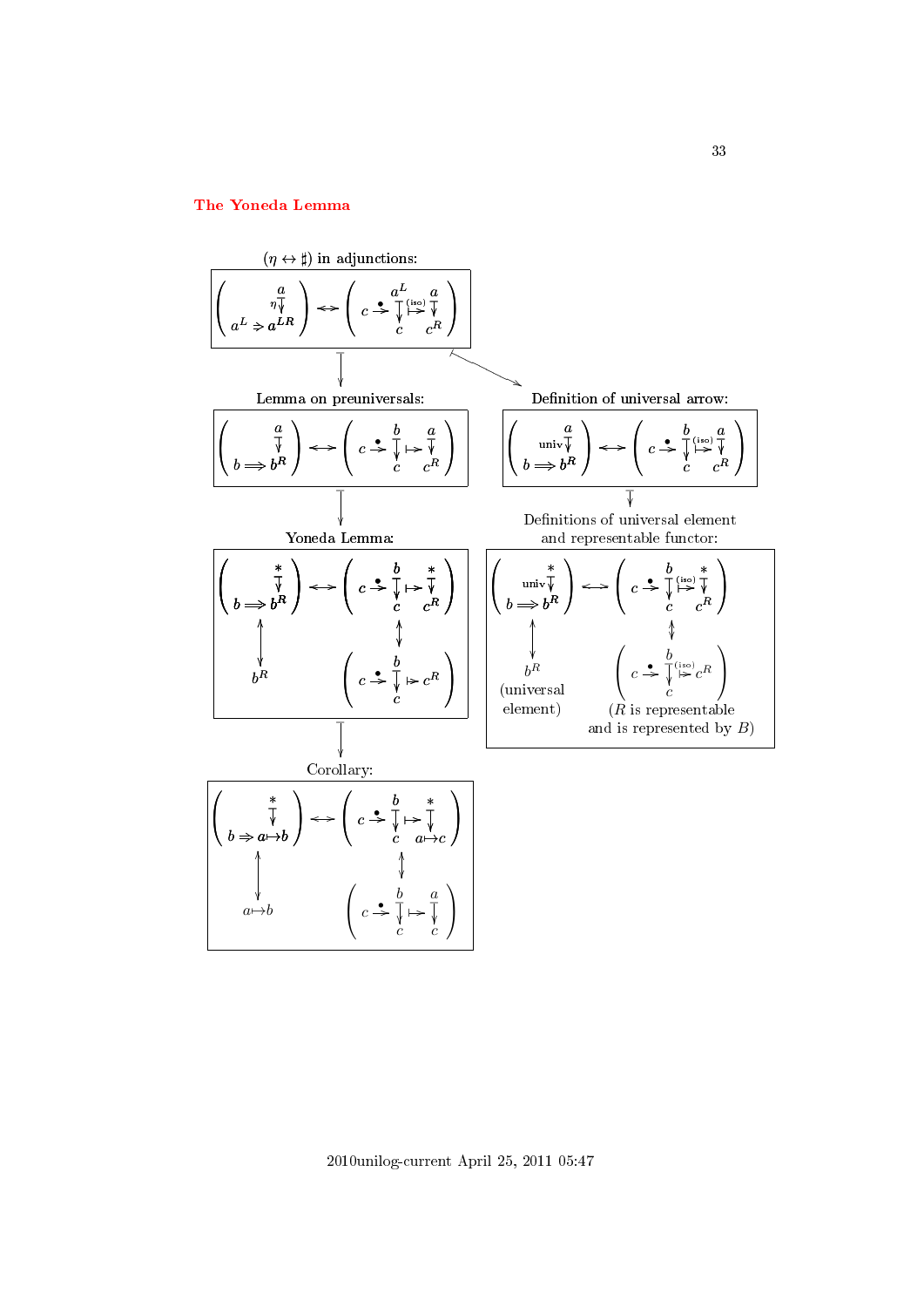## <span id="page-33-0"></span>[The Yoneda Lemma \(2\)](#page-1-28)

We can formalize the previous diagram in type system (or in a programming language  $-$  say, ML or Coq). Let's look at a miniature.



In the top box:

 $B: \mathbf{B}_0$  $A: \mathbf{A}_0$  $R: \mathbf{B} \to \mathbf{Set}$  $a \mapsto b^R \equiv g : \text{Hom}_{\mathbf{A}}(A, RB)$  $\sqrt{ }$  $\mathcal{L}$ a  $b^R$  $\overline{\mathbb{V}}$ ì  $b \Longrightarrow b$  $\setminus$  $\equiv (A, B, g)$  $c \Rightarrow (b \mapsto c) \equiv \text{Hom}_{\mathbf{B}}(B, -) : \mathbf{B} \rightarrow \mathbf{Set}$  $c \Rightarrow (a \mapsto c^R) \equiv C \mapsto \text{Hom}_{\mathbf{A}}(A, RC) \equiv \text{Hom}_{\mathbf{A}}(A, R-) : \mathbf{B} \to \mathbf{Set}$  $\sqrt{ }$  $\mathcal{L}$ b  $\frac{v}{c}$  $\overline{\mathsf{I}}$  $\frac{1}{2}$ a  $c^R$  $c \overset{\bullet}{\Rightarrow} \overline{\downarrow} \mapsto \overline{\downarrow}$  $\setminus$  $\equiv T : \operatorname{Nat}(\operatorname{Hom}_{\mathbf{B}}(B,-),\operatorname{Hom}_{\mathbf{A}}(A,R-))$  $q \leftrightarrow T := \lambda T.(\overline{T} B \mathrm{id}_B)$  $g \mapsto T := \lambda f.(\lambda C.\lambda g.(f; Rg))$ 

When we move to the bottom box we specialize:  $\mathbb{A} := \mathbf{Set}$  $A := 1 \equiv \{ * \}$ ∗ : 1

34

2010unilog-current April 25, 2011 05:47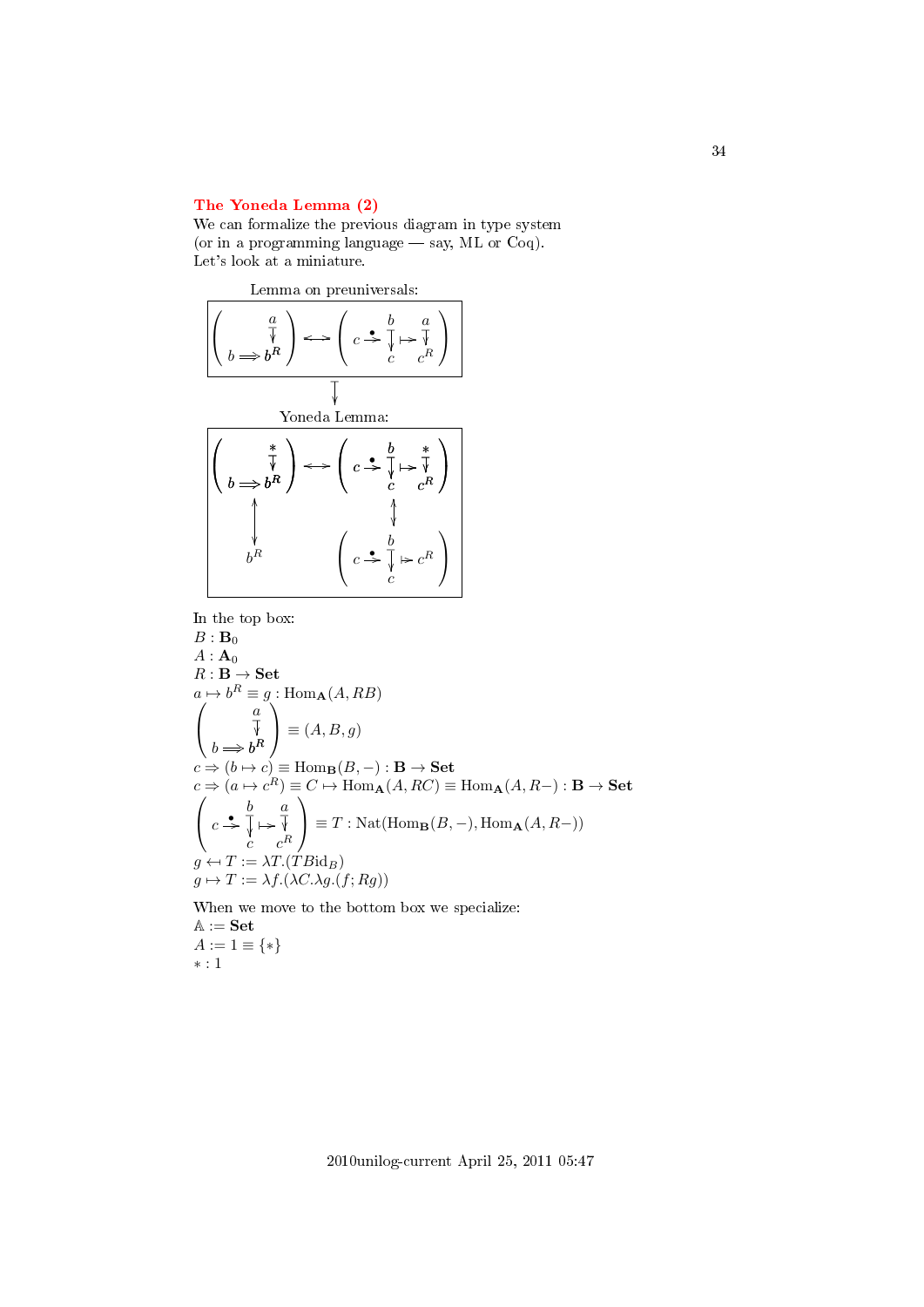## <span id="page-34-0"></span>[Monads](#page-1-29)

A protomonad for a proto-endofunctor  $T : A \rightarrow A$  is a 4-uple:

$$
(\mathbf{A},T,\eta,\mu)
$$

that we draw as:

$$
A \xrightarrow{\eta_A} TA \xleftarrow{\mu_A} TTA
$$

A proto-comonad for a proto-endofunctor  $S : \mathbf{B} \to \mathbf{B}$  is a 4-uple:

$$
(\mathbf{B},S,\varepsilon,\delta)
$$

that we draw as:

$$
B \stackrel{\varepsilon_B}{\Longleftarrow} SB \stackrel{\delta_B}{\longrightarrow} SSB
$$

Each proto-adjunction induces both a proto-monad and a proto-comonad. We draw all these together as:



| $\epsilon_{LA}: LRLA \rightarrow LA$       | $\eta_{BB}$ : $RB \rightarrow RLRB$               |
|--------------------------------------------|---------------------------------------------------|
| $\mu_A := Re_{LA} : RLRLA \rightarrow RLA$ | $\delta_B := L \eta_{RB} : LRB \rightarrow LRLRB$ |

2010unilog-current April 25, 2011 05:47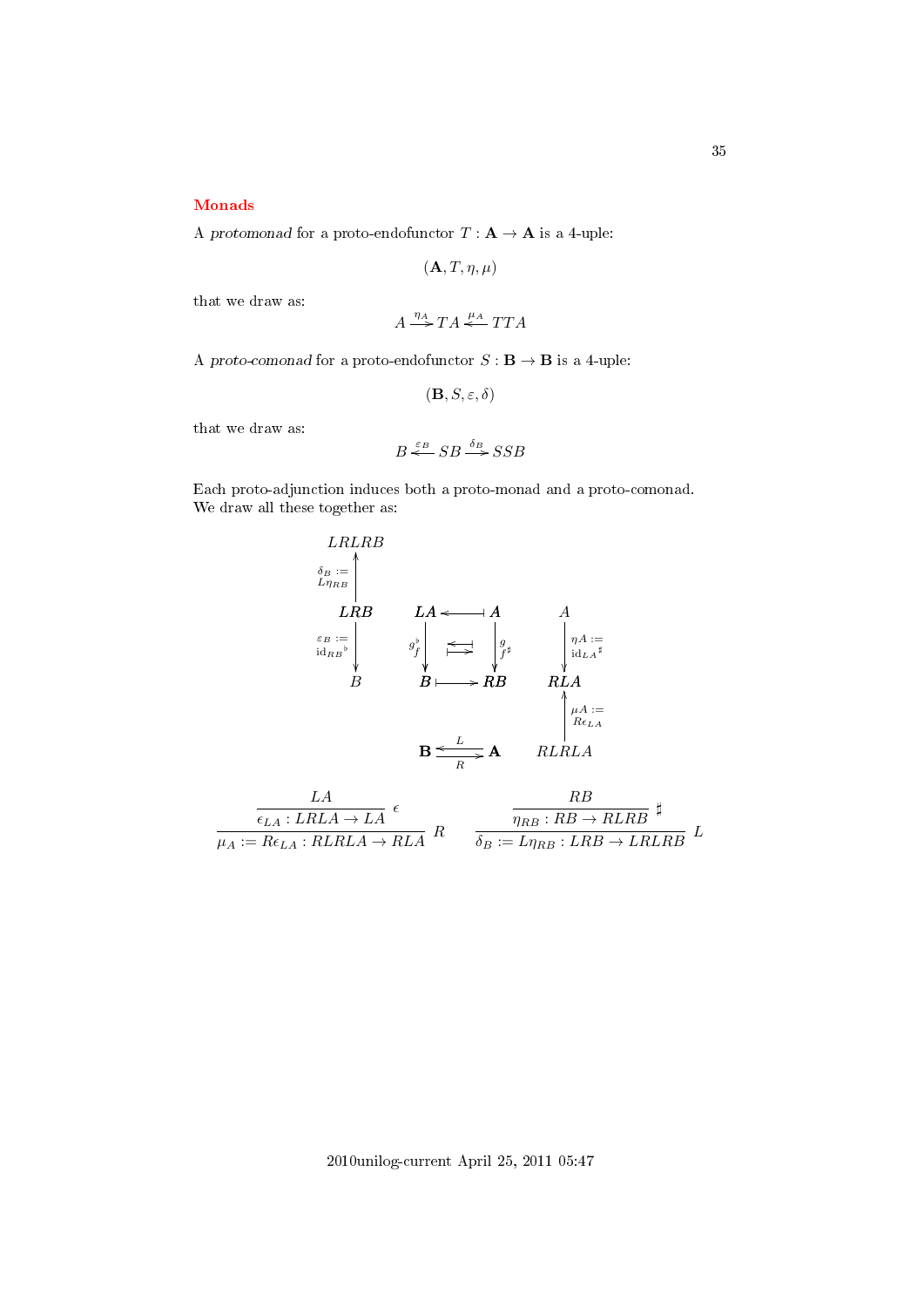## <span id="page-35-0"></span>[From monads to adjunctions](#page-1-30)

An expensive adjunction comes with a monad. If we erase the 'b', the ' $\sharp$ ', etc of this adjunction and leave only the monad, can we reconstruct the original adjunction from that? The answer is no.

But we can construct two adjunctions from the monad,

$$
\mathbf{A}_{T} \overset{L_T}{\underset{R_T}{\rightleftharpoons}} \mathbf{A}
$$
 (Kleisli)  

$$
\mathbf{A}^{T} \overset{L^T}{\underset{R^T}{\rightleftharpoons}} \mathbf{A}
$$
 (Eilenberg-Moore)

that are related to the original adjunction

$$
\mathbf{B} \underset{R}{\overset{L}{\Longleftrightarrow}} \mathbf{A}
$$

in interesting ways by comparison functors  $F_T$  and  $F^T$ .

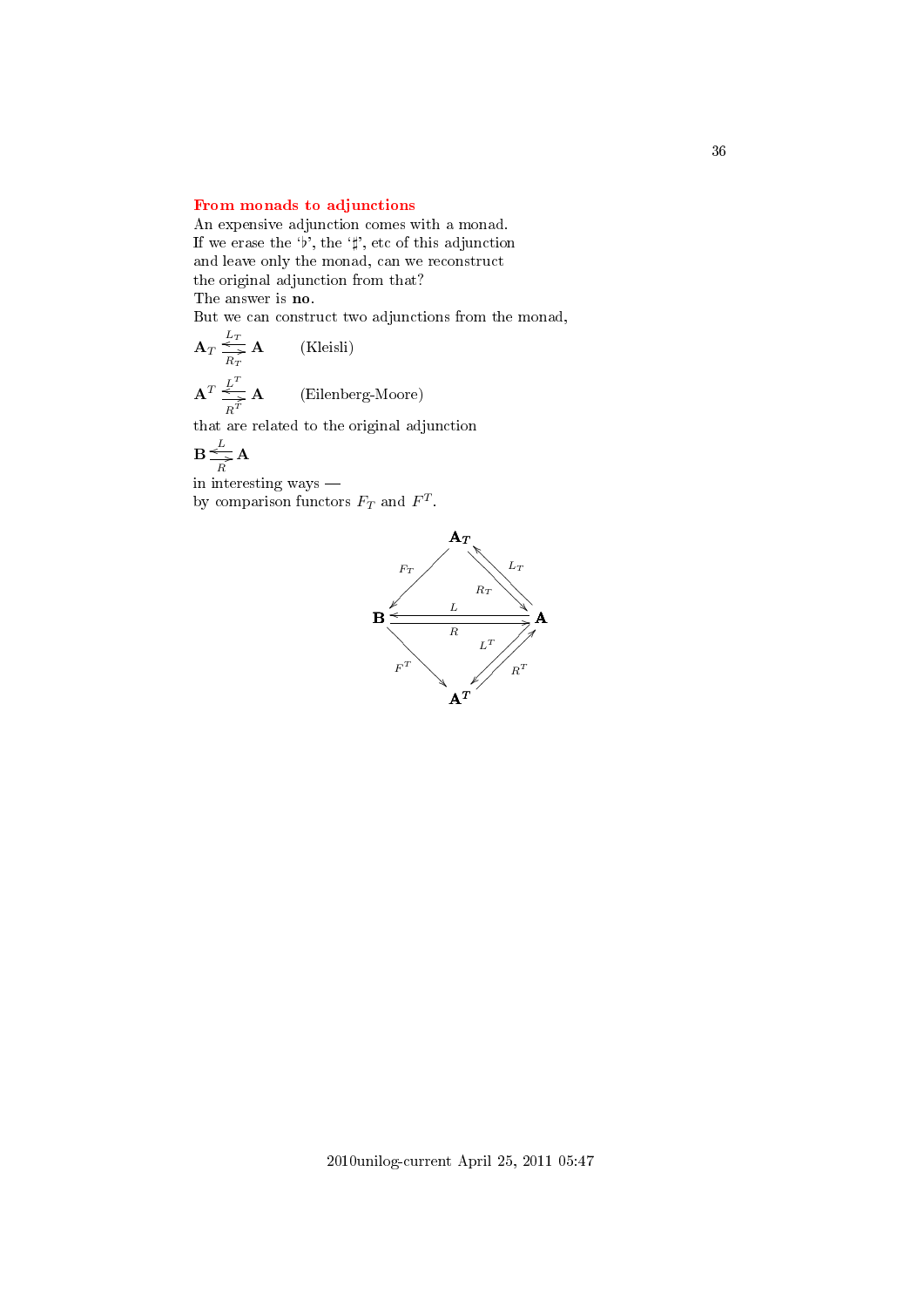### [The Kleisli category of a monad](#page-1-0)

 $\mathbf{A}_T$  has the same objects as  $\mathbf{A}$ , but we write them in a funny way  $[A - \rightarrow TA]$  instead of  $A$  because  $\text{Hom}_{\mathbf{A}_T} \neq \text{Hom}_{\mathbf{A}}$  and  $\circ_{\mathbf{A}_T} \neq \circ_{\mathbf{A}}$ .  $[f] : [A - \rightarrow T A] \rightarrow [C - \rightarrow TC]$  (in  $\mathbf{A}_T$ ) is  $f : A \to TC$  in **A**.  $[f]; [g] := [f; Tg; \mu_E].$ 



Proving that  $\circ_{\mathbf{A}_T}$  is non-trivial, by the way but in the syntactical world that doesn't matter.

37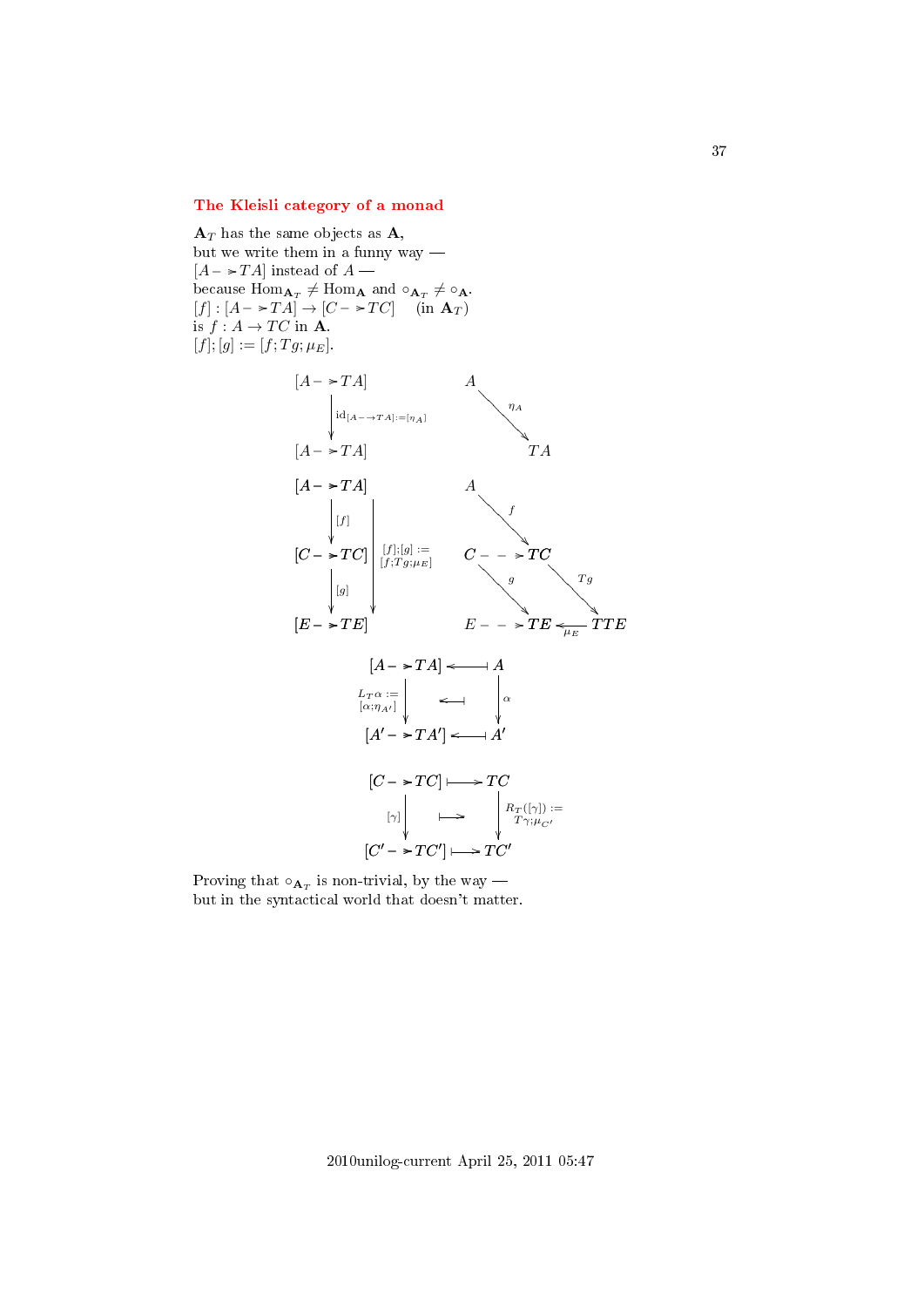# [The Kleisli adjunction of a monad](#page-1-1)

$$
[TC \rightarrow TTTC] \quad [A' \rightarrow TA'] \leftrightarrow A'
$$
\n
$$
L_{T}(\eta_{(R_{T}[C \rightarrow TC])}) = \begin{vmatrix} L_{T\alpha} := \begin{vmatrix} \lambda_{(R_{T}[C \rightarrow TC])} & \lambda_{(R_{T}[C \rightarrow TC])} \\ \lambda_{(R_{T}[C \rightarrow TC])} & \lambda_{(R_{T}[C \rightarrow TC])} \\ \lambda_{(R_{T}[C \rightarrow TC])} & \lambda_{(R_{T}[C \rightarrow TC])} \end{vmatrix} \end{vmatrix} \begin{vmatrix} \lambda_{(R_{T}[C \rightarrow TC])} & \lambda_{(R_{T}[C \rightarrow TC])} \\ \lambda_{(R_{T}[C \rightarrow TC])} & \lambda_{(R_{T}[C \rightarrow TC])} \end{vmatrix} \begin{vmatrix} \lambda_{(R_{T}[C \rightarrow TC])} & \lambda_{(R_{T}[C \rightarrow TC])} \\ \lambda_{(R_{T}[C \rightarrow TC])} & \lambda_{(R_{T}[C \rightarrow TC])} \\ \lambda_{(R_{T}[C \rightarrow TC])} & \lambda_{(R_{T}[C \rightarrow TC])} \end{vmatrix} \end{vmatrix}
$$
\n
$$
[C' \rightarrow TC'] \rightarrow TC'
$$
\n
$$
A_{T} \xrightarrow{L_{T}} A
$$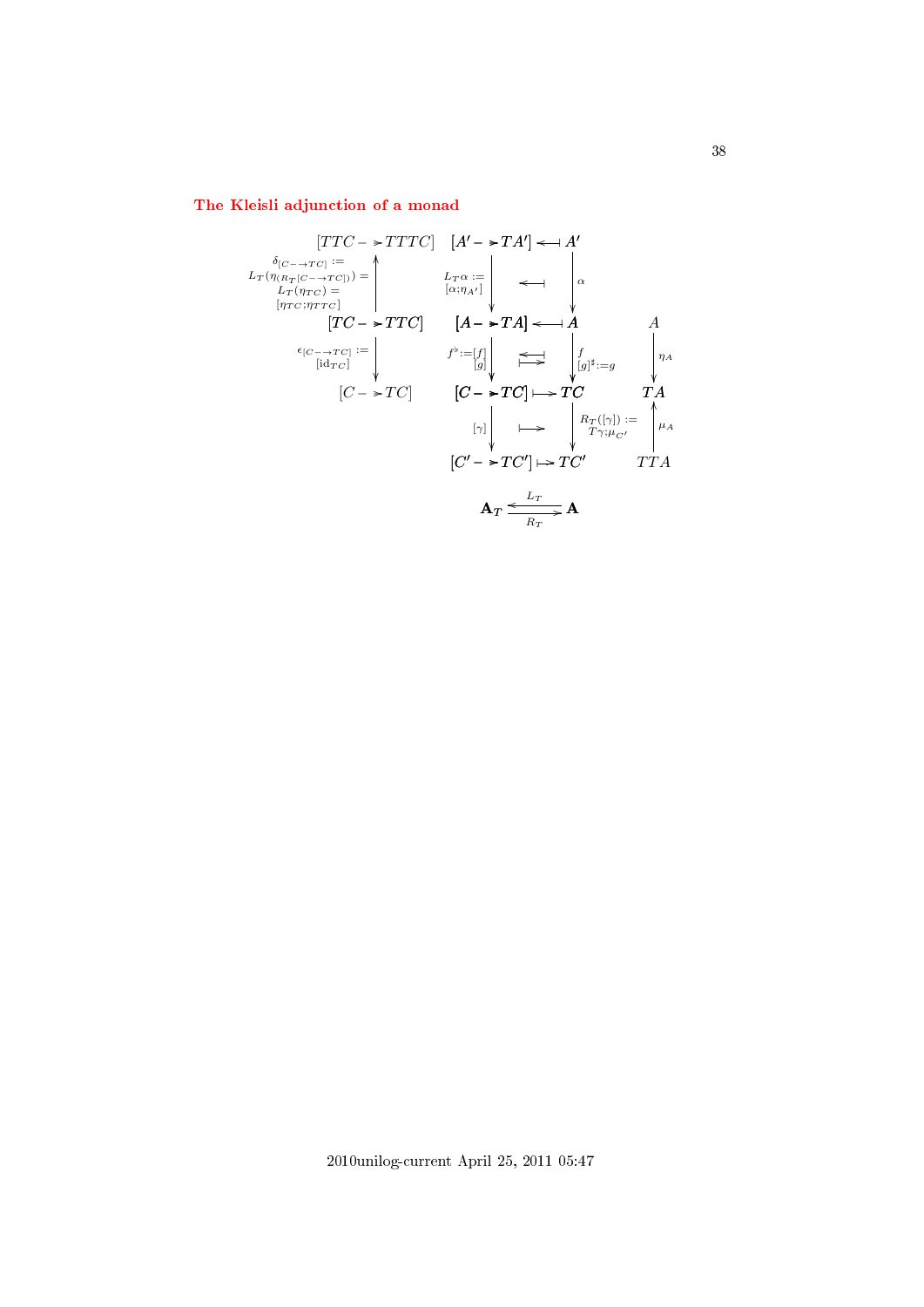### [The Eilenberg-Moore category of a monad](#page-1-2)

A proto-algebra for a monad  $(\mathbf{A}, T, \eta, \mu)$  is a pair  $(A, \alpha : T A \to T)$ . An algebra for a monad  $(A, T, \eta, \mu)$  is a proto-algebra  $(A, \alpha)$ that obeys  $T\alpha$ ;  $\alpha = \mu_A$ ;  $\alpha$ . A proto-morphism  $f : (A, \alpha) \to (C, \gamma)$  of (proto-)algebras is just a morphism  $f : A \rightarrow C$ . A morphism of algebras is a proto-morphism f that obeys  $\alpha$ ;  $f = Tf$ ;  $\gamma$ . The proto-Eilenberg-Moore category of a monad  $(\mathbf{A}, T, \eta, \mu)$ has the proto-algebras as objects and the proto-morphisms of (proto-)algebras as morphisms. We write it as  $A<sup>T</sup>$ . The Eilenberg-Moore category of a monad  $(\mathbf{A}, T, \eta, \mu)$ ,  ${\bf A}^T,$  has the algebras as objects and the morphisms of algebras as morphisms. We also write it as  $\mathbf{A}^T$ , Here is the  $\alpha$  $L^T$ 

e adjunction 
$$
\mathbf{A}^T \stackrel{\mathcal{L}}{\underset{R^T}{\rightleftharpoons}} \mathbf{A}
$$
:  
\n
$$
[TTC \stackrel{TT\gamma}{\underset{\epsilon_{\gamma}:=T\eta_{C}?}{\rightleftharpoons}} \mathbf{A}
$$
\n
$$
[TC \stackrel{T\gamma}{\underset{\epsilon_{\gamma}:=\gamma}{\rightleftharpoons}} TTC] \quad [TA \stackrel{\mu_{A}}{\underset{\beta'}{\rightleftharpoons}} TTA] \leftleftharpoons \mathbf{A} \qquad A
$$
\n
$$
\stackrel{\epsilon_{\gamma}:=\gamma}{\underset{\Gamma}{\rightleftharpoons}} \qquad f^{\flat}:=Tf; \gamma \downarrow \qquad \underset{\Gamma}{\rightleftharpoons} \qquad \int_{g^{\sharp}:=\eta_{A}; g} \qquad \gamma_{A}
$$
\n
$$
[C \stackrel{\gamma}{\longleftarrow} TC] \qquad [C \stackrel{\gamma}{\longleftarrow} TC] \longmapsto TC \qquad TA
$$
\n
$$
\mathbf{A}^T \stackrel{\mathcal{L}^T}{\underset{R^T}{\rightleftharpoons}} \mathbf{A} \qquad TTA
$$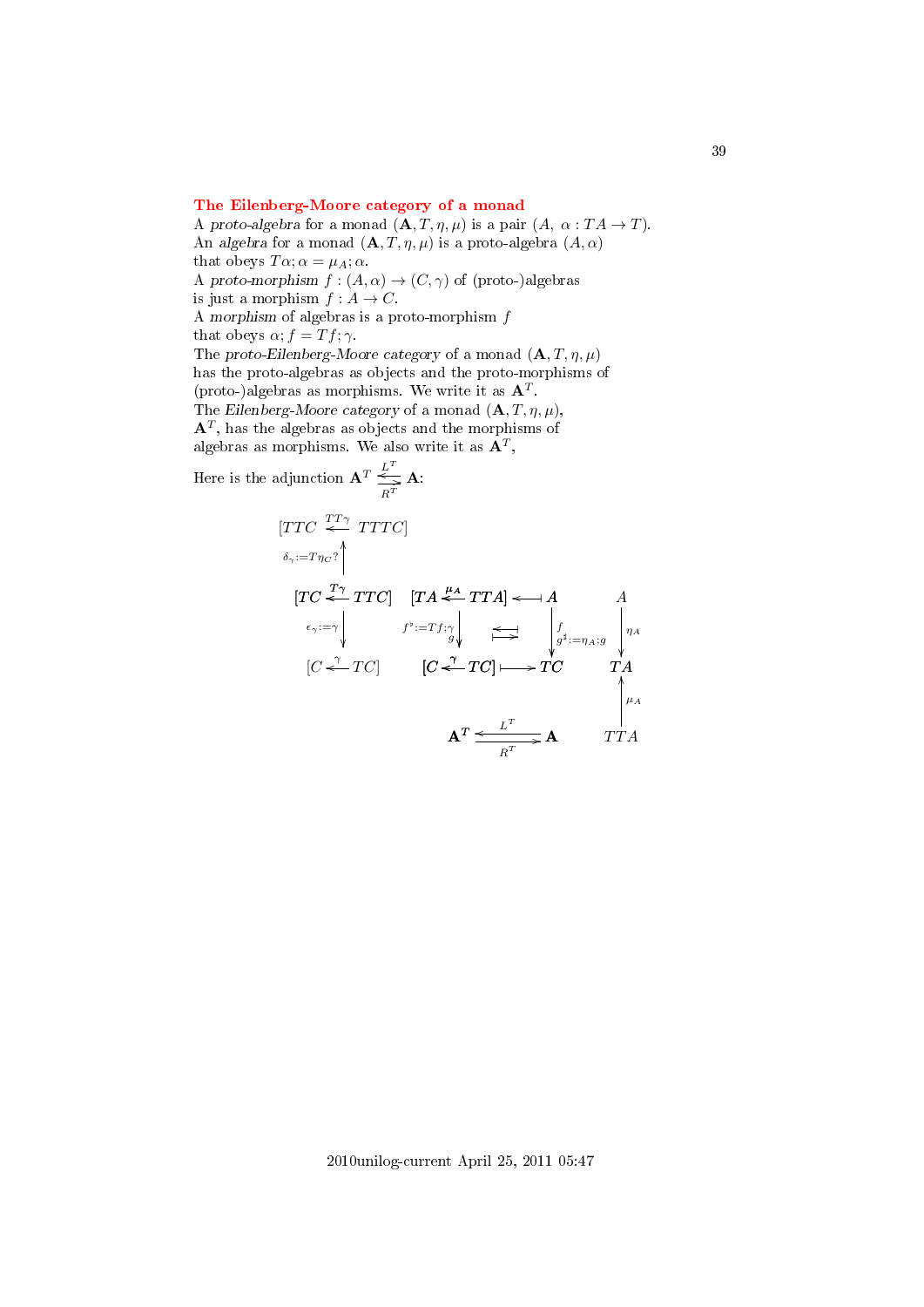### [The comparison theorem](#page-1-3)

Everything fits in this diagram:

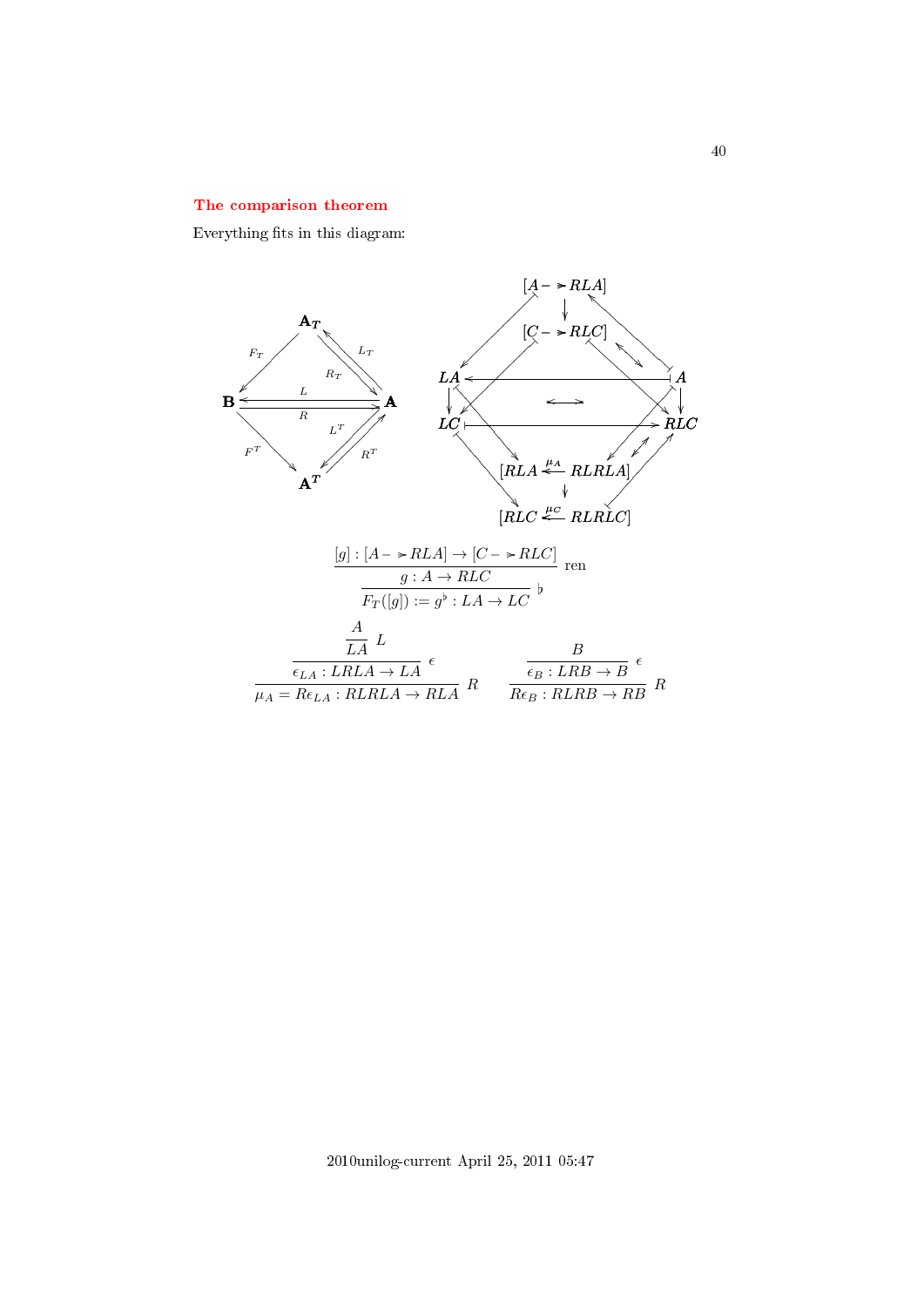#### [Beck's lemma](#page-1-4)

From Beck's thesis (1967), reprinted at: <http://www.tac.mta.ca/tac/reprints/articles/2/tr2abs.html>

DEFINITION 3. The adjoint pair  $\alpha$  :  $F \dashv U$  is tripleable if  $\Phi : B \to$  $A<sup>T</sup>$  is an equivalence of categories.

DEFINITION 3'. A functor  $U : B \to A$  is tripleable if U has a left adjoint F and the adjoint pair  $F \dashv U$  is tripleable.

(...)

THEOREM 1. Let  $\alpha$  :  $F \dashv U$  be an adjoint pair.

(1) If B has coequalizers, then there exists a left adjoint  $\hat{\Phi} \dashv \Phi$ .

Assuming the existence of  $\hat{\Phi}$ :

(2) If U preserves coequalizers, then the unit of  $\hat{\Phi} \dashv \Phi$  is an isomorphism  $AT \stackrel{\equiv}{\Rightarrow} \hat{\Phi}\Phi$ .

(3) If  $U$  reflects coequalizers, then the counit is an isomorphism  $\Phi \hat{\Phi} \stackrel{\equiv}{\Rightarrow} B.$ 

Finally, in the presence of (2), (3) can be replaced by:

 $(3')$  If U reflects isomorphisms, then the counit is an isomorphism  $\Phi \oplus \overline{\exists} B$ .

I will call item (1) of Theorem 1 "Beck's Lemma". In our notation this will be:

if in an adjunction  $\mathbf{B} \preceq$ L  $\frac{1}{R}$ **A** 

the category B has coequalizers then the comparison functor  $F^T:{\mathbf{B}}\to{\mathbf{A}}^T$ has a left adjoint,  $\Lambda$  (i.e. we have an adjunction  $\Lambda \dashv F^T$ ). We need to construct  $\Lambda_0$ ,  $\Lambda_1$ ,  $\nu^T$ ,  $\natural^T$ .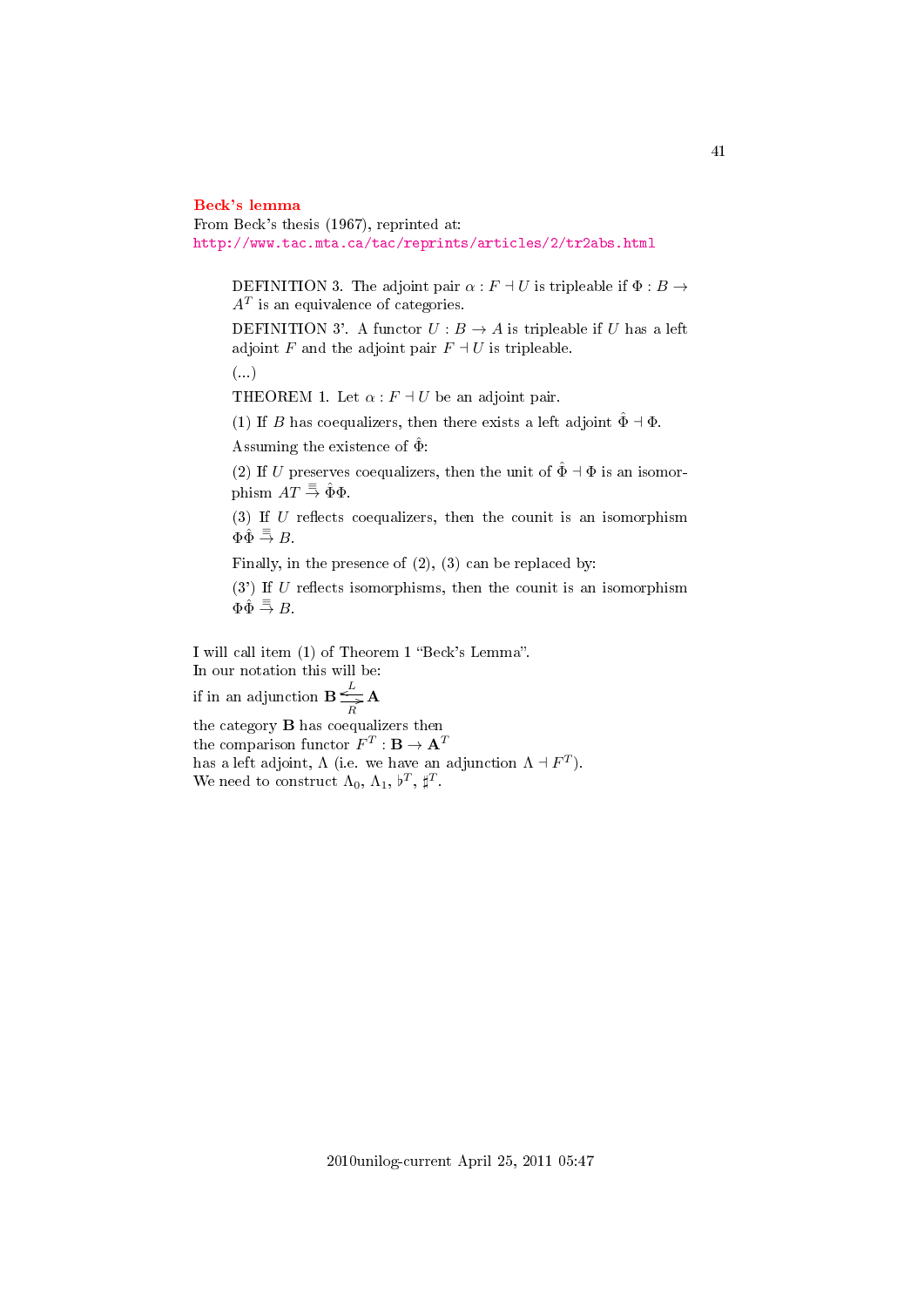#### [Beck's lemma \(2\)](#page-1-5)

Sketch of the proof (a construction, actually): Let's will write  $\Lambda$  as  $[A \stackrel{\alpha}{\longleftarrow} TA] \mapsto \Lambda_{\alpha}$ .

The action of  $\Lambda$  on objects:

for each object  $[A \stackrel{\alpha}{\leftarrow} TA]$  in  $\mathbf{A}^T$  we need to produce an object  $\Lambda_{\alpha}$  in **B**.

We define it as the coequalizer of  $\epsilon_{LA}$  and  $L\alpha$ .

$$
\begin{array}{c|c}\nA & L & [A \stackrel{\alpha}{\longleftarrow} TA] \text{ ren} \\
\hline\n\frac{\epsilon_{LA}: LRLA \to LA}{\epsilon} & \frac{\alpha: RLA \to A}{L\alpha: LRLA \to LA} \stackrel{\tau}{L} \\
\frac{q_\alpha: LA \twoheadrightarrow \Lambda_\alpha}{\Lambda_\alpha} & \text{tgt}\n\end{array}
$$

The action of  $\Lambda$  on morphisms  $(\Lambda_h := (Lh; q_\alpha)/q_{\alpha'})$ , and the transpositions:

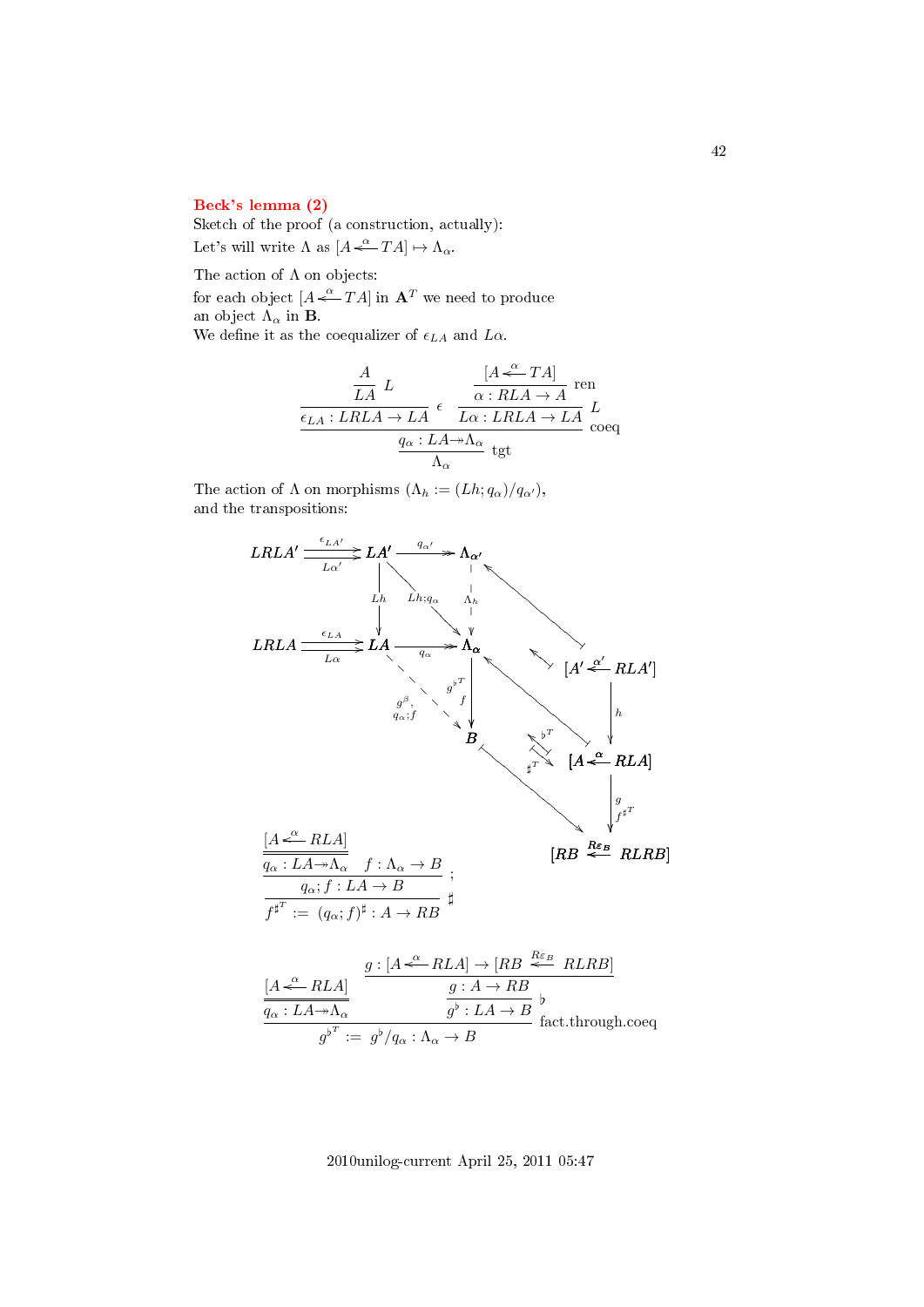#### [Monads and cohomology](#page-2-0)

Quoting again from Beck's thesis (p.12)...

#### 2. Cohomology

Adjoint functors, it is now well known, lead to cohomology ([Eilenberg & Moore (1965a), Godement (1958), Mac Lane (1963)] — or to homotopy [Huber (1961)]). If

$$
\underline{A} \stackrel{F}{\to} \underline{B} \stackrel{A}{\to} \underline{A} \qquad (F \dashv U)
$$

is an adjoint pair, objects of the form  $AF \in |B|$  are regarded as "free" relative to the underlying object functor  $U$ . The counit

$$
XUF \overset{X_{\epsilon}}{\to} X
$$

is intuitively the first step of a functorial free resolution of any object  $X \in |B|$ . By iterating UF one extends X to a free simplicial resolution of  $X$ , and defines derived functors as usual in homological algebra. Here we only consider the simplest case, that of defining cohomology groups

$$
H^n(X, Y), \qquad n \ge 0,
$$

of an object  $X \in |B|$  with coefficients in an abelian group object  $Y \in |B|$ , relative to the given underlying object functor  $U : B \to A$ (having a left adjoint). Tripleableness of  $F \dashv U$  will not play any appreciable role until we discuss special properties of the cohomology in 3. We now recall the details of the construction of the cohomology groups. Some of the terms used are clarified in the proof of Theorem 2, which summarizes the main properties the cohomology possesses.

How much of that has nice syntactical proofs? (I don't know yet!)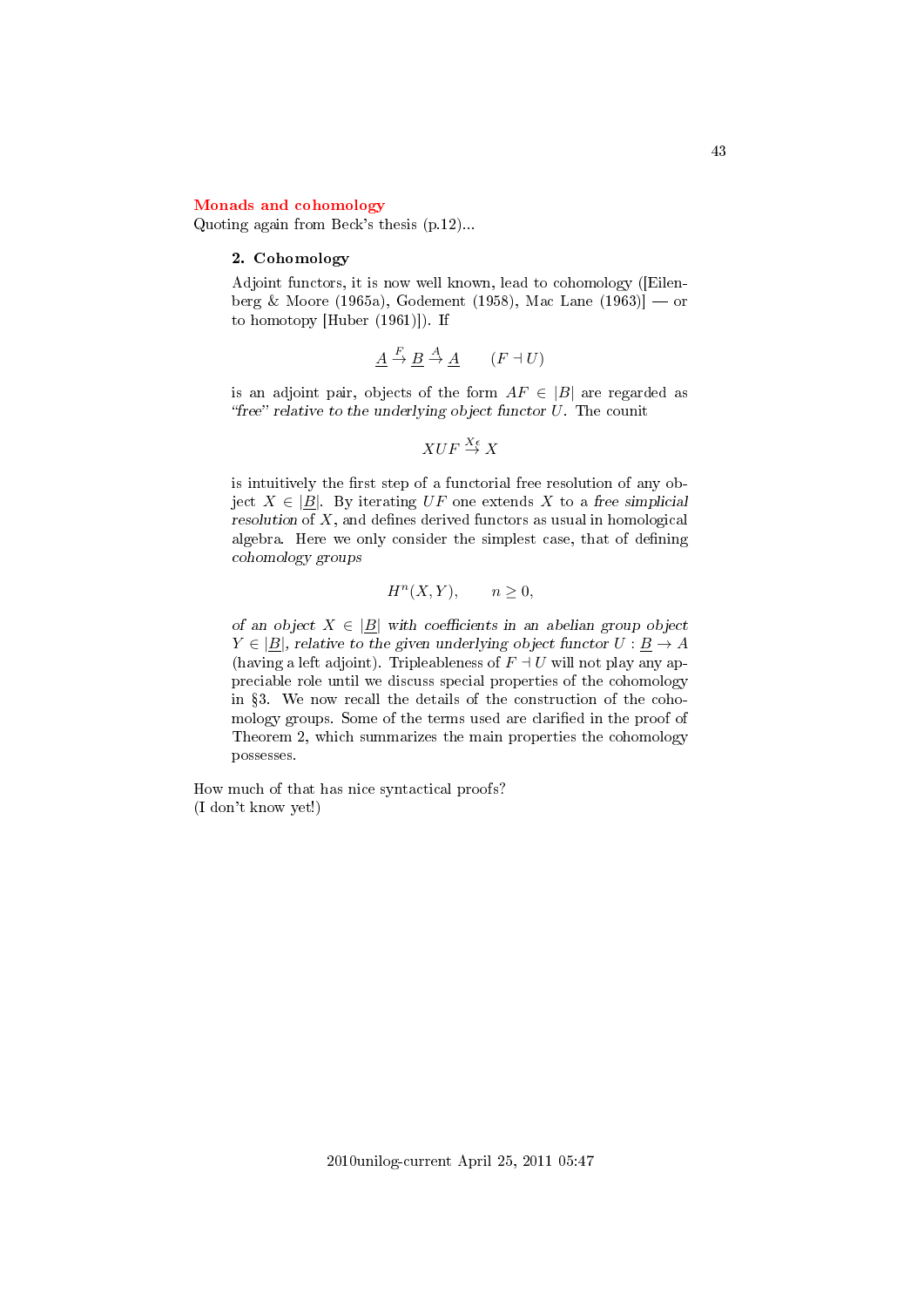### [Cartesian Closed Categories](#page-2-1)

A Cartesian Closed Category ("CCC")  $(C, \times, 1, \rightarrow)$ is a category **C** plus a "cartesian closed structure"  $(\times, 1, \rightarrow)$  on it. Again, we will have cheap ways and expensive ways to specify  $(x, 1, \rightarrow)$ . The cheap ways (there will be several of them) will appear from formalizing this diagram:



Another way — the "adjoint presentation" of a  $CCC$ will be by requiring that the functors  $A \mapsto (A \times A)$ ,  $A \mapsto \bullet$ , and  $A \mapsto A \times B$  (note that for each object B of C we have a different  $A \mapsto A \times B$ ) all have right adjoints:

$$
(A, A) \leftarrow A
$$
\n
$$
(h; \pi, h; \pi') \downarrow \iff \downarrow h
$$
\n
$$
(B, C) \mapsto B \times C
$$
\n
$$
(B, C) \mapsto B \times C
$$
\n
$$
(B, C) \mapsto B \times C
$$
\n
$$
(B, C) \mapsto B \times C
$$
\n
$$
(B, C) \mapsto B \times C
$$
\n
$$
(B, C) \mapsto B \times C
$$
\n
$$
(B, C) \mapsto B \times C
$$

The adjoint presentation is quite elegant, but if we expand all the details we see that it is much more expensive than the other ones.

By the way: a (cheap) topos,  $(C, \times, 1, \rightarrow, \Omega)$ , is a CCC plus a "classifier object",  $\Omega$ , where the  $\Omega$  obeys this magic axiom, that has lots of consequences:

$$
\begin{array}{ccc}\nB' & \xrightarrow{!} & 1 \\
\uparrow & & \uparrow & \\
\downarrow & & \downarrow & \\
B & \xrightarrow{p} & \Omega\n\end{array}
$$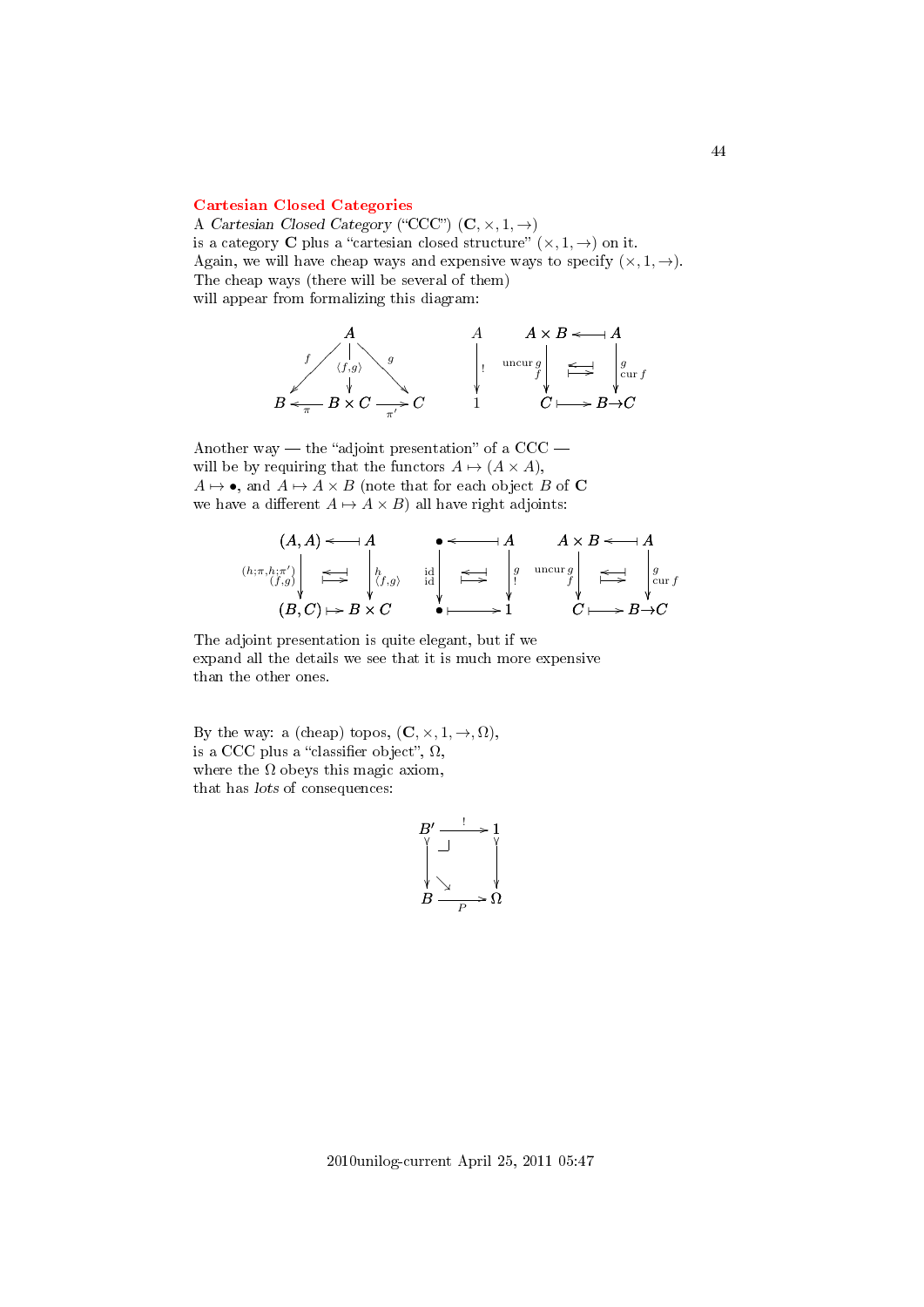### [Cheap and expensive toposes](#page-2-2)

What matters to us is: a CCC is a category in which we can interpret  $\lambda$ -calculus; a topos is a category in which we can interpret (a kind of) set theory; a hyperdoctrine is a category in which we can interpret first-order logic. (I'm simplifying things a little bit, but anyway).

When we buy a cheap topos it takes a lot of work to build the constructions that interpret first-order logic in it... in a hyperdoctrine they sort of come out-of-the-box.

An expensive topos has all the structure and properties of an expensive hyperdoctrine plus a few more.

The category of sets, Set, is a topos, and therefore if you go to the supermarket with the intent of buying the category of sets you will find it there in several different presentations... the more expensive ones have all the hyperdoctrine rules, all the topos rules, plus some.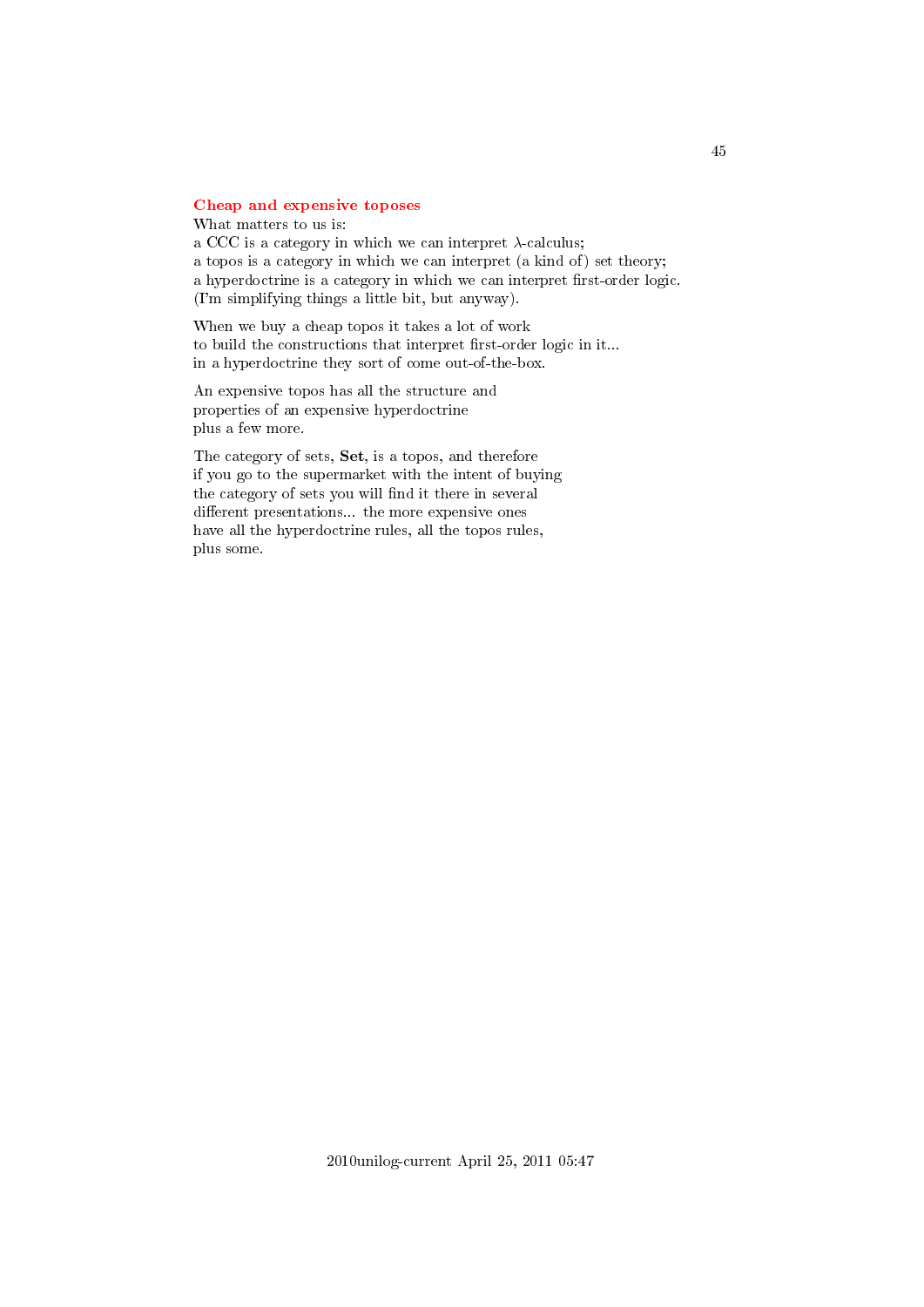## λ[-calculus in a CCC: an example](#page-2-3)

We can interpret the  $\lambda$ -construction

$$
\frac{A \quad f:B \to C}{\lambda d:(A \times B). \langle \pi d, f(\pi' d) \rangle : A \times B \to A \times C}
$$

in a Cartesian Closed Category as this diagram:



And we can interpret its "internalization",

$$
\frac{A \quad B \quad C}{\lambda f:(B \to C) \cdot \lambda d:(A \times B) \cdot \langle \pi d, f(\pi' d) \rangle : (B \to C) \to (A \times B \to A \times C)}
$$

using this diagram:

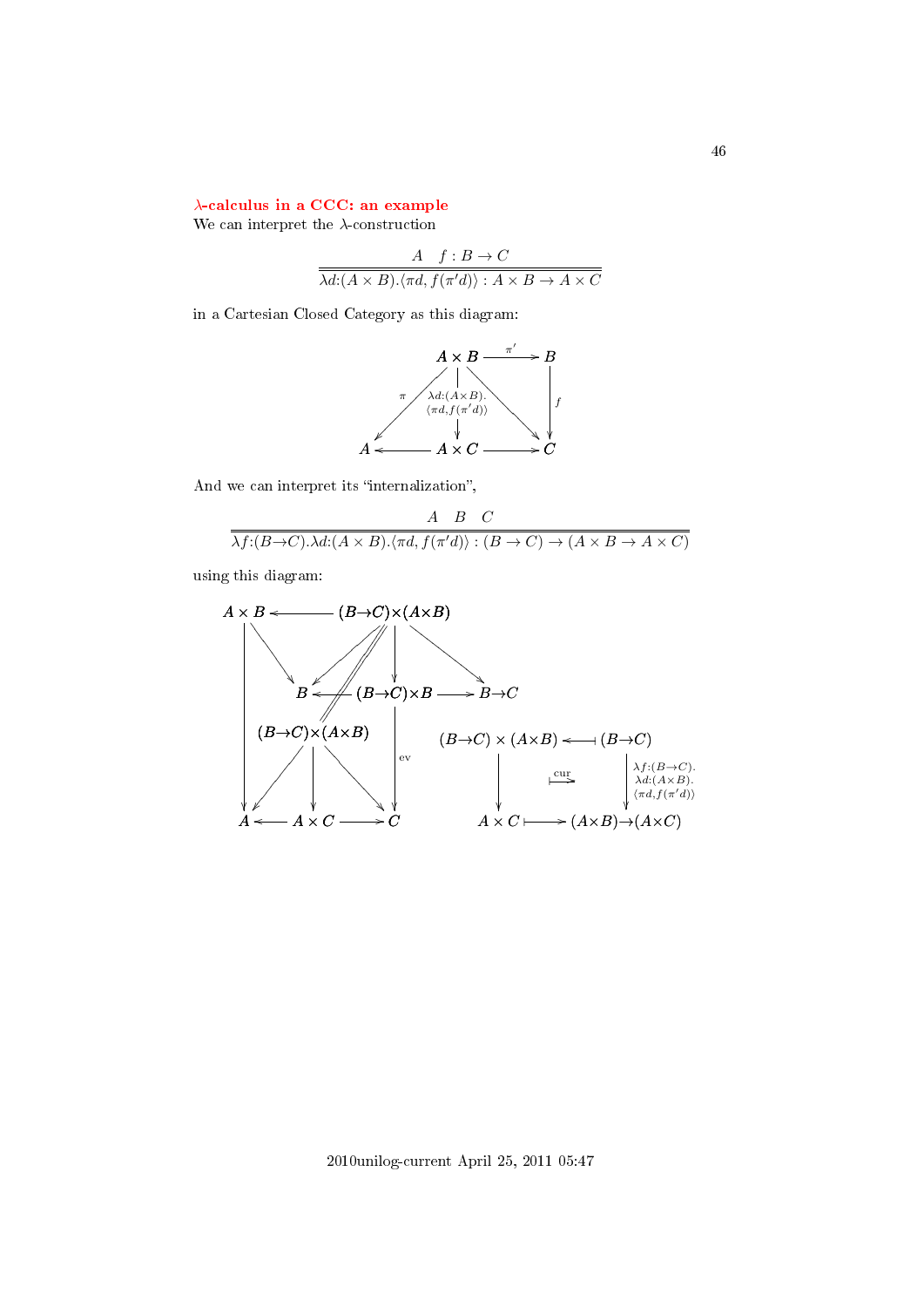### $\lambda$ [-calculus in a CCC: an example \(2\)](#page-2-4)

...but in a case like this the diagrams are secondary, and for most  $\lambda$ -terms they are unbearably big... we should focus on the trees.



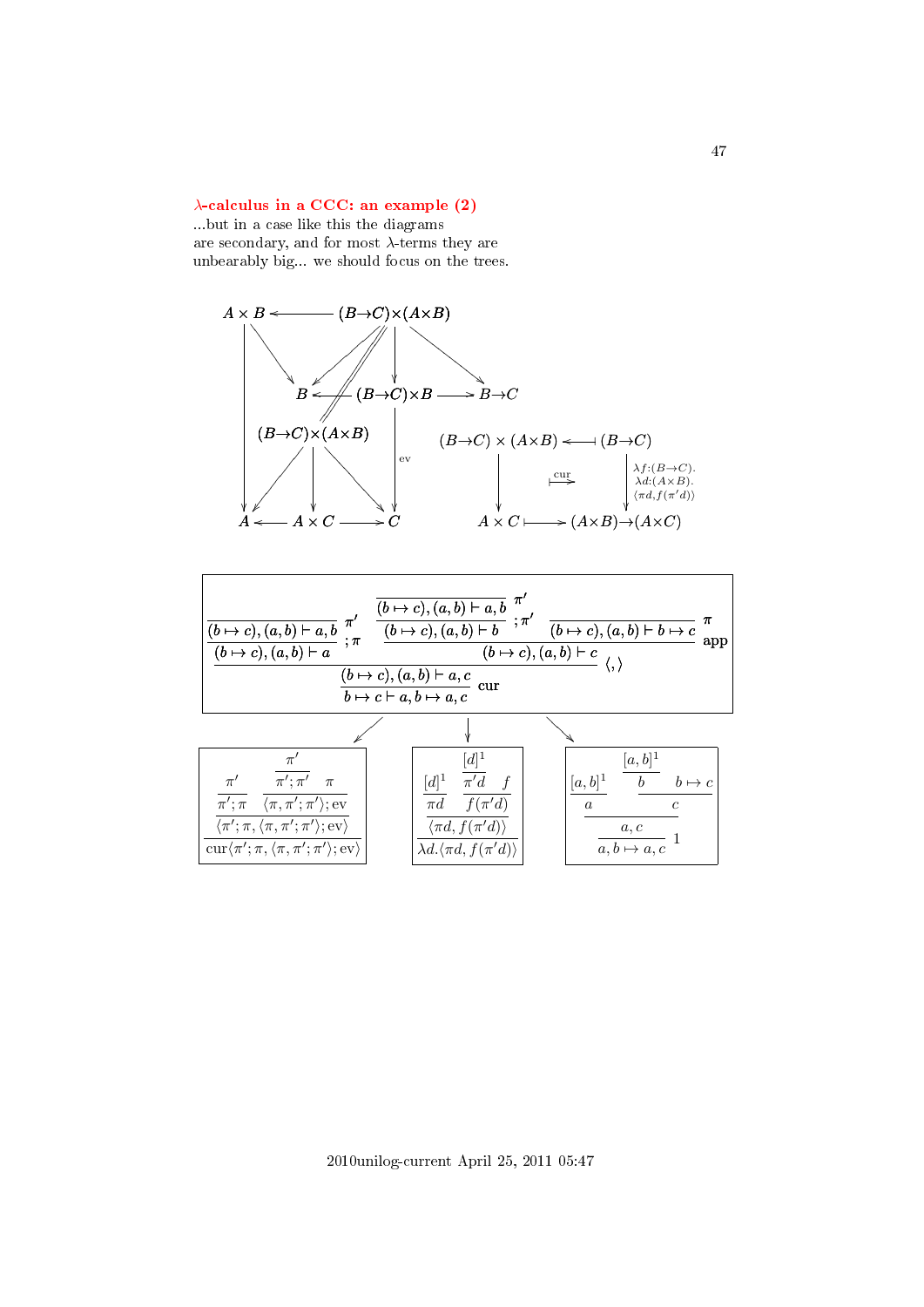# [The product property](#page-2-5)

For any diagram of the form  $B \stackrel{p}{\iff} P \stackrel{p'}{\Longrightarrow} C$  in a category C we have a natural operation,



Hom<sub>**C**</sub> $(A, P) \longrightarrow \text{Hom}_{\mathbf{C}}(A, B) \times \text{Hom}_{\mathbf{C}}(A, C)$ <br>  $h \longmapsto (h; p, h; p')$ 

whose action is to compose any given  $h: A \to P$  with p and p'. Both  $\text{Hom}_{\mathbf{C}}(-, P)$  and  $\text{Hom}_{\mathbf{C}}(-, B) \times \text{Hom}_{\mathbf{C}}(-, C)$  are (contravariant) functors from  $\mathbf{C}^{\mathrm{op}}$  to **Set**, and the operation above is a natural transformation

$$
\mathsf{prod}^{\natural} : \mathrm{Hom}_{\mathbf{C}}(-, P) \to \mathrm{Hom}_{\mathbf{C}}(-, B) \times \mathrm{Hom}_{\mathbf{C}}(-, C)
$$

The product property for a diagram  $B \stackrel{p}{\leftarrow} P \stackrel{p'}{\rightarrow} C$ . is an inverse for the "natural" natural transformation above.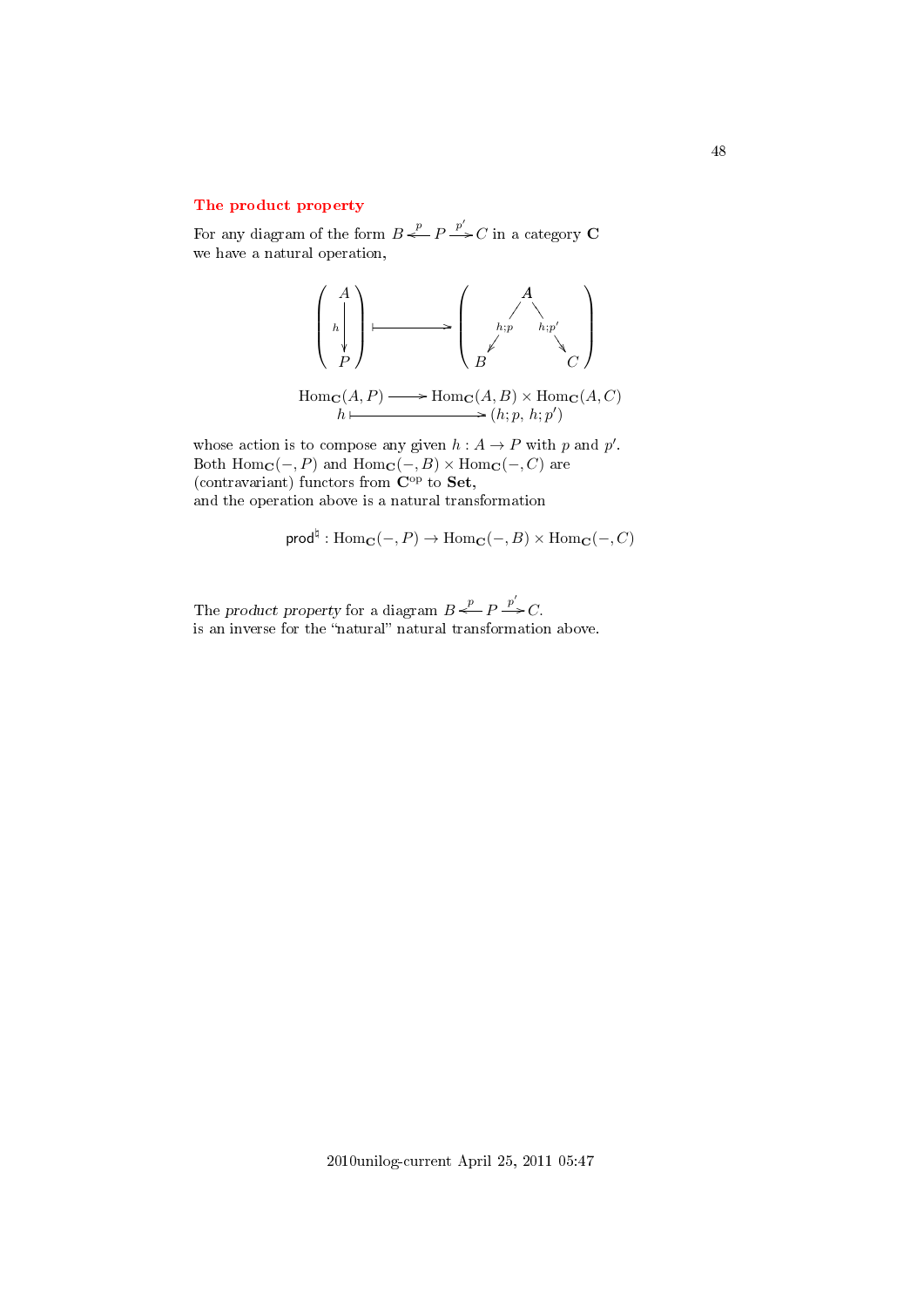### [Product diagrams](#page-2-6)

Whenever we write  $B \stackrel{\pi}{\iff} B \times C \stackrel{\pi'}{\Longrightarrow} C$ , using the product symbol in the middle object, it will be implicit

that the  $B \times C$  must "deserve its name": that is, we must have "projection maps"  $\pi$  and  $\pi'$  (here they were shown explicitly),

and the diagram  $B \stackrel{\pi}{\longleftarrow} B \times C \stackrel{\pi'}{\longrightarrow} C$ must have the product property.

We can draw the two natural transformations together as:

$$
A^{\mathrm{op}} \longrightarrow (\left(\begin{array}{c}A \\ \downarrow \\ B \times C\end{array}\right) \xrightarrow[\text{prod}]{\text{prod}}]{\text{prod}} \left(\begin{array}{c}A \\ \swarrow \\ C\end{array}\right))
$$

but note that the projection maps did not appear in the picture... As we can make diagram stand for whatever we want (because diagrams are valid as long names) we will take diagrams of this form as meaning:



a diagram  $B \stackrel{\pi}{\longleftarrow} B \times C \stackrel{\pi'}{\longrightarrow} C$ ,

plus the product property for it,

plus a syntactical cue for how to name the results of prod; in this case, this is: :

$$
\frac{f: A \to B \quad g: A \to C}{(f,g): \mathrm{Hom}_{\mathbf{C}}(A,B) \times \mathrm{Hom}_{\mathbf{C}}(A,C)} \cdot \frac{f}{(f,g): A \to B \times C} \text{prod}_{A}
$$

or, more briefly:

$$
\frac{f:A \to B \quad g:A \times C}{\langle f,g \rangle:A \to B \times C} \text{ prod}
$$

although this will be an abuse of language, in a sense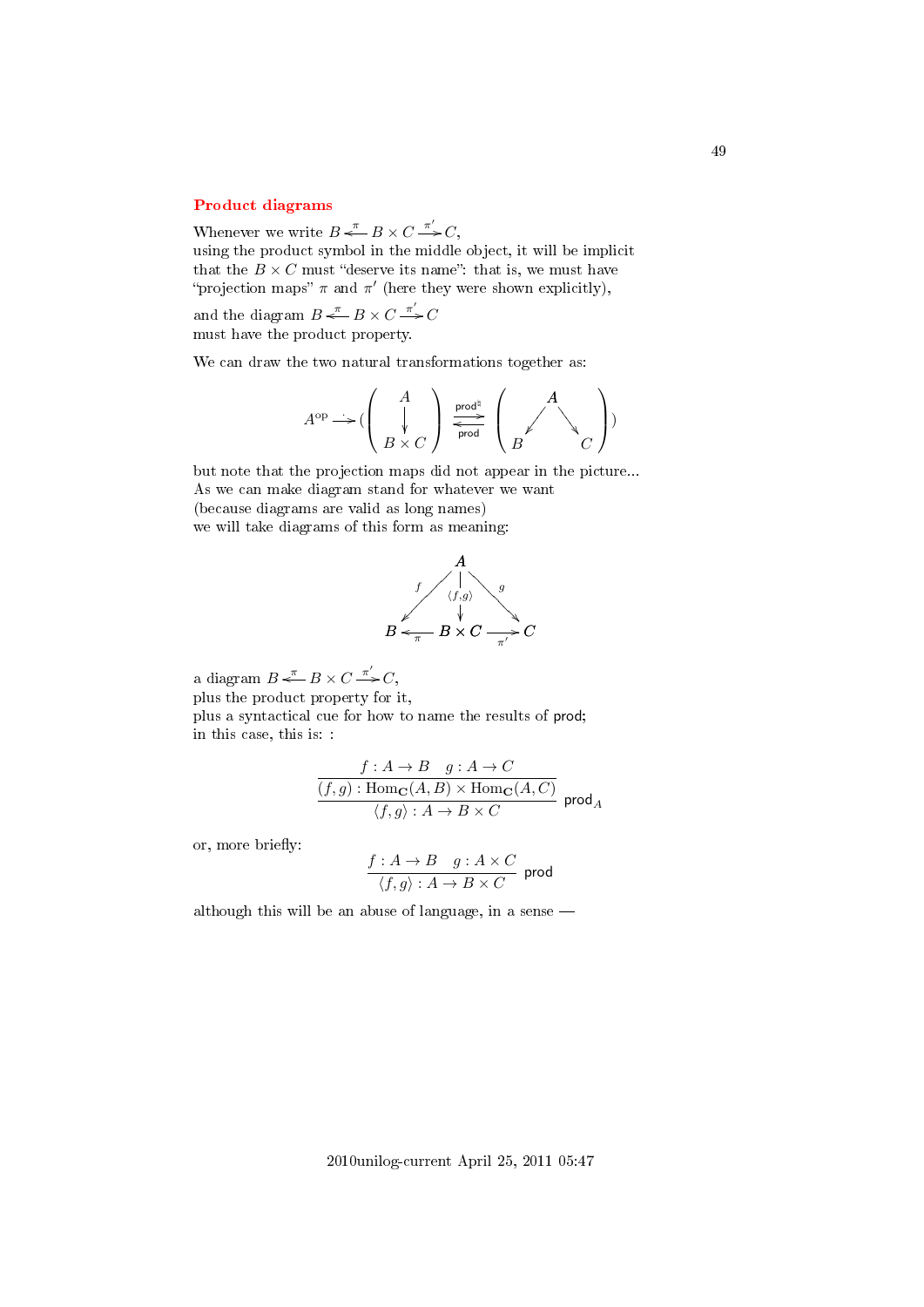[Product diagrams \(2\)](#page-2-7)



Note that if we write the rule prod as:

$$
\frac{(f:A\to B,\; g:A\to C)}{\langle f,g\rangle:A\to B\times C}\;\,\mathrm{prod}
$$

then it is exactly the inverse of:

$$
\frac{h:A \to B \times C}{(h;\pi:A \to B, h;\pi:A \to C)} \text{ prod}^{\natural} \quad := \quad \frac{\frac{h:A \to B \times C}{h;\pi:A \to B} \quad \frac{h:A \to B \times C}{h;\pi:A \to B}}{(h;\pi:A \to B, h;\pi:A \to C)} \langle,\rangle
$$

We will repeat this pattern all over the place: for some derived rule, blah<sup>ḥ</sup>, an inverse blah.

Note that if you were given just  $B \stackrel{\pi}{\leftarrow} B \times C \stackrel{\pi'}{\rightarrow} C$  and

$$
A^{\mathrm{op}} \longrightarrow (\left(\begin{array}{c} A \\ \downarrow \\ B \times C \end{array}\right) \xrightarrow[\text{prod}]{\text{prod}}]{\text{prod}} \left(\begin{array}{c} A \\ \swarrow \\ B \end{array}\right))
$$

then you would have to figure out the "natural construction" for  $\mathsf{prod}^\natural$  yourself; and then  $\mathsf{prod}$  would be its inverse.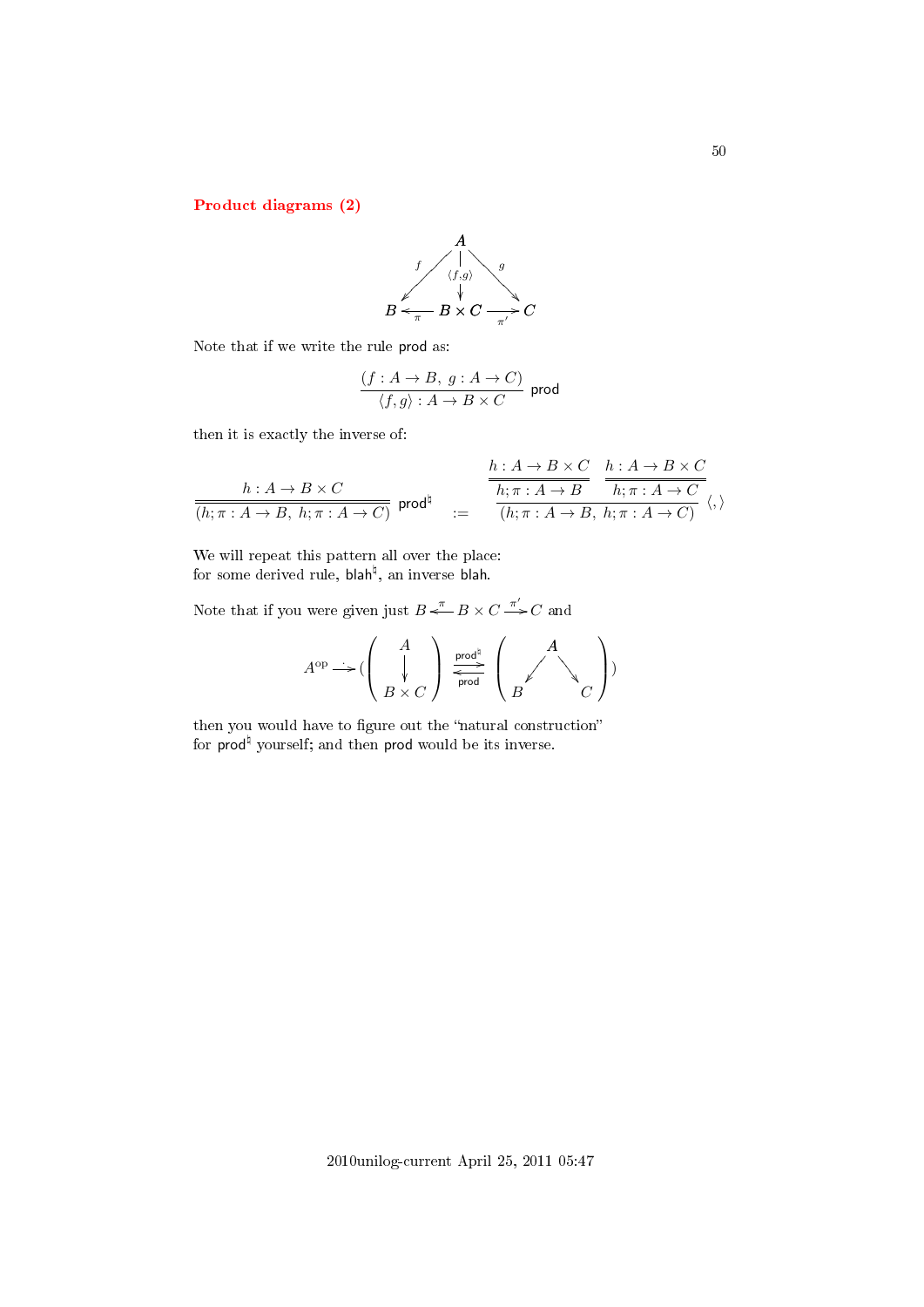### [Products as adjunctions](#page-2-8)

If we rewrite the previous NT using the category  $C \times C$ and we flip the positions of the two vertical arrows it becomes:

$$
A^\mathrm{op} \longrightarrow \left(\begin{array}{ccc}(A,A) & A\\ \downarrow & \xrightarrow{\mathsf{prod}^{\mathsf{d}}}\quad \ \, \\ \downarrow & \xrightarrow{\mathsf{prod}}& \downarrow \\ (B,C) & B \times C\end{array}\right)
$$

which looks almost like an adjunction... In fact, if for any two objects  $B$  and  $C$  of  $C$ we have a product object  $B \times C$  (that "deserves its name", i.e., comes with  $\pi$ ,  $\pi'$ , and the product property) then we have this adjunction,

$$
(B \times C, B \times C) \qquad (A, A) \leftarrow \Delta A
$$
  
\n
$$
(\pi, \pi') \left\| h^{\flat} := (h; \pi, h; \pi') \right\|_{\substack{\substack{b = \text{prod}^d \\ \text{if } b = \text{prod}^d \\ \text{if } b \text{ is odd}}} h^{\flat} := (f, g) \left\| \begin{matrix} 1 \\ (f, g)^{\sharp} := (f, g) \\ (f, g)^{\sharp} := (f, g) \end{matrix} \right\|_{\substack{\text{if } b = \text{prod}^d \\ \text{if } b \text{ is odd}}} \tag{id, id}
$$
  
\n
$$
(B, C) \qquad (B, C) \longmapsto B \times C \qquad A \times A
$$
  
\n
$$
C \times C \xrightarrow{\Delta} C
$$

where the action of  $\times$  on a morphism  $(\beta, \gamma) : (B, C) \to (B', C')$ of  $\mathbf{C} \times \mathbf{C}$  yields  $\beta \times \gamma := \langle \pi; \beta, \pi'; \gamma \rangle$ :

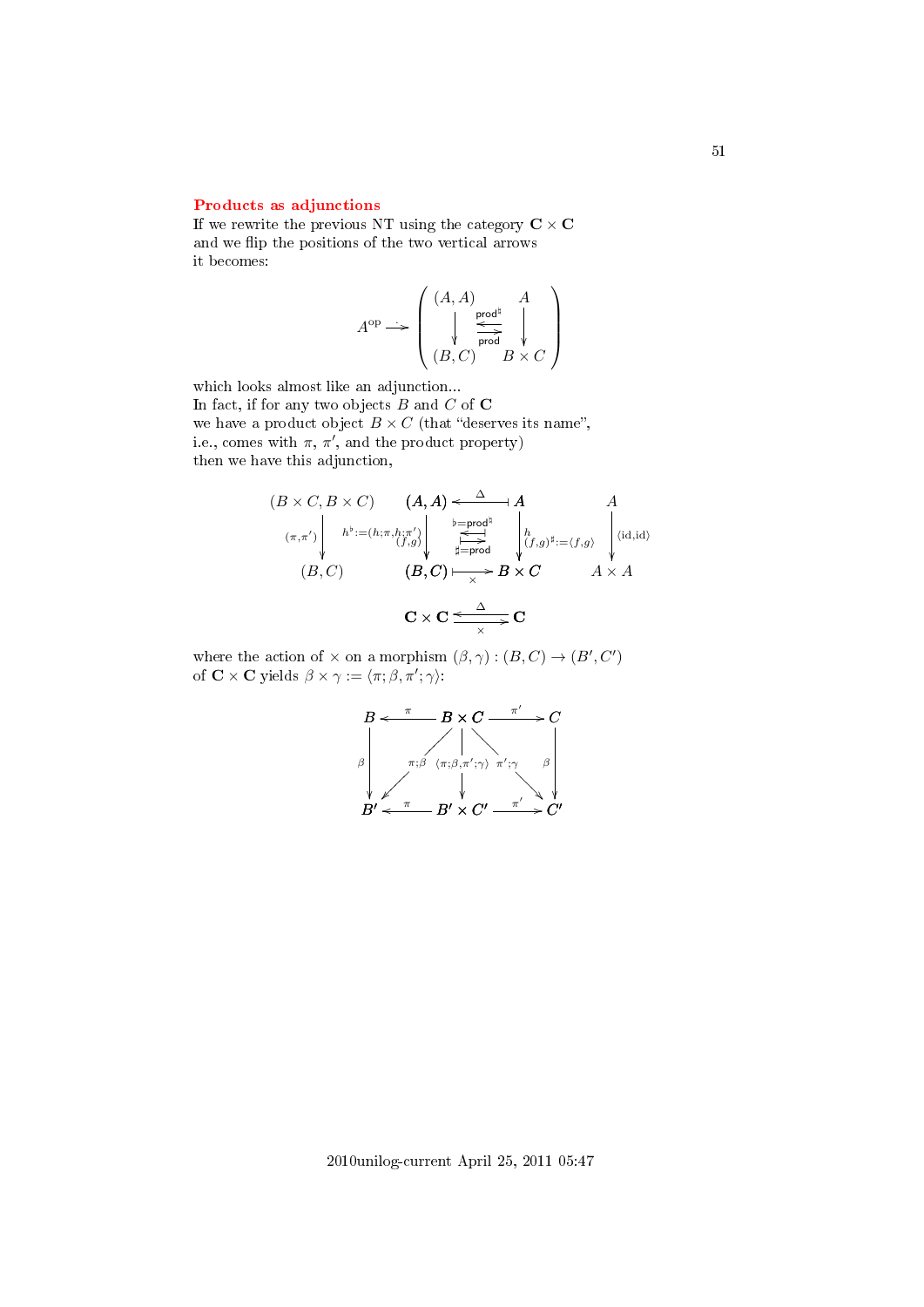### [Exponentials](#page-2-9)

In a category with binary products,  $(C, \times)$ , an object deserves the name  $B\rightarrow C$ if it comes with an evaluation map,  $ev : (B \rightarrow C) \times B \rightarrow C$ , and an inverse, cur, for the "uncurrying" operation:

$$
A \times B \longleftarrow A
$$
\n
$$
\begin{array}{c}\nA \times B \longleftarrow A \\
\downarrow g \times B \\
\downarrow g \longleftarrow B \longrightarrow C\n\end{array}
$$
\n
$$
\begin{array}{c}\n(B \rightarrow C) \times B \longleftarrow B \rightarrow C \\
\downarrow g \\
\downarrow g \\
\downarrow g \\
C\n\end{array}
$$

This, again, looks like an adjunction:

$$
A^{\rm op} \longrightarrow \left( \begin{array}{c} A \times B & A \\ \downarrow & \xleftarrow{\text{uncur}} \\ C & B \rightarrow C \end{array} \right)
$$

where the top functor,  $A \mapsto A \times B$ , is known.

Let's fix the object  $B$ . If we have the action of  $C \mapsto B \rightarrow C$ on objects  $\frac{d}{dx}$  i.e., for each C we have  $B\rightarrow C$ , ev<sub>BC</sub> and cur<sub>BC</sub> – then we can build  $(B\rightarrow)_{1}$ . The trick comes from slide 21 (its bottom rectangle):

$$
(B\to C)\times B \leftarrow B\to C
$$
  
\n
$$
\begin{array}{c}\nC \\
C \\
\downarrow \\
\downarrow \\
\downarrow \\
C'\longmapsto B\to C'\n\end{array}
$$

We have just built an andjunction  $(B\times) \dashv (B\rightarrow)$ from an operation  $C \mapsto B \rightarrow C$ .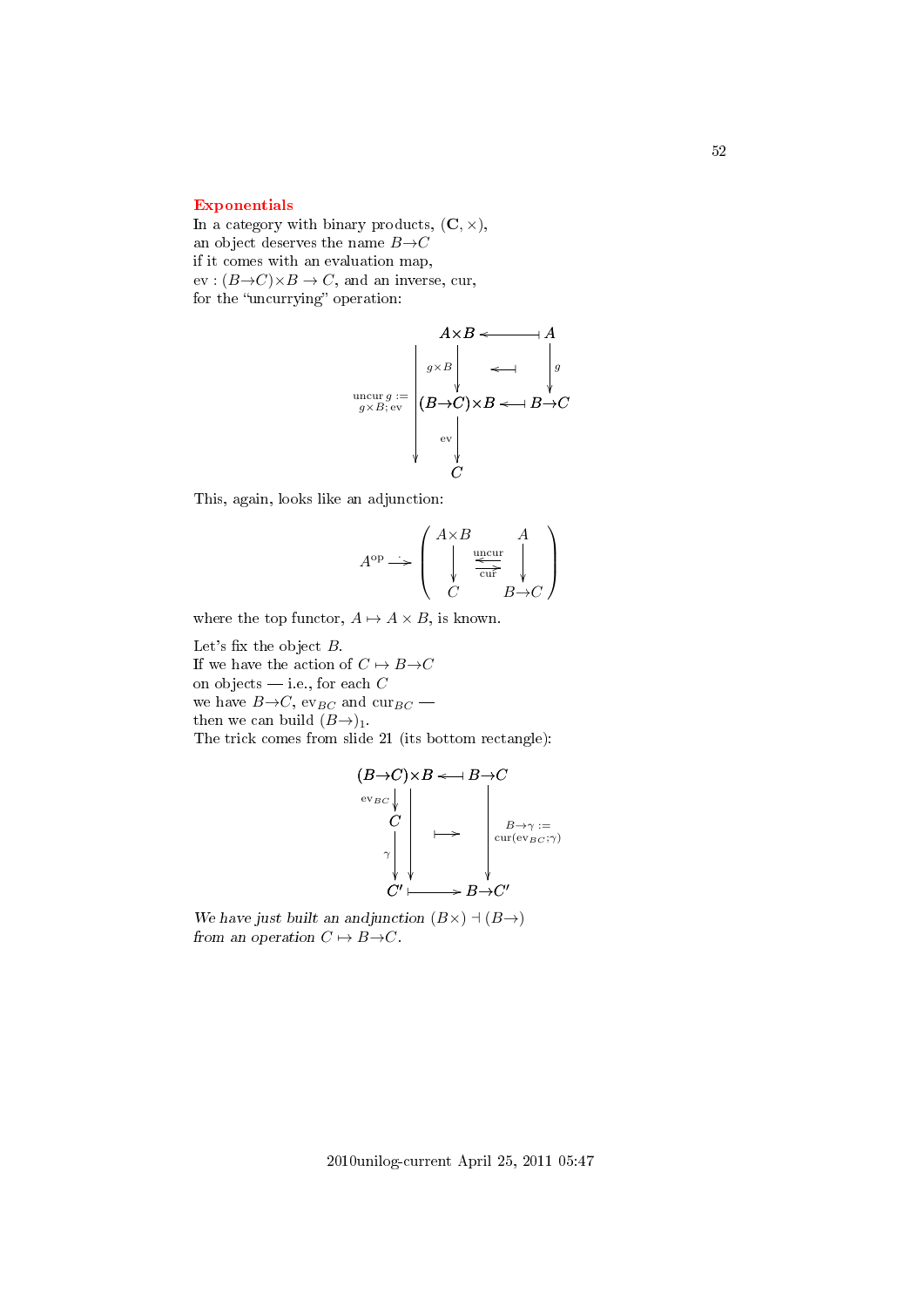### [Exponentials \(2\)](#page-2-10)

It turns out that we can also construct a functor  $(B^{\text{op}}, C) \mapsto B \rightarrow C$ . Its action on objects is obvious; its action on morphisms takes each  $(\beta^{\rm op}, \gamma) : (B^{\rm op}, C) \to (B'^{\rm op}, C')$ to  $(\beta \rightarrow \gamma) := (\rightarrow_1)(\beta^{\text{op}}, \gamma) := \text{cur}(\langle \pi, \pi'; \beta \rangle; \text{ev}; \gamma),$ 

$$
(B^{\mathrm{op}}, C) \longmapsto B \to C
$$
  

$$
(\beta^{\mathrm{op}}, \gamma) \downarrow \qquad \qquad \downarrow \qquad \qquad \downarrow \qquad \qquad \downarrow \qquad \qquad \downarrow \qquad \downarrow \qquad \downarrow \qquad \downarrow \qquad \downarrow \qquad \downarrow \qquad \downarrow \qquad \downarrow \qquad \downarrow \qquad \downarrow \qquad \downarrow \qquad \downarrow \qquad \downarrow \qquad \downarrow \qquad \downarrow \qquad \downarrow \qquad \downarrow \qquad \downarrow \qquad \downarrow \qquad \downarrow \qquad \downarrow \qquad \downarrow \qquad \downarrow \qquad \downarrow \qquad \downarrow \qquad \downarrow \qquad \downarrow \qquad \downarrow \qquad \downarrow \qquad \downarrow \qquad \downarrow \qquad \downarrow \qquad \downarrow \qquad \downarrow \qquad \downarrow \qquad \downarrow \qquad \downarrow \qquad \downarrow \qquad \downarrow \qquad \downarrow \qquad \downarrow \qquad \downarrow \qquad \downarrow \qquad \downarrow \qquad \downarrow \qquad \downarrow \qquad \downarrow \qquad \downarrow \qquad \downarrow \qquad \downarrow \qquad \downarrow \qquad \downarrow \qquad \downarrow \qquad \downarrow \qquad \downarrow \qquad \downarrow \qquad \downarrow \qquad \downarrow \qquad \downarrow \qquad \downarrow \qquad \downarrow \qquad \downarrow \qquad \downarrow \qquad \downarrow \qquad \downarrow \qquad \downarrow \qquad \downarrow \qquad \downarrow \qquad \downarrow \qquad \downarrow \qquad \downarrow \qquad \downarrow \qquad \downarrow \qquad \downarrow \qquad \downarrow \qquad \downarrow \qquad \downarrow \qquad \downarrow \qquad \downarrow \qquad \downarrow \qquad \downarrow \qquad \downarrow \qquad \downarrow \qquad \downarrow \qquad \downarrow \qquad \downarrow \qquad \downarrow \qquad \downarrow \qquad \downarrow \qquad \downarrow \qquad \downarrow \qquad \downarrow \qquad \downarrow \qquad \downarrow \qquad \downarrow \qquad \downarrow \qquad \downarrow \qquad \downarrow \qquad \downarrow \qquad \downarrow \qquad \downarrow \qquad \downarrow \qquad \downarrow \qquad \downarrow \qquad \downarrow \qquad \downarrow \qquad \downarrow \qquad \downarrow \qquad \downarrow \qquad \downarrow \qquad \downarrow \qquad \downarrow \qquad \downarrow \qquad \downarrow \qquad \
$$

where  $\text{cur}(\langle \pi, \pi'; \beta \rangle; \text{ev}; \gamma)$  is:

$$
\frac{B \ C}{\frac{(b \rightarrow c), b' \vdash (b \rightarrow c), b}{(b \rightarrow c), b' \vdash (b \rightarrow c), b \vdash c} \quad c \vdash c'}{\frac{(b \rightarrow c), b' \vdash (b \rightarrow c), b' \vdash c'}{(b \rightarrow c) \vdash (b' \rightarrow c')}
$$
\n
$$
\frac{B \ C}{\frac{B \rightarrow C}{(T(B \rightarrow C)B', T'_{(B \rightarrow C)B'}; \beta)}} \quad \frac{B \ C}{\text{ev}_{BC}} \text{ev}_{\gamma : C \rightarrow C'}
$$
\n
$$
\frac{\frac{\langle \pi, \pi'; \beta \rangle; \text{ev}_{\gamma} \gamma}{\langle \pi(\pi, \pi'; \beta \rangle; \text{ev}_{\gamma} \gamma \rangle \text{cur}} \dots; \text{ev}_{\gamma : C \rightarrow C'}{\langle \pi(\pi, \pi'; \beta \rangle; \text{ev}_{\gamma} \gamma \rangle \text{cur}} \dots; \text{ev}_{\gamma : C \rightarrow C'} \text{ev}_{\gamma : C \rightarrow C'} \text{ev}_{\gamma : C \rightarrow C'} \text{ev}_{\gamma : C \rightarrow C'} \text{ev}_{\gamma : C \rightarrow C'} \text{ev}_{\gamma : C \rightarrow C'} \text{ev}_{\gamma : C \rightarrow C'} \text{ev}_{\gamma : C \rightarrow C'} \text{ev}_{\gamma : C \rightarrow C'} \text{ev}_{\gamma : C \rightarrow C'} \text{ev}_{\gamma : C \rightarrow C'} \text{ev}_{\gamma : C \rightarrow C'} \text{ev}_{\gamma : C \rightarrow C'} \text{ev}_{\gamma : C \rightarrow C' \rightarrow C'} \text{ev}_{\gamma : C \rightarrow C' \rightarrow C' \rightarrow C' \text{ev}_{\gamma : C \rightarrow C' \rightarrow C' \text{ev}_{\gamma : C' \rightarrow C' \rightarrow C' \text{ev}_{\gamma : C' \rightarrow C' \rightarrow C' \text{ev}_{\gamma : C' \rightarrow C' \rightarrow C' \text{ev}_{\gamma : C' \rightarrow C' \rightarrow C' \text{ev}_{\gamma : C' \rightarrow C' \rightarrow C' \text{ev}_{\gamma : C' \rightarrow C' \rightarrow C' \text{ev}_{\gamma : C' \rightarrow C' \text{ev}_{\gamma : C' \rightarrow C' \rightarrow C' \text{ev}_{\gamma : C' \rightarrow C' \rightarrow C' \text{ev}_{\gamma : C' \rightarrow C' \rightarrow C' \text{ev}_{\gamma : C' \rightarrow C' \rightarrow C' \text{ev}_{\gamma : C' \rightarrow C' \rightarrow C' \text{ev}_{\gamma : C' \rightarrow C' \rightarrow C' \text{ev}_{\gamma : C
$$

But how can we find a definition like the one above for  $(\beta \rightarrow \gamma)$  without using brute force?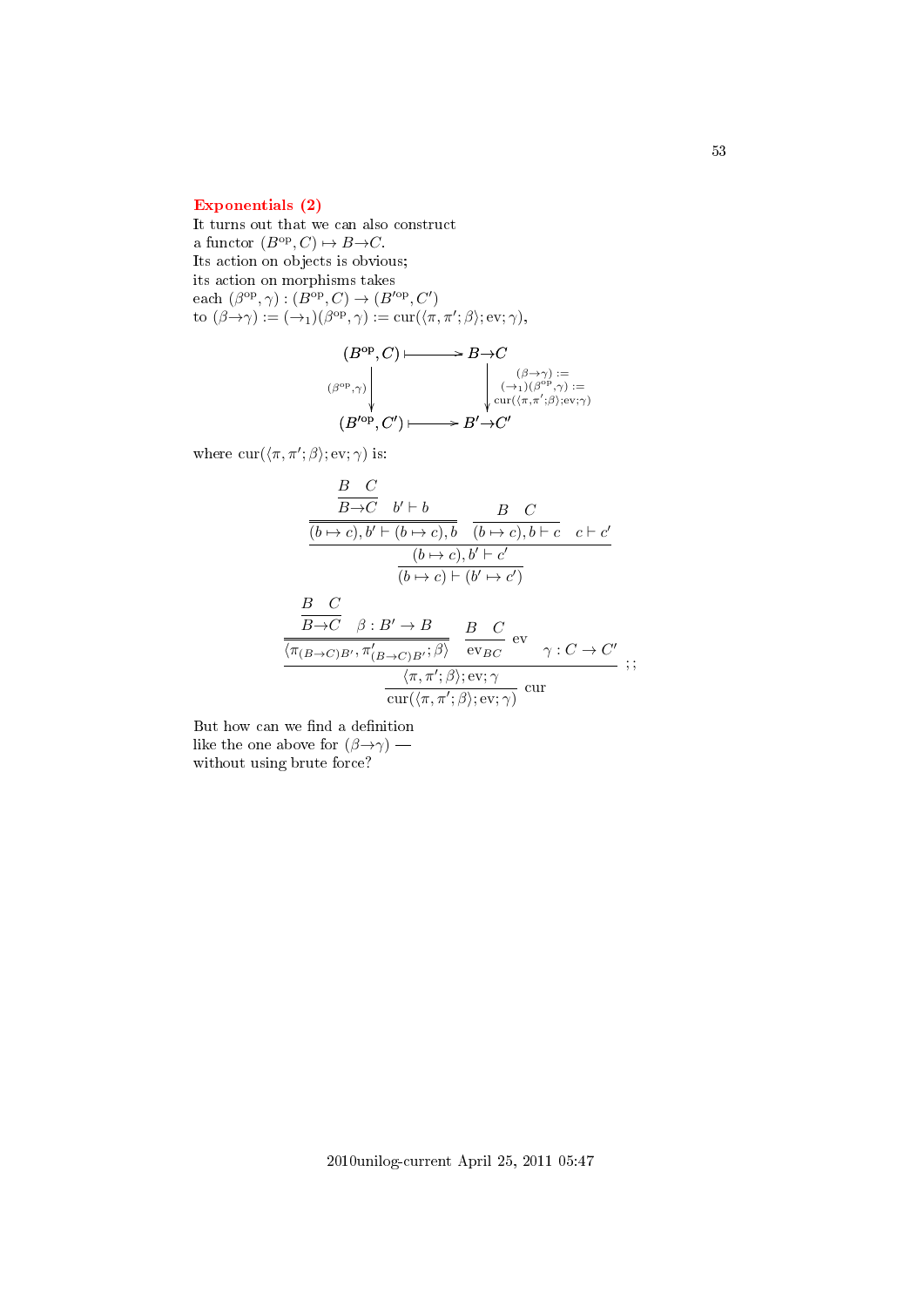# [Morphisms as sequents](#page-3-0)

We can lift the natural deduction tree

$$
\frac{[b']^1 \quad b' \mapsto b}{b} \qquad [b \mapsto c]^2
$$
\n
$$
\frac{c}{\frac{c'}{b' \mapsto c'}} \qquad 1
$$
\n
$$
\frac{b' \mapsto c'}{(b \mapsto c) \mapsto (b' \mapsto c')} \qquad 2
$$

to something that looks more like

sequent calculus, in the sense that the hypotheses are always listed explicitly before the  $\lq\vdash',$ and names with  $\vdash'$  stand for morphisms:

$$
\frac{\overline{(b \mapsto c), b' \vdash b'} \stackrel{\pi'}{\cdots} b' \vdash b}{\frac{(b \mapsto c), b' \vdash b}{\frac{(b \mapsto c), b' \vdash c}{\cdots}} \cdot \frac{\pi}{\text{app}} \cdot c \vdash c'}{\frac{(b \mapsto c), b' \vdash c}{\frac{(b \mapsto c), b' \vdash c'}{\cdots}} \cdot \frac{\pi}{\frac{(b \mapsto c) \vdash (b' \mapsto c')}{\cdots}} \cdot \frac{\pi}{\cdots}};
$$

I don't want to get into the details of this now...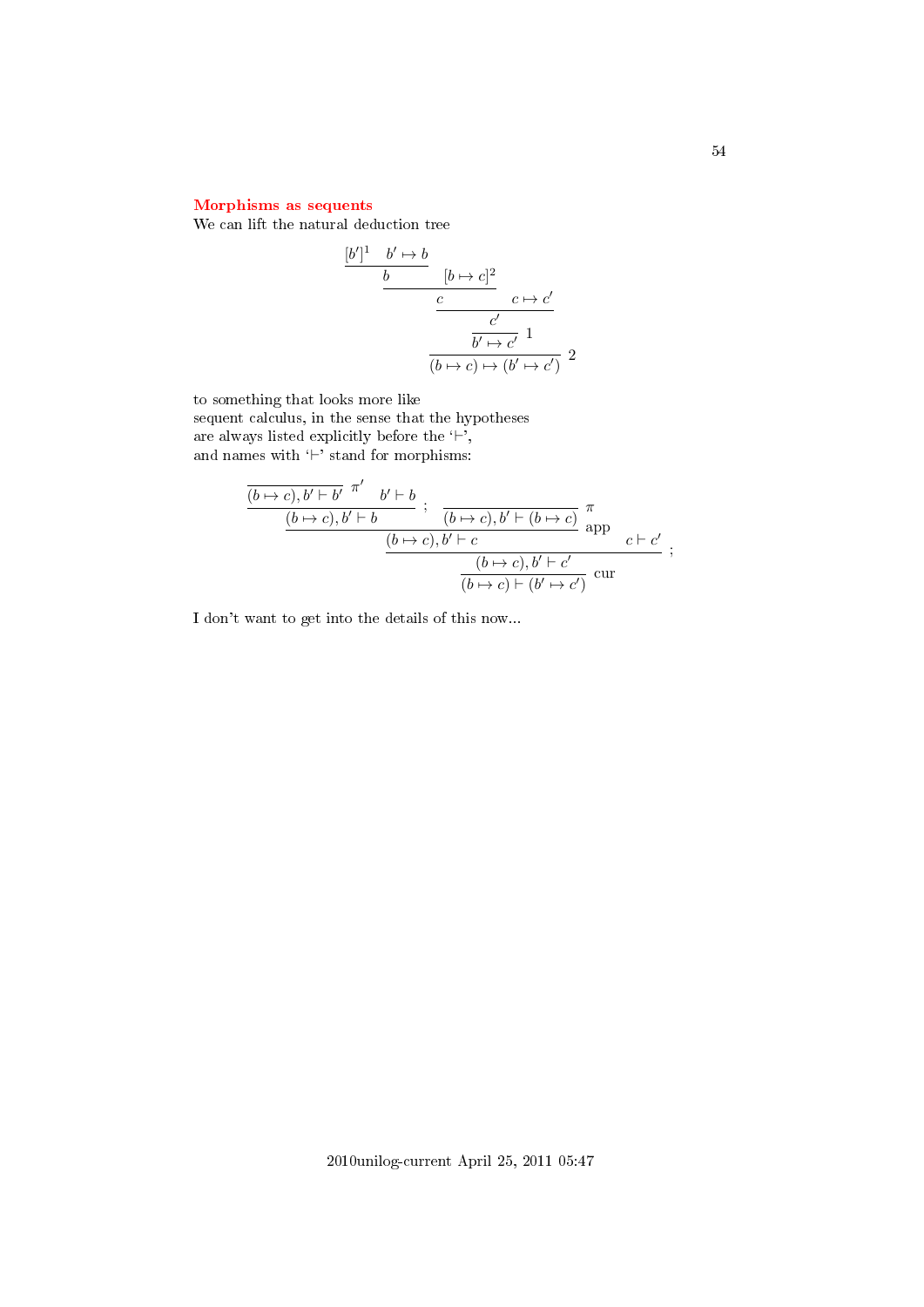#### [Hyperdoctrines](#page-3-1)

The following is the precise definition of a hyperdoctrine. It is too technical, so we will spend the next slides dissecting it.

A hyperdoctrine is a (cloven) fibration,  $p : \mathbb{E} \to \mathbb{B}$ ,

plus some extra structure:

- the base category  $\mathbb B$  is a CCC  $(i.e., (\mathbb{B}, \times, 1, \rightarrow)$  is a CCC))
- each fiber  $\mathbb{E}_B$  is a CCC (i.e., each  $(\mathbb{E}_B, \wedge, \top, \supset)$  is a CCC)
- $\bullet$  for each map  $g : B \rightarrow C$  in  $\mathbb B$ the change-of-base functor  $f^*$  has adjoints  $\exists_f \dashv f^* \dashv \forall_f$
- $\bullet$  change-of-base preserves  $\land, \top, \supset \mathsf{modulo}$  iso  $(P \wedge, P \top, P \supset)$
- the left and right Beck-Chevalley conditions hold (BCCL, BCCR)
- the Frobenius condition holds (Frob)

The precise definition of what a fibration is is quite technical. I will give it in full here it will take several slides  $-$  but if you are a non-specialist you should only pay only attention to the last two operations: change-of-base functors and the isomorphism between two changes of base for the same  $g : B \to C$ .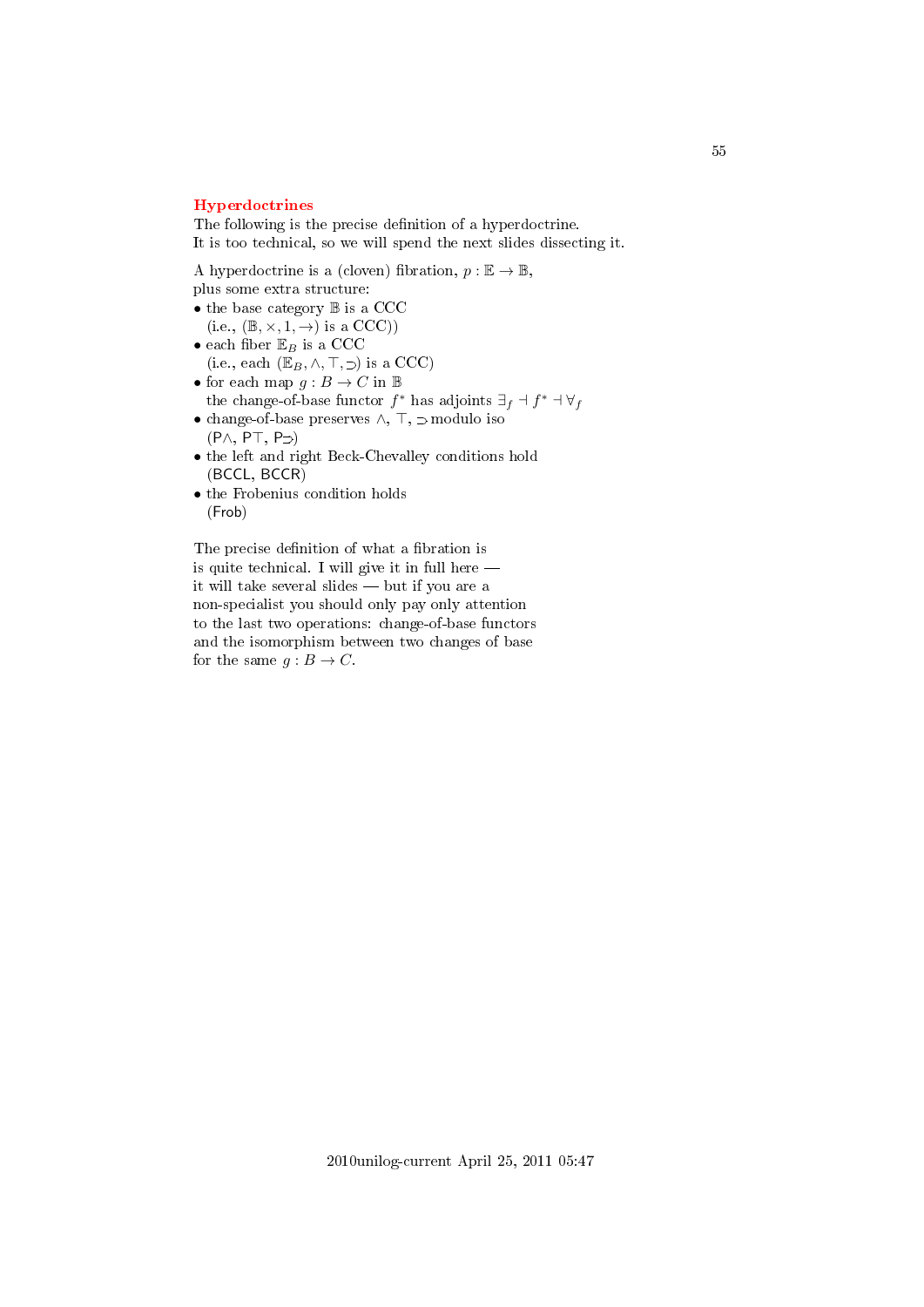#### [Subobjects](#page-3-2)

Our archetypical fibration will be  $\text{Cod}: \text{CanSub}(\textbf{Set}) \to \textbf{Set},$ where the "codomain functor", Cod, takes each "canonical subobject"  $P$  in Set (where P is an inclusion map  $\{ b \in B \mid P(b) \} \hookrightarrow B$ ) and returns its codomain, B.

The categorical way to describe "injective maps" is via the notion of "monic". The monic arrows of Set are exactly the injective maps. In Set some injective maps are inclusions. Let's regard Set as category with a (given) distinguished class of monics — the "inclusions". A subobject of B is a monic  $A \rightarrowtail B$ with codomain B. A canonical subobject of B is an inclusion  $B' \hookrightarrow B$ with codomain B.

Two subobjects of B,  $B' \rightarrowtail B$  and  $B'' \rightarrowtail B$ are isomorphic when there is an iso  $B' \leftrightarrow B''$ making the obvious triangle commute:



Each subobject  $f : B' \rightarrow B$ is isomorphic to a unique canonical subobject of  $B$ :

$$
B' \leftrightarrow \text{Im}(\mathbf{f}) = \{ b \in B \mid f^{-1}(b) \neq \emptyset \}
$$
  

$$
f \qquad \qquad \downarrow
$$
  

$$
B
$$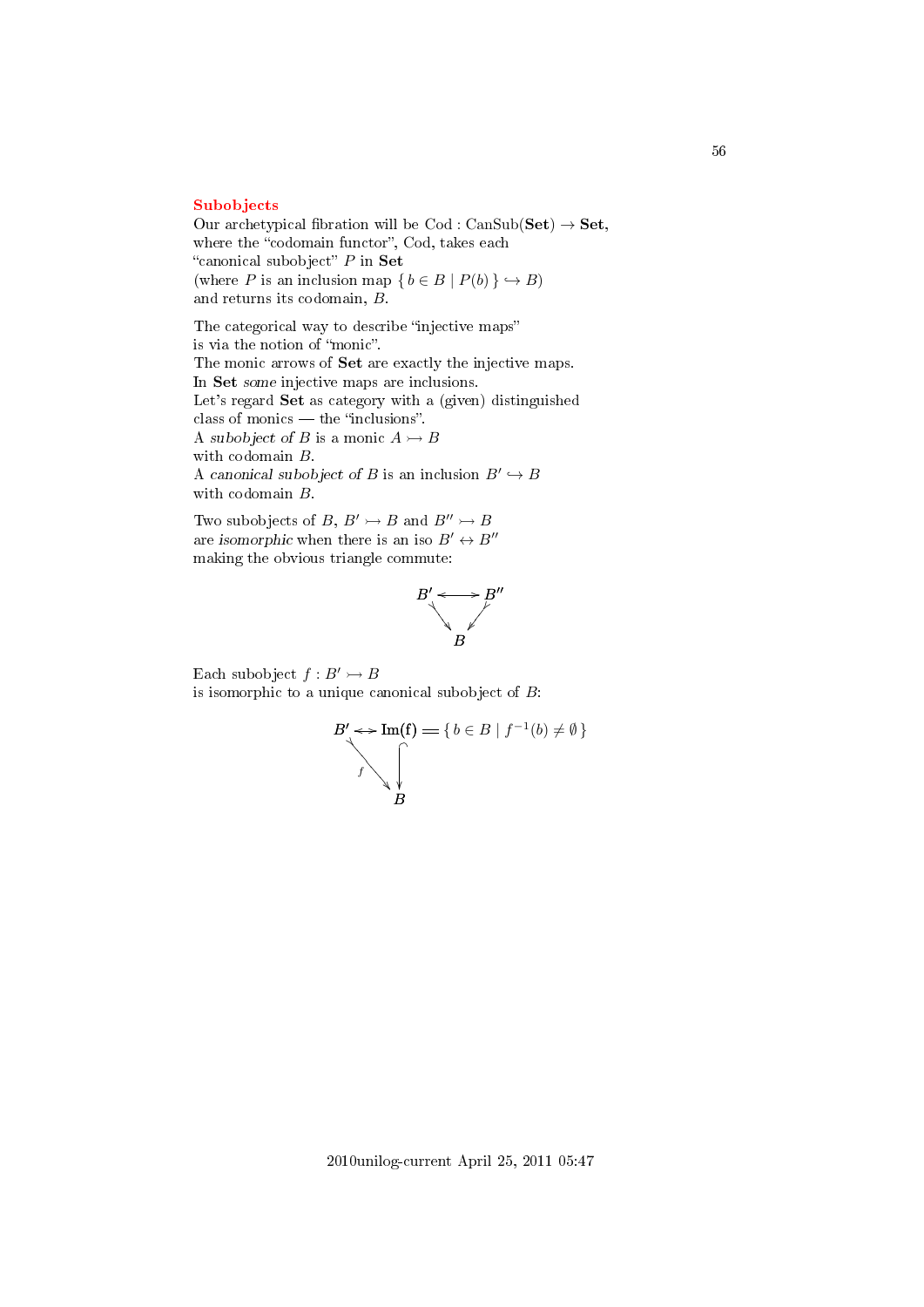### [Subobjects \(2\)](#page-3-3)

We will use the following notations for canonical subobjects. In the archetypal case,

explicit,  
\nlong form:  
\n
$$
\left\{\n\begin{array}{ccc}\n\{a \in A \mid P(a)\} \\
\uparrow \\
A\n\end{array}\n\right\}\n\quad\n\left\{\n\begin{array}{ccc}\na \mid\mid P(a)\n\end{array}\n\right\}\n\quad\n\mathbb{E} = \text{CanSub}(\mathbf{Set})
$$
\n
$$
\downarrow_{p=\text{Cod}}^{p=\text{Cod}}
$$
\n
$$
A\n\quad\nA\n\quad\n\mathbb{B} = \mathbf{Set}
$$

and in the generic/abstract case,

$$
\begin{array}{ccc}\nP & \mathbb{E} \\
& \downarrow^p \\
A & \mathbb{B}\n\end{array}
$$

 $E$  is the "entire category",  $\mathbb B$  is the "base category",  $p$  is the "projection",  $P$  is a "proposition over  $A$ ".

Note that instead of drawing a vertical arrow  $P \mapsto pP = A$  we just draw P over A. (We will do the same for morphisms, by the way).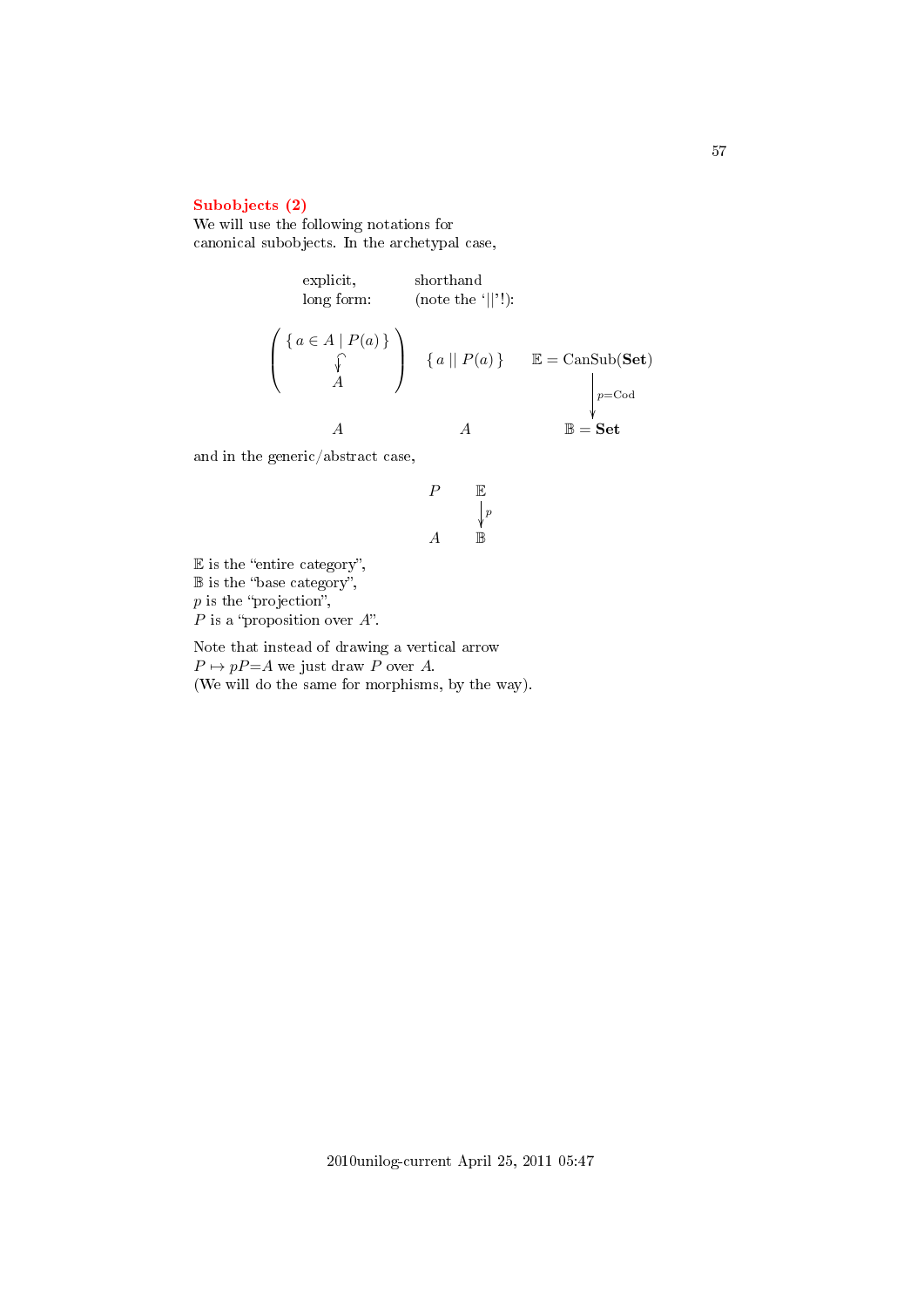#### [Subobjects \(3\)](#page-3-4)

If B is an object of  $\mathbb{B}$ , the fiber over B,  $\mathbb{E}_B$ , is the subcategory of  $E$  composed of the objects and morphisms of  $E$  that are taken to  $B$  and  $id_B$  by the projection  $p$ .

Being "over  $B$ " means "belonging to  $\mathbb{E}_{B}$ ". A morphism of  $E$  is said to be vertical if its image is an identity in B. We will have a notion of "horizontal morphisms" too, but it will be harder to formalize  $-$  it will involve cartesianness. Let's start with an example.

Every map  $g : B \to C$  in the base category induces a "change-of-base functor",  $g^* : \mathbb{E}_C \to \mathbb{E}_B$ , and a natural transformation  $\overline{g}: g^* \to id_{\mathbb{E}_C}$ , as in the diagram below:



The vertical map  $i : R \to S$  exists iff  $\{ c \mid R(c) \} \subseteq \{ c \mid S(c) \}$ , i.e., if  $\forall c. R(c) \supset S(c)$ .

The diagonal map  $j: Q \to S$  exists iff its factorization through  $\overline{g}_R$ , k, exists (because every map in  $E$  factors as "vertical map followed by an horizontal map", and we shall see), and:

the vertical map  $k: Q \to g^*R$  exists iff  $\{b \mid Q(b)\} \subseteq \{b \mid R(g(b))\}$ , i.e., if  $\forall b. Q(b) \supset R(g(b))$  — so the vertical/horizontal factorization gives us a way to interpret diagonal morphisms "logically".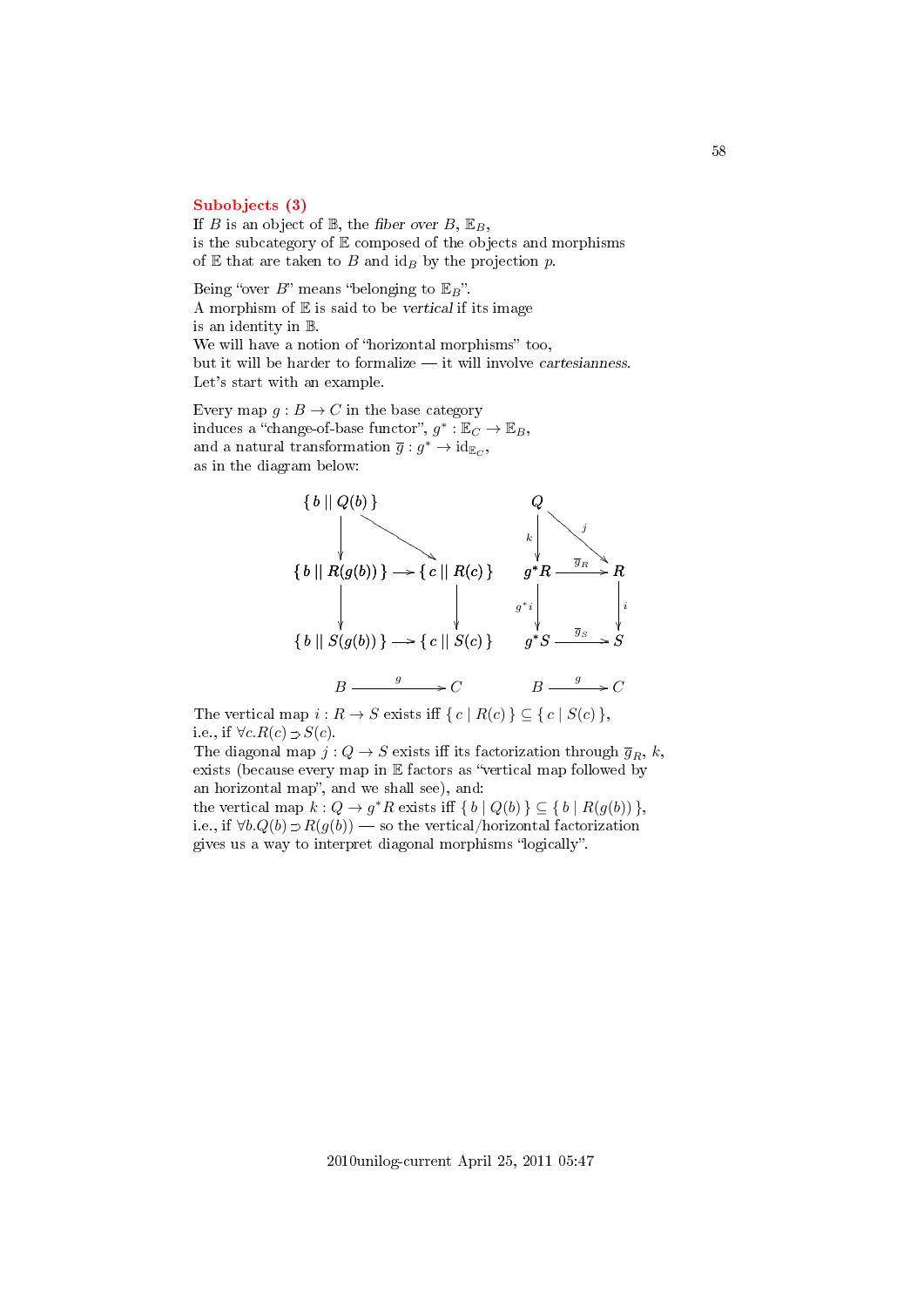# [Subobjects \(4\)](#page-3-5)

The horizontal maps of the diagram



are pullbacks in Set:

$$
\{b \mid R(g(b))\} \longrightarrow \{c \mid R(c)\}\
$$
  

$$
\downarrow \qquad \qquad \downarrow
$$
  

$$
B \longrightarrow C
$$
  

$$
\{b \mid S(g(b))\} \longrightarrow \{c \mid S(c)\}\
$$
  

$$
\downarrow \qquad \qquad \downarrow
$$
  

$$
B \longrightarrow C
$$

And so what?...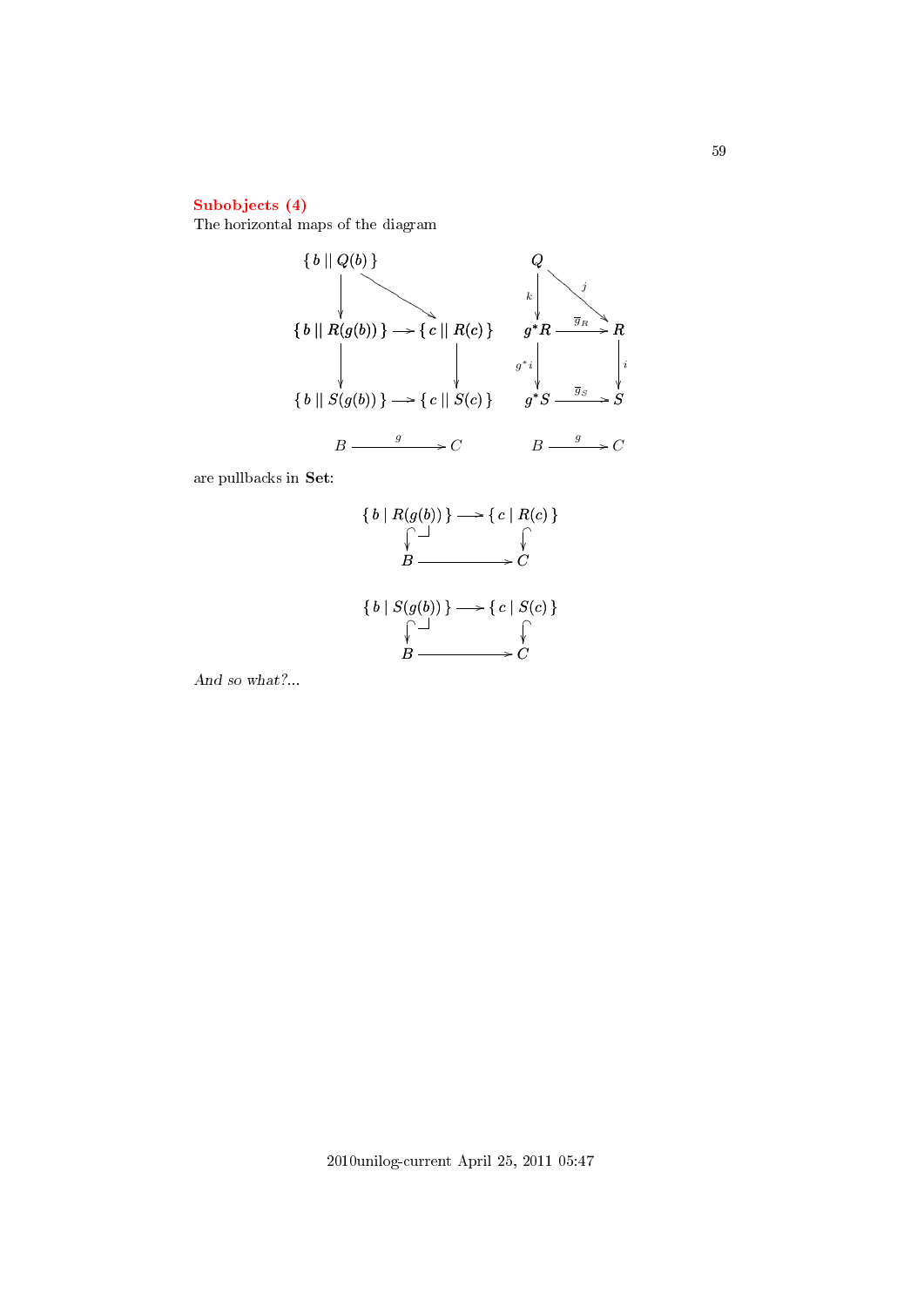#### **[Cartesianness](#page-3-6)**

A vee in a category E is a pair of morphisms in  $\mathbb{E}, (h': P \to R, g': Q \to R)$ with common codomain. A completion for a vee  $(h': P \to R, g': Q \to R)$ is an arrow  $f': P \to Q$  making the triangle commute. A functor  $p : \mathbb{E} \to \mathbb{B}$  takes completions of  $(h', g')$ to completions of  $(ph', pg')$ ; let's call this induced map  $p^{\nmid}_{h'g'}$ .

A vee  $(h', g')$  in E has unique liftings (for  $p : \mathbb{E} \to \mathbb{B}$ ) if the map  $p_{h'g'}$  induced by p is a bijection. A map  $g': Q \to R$  in E is cartesian if any vee  $(h', g')$  with g' as its "lower leg" has unique liftings.



To make things more manageable we will use some shorthands:  $A := pP$ ,  $B := pQ$ ,  $C := pR$ ,  $f := pf', g := pg', h := ph',$ Invertibility of  $p^{\natural}_{h'g'}$  means that for any completion f for the vee  $(h, g)$ there is exactly one completion  $f': P \to Q$  for  $(h', g')$ "over  $f$ ", i.e., such that  $f = pf'$ .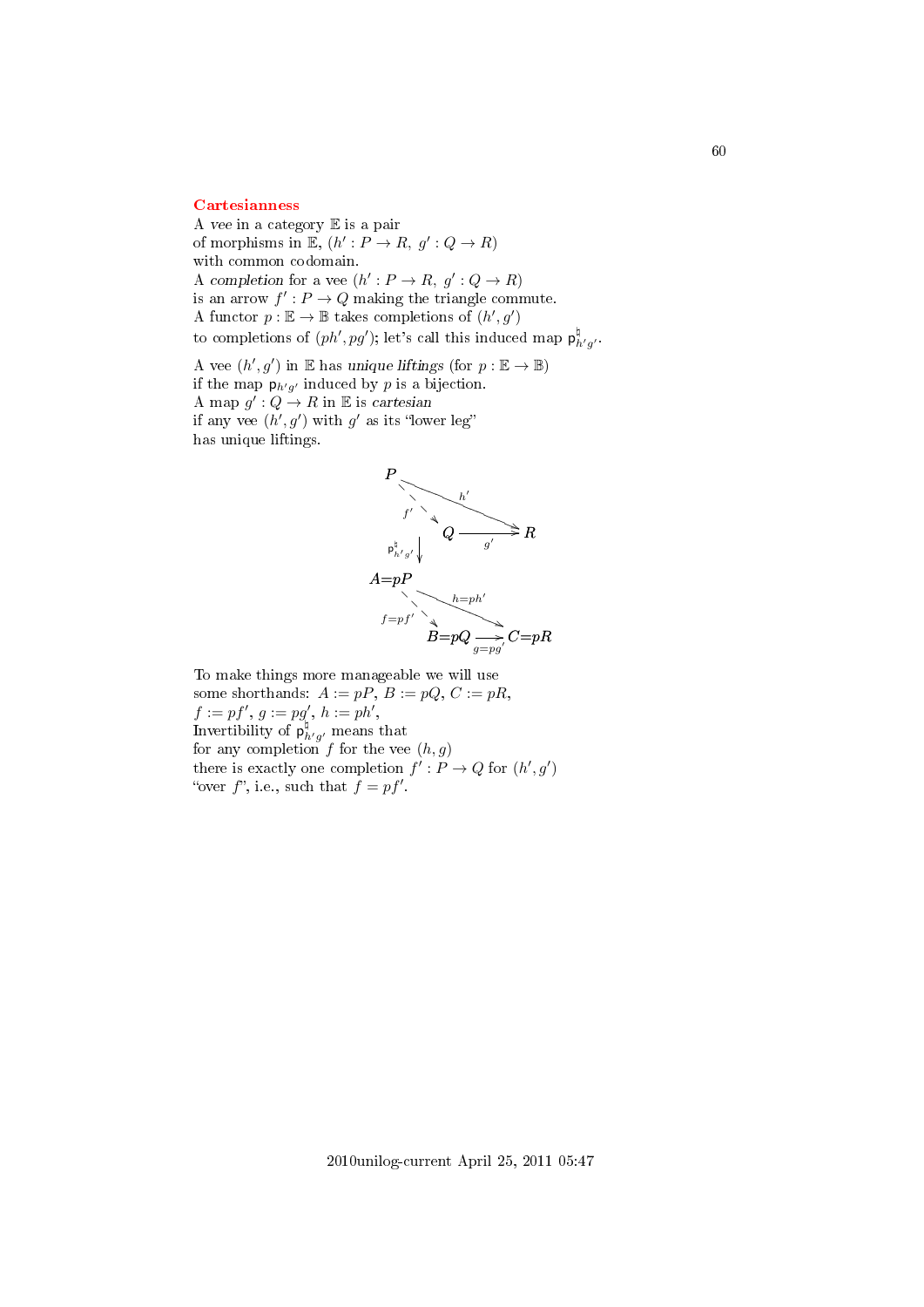#### [Cartesianness \(2\)](#page-3-7)

A proto-vee in a category E is a pair of morphisms in  $\mathbb{E}, (h': P \to R, g': Q \to R)$ with common codomain. A proto-completion for a vee  $(h': P \to R, g': Q \to R)$ is an arrow  $f': P \to Q$  making the triangle commute. A functor  $p : \mathbb{E} \to \mathbb{B}$  takes proto-completions of  $(h', g')$ to proto-completions of  $(ph', pg')$ ; let's call this induced map  $\mathsf{p}^{\natural}_{h'g'}$ .

Note that this new induced map has a bigger domain... the old one had to act on all completions, the new one has to act on all proto-completions.

A vee with proto-unique liftings is a triple  $(h', g', \mathsf{p}_{h'g'})$ , where  $p_{h'g'}$  is a proto-inverse for  $p^{\nmid}_{h'g'}$ .



Proto-cartesianness for an arrow  $g'$ 

is the assurance that any vee  $(h', g')$  with lower leg g' has proto-unique liftings.

More formally:

a proto-cartesian morphism is a pair  $(g',$  cart), where cart  $\equiv (P, h' \mapsto p_{h'g'})$  is an operation that produces all the required proto-inverses.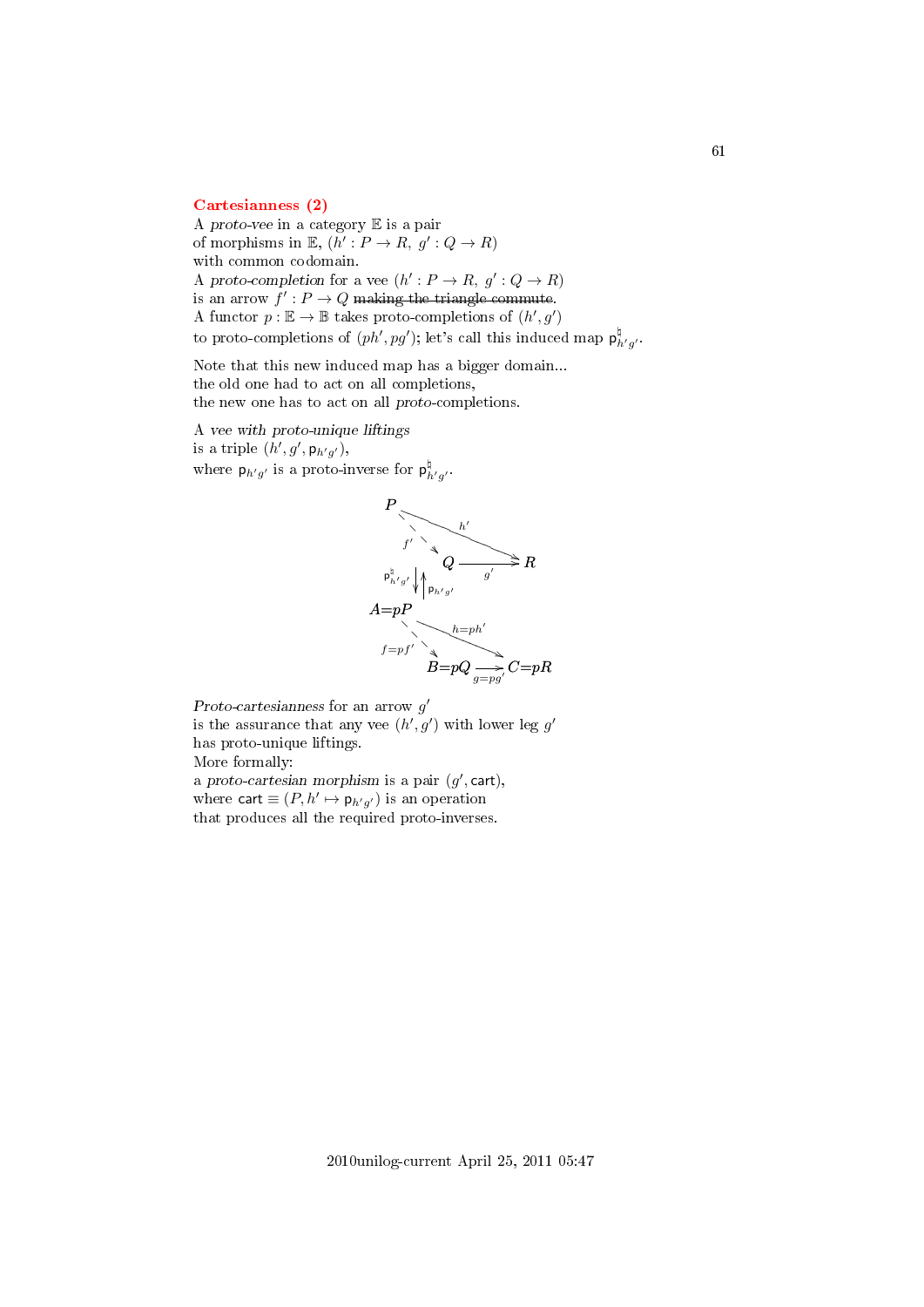#### [Pullbacks are cartesian](#page-3-8)

Cartesian maps are not so weird as the preceding definition suggests...

Fact. When  $p = \text{Cod}$ , "pullback squares are cartesian". The core of the proof is the following diagram.



The arrow  $g' = \begin{pmatrix} \pi' \\ g \end{pmatrix}$  is a "pullback square". Fix any  $h' = \left(\begin{array}{c} h'' \\ h \end{array}\right)$  with the same codomain as  $g'$ . For any completion f of the lower vee  $(h, g)$ , its lifting is  $f' = \left( \begin{array}{c} \langle a; f, h'' \rangle \\ f \end{array} \right)$  $\left(\begin{array}{c} h^{\prime\prime}\rangle\ f^{\prime\prime} \end{array}\right).$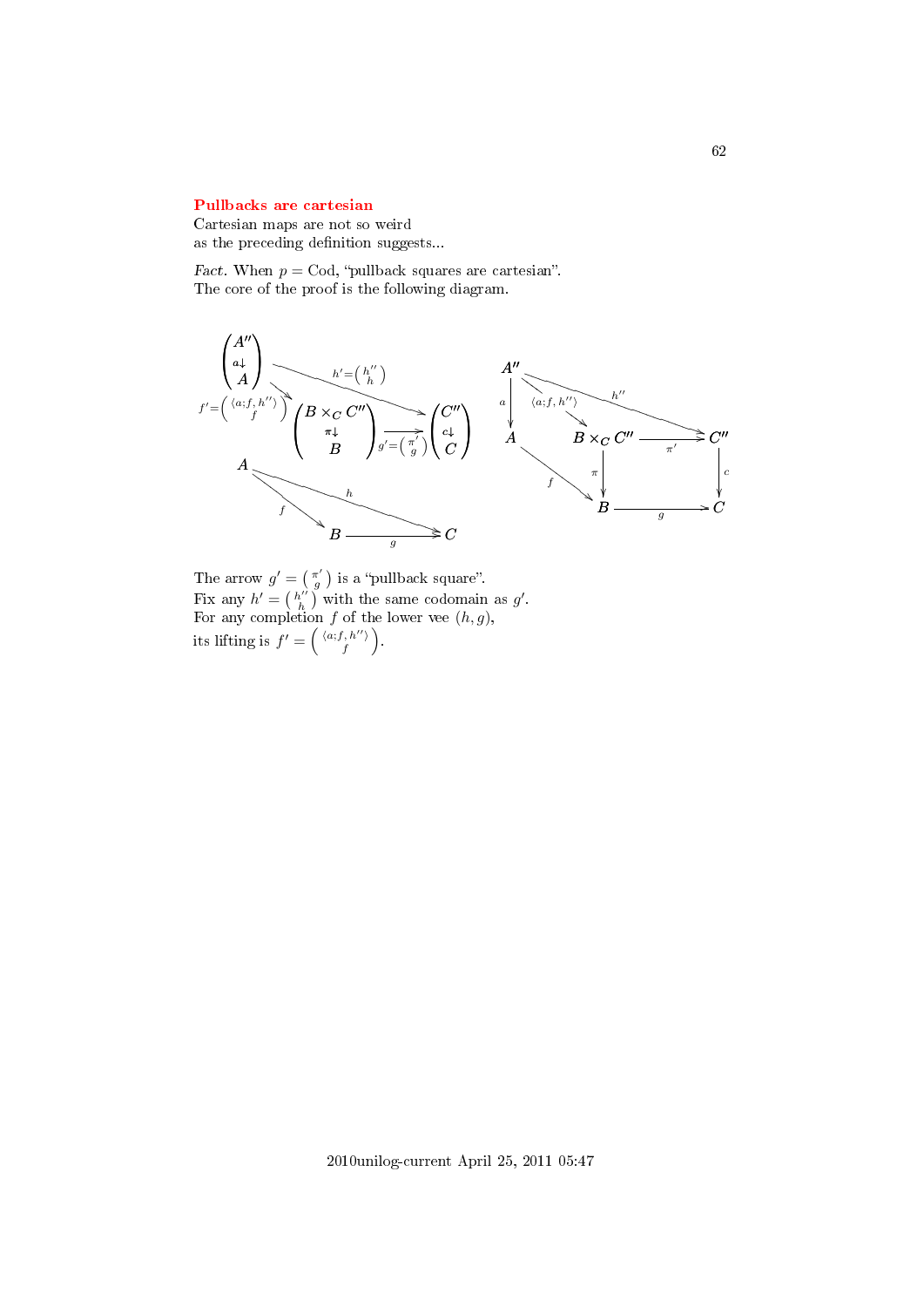#### [Cleavages](#page-3-9)

Here's the abstract view of cartesianness & friends formulated in a way that projects well into the syntactical world. Note that the conditions  $pR = C$ ,  $pg' = g$ , etc, are always implicit; the conditions  $h = f$ ; g and  $h' = f'$ ; g' are implicit whenever  $f, g$  (resp.  $f', g'$ ) are defined and when we are in the real world; in the syntactical world they are irrelevant.



Unique liftings for a vee  $(h', g')$  is an inverse  $p_{h'g'}$ for the natural operation  $p^{\natural}_{h'g'}$ . Cartesianness for an arrow  $g^{\prime}$ is an operation  $\text{cart}_{g'} \equiv (P, h' \mapsto \mathsf{p}_{h'g'}).$ A cartesian lifting for  $g : B \to C$  at R is a triple  $\text{clift}_{gR} \equiv (Q, g', \textsf{cart}_{g'}).$ A family of cartesian liftings for  $g: B \to C$ is an operation clifts<sub>g</sub>  $\equiv (R \mapsto \text{clift}_{gR})$ . A cleavage (for the functor  $p : \mathbb{E} \to \mathbb{B}$ ) is an operation cleavage  $\equiv (q \mapsto \text{clifts}_q)$ .

Or all at once: a cleavage (for the functor  $p : \mathbb{E} \to \mathbb{B}$ ) is an operation cleavage  $\equiv (g \mapsto (R \mapsto (Q, g', (P, h' \mapsto (f \mapsto f'))))),$ or, more detailedly, cleavage  $\equiv (B, C, g \mapsto (R \mapsto (Q, g', (A, P, h, h' \mapsto (f \mapsto f'))))).$ 

A cloven fibration is a 4-uple  $(\mathbb{B}, \mathbb{E}, p, \text{clearage})$ , where  $p : \mathbb{E} \to \mathbb{B}$  and cleavage is a cleavage for p.

One further subtlety is needed to make this work in the syntactical world: as we need a restricted version of equality to be able to say "P is over A", "f' is over f", etc,  $E$  should be a "category defined over  $\mathbb{B}$ ". (Details later!)

63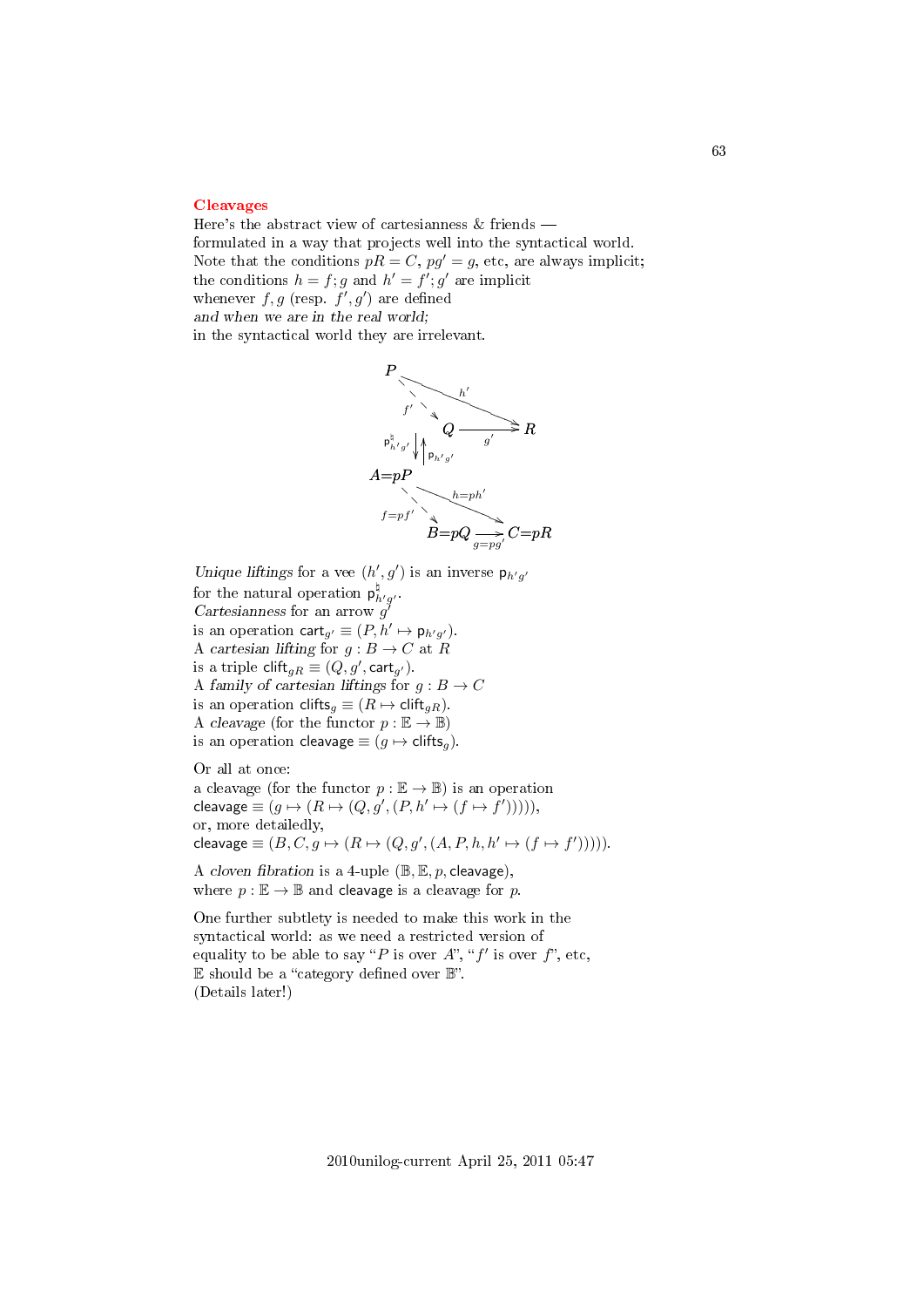### [Cleavages \(2\)](#page-3-10)

A cleavage is cleavage  $\equiv (B, C, g \mapsto (R \mapsto (Q, g', (A, P, h, h' \mapsto (f \mapsto f'))))),$ but that specification is too long (for humans). If we underline the letters whose values are subsumed from subsequent ones, we get: cleavage  $\equiv (\underline{B}, \underline{C}, g \mapsto (R \mapsto (Q, g', (\underline{A}, \underline{P}, \underline{h}, h' \mapsto (f \mapsto f'))))),$ and if we erase the "redundant" letters, we get: cleavage  $\equiv g \mapsto (R \mapsto g', (h', f \mapsto f'))$ which is equivalent to: cleavage  $\equiv g, R \mapsto g', (f, h' \mapsto f')$ 



Let's call the  $Q$  and the  $g'$  produced by the cleavage  $g^*R$  and  $\overline{g}_R$ :



If we consider cleavage as fixed, we get an operation  $f, g, h' \mapsto f'$ that factors  $f'$  through the cartesian lifting of g at  $R = \text{tgt } f'$ , and if we make  $f = id_B$  (and thus  $A := B$ ), then we get an operation  $g, h' \mapsto f'$ where now  $f'$  is a vertical morphism. It can be simplified. As  $g := h := ph'$ , it becomes  $h' \mapsto f',$ the factorization of a "diagonal" morphism in  $E, h',$ into a vertical morphism, f', followed by a horizontal one,  $g' = \overline{ph'}_{\text{tgt }h'}$ . This factorization is reversible, in a sense:

given  $f'$  vertical and  $g'$  cartesian (horizontal – not necessarily a  $\overline{g}_R$ ), their composite h' is "diagonal" ("h' diagonal" means just " $h' \in \mathbb{E}$ ").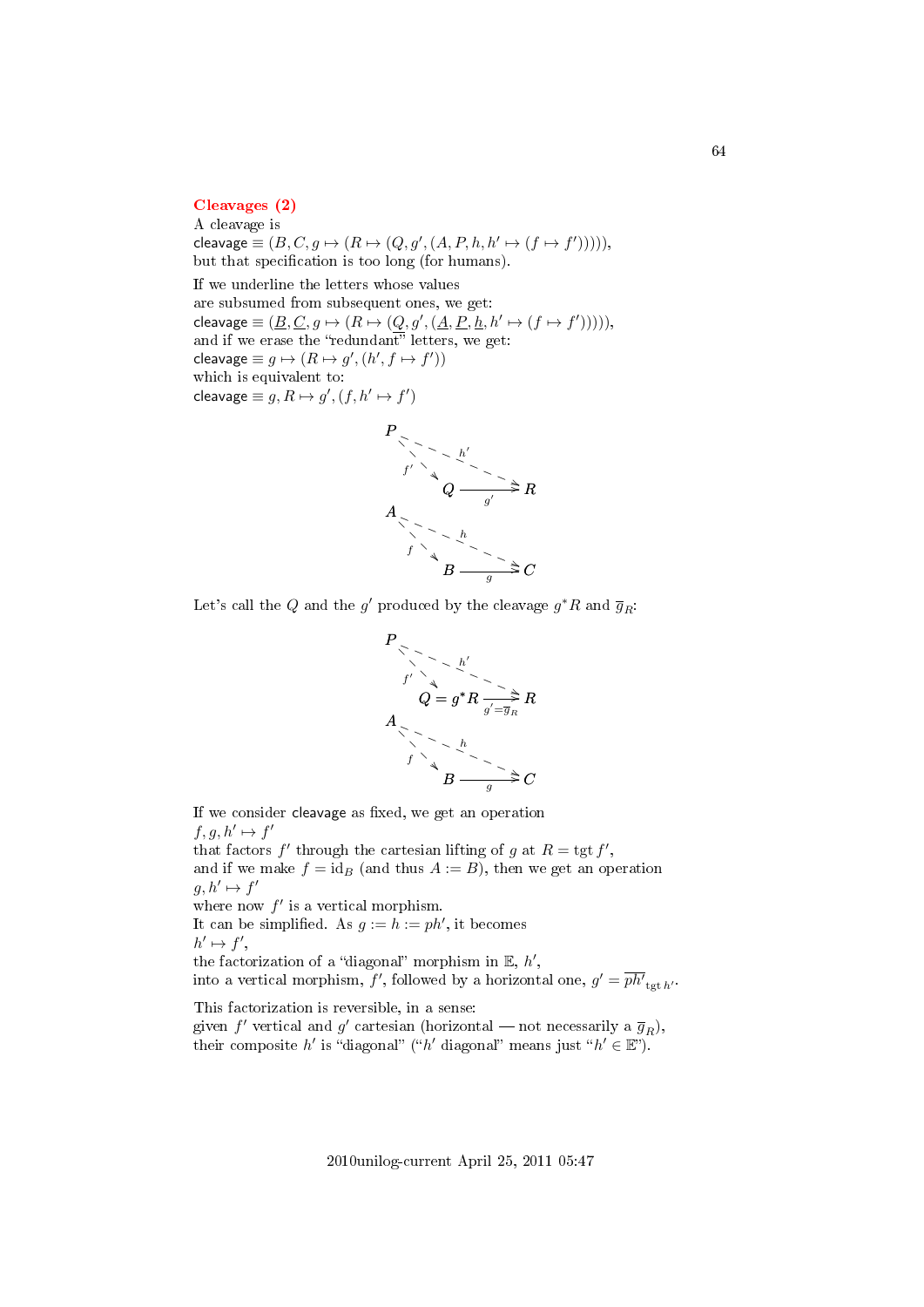### [Cleavage induces change-of-base](#page-3-11)

A cheap cloven fibration is just a 4-uple  $(\mathbb{B}, \mathbb{E}, p$ , cleavage); An expensive one also comes with change-of-base functions, factorization through cartesian morphisms,

rules that say that the composites of cartesians are cartesian, a family of adjunctions  $R \mapsto (p_R + \text{clift}_R)$  [← *complete this*], isos between different changes of base, etc.

Here's how to build the action on morphisms of a change-of-base functor  $g^*$  $((g^*)_0$  comes from cartesian liftings):

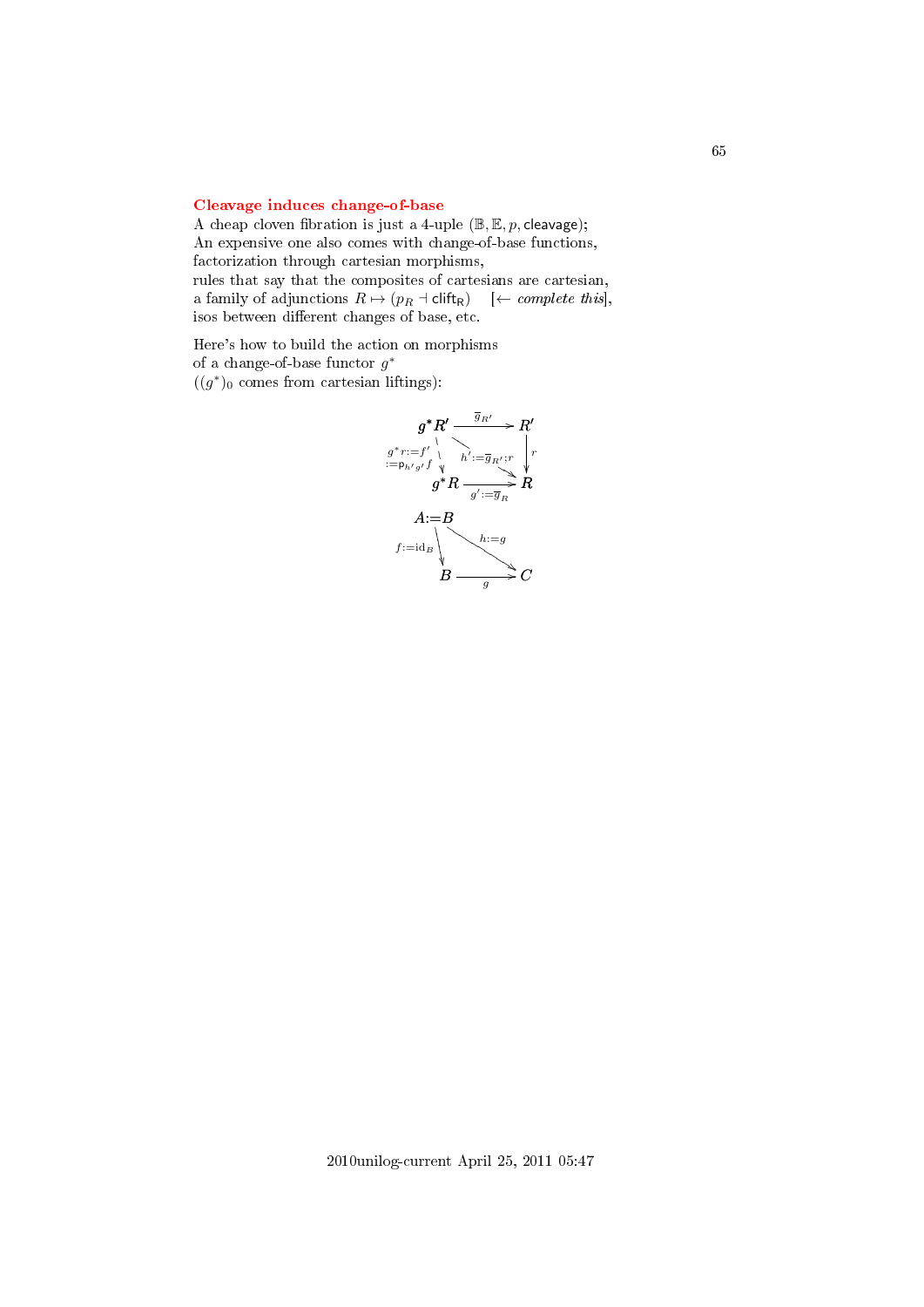### [Adjoints to change-of-base](#page-3-12)

In the archetypal case,  $p = \text{Cod} : \text{CanSub}(\mathbf{Set}) \to \mathbf{Set}$ , every change-of-base functor  $f^*$  has both a left and a right adjoint. In some cases these adjoints have simple forms.

Some terminology...

a map  $\pi: A \times B \to A$  is a "projection", and the correspondent  $\pi^*: \mathbb{E}_A \to \mathbb{E}_{A \times B}$  is a "weakening functor"; a map  $\pi: A \times B \rightarrow A \times B \times B$  is a "diagonal", and the correspondent  $\delta^* : \mathbb{E}_{A \times B \times B} \to \mathbb{E}_{A \times B}$  is a "contraction functor". A  $\pi^*$  "introduces a dummy variable", a  $\delta^*$  "collapses two variables".

$$
\{a, b \mid P(a, b)\} \mapsto \{a \mid \exists b.P(a, b)\} \quad P \longmapsto \exists_f P
$$
\n
$$
\downarrow \iff \qquad \qquad \downarrow \iff \qquad \downarrow
$$
\n
$$
\{a, b \mid Q(a)\} \iff \{a \mid Q(a)\} \quad f^*Q \iff Q
$$
\n
$$
\downarrow \iff \qquad \qquad \downarrow \qquad \iff \qquad \downarrow
$$
\n
$$
\{a, b \mid R(a, b)\} \mapsto \{a \mid \forall b.P(a, b)\} \quad R \longmapsto \forall_f R
$$
\n
$$
A \times B \xrightarrow{\pi} A \qquad A \xrightarrow{f} B
$$

$$
\begin{array}{ccc}\nPab \Longrightarrow \exists b.Pab & Pab \Longrightarrow b=b' \land Pabb & Pa \Longrightarrow \exists a.a = fb \land Pa \\
\downarrow & \longleftrightarrow & \downarrow & \downarrow & \longleftrightarrow & \downarrow \\
Qa \Longleftarrow & Qa & Qabb \Longleftarrow & Qabb & Qfa \Longleftarrow & Qb \\
\downarrow & \longleftrightarrow & \downarrow & \downarrow & \longleftrightarrow & \downarrow \\
Rab \Longrightarrow \forall b.Rab & Rab \Longrightarrow b=b' \supset Rab & Ra \Longrightarrow \forall a.a = fb \supset Pa \\
a, b \longmapsto a & a, b \longmapsto a, b, b' & a \longmapsto b\n\end{array}
$$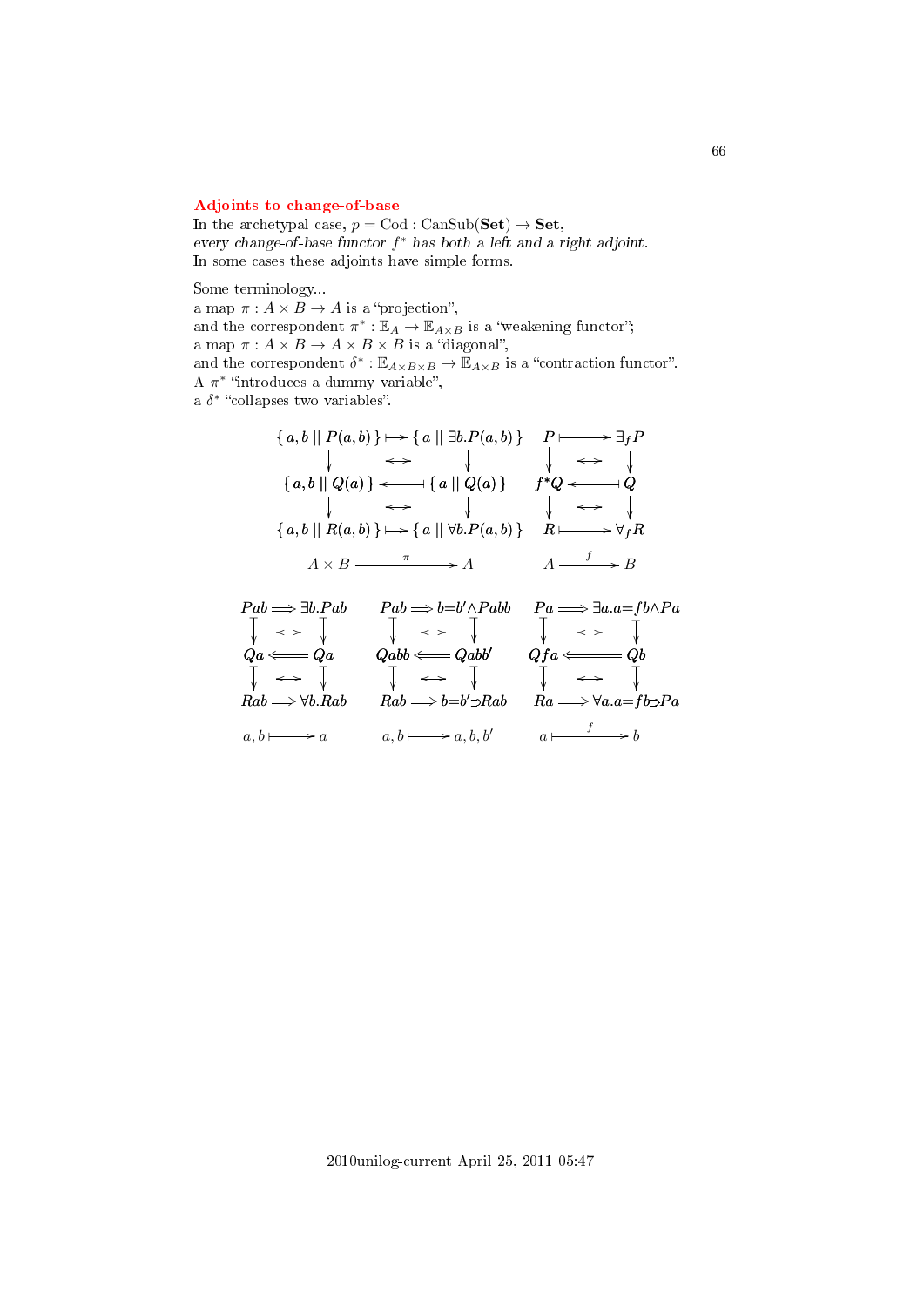### Semantics for ND in Pred(Set): quantifiers

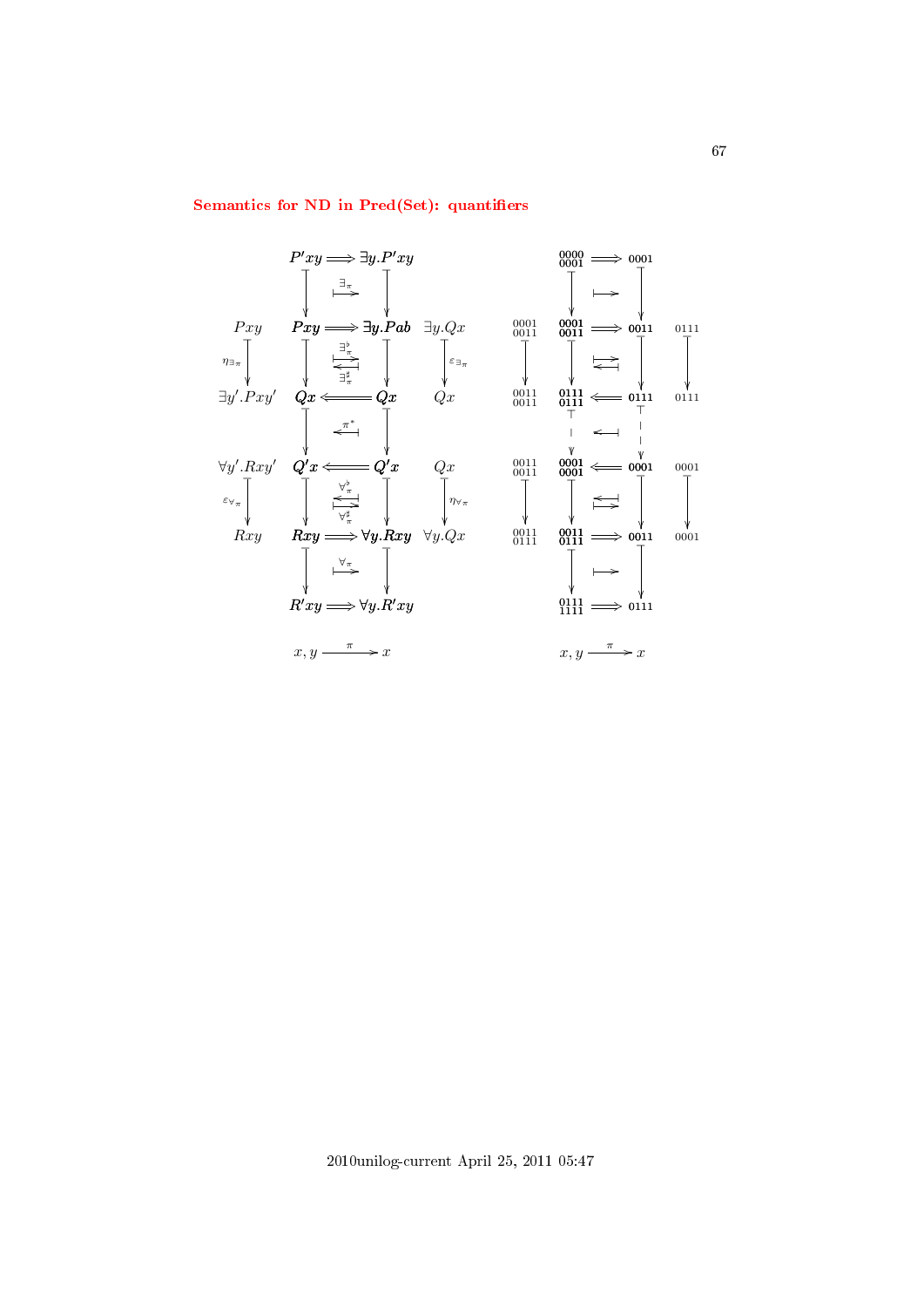#### Rules for the quantifiers

Now our task is to understand why, and in which sense, the adjoints to change-of-base that were just mentioned are "admissible".

In Natural Deduction we have six rules:  $\exists I, \exists E, \forall I, \forall E, =I, =E$ (a package with all six will be called  $\exists \forall = I E'$ ) and some of them only started to make sense to me (years ago!) when I saw how to translate them to a sequent-calculus like form, and how to interpret sequents as inclusions between subsets so we will see each of them in its ND form, in the corresponding SC form, and in a "set-like" form, involving functions, sets and subsets.

An important idea: any subtree of a derivation in natural deduction "has semantics", i.e., can be interpreted as an inclusion between subsets.

The rules are:



but each of these (apparently) small trees packs a huge amount of information.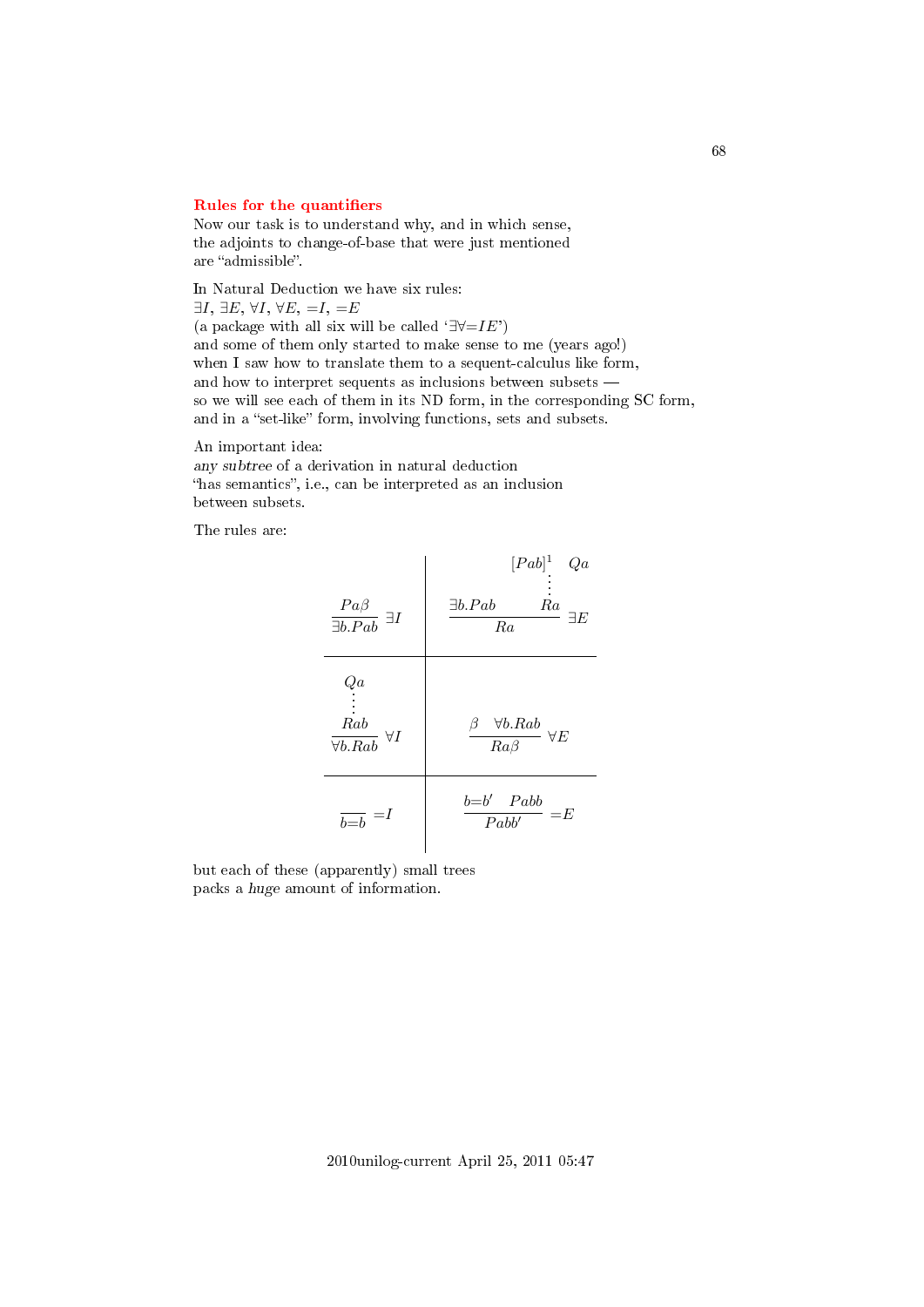### Rules for the quantifiers (2)

Here are the translations...

$$
\begin{array}{c|c|c}\n & \frac{Pa\beta}{\exists b.Pab} & \exists I & \frac{\exists b.Pab & Ra}{Ra} & \frac{[Pab]^1}{\forall Qa} \\
 & \frac{\exists b.Pab & Ra}{Ra} & \exists E \\
 & \frac{(a \rightarrow \beta) : A \rightarrow B \{a, b \mid Pab \}}{\{a \mid Pa\beta\} \rightarrow \{a \mid \exists b.Pab} \} & \exists I & \frac{\{a, b \mid Pab \land Qa\} \rightarrow \{a, b \mid Ra\}}{\{a \mid (\exists b.Pab) \land Qa\} \rightarrow \{a \mid Ra\}} & \exists E \\
 & \frac{a \vdash \beta \{a, b \mid Pab \}}{a; Pa\beta \vdash \exists b.Pab} & \exists I & \frac{a, b; Pab, Qa \vdash Ra}{a; \exists b.Pab, Qa \vdash Ra} & \exists E \\
 & \frac{Rab}{\forall b.Rab} & \forall I & \frac{\beta \quad \forall b.Rab}{Ra\beta} & \forall E \\
 & \frac{\{a, b \mid Qa\} \rightarrow \{a, b \mid Rab\}}{\{a \mid Qa\} \rightarrow \{a \mid \forall b.Rab\}} & \forall I & \frac{(a \rightarrow \beta) : A \rightarrow B \{a, b \mid Rab\}}{\{a \mid \forall b.Rab \} \rightarrow \{a \mid Ra\beta\}} & \forall E \\
 & \frac{a, b; Qa \vdash Rab}{a; Qa \vdash \forall b.Rab} & \forall I & \frac{a \mapsto \beta \{a, b \mid Rab\}}{\{a \mid \forall b.Rab \} \rightarrow \{a \mid Ra\beta\}} & \forall E \\
 & \frac{B}{b \doteq b} & \frac{B}{Pabb} & \frac{\{a, b, V \mid Pabb\}}{\{a, b, V \mid b \vdash b \land Pabb\}} & \exists E \\
 & \frac{B}{b; \top \vdash b \vdash b} & \frac{\{a, b, b' \mid Pabb\}}{\{a, b, b' \mid b \vdash b' \land Pabb\}} & \exists E \\
 & \frac{\{a, b, b' \mid Pabb\}}{\{a, b, b' \mid b \vdash b \land Pabb\}} & \exists E \\
 & \frac{\{a, b, b' \mid Pabb
$$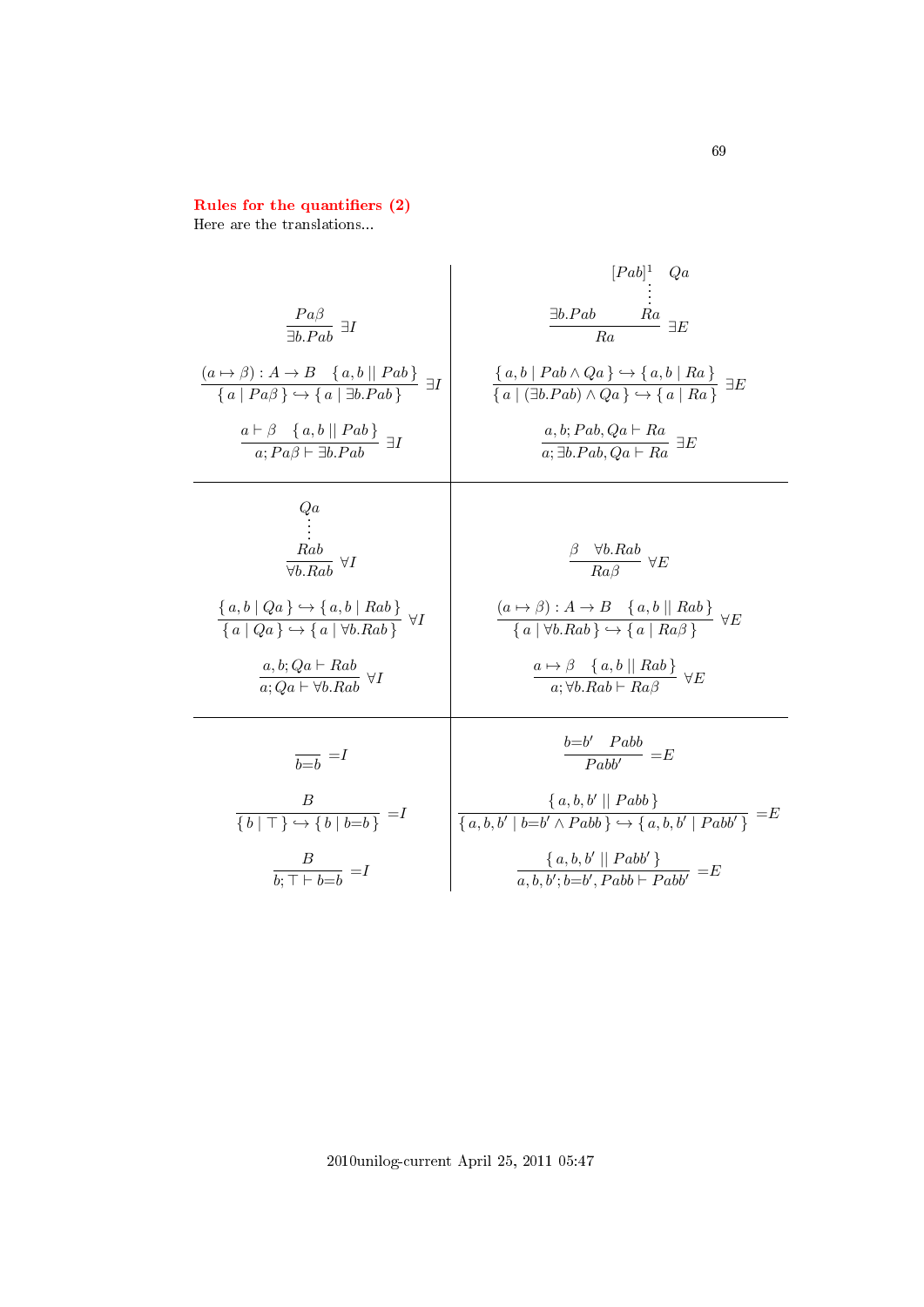# [Rules for equality](#page-3-16)

The three primitive rules for equality in Natural Deduction are:

$$
[Pabb']^{1}
$$
  

$$
\frac{b=b' \quad Pabb}{Pabb'} = E \qquad \frac{Pabb \quad Qabb'}{Qabb} \text{ substit; 1}
$$

The four derived rules below deserve proper names. Expensive ND systems come with them built-in, but in cheap ND system we have to build them ourselves.

$$
\overline{b=b} \text{ refl} := \overline{b=b} = I
$$
\n
$$
\frac{b=b'}{\overline{b'b}} \text{ sym} := \frac{b=b'}{b'b} = \frac{b}{b}
$$
\n
$$
\frac{b=b'}{b=b''} \text{ trans} := \frac{b'=b''}{b=b''} = E
$$
\n
$$
\frac{b=b'}{b=b''} \text{ trans} := \frac{b'=b''}{b=b''} = E
$$
\n
$$
\frac{[Qabb]^1}{Qabb} = E'
$$
\n
$$
\frac{b=b'}{Qabb} = E'
$$
\n
$$
\frac{Qabb'}{Qabb} = E
$$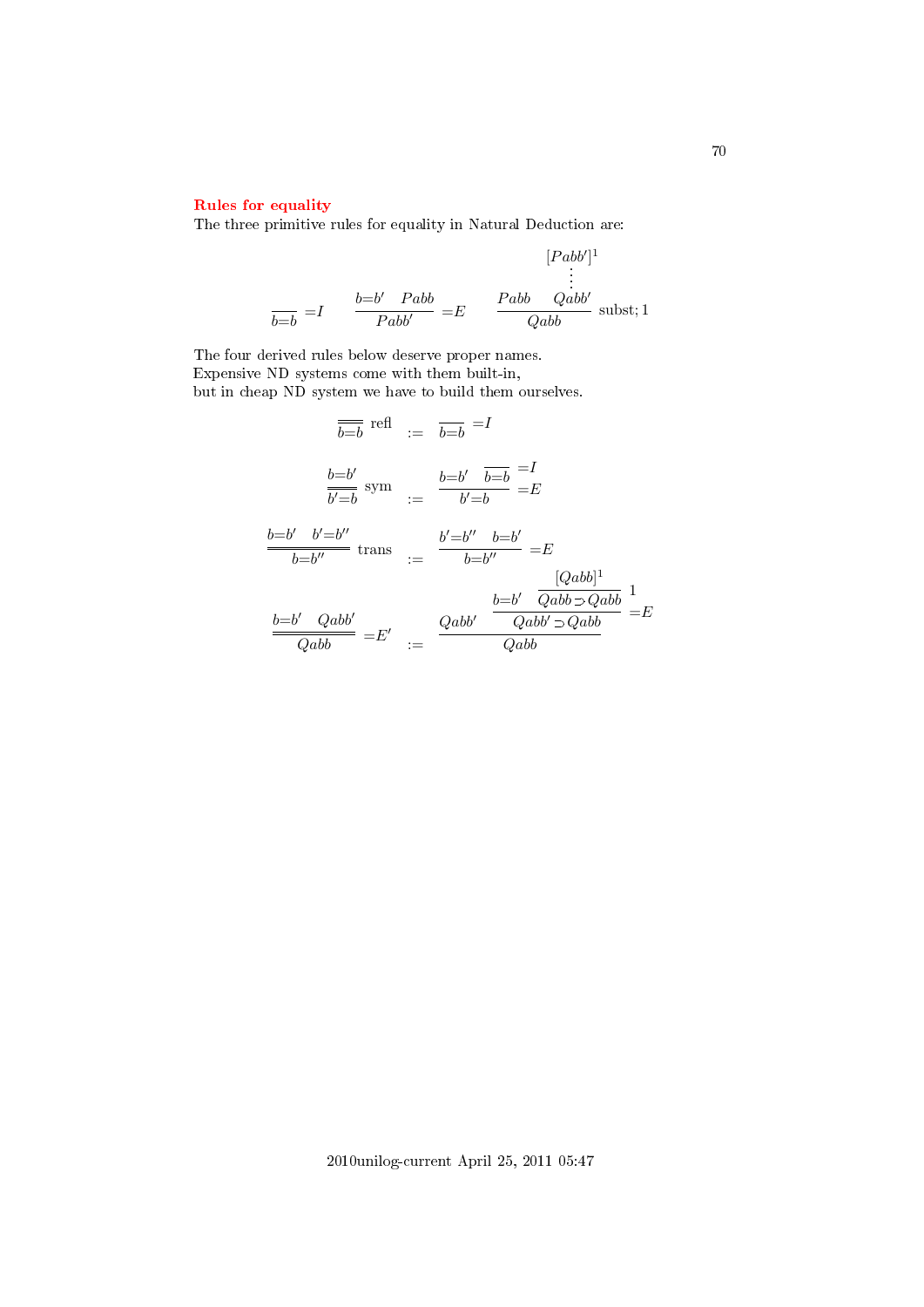Adjoints to change-of-base: quantifiers

$$
P'ab \implies \exists b. P'ab
$$
\n
$$
\downarrow \qquad \qquad [\begin{array}{c} P'ab \longrightarrow \exists b. P'ab \\ \vdots & \vdots \\ P'ab \longrightarrow \exists b. Pab \end{array}]
$$
\n
$$
\downarrow \qquad [\begin{array}{c} P'ab \longrightarrow \exists b. P'ab \\ \vdots & \vdots \\ Pab \longrightarrow \exists b. Pab \end{array}]
$$
\n
$$
\downarrow \qquad [\begin{array}{c} Pab \longrightarrow \exists b. Pab \\ \exists b. Pab \longrightarrow \exists b. Pab \end{array}]
$$
\n
$$
\downarrow \qquad [\begin{array}{c} Pab \longrightarrow \exists b. Pab \\ \vdots & \vdots \\ Pab \end{array}]
$$
\n
$$
\downarrow \qquad [\begin{array}{c} Qa \\ \vdots & \vdots \\ Qa \end{array}]
$$
\n
$$
\downarrow \qquad [\begin{array}{c} Qa \\ \vdots & \vdots \\ Qa \end{array}]
$$
\n
$$
\downarrow \qquad [\begin{array}{c} Qa \\ \vdots & \vdots \\ Qa \end{array}]
$$
\n
$$
\downarrow \qquad [\begin{array}{c} Qa \\ \vdots & \vdots \\ Qa \end{array}]
$$
\n
$$
\downarrow \qquad [\begin{array}{c} Qa \\ \vdots & \vdots \\ Qa \end{array}]
$$
\n
$$
\downarrow \qquad [\begin{array}{c} Qa \\ \vdots & \vdots \\ Qa \end{array}]
$$
\n
$$
\downarrow \qquad [\begin{array}{c} Qa \\ \vdots & \vdots \\ Qb \end{array}]
$$
\n
$$
\downarrow \qquad [\begin{array}{c} Qa \\ \vdots & \vdots \\ Qb \end{array}]
$$
\n
$$
\downarrow \qquad [\begin{array}{c} Qa \\ \vdots & \vdots \\ Qb \end{array}]
$$
\n
$$
\downarrow \qquad [\begin{array}{c} Qa \\ \vdots & \vdots \\ Qab \end{array}]
$$
\n
$$
\downarrow \qquad [\begin{array}{c} Qa \\ \vdots & \vdots \\ Qab \end{array}]
$$
\n
$$
\downarrow \qquad [\begin{array}{c} Qa \\ \vdots & \vdots \\ Qab \end{array}]
$$
\n
$$
\downarrow \qquad [\begin{array}{c} Qa \\ \vdots & \vdots \\ Qab \end{array}]
$$
\n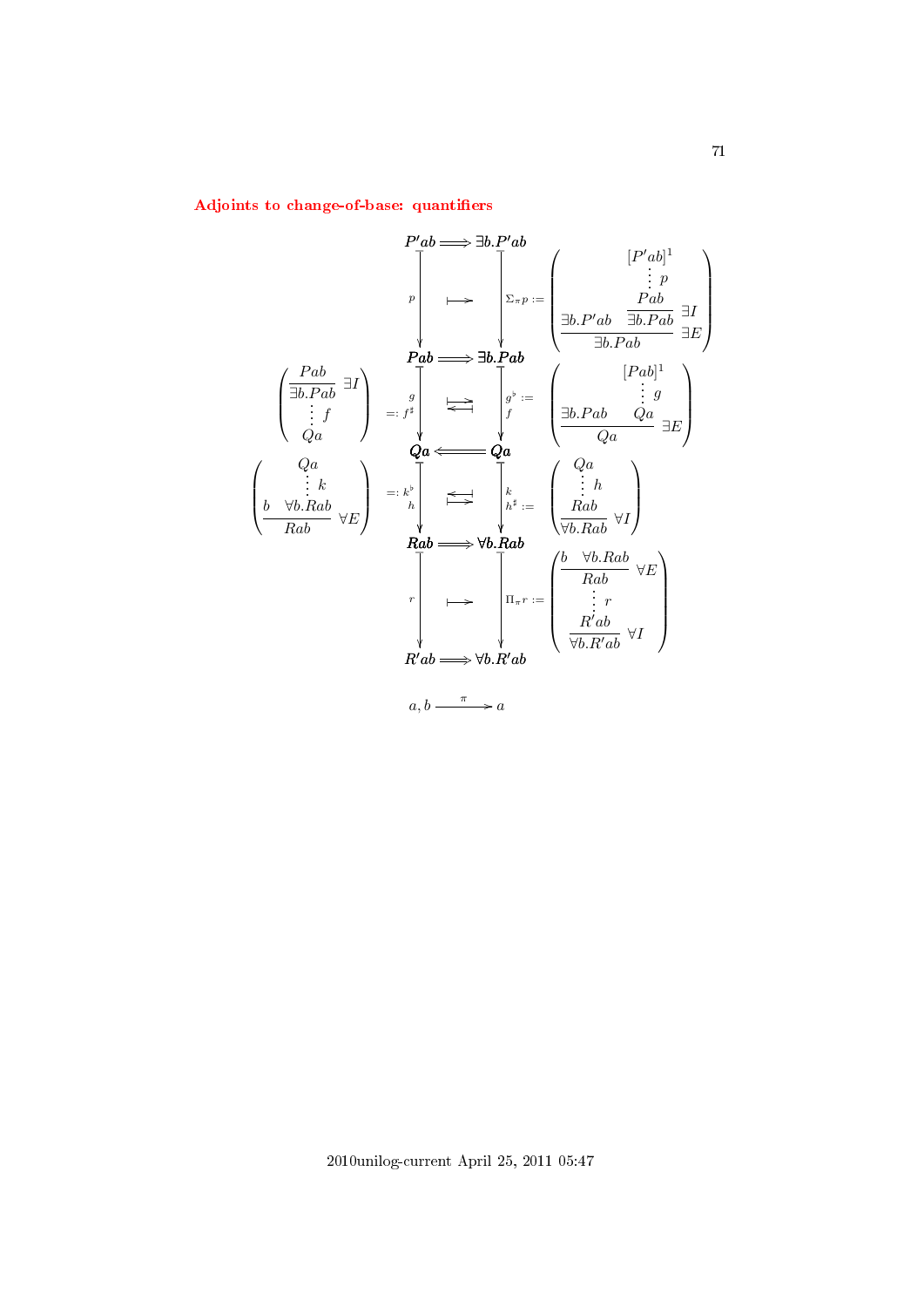$$
P'ab \longrightarrow b=b' \wedge P'ab
$$
\n
$$
\downarrow \qquad p \qquad \downarrow \qquad p \qquad \downarrow \qquad p \qquad \downarrow \qquad p \qquad \downarrow \qquad p \qquad \downarrow \qquad p \qquad \downarrow \qquad p \qquad \downarrow \qquad p \qquad \downarrow \qquad p \qquad \downarrow \qquad p \qquad \downarrow \qquad p \qquad \downarrow \qquad p \qquad \downarrow \qquad p \qquad \downarrow \qquad p \qquad \downarrow \qquad p \qquad \downarrow \qquad p \qquad \downarrow \qquad p \qquad \downarrow \qquad p \qquad \downarrow \qquad p \qquad \downarrow \qquad p \qquad \downarrow \qquad p \qquad \downarrow \qquad p \qquad \downarrow \qquad p \qquad \downarrow \qquad p \qquad \downarrow \qquad p \qquad \downarrow \qquad p \qquad \downarrow \qquad p \qquad \downarrow \qquad p \qquad \downarrow \qquad p \qquad \downarrow \qquad p \qquad \downarrow \qquad p \qquad \downarrow \qquad p \qquad \downarrow \qquad p \qquad \downarrow \qquad p \qquad \downarrow \qquad p \qquad \downarrow \qquad p \qquad \downarrow \qquad p \qquad \downarrow \qquad p \qquad \downarrow \qquad p \qquad \downarrow \qquad p \qquad \downarrow \qquad p \qquad \downarrow \qquad p \qquad \downarrow \qquad p \qquad \downarrow \qquad p \qquad \downarrow \qquad p \qquad \downarrow \qquad p \qquad \downarrow \qquad p \qquad \downarrow \qquad p \qquad \downarrow \qquad p \qquad \downarrow \qquad p \qquad \downarrow \qquad p \qquad \downarrow \qquad p \qquad \downarrow \qquad p \qquad \downarrow \qquad p \qquad \downarrow \qquad p \qquad \downarrow \qquad p \qquad \downarrow \qquad p \qquad \downarrow \qquad p \qquad \downarrow \qquad p \qquad \downarrow \qquad p \qquad \downarrow \qquad p \qquad \downarrow \qquad p \qquad \downarrow \qquad p \qquad \downarrow \qquad p \qquad \downarrow \qquad p \qquad \downarrow \qquad p \qquad \downarrow \qquad p \qquad \downarrow \qquad p \qquad \downarrow \qquad p \qquad \downarrow \qquad p \qquad \downarrow \qquad p \qquad \downarrow \qquad p \qquad \downarrow \qquad p \qquad \downarrow \qquad
$$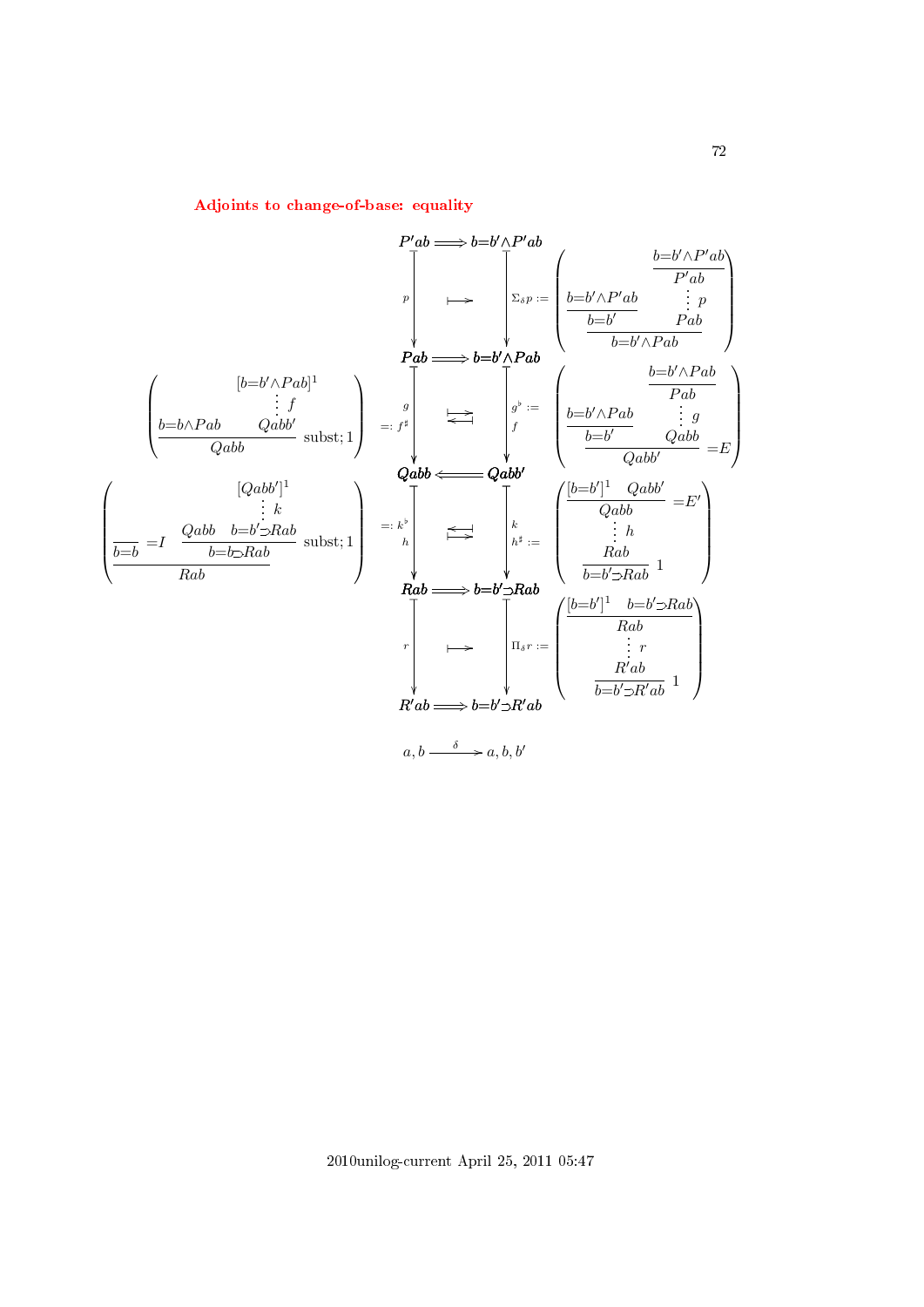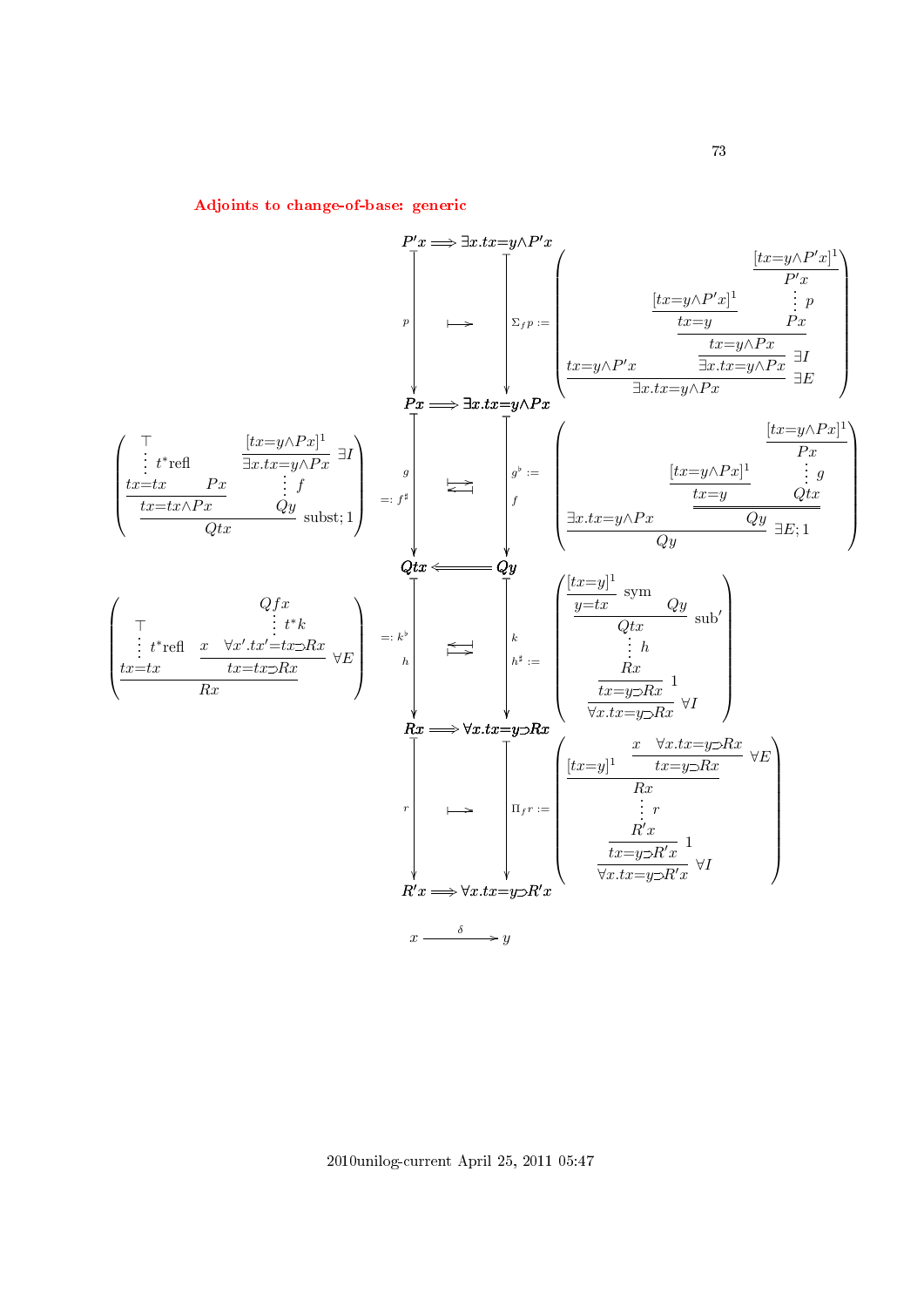# [Adjoints to change-of-base: candidates](#page-3-1)

# Remember that:  $\Delta_B := \langle \mathrm{id}_B, \mathrm{id}_B \rangle : B \to B \times B,$  $\delta_{AB} := \langle \mathrm{id}_{A \times B}, \pi'_{AB} \rangle : A \times B \to (A \times B) \times B.$

If  $f: A \to B$  and  $P \in \mathbb{E}_A$  then we can define  $\exists_f P := \exists_{\pi_{BA}} ((id_B \times f)^* \mathop{\mathrm{Eq}}\nolimits_{\Delta_B} \top_B \wedge \pi_{BA}^{\prime *} P).$ 

$$
\begin{array}{c|c|c} & A \xrightarrow{f} & B & B \\ \hline B \times A \to B \times B & \{b,b'\mid b=b'\} & \{a\mid\mid Pa\} & \text{if } \\ \hline & \{b,a\mid\mid b=fa\} & \{b,a\mid\mid Pa\} & \text{if } \\ \hline & \{b,a\mid\mid b=fa \land Pa\} & \text{if } \\ \hline & \{b\mid\mid \exists a.b = fa \land Pa\} & \text{if } \\ \hline \end{array} \qquad \begin{array}{c} f & B \\ \hline \text{id}_B \times f & \overline{\text{Eq}_{\Delta_B} \top_B} & P \\ \hline & \text{id}_B \times f)^* \text{Eq}_{\Delta_B} \overline{\text{Eq}} & \pi^{\prime *}_{BA} P \\ \hline & \text{id}_B \times f)^* \text{Eq}_{\Delta_B} \overline{\text{Eq}} \wedge \pi^{\prime *}_{BA} P \\ \end{array}
$$

If  $P \in \mathbb{E}_{A \times B}$  then we can define  $\operatorname{Eq}_{\delta_{AB}} P := (\pi'_{AB} \times \mathrm{id}_B)^* \operatorname{Eq}_{\Delta_B} \top_B \wedge \pi^*_{(A \times B)B} P$ 

$$
\frac{B}{\{b,b'\mid b=b'\}} \quad \frac{\{a,b\mid Pab\}}{\{(a,b),b'\mid b=b'\}} \quad \frac{\{a,b\mid Pab\}}{\{(a,b),b'\mid b=b'\}} \quad \frac{\overline{\text{Eq}_{\Delta_B}T_B}}{\{\pi'_{AB} \times \text{id}_B\}^* \text{Eq}_{\Delta_B}T_B} \quad \frac{P}{\pi^*_{(A \times B)B}P} \quad \frac{\{\pi^*_{(A \times B)B}B}{\{a,b\}\}^* \text{Eq}_{\Delta_B}T_B \times \pi^*_{(A \times B)B}P}}{\{\pi'_{AB} \times \text{id}_B\}^* \text{Eq}_{\Delta_B}T_B \times \pi^*_{(A \times B)B}P}
$$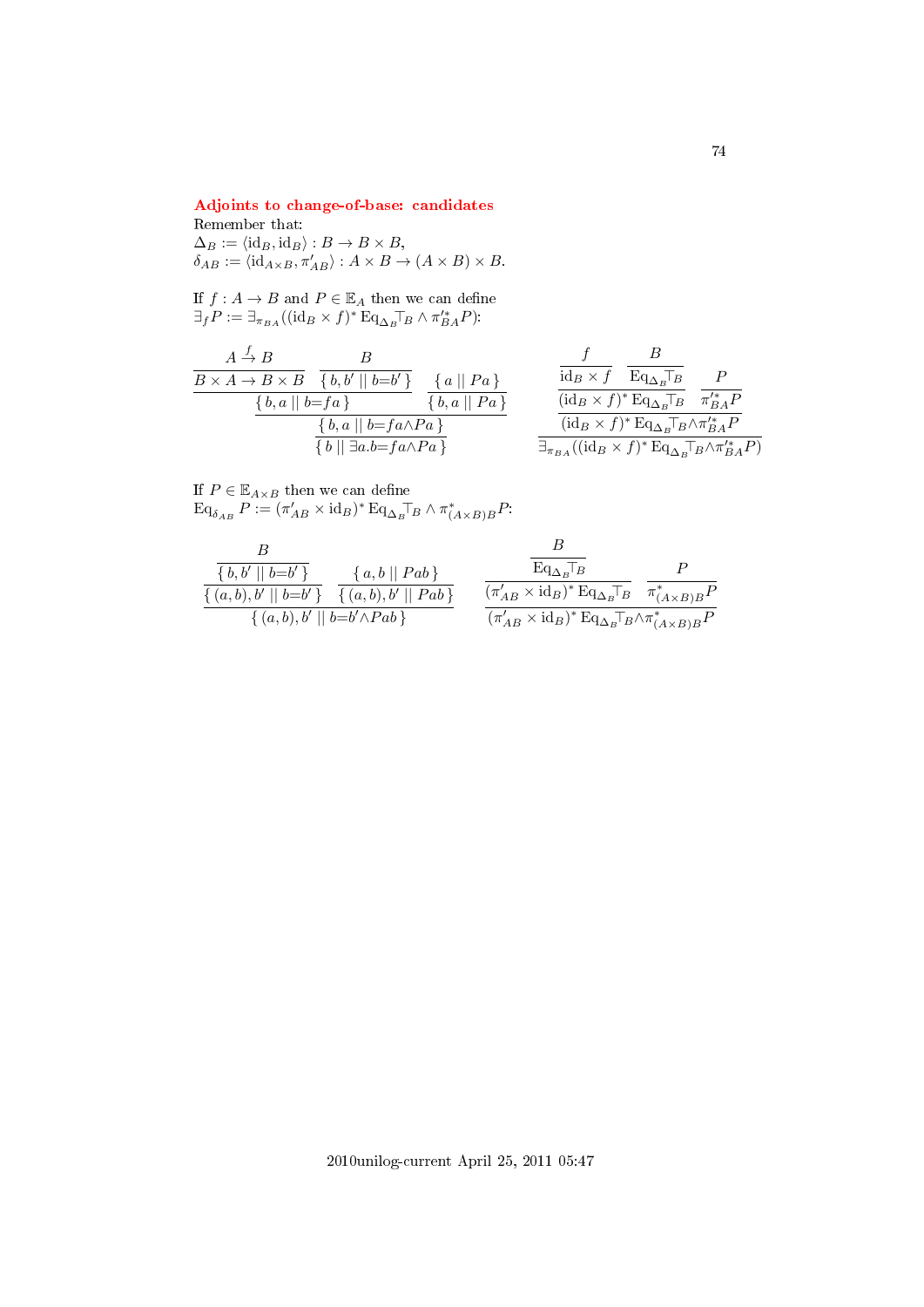Preservation of 'and'

$$
f^{*}P \leftarrow f^{*}Q \leftarrow f^{*}(P \land Q) \leftarrow P \land Q
$$
\n
$$
f^{*}Q \leftarrow f^{*}(P \land Q) \leftarrow f^{*}Q
$$
\n
$$
A \leftarrow f^{*}Q \leftarrow f^{*}(P \land Q) \leftarrow f^{*}Q \land Q
$$
\n
$$
A \leftarrow f^{*}Q \leftarrow f^{*}Q \land Q
$$
\n
$$
B
$$
\n
$$
\frac{f}{f^{*}(P \land Q) \vdash f^{*}P \land f^{*}Q} P \land^{\natural} = \frac{f^{*}(P \land Q) \vdash f^{*}P}{f^{*}(P \land Q) \vdash f^{*}P} \cdot^{*} \frac{f^{*}(P \land Q) \vdash f^{*}Q}{f^{*}(P \land Q) \vdash f^{*}P \land f^{*}Q} \leftarrow f^{*}P \land f^{*}Q}
$$
\n
$$
\frac{f}{f^{*}P \land f^{*}Q \vdash f^{*}(P \land Q)} P \land
$$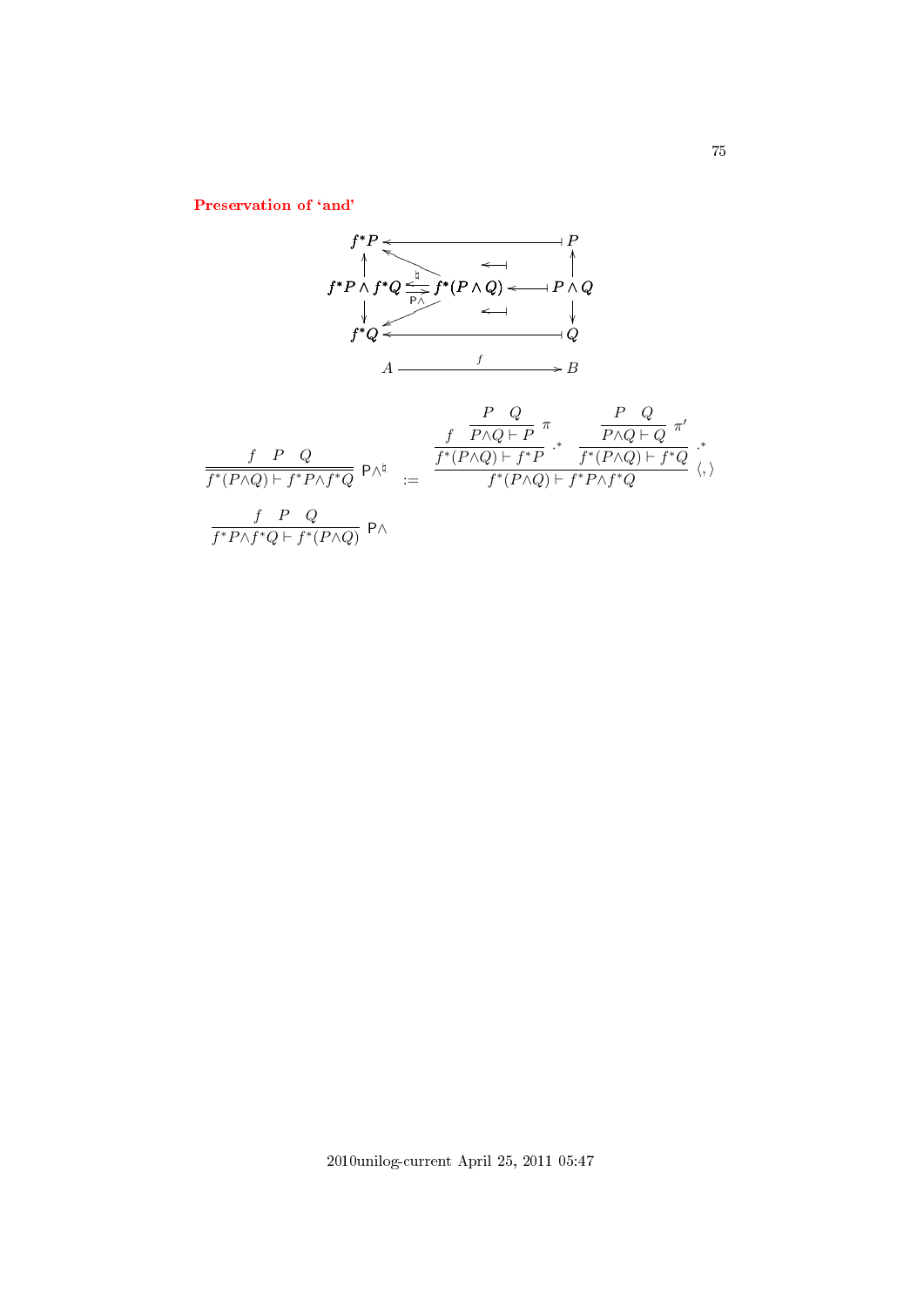#### Preservation of 'and' (2)

In the archetypal model, CanSub(Set), the arrows  $P \wedge^{\natural}$  and  $P \wedge$  exist for trivial reasons:  $f^*P \wedge f^*Q = \{ a \mid Pfa \wedge Qfa \} = \{ a \mid P(f(a)) \wedge Q(f(a)) \}$  and  $f^*(P \wedge Q) = \{ a \mid Pfa \wedge Qfa \} = \{ a \mid P(f(a)) \wedge Q(f(a)) \}$ are the same subobject.



The same will happen for  $PT$  and  $P\supset$ , and for some forms of Frob, BCCL and BCCR (the details for Frob, BCCL and BCCR are in [Seely83])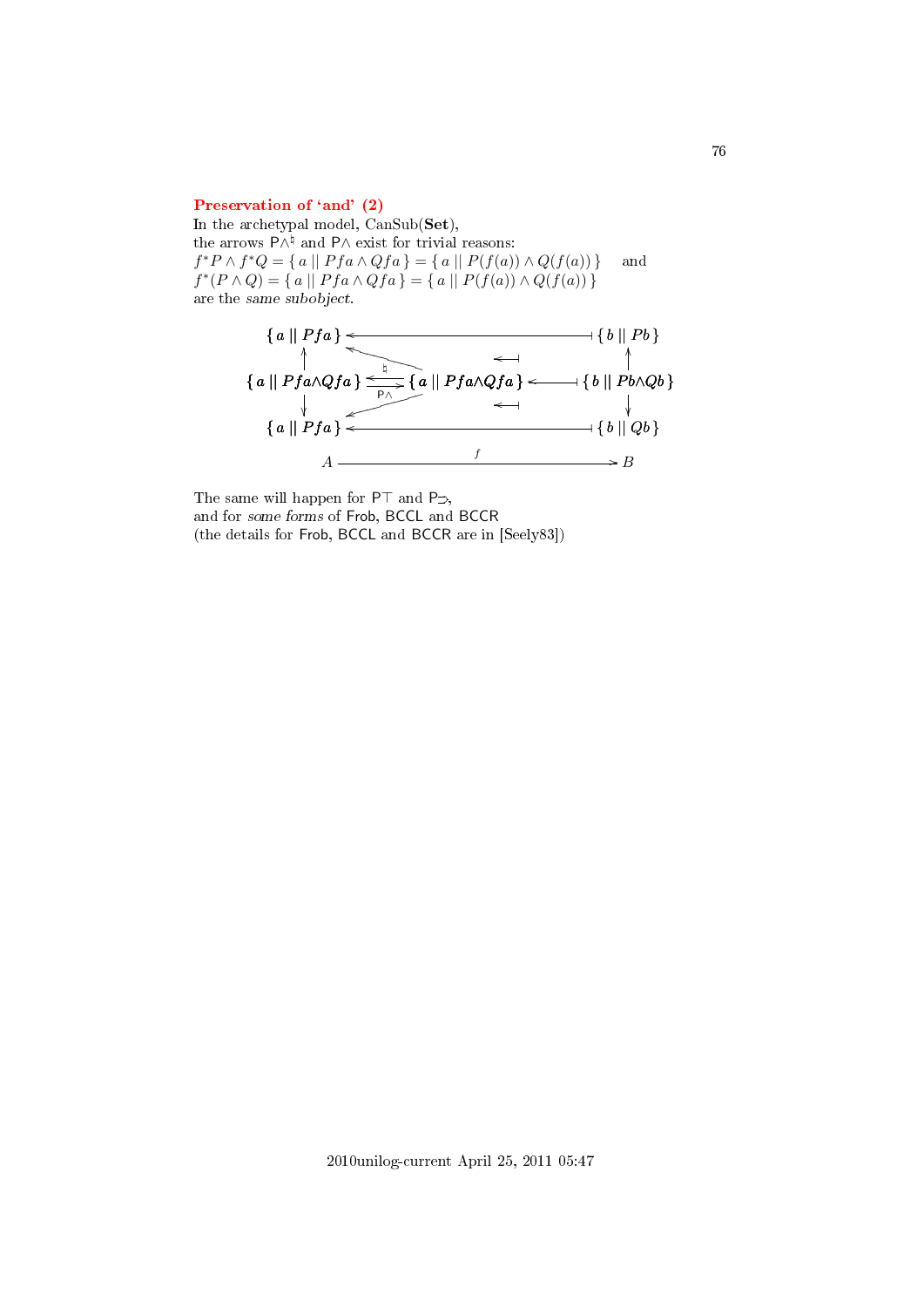Preservation of 'true'

$$
f^*T_B \leftarrow T_B
$$
\n
$$
\begin{array}{ccc}\n & & & \uparrow^* \uparrow^* & & \uparrow^* \\
 & & & \uparrow^* & & \uparrow^* \\
 & & & \uparrow^* & & \uparrow^* \\
 & & & A & \xrightarrow{f} & & \downarrow^* \\
 & & & A & \xrightarrow{f} & & \uparrow^* \\
 & & & & \uparrow^* \uparrow^* & & \uparrow^* \\
 & & & & \uparrow^* \uparrow^* & & \uparrow^* \\
 & & & & \uparrow^* \uparrow^* & & \uparrow^* \\
 & & & & \uparrow^* & & \uparrow^* \\
 & & & & \uparrow^* & & \uparrow^* \\
 & & & & \uparrow^* & & \uparrow^* & & \uparrow^* \\
 & & & & & \uparrow^* & & \uparrow^* \\
 & & & & & \uparrow^* & & \uparrow^* & & \uparrow\n\end{array}
$$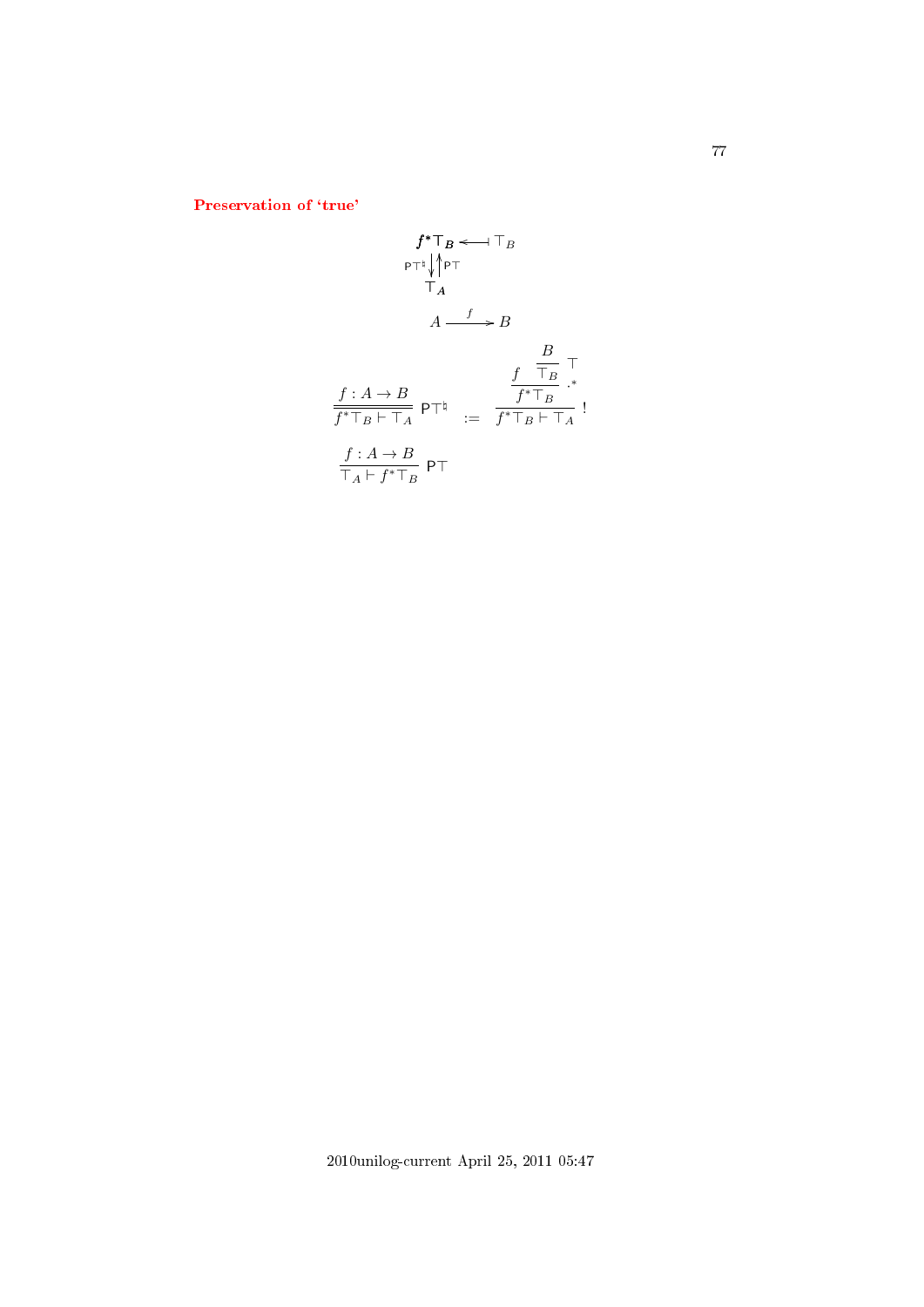## Preservation of 'implies'

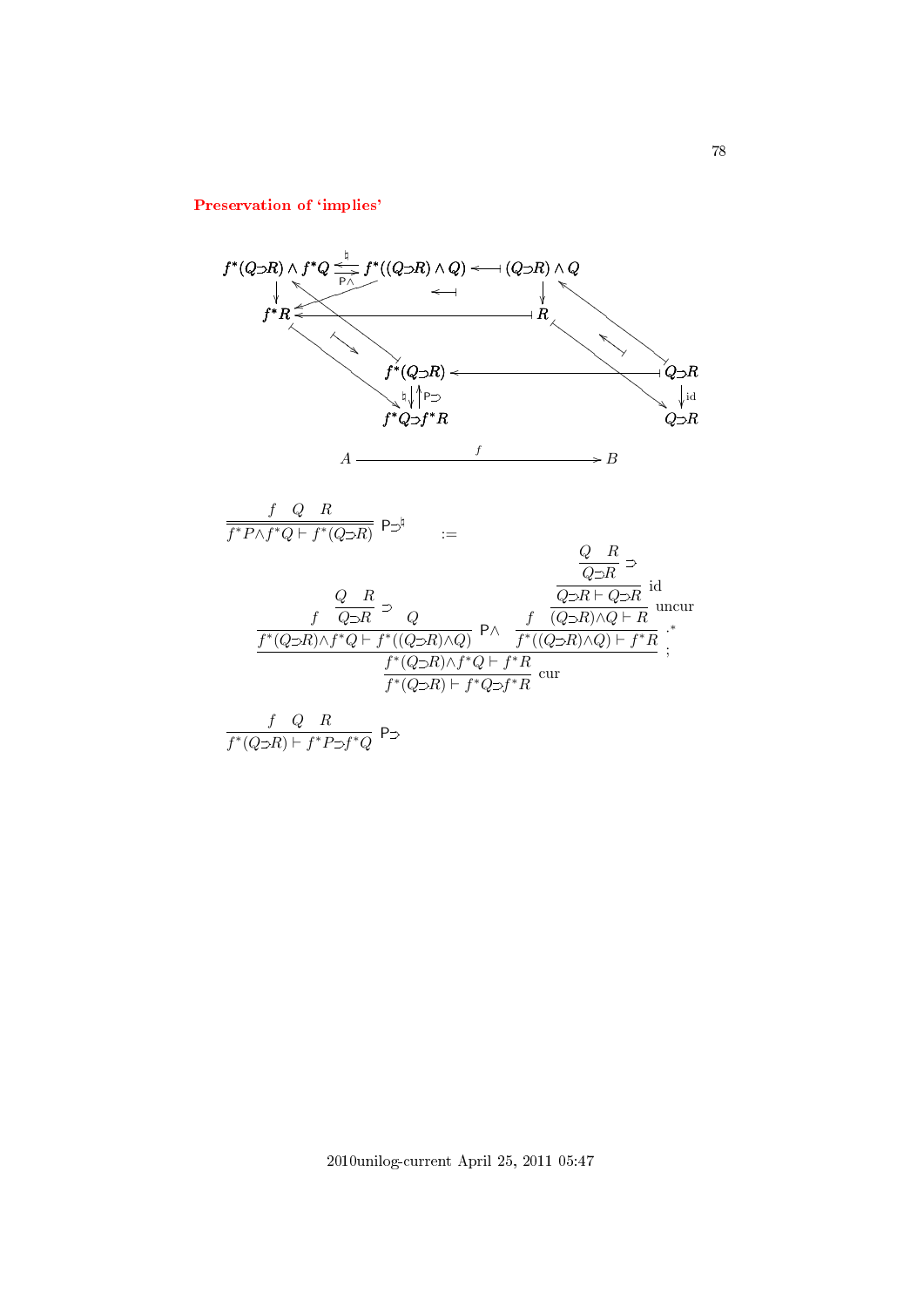[Beck-Chevalley for the left adjoint](#page-3-6)

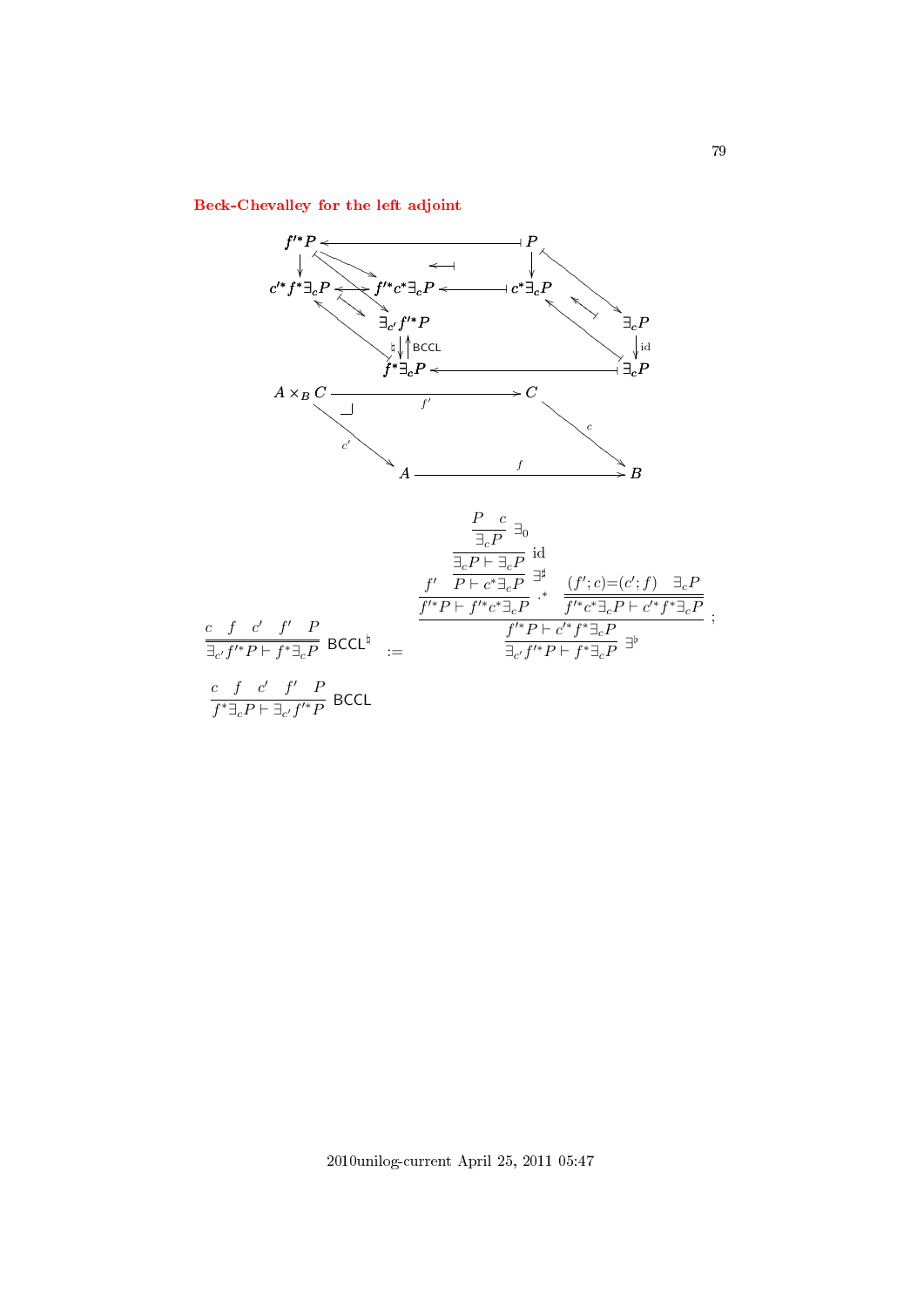[Beck-Chevalley for the right adjoint](#page-3-7)

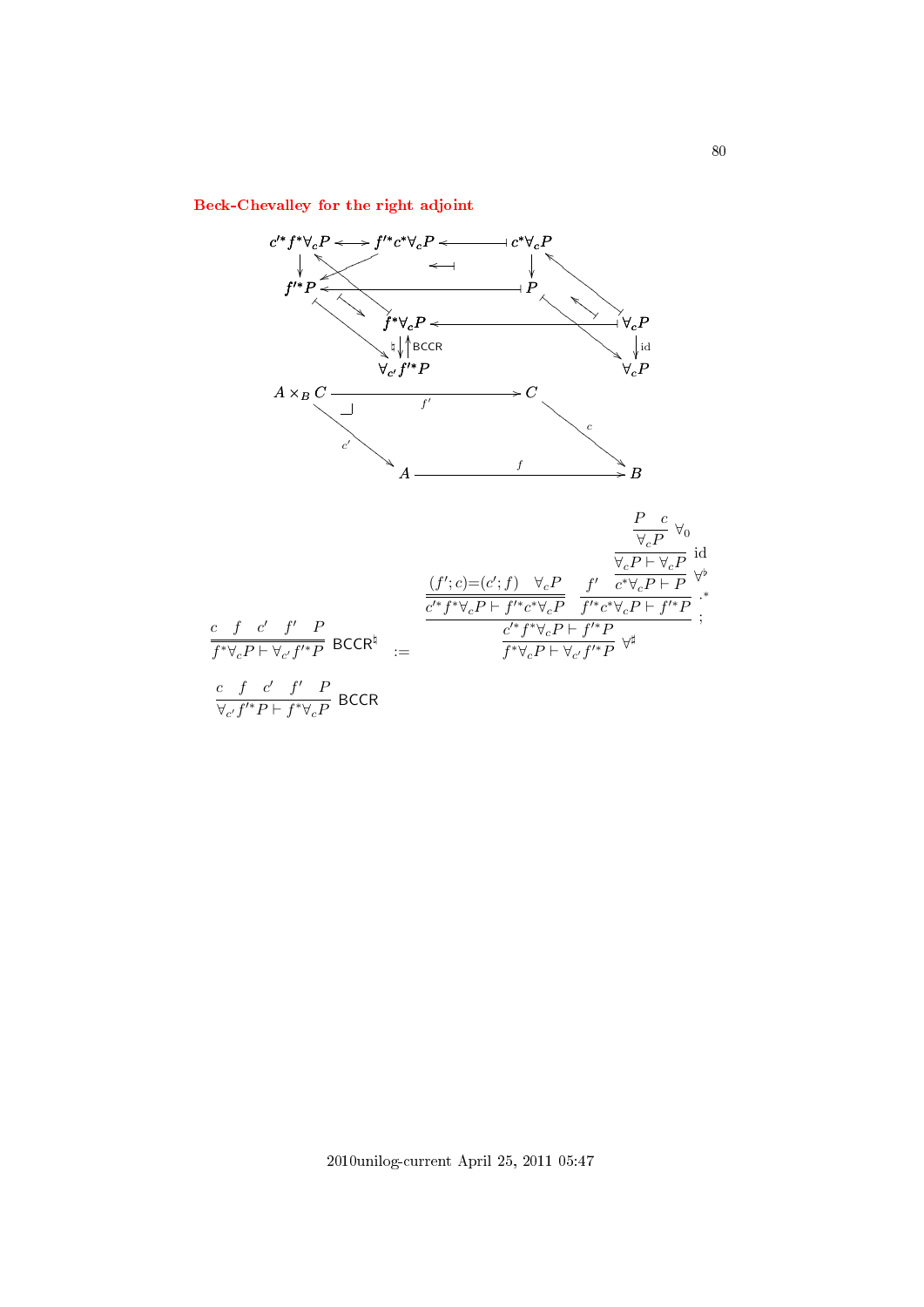[Frobenius](#page-3-8)

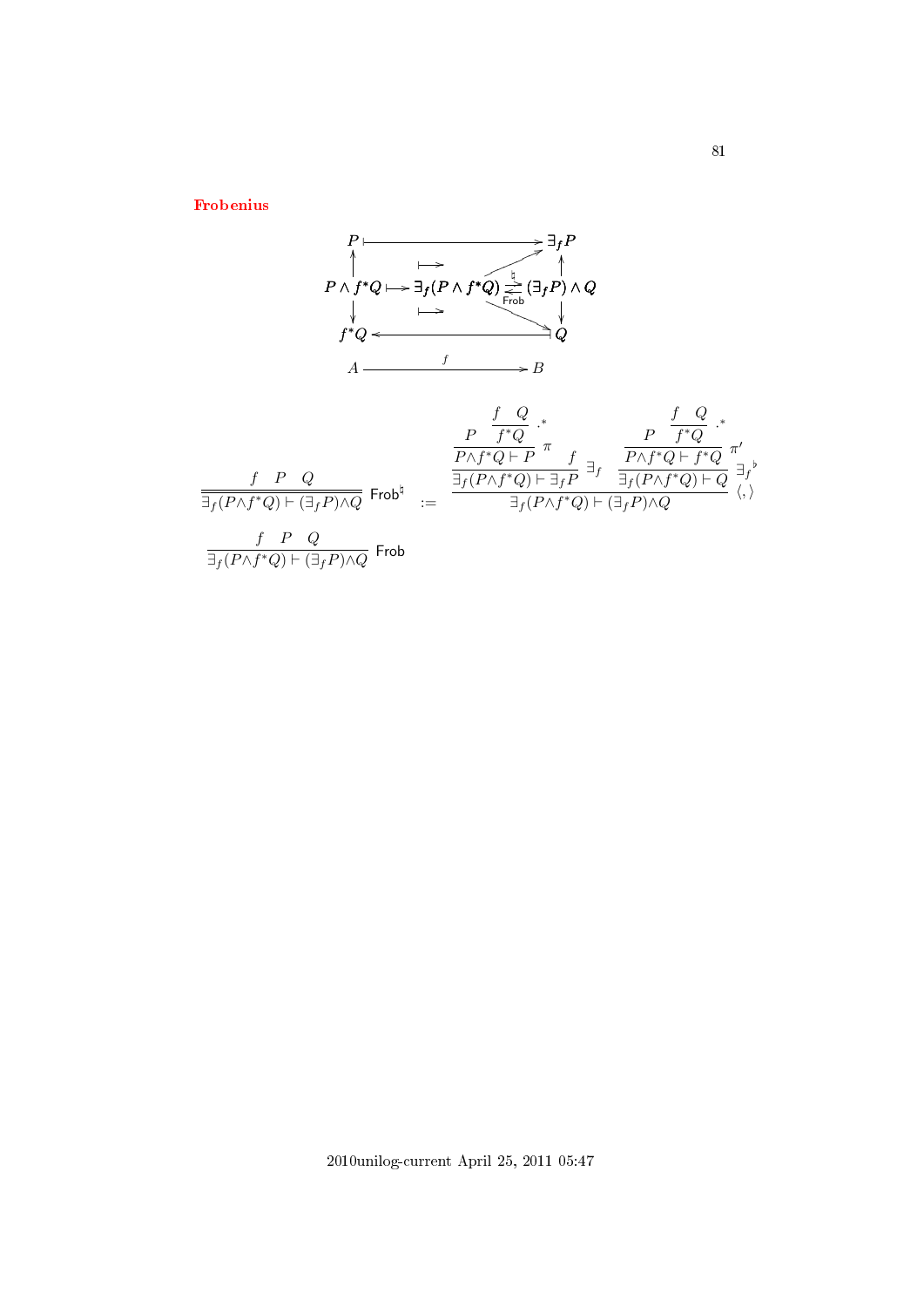# [Cheap hyperdoctrines](#page-3-9)

A cheap hyperdoctrine is a structure like this:

$$
\mathbb{H} = (\mathbb{B}, \times, 1, \rightarrow, \mathbb{E}, \land, \top, \supset, \n p, cleavage, \n P\land, PT, P\supset, \n \exists_{\pi} \neg \pi * \neg \forall_{p}, \n \quad \mathbf{Eq}_{\Delta} \neg \Delta^*, \n \quad \mathbf{BCC} \exists_{\pi}, \mathbf{BCC} \forall_{\pi})
$$

Note that Frob does not appear, and that BCCL and BCCR are stated only for very special cases — BCC∃, BCC∀, BCC= (details soon!)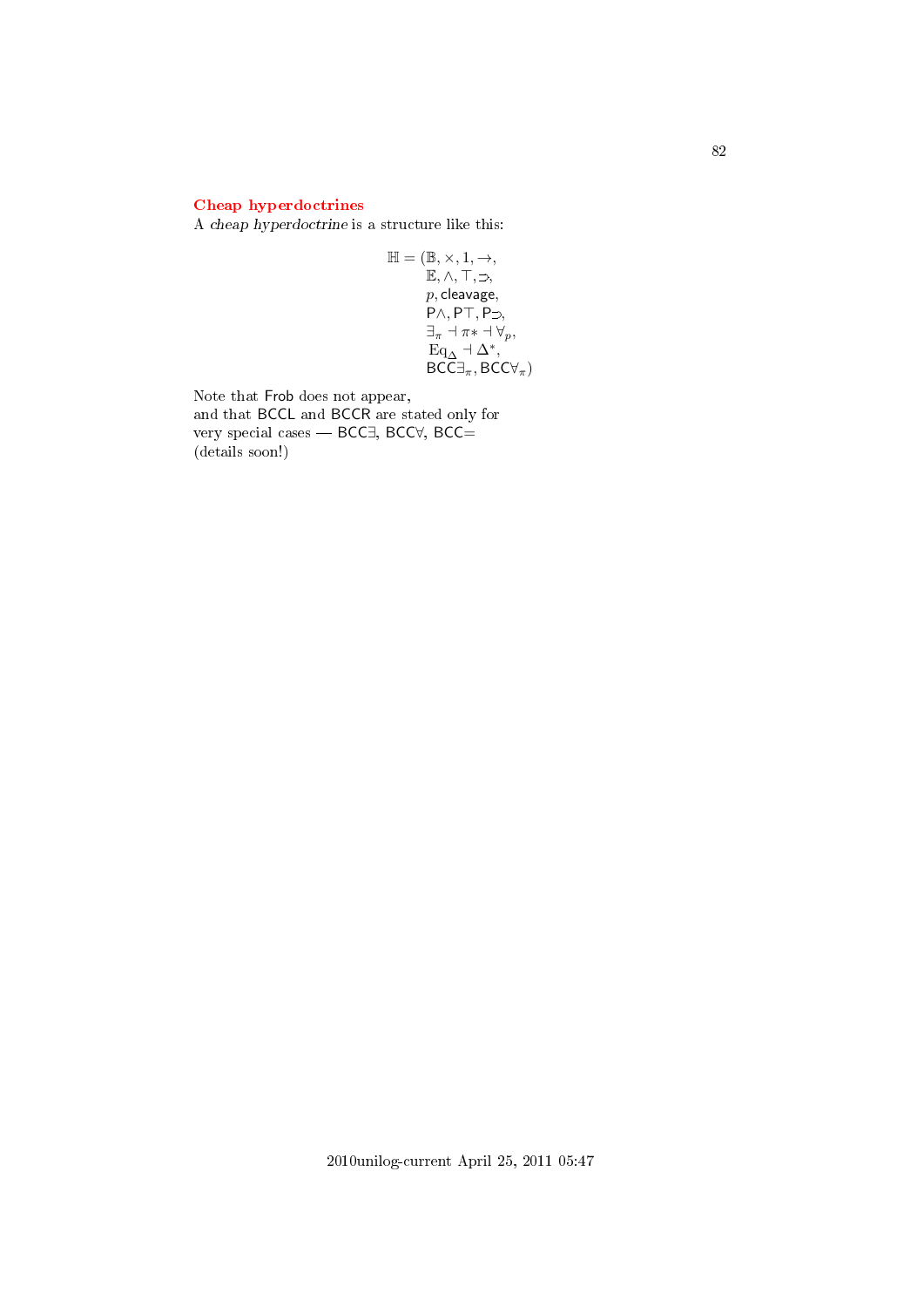## [Pimp implies Frob](#page-3-10)

Fact: we can reconstruct Frob from  $P \supset$ . (Note: this is a yellow-belt categorical proof, but for some reason I find it difficult) First we need a derived rule:

$$
\frac{\exists_{f}(P \land f^*Q) \vdash R}{\frac{P \land f^*Q \vdash f^*R}{P \vdash f^*Q \supset f^*R}} \overset{\exists}{\Rightarrow^{\sharp}} \frac{\frac{\exists_{f}(P \land f^*Q) \vdash R}{\Rightarrow^{\sharp}}}{\frac{P \vdash f^*Q \supset f^*R}{\frac{\exists_{f}P \vdash Q \supset R}{\Rightarrow^{\sharp}}}} \overset{\exists}{\Rightarrow^{\sharp}} \frac{\exists_{f}P \land Q \vdash R}{\Rightarrow^{\sharp}} \frac{\exists_{f}P \land Q \vdash R}{\Rightarrow^{\sharp}} \Rightarrow^{\sharp}
$$

where  $\cdot$ ; P $\supset$  is composition with  $\cdot$ P $\supset$ , as below. Note that all the bars in the derivation at the right above are bijections; the inverse of ';  $P \supset '$  is ';  $P \supset^{\natural}$ '.

$$
\begin{array}{ccc} \frac{P\vdash f^*Q\supset f^*R}{P\vdash f^*(Q\supset R)}\ ; \mathsf{P}\supset&:=&\frac{P\vdash f^*Q\supset f^*R\quad \overline{f^*Q\supset f^*R\vdash f^*(Q\supset R)}}{P\vdash f^*(Q\supset R)}\ ;\\ \\ \frac{P\vdash f^*(Q\supset R)}{P\vdash f^*Q\supset f^*R}\ ; \mathsf{P}\supset^{\natural}&:=&\frac{P\vdash f^*(Q\supset R)\quad \overline{f^*(Q\supset R)\vdash f^*Q\supset f^*R}}{P\vdash f^*Q\supset f^*R}\ ; \end{array}
$$

Now make  $R := \exists_f (P \wedge f^*Q).$ We get the tree at the right, below, that becomes our definition of Frob as a derived rule (involving  $P \supset$ ).

$$
\begin{array}{rcl} \frac{f & P & Q \\ \frac{}{\exists_f(P\wedge f^*Q)} \\ \frac{}{\exists_f P\wedge Q\vdash \exists_f(P\wedge f^*Q)}} & \mathrm{Frob} \\ \frac{}{\exists_f(P\wedge f^*Q)\vdash \exists_f(P\wedge f^*Q)}} & \mathrm{P}\supset' \end{array} \mathop{\mathrm{id}}\nolimits_{\exists_f(P\wedge f^*Q)} \frac{}{\exists_f(P\wedge f^*Q)} \mathop{\mathrm{Proj}}\nolimits_{\exists_f(P\wedge f^*Q)} \mathop{\mathrm{proj}}\nolimits_{\exists_f(P\wedge f^*Q)} \mathop{\mathrm{proj}}\nolimits_{\exists_f(P\wedge f^*Q)} \mathop{\mathrm{proj}}\nolimits_{\exists_f(P\wedge f^*Q)} \mathop{\mathrm{proj}}\nolimits_{\exists_f(P\wedge f^*Q)} \mathop{\mathrm{proj}}\nolimits_{\exists_f(P\wedge f^*Q)} \mathop{\mathrm{proj}}\nolimits_{\exists_f(P\wedge f^*Q)} \mathop{\mathrm{proj}}\nolimits_{\exists_f(P\wedge f^*Q)} \mathop{\mathrm{proj}}\nolimits_{\exists_f(P\wedge f^*Q)} \mathop{\mathrm{proj}}\nolimits_{\exists_f(P\wedge f^*Q)} \mathop{\mathrm{proj}}\nolimits_{\exists_f(P\wedge f^*Q)} \mathop{\mathrm{proj}}\nolimits_{\exists_f(P\wedge f^*Q)} \mathop{\mathrm{proj}}\nolimits_{\exists_f(P\wedge f^*Q)} \mathop{\mathrm{proj}}\nolimits_{\exists_f(P\wedge f^*Q)} \mathop{\mathrm{proj}}\nolimits_{\exists_f(P\wedge f^*Q)} \mathop{\mathrm{proj}}\nolimits_{\exists_f(P\wedge f^*Q)} \mathop{\mathrm{proj}}\nolimits_{\exists_f(P\wedge f^*Q)} \mathop{\mathrm{proj}}\nolimits_{\exists_f(P\wedge f^*Q)} \mathop{\mathrm{proj}}\nolimits_{\exists_f(P\wedge f^*Q)} \mathop{\mathrm{proj}}\nolimits_{\exists_f(P\wedge f^*Q)} \mathop{\mathrm{proj}}\nolimits_{\exists_f(P\wedge f^*Q)} \mathop{\mathrm{proj}}\nolimits_{\exists_f(P\wedge f^*Q)} \mathop{\mathrm{proj}}\nolimits_{\exists_f(P\wedge f^*Q)} \mathop{\mathrm{proj}}\nolimits_{\exists_f(P\wedge f^*Q)} \mathop{\mathrm{proj}}\nol
$$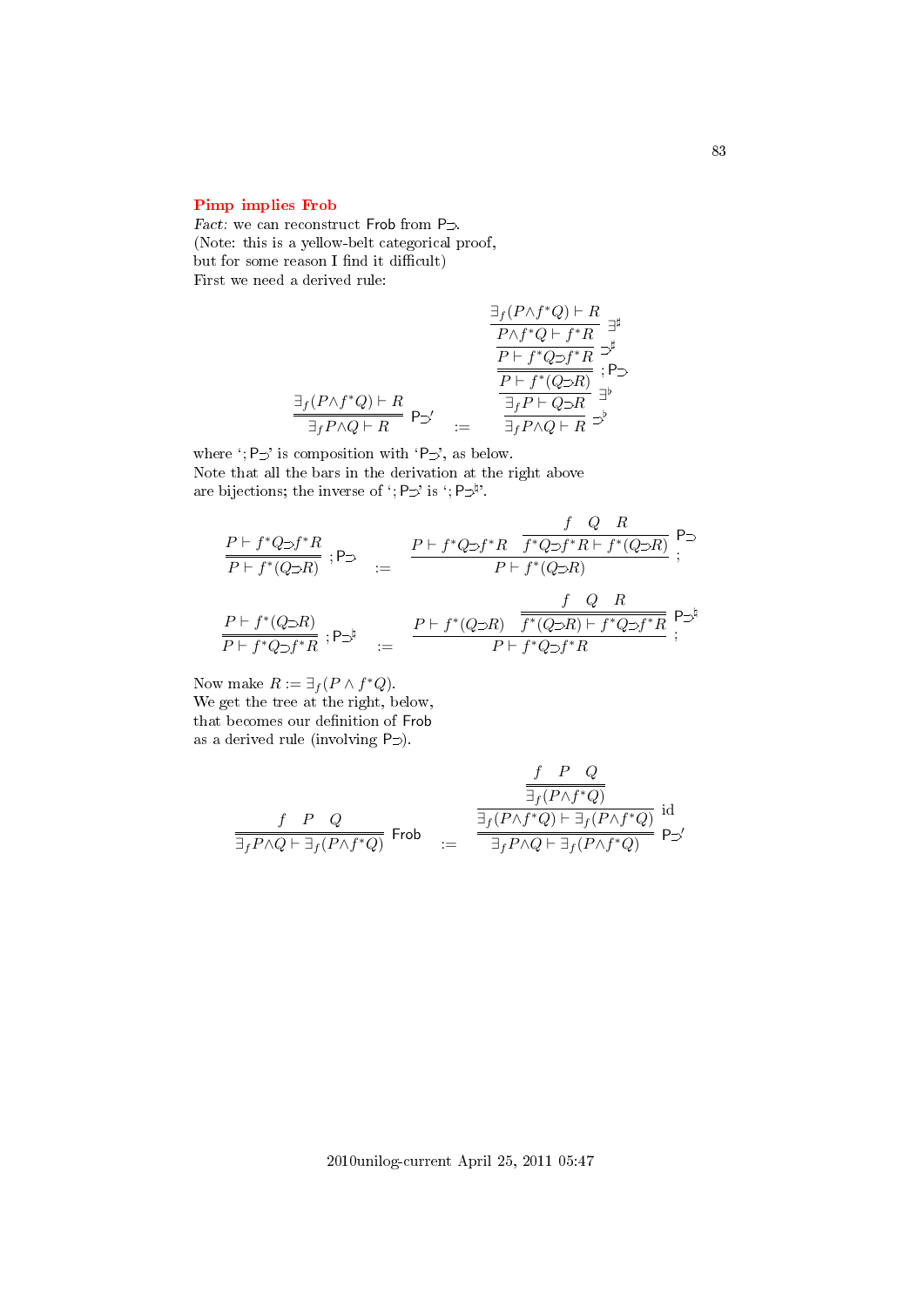# [Pimp implies Frob \(2\)](#page-3-11)

Here is the construction as a diagram.

We start with  $R := \exists_f (P \wedge f^*Q)$  and with the arrow marked '(id)', and we build the arrow  $\exists_f P \land Q \vdash R = \exists_f (P \land f^*Q)$ , that is 'Frob'.

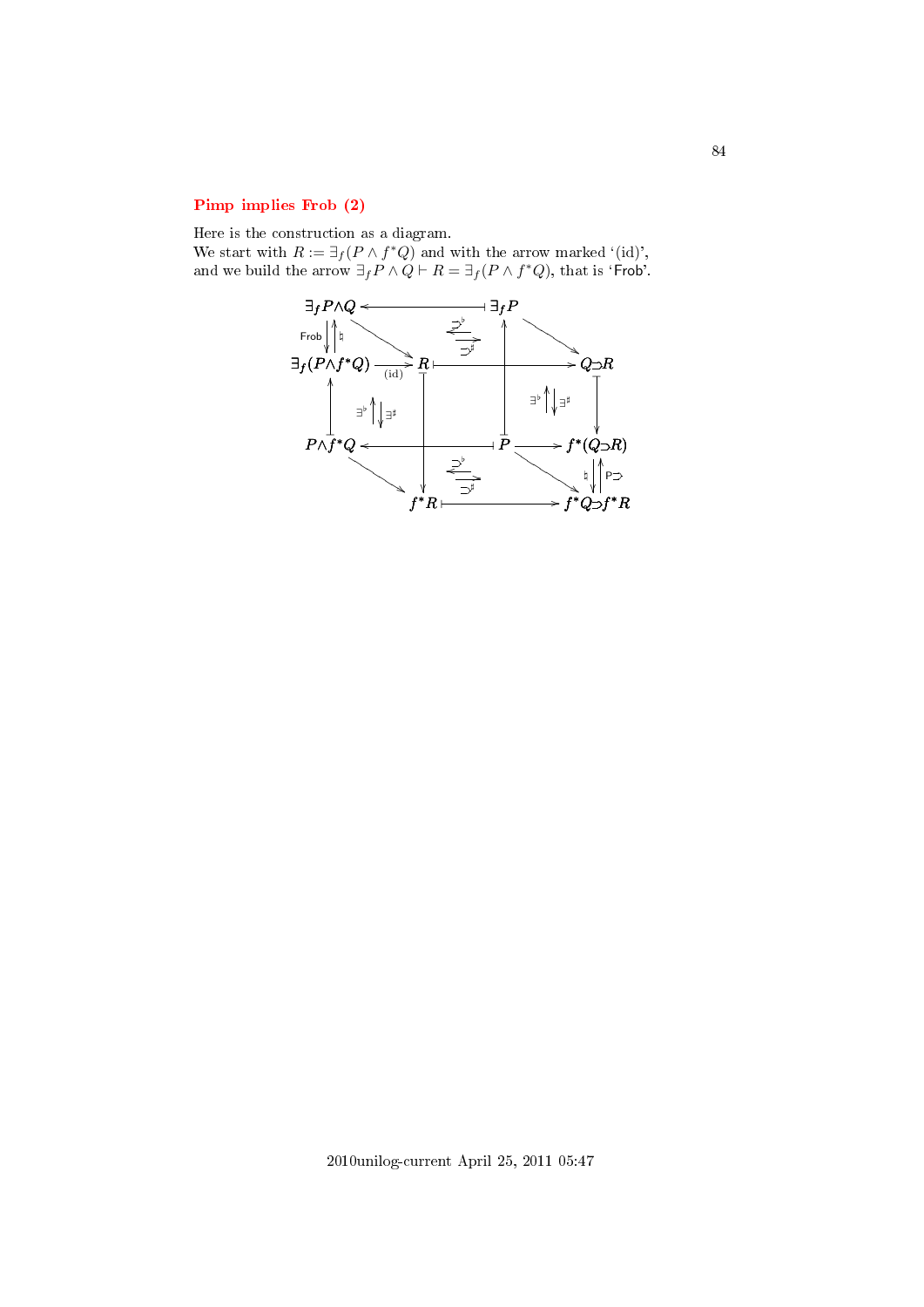#### [Pimp implies Frob \(3\)](#page-3-12)

In the notation of [Lawvere70] (p.6), this is stated and proved as:

DEFINITION-THEOREM. In any eed, the following are equivalent:

(1) Frobenius Reciprocity holds,

(2) For any  $f: X \to Y$ ,  $\alpha$ ,  $\psi$  in  $P(Y)$   $f \cdot (\alpha \Rightarrow \psi) \stackrel{\approx}{\longrightarrow} f \cdot \alpha \Rightarrow f \cdot \psi$ (3) For any  $f: X \to Y, \psi \in P(X), \alpha \in P(Y)$   $((f \cdot \alpha) \wedge \varphi) \Sigma f \xrightarrow{\approx} \alpha \wedge (\varphi \Sigma f)$ 

PROOF. The second conditions means that the diagram of functors  $(**)$  commutes up to natural equivalence. Hence replacing each functor by its left adjoint also yields a diagram which commutes up to canonical natural equivalence: (\*). But the latter is just the third condition. Conversely if the third condition holds, we can replace the functors in the latter diagram by their right adjoints, yielding the second condition.



Note that he only draws the squares  $(*)$  and  $(**)$ . with the categories and the functors; the cube with objects, morphisms, and  $\leftrightarrow$ 's for functors is a kind of "internal view" of the categories and functors involved  $$ and such "internal views" are only very rarely drawn in the (standard?) Category Theory literature.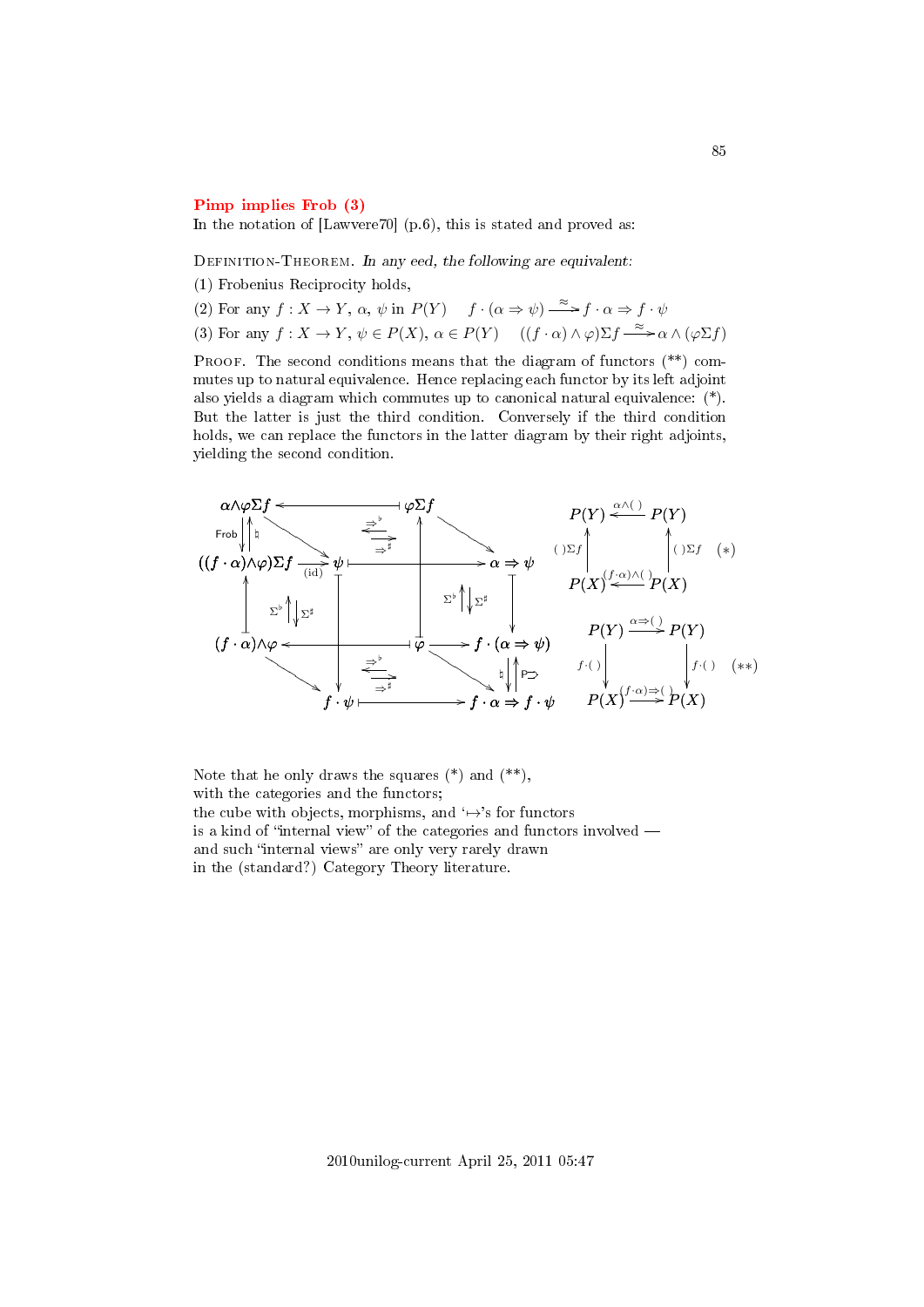# [BCCL implies BCCR](#page-3-13)

Also, BCCL implies BCCR (and vice-versa), by an argument similar to the previous one. Here are the diagrams; we won't get into the details.

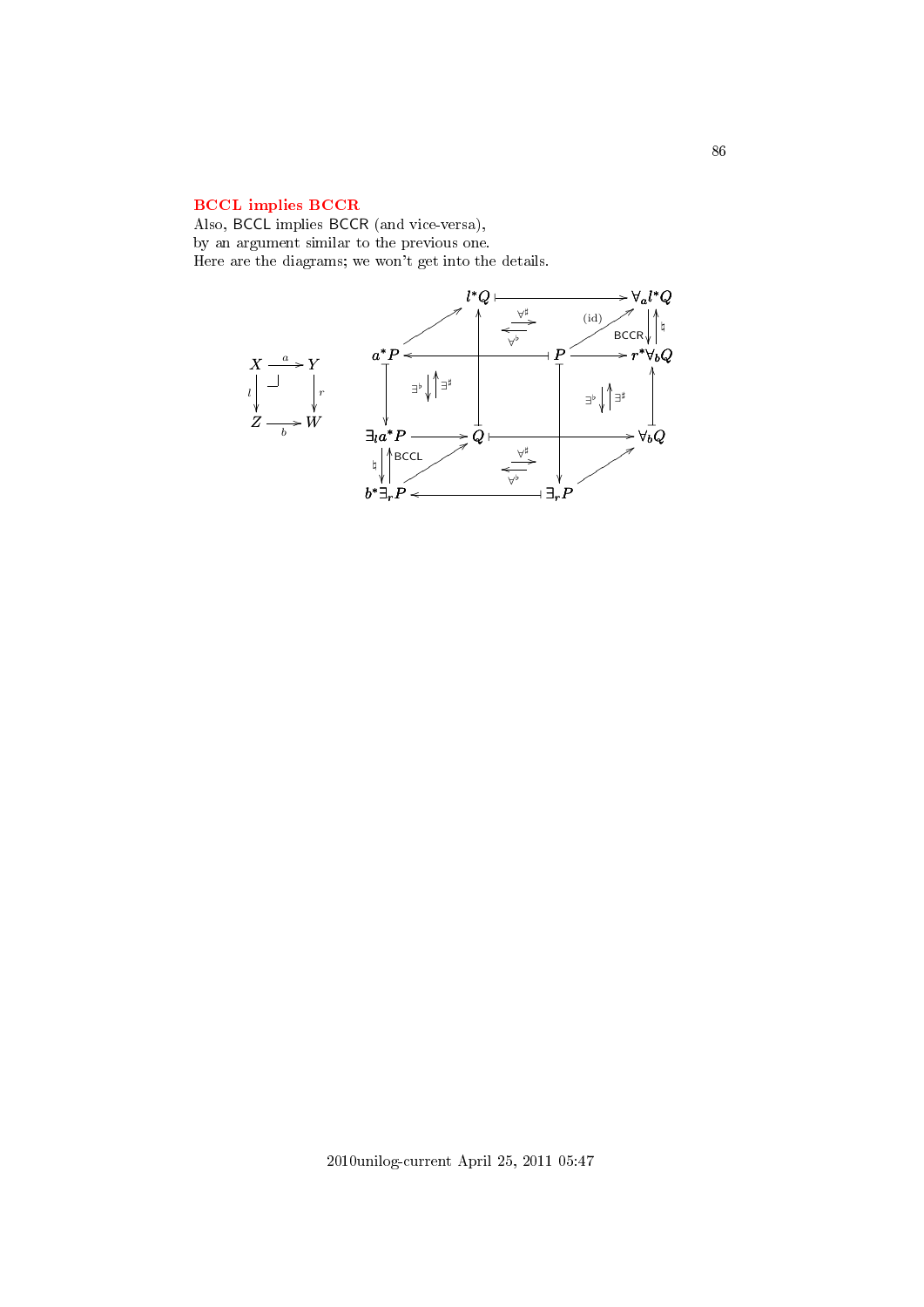[Lemmas about equality](#page-3-14)



2010unilog-current April 25, 2011 05:47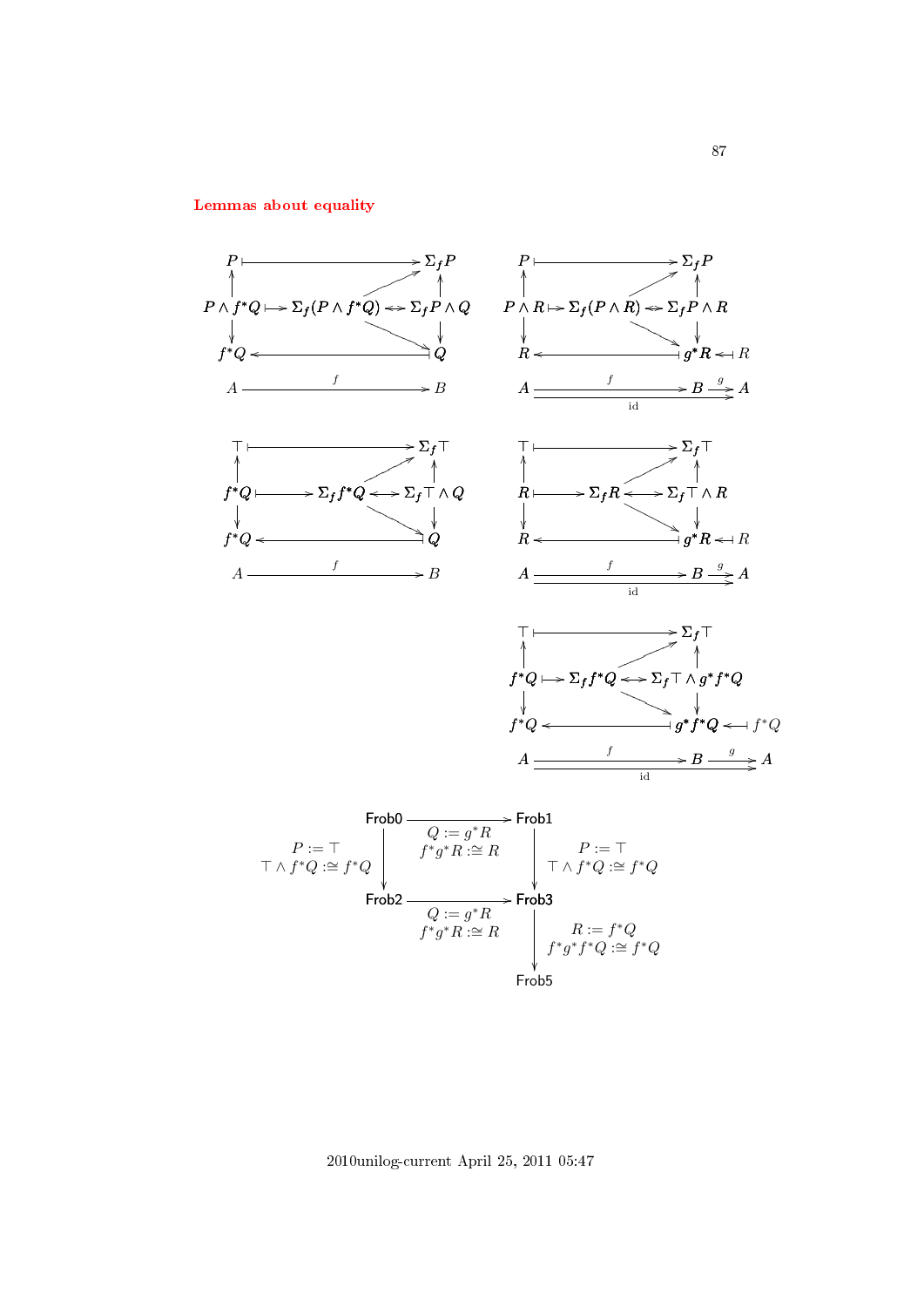## λ[-calculus in a hyperdoctrine](#page-3-15)

As the base category  $\mathbb B$  of a hyperdoctrine is a CCC we can interpret  $\lambda$ -calculus in it. In diagrams:



In a sequent-calculus-like form:

$$
\frac{B}{B \times C} \times_0 \frac{a \vdash b \quad a \vdash c}{a \vdash \langle b, c \rangle} \langle, \rangle \qquad \frac{B}{p \vdash \pi p} \pi \qquad \frac{B}{p \vdash \pi' p} \pi'
$$
  

$$
\frac{1}{1} \qquad \frac{A}{a \vdash *}!
$$
  

$$
\frac{B}{B \to C} \to_0 \qquad \frac{B}{b, f \vdash fb} \text{ and } \qquad \frac{a, b \vdash c}{a \vdash \lambda b : B.c} \text{ cur}
$$

In natural deduction form (in downcased notation):

$$
\begin{array}{cccc}\n a & a \\
 \vdots & \vdots \\
 b & c \\
 \hline\n b, c & \langle, \rangle\n \end{array}\n \qquad\n \begin{array}{cccc}\n b, c \\
 \hline\n b & \pi & \frac{b, c}{c} \pi\n \end{array}\n \qquad\n \begin{array}{cccc}\n \hline\n b, c \\
 \hline\n \pi & \frac{b, c}{c} \pi\n \end{array}
$$
\n
$$
\begin{array}{cccc}\n a & a & [b]^1 \\
 \vdots & \vdots & \vdots \\
 c & \frac{b & b \mapsto c}{c} \text{ app} & \frac{c}{b \mapsto c} \lambda; 1\n \end{array}
$$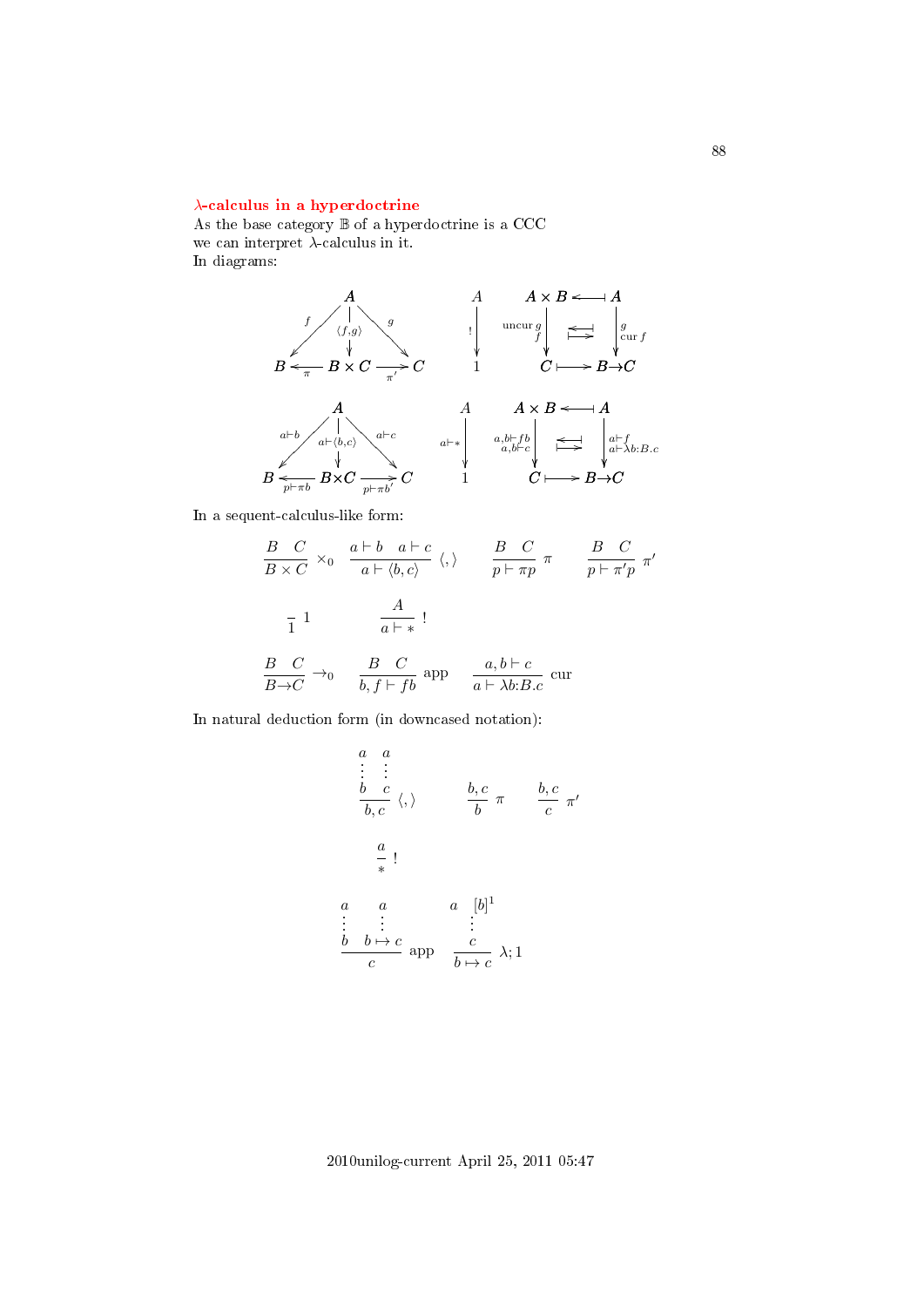# [Propositional calculus in a hyperdoctrine](#page-3-16)

As each fiber  $\mathbb{E}_B$  of a hyperdoctrine is a CCC we can interpret propositional calculus in it. In diagrams:



In a sequent-calculus-like form:

$$
\frac{Q-R}{Q\wedge R} \wedge \frac{P\vdash Q \quad P\vdash R}{P\vdash Q\wedge R} \wedge I \quad \frac{Q-R}{Q\wedge R\vdash Q} \wedge E_1 \quad \frac{Q-R}{Q\wedge R\vdash R} \wedge E_2
$$
\n
$$
\frac{P}{\top_B} 1 \qquad \frac{P}{P\vdash \top_B} \top I
$$
\n
$$
\frac{Q-R}{Q\supset R} \supset \frac{Q-R}{(Q\supset R)\wedge Q\vdash R} \text{ev} \quad \frac{P,Q\vdash R}{P\vdash Q\supset R} \supset I
$$

In natural deduction form (in downcased notation):

$$
\begin{array}{ccc}\nP & P \\
\vdots & \vdots \\
Q & R \\
\hline\nQ \wedge R & \wedge I\n\end{array}\n\qquad\n\begin{array}{ccc}\nQ \wedge R & & Q \wedge R \\
\hline\nQ & \wedge E_1 & \frac{Q \wedge R}{R} \wedge E_2\n\end{array}
$$
\n
$$
\begin{array}{ccc}\nP & P & P & [Q]^1 \\
\vdots & \vdots & \vdots \\
Q & Q \supset R & \supset E & \frac{R}{Q \supset R} \supset I;1\n\end{array}
$$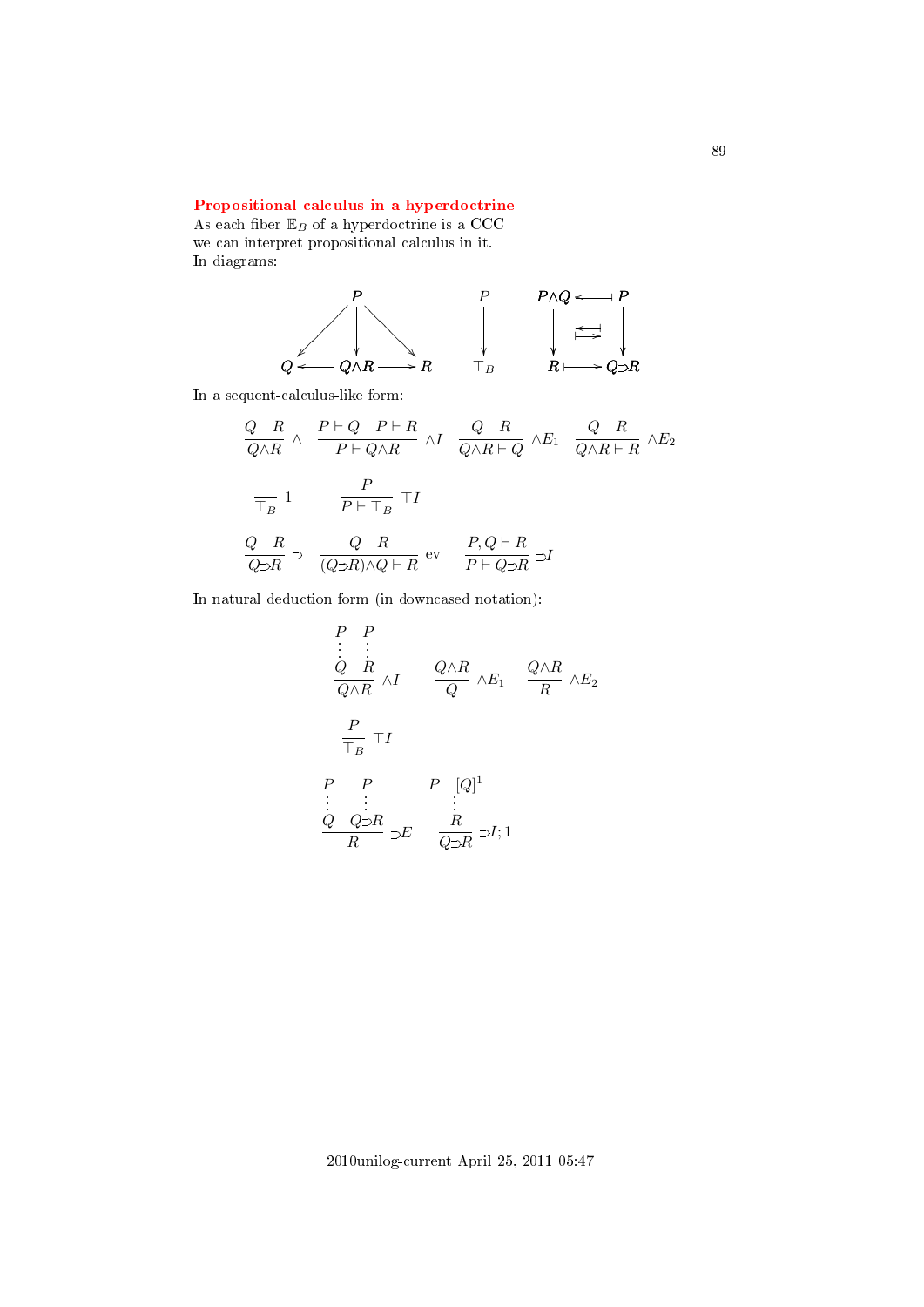# Interpreting  $\forall I$ [' in a hyperdoctrine](#page-3-17)

$$
\pi^*Q \longleftarrow Q
$$
\n
$$
\pi^*Q \longleftarrow R
$$
\n
$$
\downarrow \longleftarrow \downarrow
$$
\n
$$
\downarrow \longleftarrow \downarrow
$$
\n
$$
\downarrow \longleftarrow \downarrow
$$
\n
$$
R \longmapsto \forall_{\pi}R
$$
\n
$$
A \times B \xrightarrow{\pi} A
$$
\n
$$
Qa
$$
\n
$$
\vdots
$$
\n
$$
Rab
$$
\n
$$
\forall I \qquad \begin{array}{c} a, b; Qa \longleftarrow Rab \\ \hline a; Qa \longleftarrow \forall I \end{array} \qquad \begin{array}{c} Qa \longleftarrow Qa \\ \hline a \longleftarrow Qa \\ \hline a; Qa \longleftarrow \forall I \end{array} \qquad \begin{array}{c} Qa \longleftarrow Qa \\ \hline a; Qa \longleftarrow \forall I \end{array} \qquad \begin{array}{c} Qa \longleftarrow Qa \\ \hline a; Qa \longleftarrow \forall I \end{array} \qquad \begin{array}{c} Qa \longleftarrow \forall I \\ \hline a; Qa \longleftarrow \forall I \end{array} \qquad \begin{array}{c} Qa \longleftarrow \forall I \\ \hline a; Qa \longleftarrow \forall I \end{array} \qquad \begin{array}{c} Qa \longleftarrow \forall I \\ \hline a; Qa \longleftarrow \forall I \end{array} \qquad \begin{array}{c} Qa \longleftarrow \forall I \\ \hline a; Qa \longleftarrow \forall I \end{array} \qquad \begin{array}{c} Qa \longleftarrow \forall I \\ \hline a; Qa \longleftarrow \forall I \end{array} \qquad \begin{array}{c} Qa \longleftarrow \forall I \\ \hline a; Qa \longleftarrow \forall I \end{array} \qquad \begin{array}{c} Qa \longleftarrow \forall I \\ \hline a; Qa \longleftarrow \forall I \end{array} \qquad \begin{array}{c} Qa \longleftarrow \forall I \\ \hline a; Qa \longleftarrow \forall I \end{array} \qquad \begin{array}{c} Qa \longleftarrow \forall I \\ \hline a; Qa \longleftarrow \forall I \end{array} \qquad \begin{array}{c} Qa \longleftarrow \forall I \\ \hline a; Qa \longleftarrow \forall I \end{array} \qquad \begin{array}{c} Qa \longleftarrow \forall I \\ \hline a; Q
$$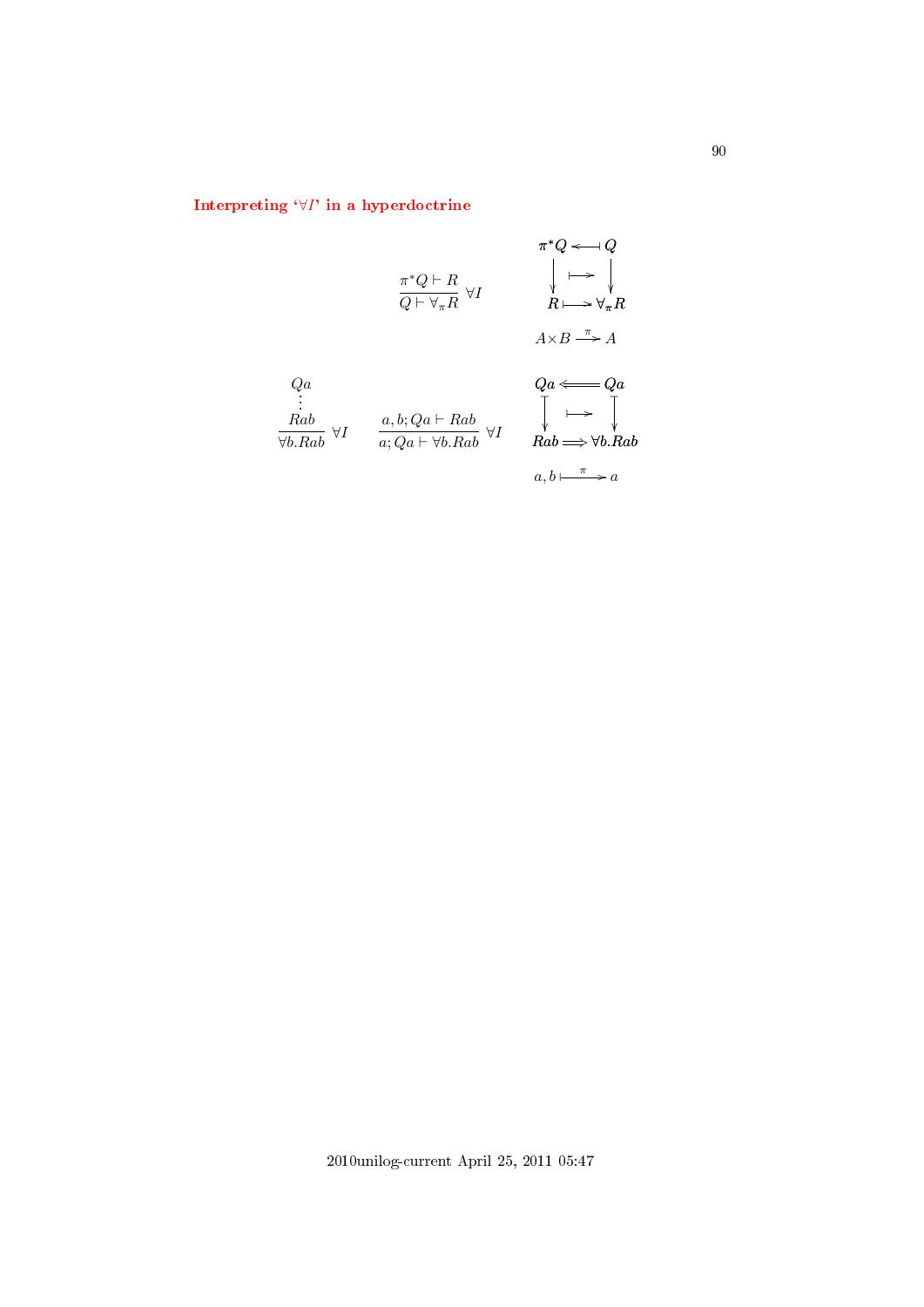# Interpreting  $\forall E'$  in a hyperdoctrine

Q  
\n
$$
\oint_{Q} \langle id, f \rangle^* \pi^* Q \leftarrow \pi^* Q \leftarrow Q
$$
\n
$$
\oint_{Q} \langle id, f \rangle^* \pi^* Q \leftarrow \pi^* Q \leftarrow Q
$$
\n
$$
\langle id, f \rangle^* R \leftarrow R \leftarrow \mathcal{H} \leftarrow \mathcal{H}
$$
\n
$$
\langle id, f \rangle^* R \leftarrow R \leftarrow \mathcal{H} \leftarrow \mathcal{H} \leftarrow \mathcal{H} \leftarrow \mathcal{H} \leftarrow \mathcal{H} \leftarrow \mathcal{H} \leftarrow \mathcal{H} \leftarrow \mathcal{H} \leftarrow \mathcal{H} \leftarrow \mathcal{H} \leftarrow \mathcal{H} \leftarrow \mathcal{H} \leftarrow \mathcal{H} \leftarrow \mathcal{H} \leftarrow \mathcal{H} \leftarrow \mathcal{H} \leftarrow \mathcal{H} \leftarrow \mathcal{H} \leftarrow \mathcal{H} \leftarrow \mathcal{H} \leftarrow \mathcal{H} \leftarrow \mathcal{H} \leftarrow \mathcal{H} \leftarrow \mathcal{H} \leftarrow \mathcal{H} \leftarrow \mathcal{H} \leftarrow \mathcal{H} \leftarrow \mathcal{H} \leftarrow \mathcal{H} \leftarrow \mathcal{H} \leftarrow \mathcal{H} \leftarrow \mathcal{H} \leftarrow \mathcal{H} \leftarrow \mathcal{H} \leftarrow \mathcal{H} \leftarrow \mathcal{H} \leftarrow \mathcal{H} \leftarrow \mathcal{H} \leftarrow \mathcal{H} \leftarrow \mathcal{H} \leftarrow \mathcal{H} \leftarrow \mathcal{H} \leftarrow \mathcal{H} \leftarrow \mathcal{H} \leftarrow \mathcal{H} \leftarrow \mathcal{H} \leftarrow \mathcal{H} \leftarrow \mathcal{H} \leftarrow \mathcal{H} \leftarrow \mathcal{H} \leftarrow \mathcal{H} \leftarrow \mathcal{H} \leftarrow \mathcal{H} \leftarrow \mathcal{H} \leftarrow \mathcal{H} \leftarrow \mathcal{H} \leftarrow \mathcal{H} \leftarrow \mathcal{H} \leftarrow \mathcal{H} \leftarrow \mathcal{H} \leftarrow \mathcal{H} \leftarrow \mathcal{H} \leftarrow \mathcal{H} \leftarrow \mathcal{H} \leftarrow \mathcal{H} \leftarrow \mathcal{H} \leftarrow \mathcal{H} \leftarrow \mathcal{H} \leftarrow \mathcal{H} \
$$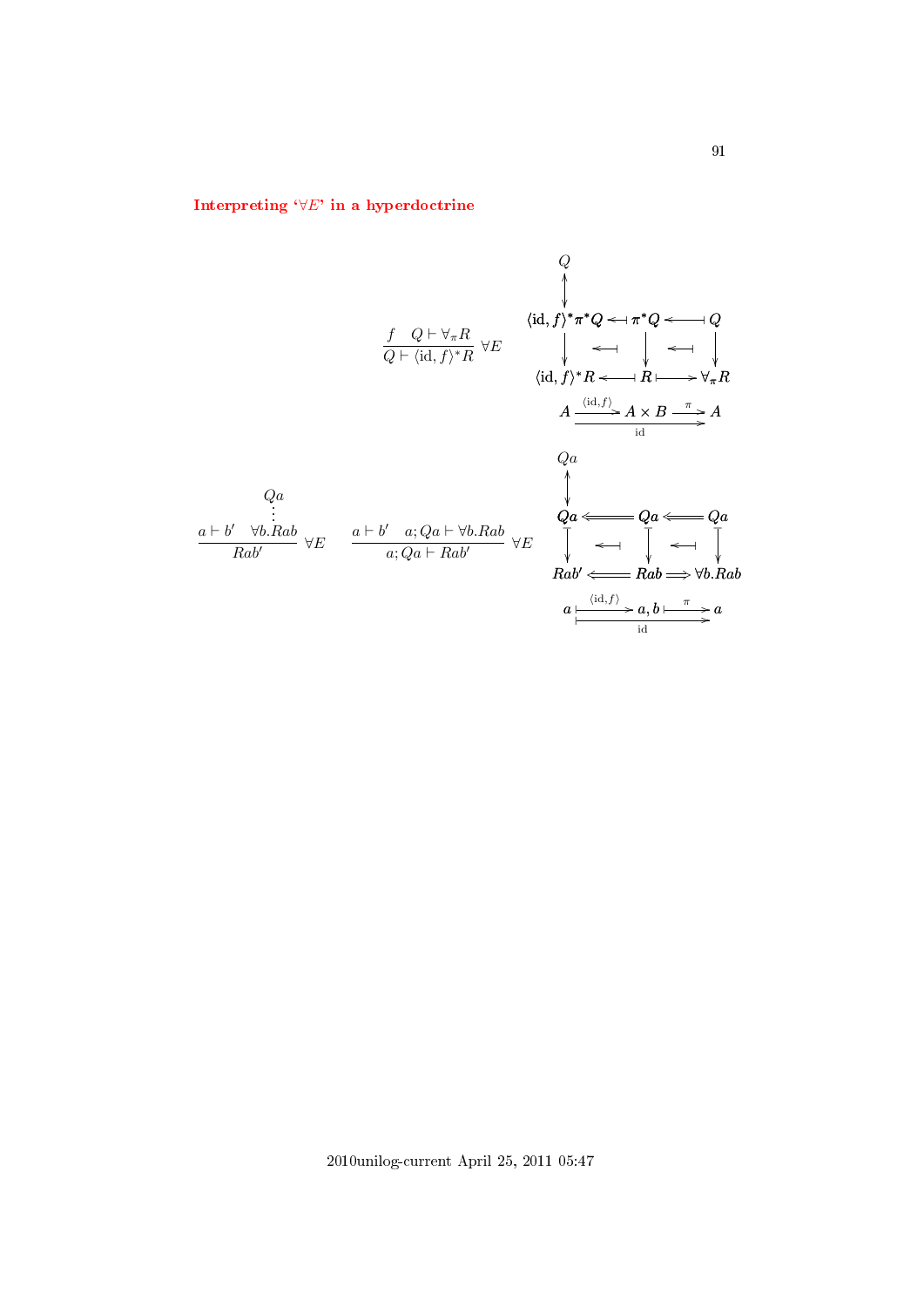# Interpreting `∃I[' in a hyperdoctrine](#page-3-19)

$$
\langle id, f \rangle^* P \longleftarrow \longrightarrow P \longleftarrow \exists_{\pi} P
$$
\n
$$
\downarrow \longleftarrow \longrightarrow \longrightarrow \exists_{\pi} P
$$
\n
$$
\downarrow \longleftarrow \longrightarrow \longrightarrow \exists_{\pi} P
$$
\n
$$
\downarrow \longleftarrow \longrightarrow \longrightarrow \exists_{\pi} P
$$
\n
$$
\downarrow \longleftarrow \longrightarrow \exists_{\pi} P
$$
\n
$$
\downarrow \longleftarrow \longrightarrow \exists_{\pi} P
$$
\n
$$
\downarrow \longleftarrow \longrightarrow \exists_{\pi} P
$$
\n
$$
A \xrightarrow{\langle id, f \rangle} \pi^* \exists_{\pi} P \longleftarrow \pi^* \exists_{\pi} P \longmapsto \exists_{\pi} P
$$
\n
$$
A \xrightarrow{\langle id, f \rangle} A \times B \xrightarrow{\pi} A
$$
\n
$$
\downarrow \longrightarrow \exists_{\text{id}}
$$
\n
$$
\downarrow \longrightarrow \exists_{\text{id}}
$$
\n
$$
\downarrow \longrightarrow \exists_{\text{id}}
$$
\n
$$
\downarrow \longrightarrow \exists_{\text{id}}
$$
\n
$$
\downarrow \longrightarrow \exists_{\text{id}}
$$
\n
$$
\downarrow \longrightarrow \exists_{\text{id}}
$$
\n
$$
\downarrow \longleftarrow \longrightarrow \exists_{\text{id}}
$$
\n
$$
\downarrow \longleftarrow \longrightarrow \exists_{\text{id}}
$$
\n
$$
\downarrow \longleftarrow \longrightarrow \exists_{\text{id}}
$$
\n
$$
\downarrow \longleftarrow \longrightarrow \exists_{\text{id}}
$$
\n
$$
\downarrow \longleftarrow \longrightarrow \exists_{\text{id}}
$$
\n
$$
\downarrow \longleftarrow \longrightarrow \exists_{\text{id}}
$$
\n
$$
\downarrow \longleftarrow \longrightarrow \exists_{\text{id}}
$$
\n
$$
\downarrow \longleftarrow \longrightarrow \exists_{\text{id}}
$$
\n
$$
\downarrow \longleftarrow \longrightarrow \exists_{\text{id}}
$$
\n
$$
\downarrow \longleftarrow \longrightarrow \exists_{\text{id}}
$$
\n
$$
\downarrow \longleftarrow \longrightarrow \exists_{\text{id}}
$$
\n
$$
\downarrow \longleftarrow \longrightarrow \exists_{\text{id}}
$$
\n
$$
\downarrow \longleftarrow \longrightarrow \exists_{\text{id}}
$$
\n
$$
\downarrow \longleftarrow \longrightarrow \exists_{\text{id}}
$$
\n<math display="</math>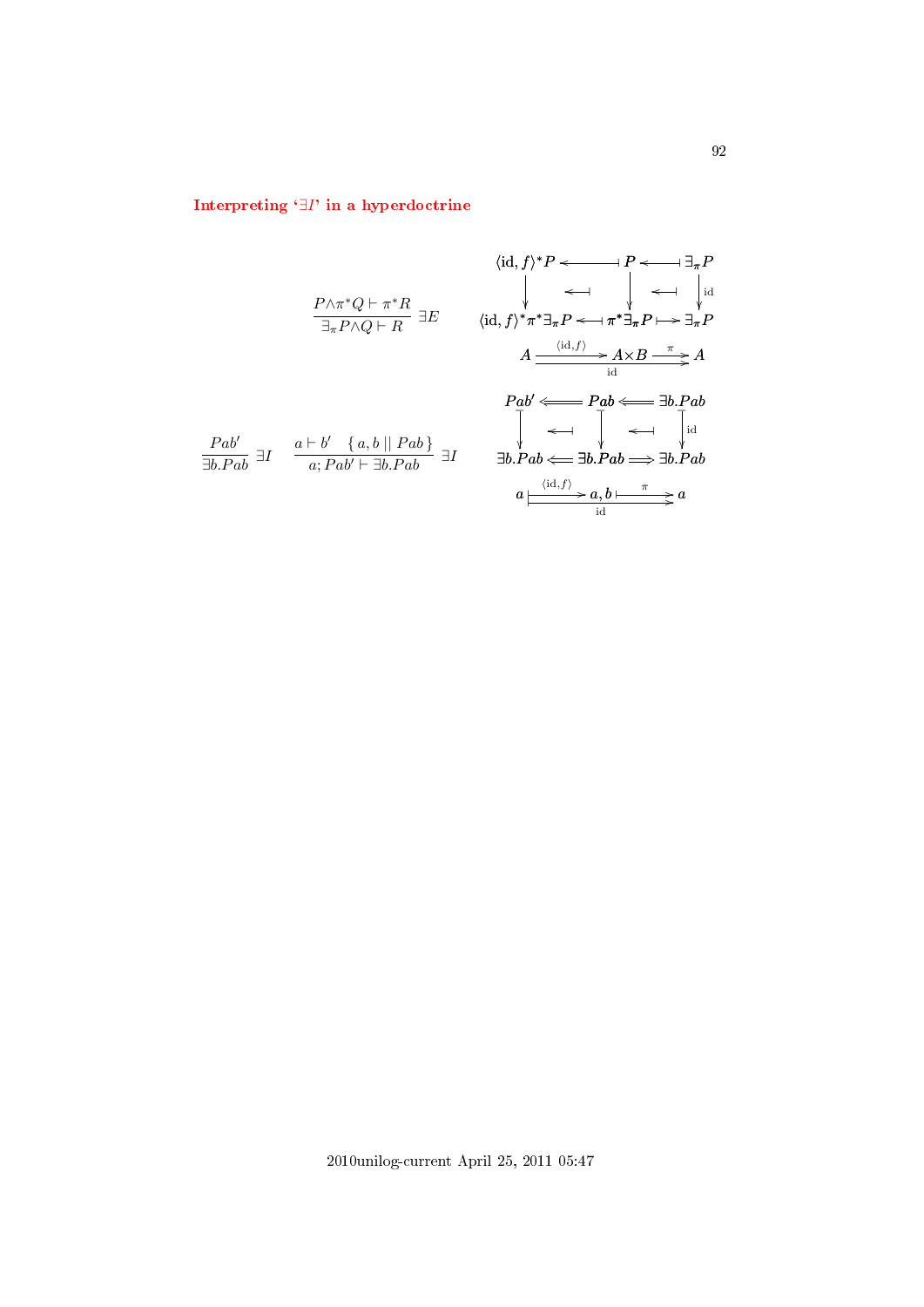# Interpreting `∃E[' in a hyperdoctrine](#page-3-20)

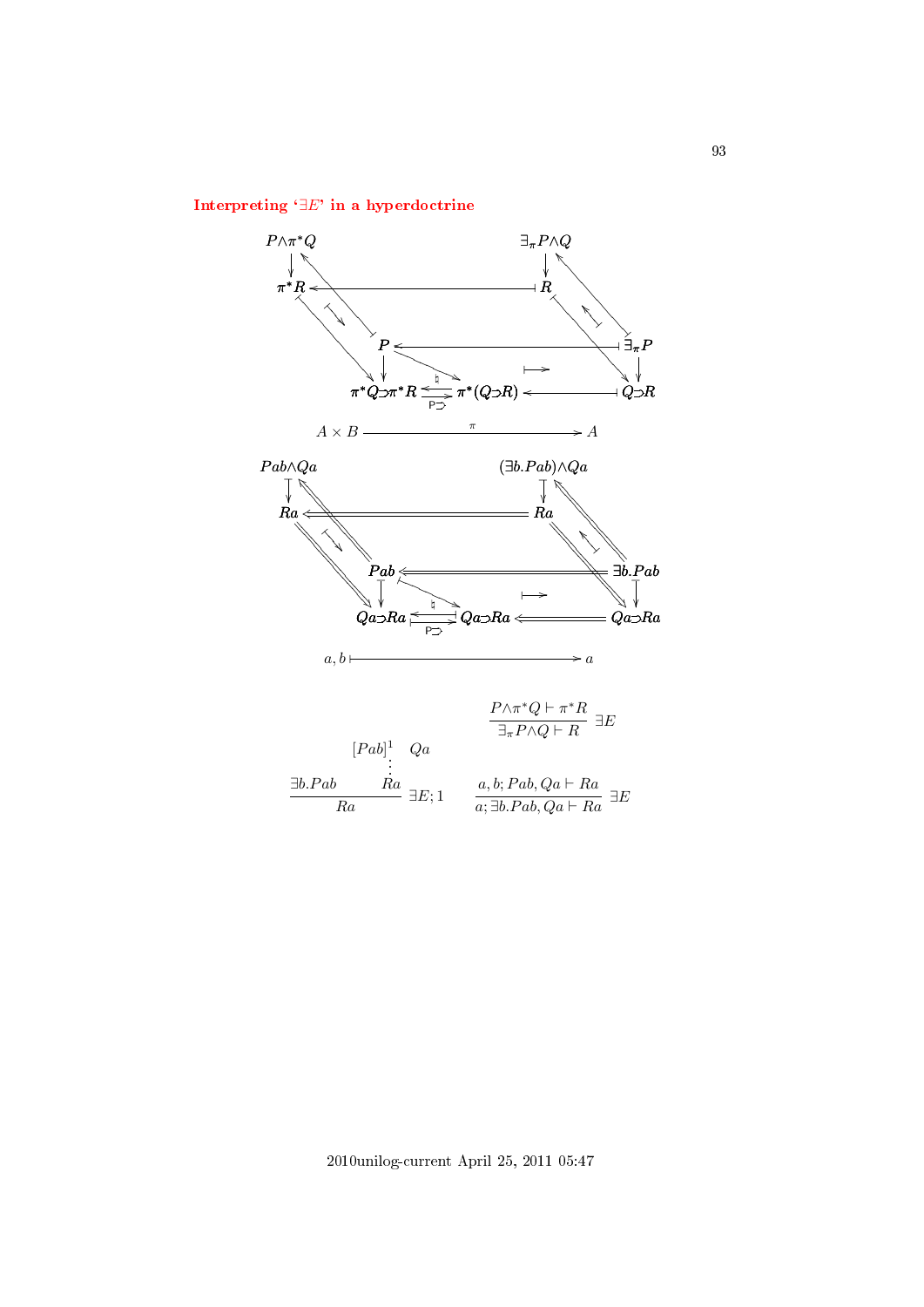## [Equality types: Hofmann 1995](#page-3-21)

A diagram for the rules Id-Intro and Id-Elim-J as they appear in Martin Hofmann's PhD thesis (p.21): (Note: my the diagram is for a slightly weaker Id-Elim-J... in the rule the type  $\tau$  may depend on the value of p)

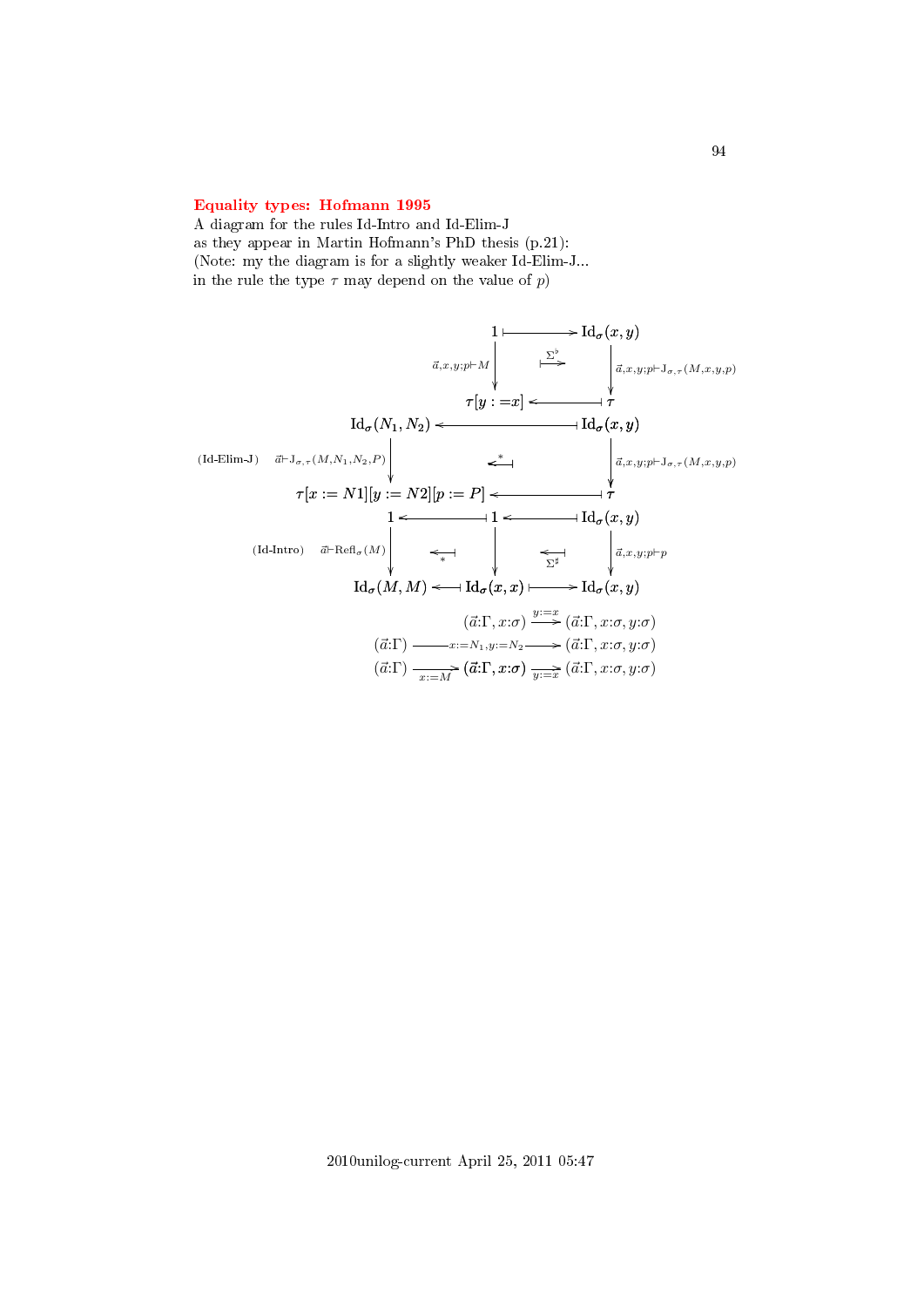#### [PL categories](#page-3-22)

The paper [Seely87] ("Categorical Semantics for Higher Order Polymorphic Lambda Calculus"), shows how to interpret polymorphic  $\lambda$ -calculus in a hyperdoctrine with a universal object. Its rules  $(\Sigma I)$ ,  $(\Sigma E)$ ,  $(\Pi I)$ ,  $(\Pi E)$ correspond (very roughly) to our  $(\forall I)$ ,  $(\forall E)$ ,  $(\exists I)$ ,  $(\exists E)$ , and are stated as this in the paper (in the section (1.1.4)):

(ΣI) If  $\alpha$  is an indeterminate of order  $A, \sigma \in \Omega, \tau \in A$ , then  $I_{\Sigma\alpha\cdot\sigma,\tau} \in \sigma[\tau/\alpha] \supset \Sigma\alpha \in A\cdot\sigma$ . When clear from the context, we shall denote this term by  $I_{\tau}$ , or even by I; in particular, if  $b \in \sigma[\tau/\alpha]$ , then  $I(b) \in \Sigma \alpha \in A \cdot \sigma$ .

( $\Sigma E$ ) If  $a \in \sigma \supset \rho$ ,  $\alpha$  an indeterminate of order A which is not free in  $\rho$  nor in the type of any free variable in a, then  $\forall \alpha \in A \cdot a \in (\Sigma \alpha \in A \cdot \sigma) \supset \rho$ .

(ΠI) If  $a \in \sigma$ ,  $\alpha$  an indeterminate of order A which is not free in the type of any free variable in a, then  $\Lambda \alpha \in A \cdot a \in \Pi \alpha \in A \cdot \sigma$ .

(ΠE) If  $a \in \Pi \alpha \in A \cdot a, \tau \in A$ , then  $a\{\tau\} \in \sigma[\tau/\alpha]$ , where  $\sigma[\tau/aa$  is  $\sigma$  with  $\tau$  replacing  $\alpha$ .

In a diagram:

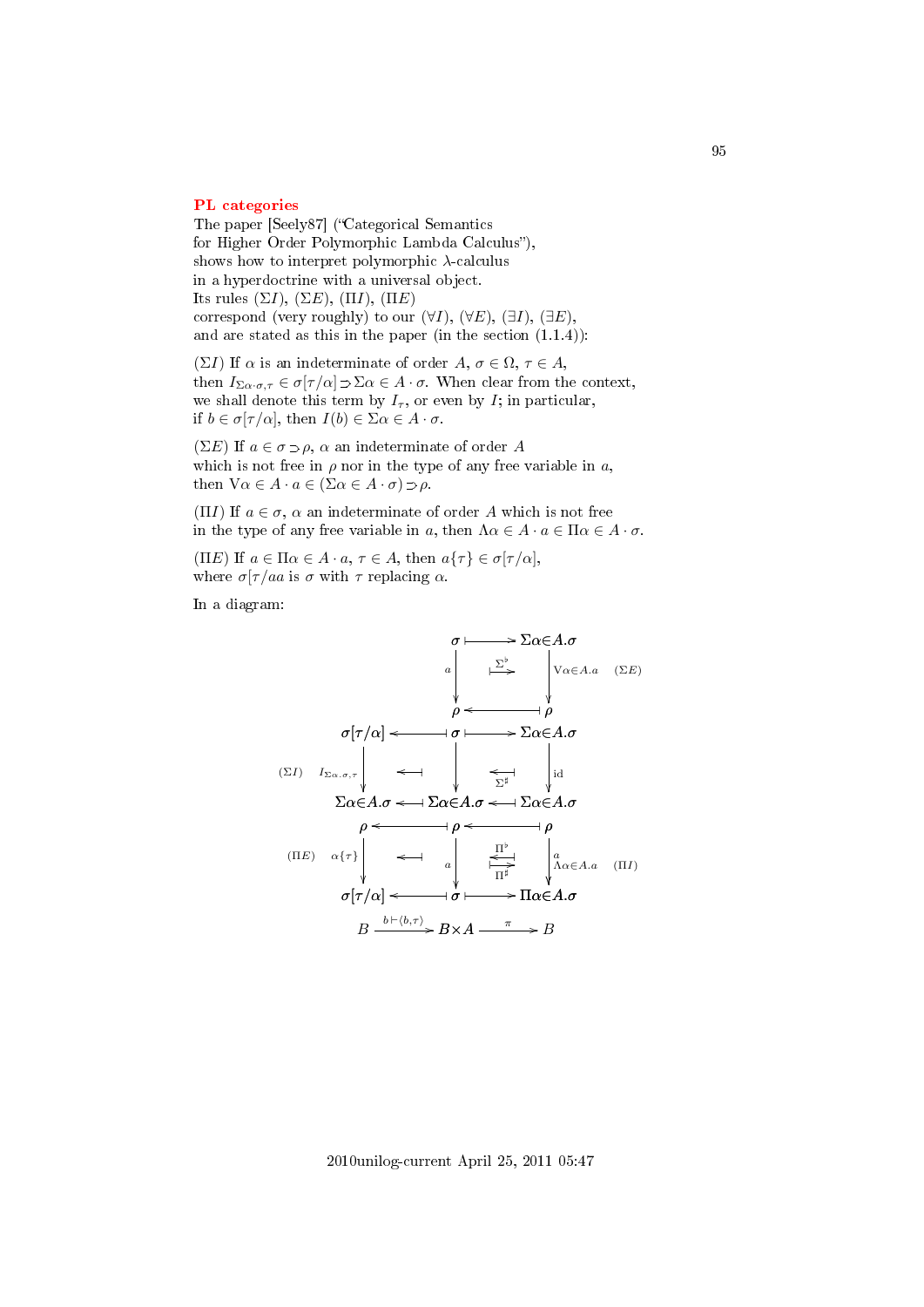### [PL categories \(2\)](#page-4-0)

Here is a Rosetta stone for translating between the paper's notation and the ("standard") notation for hyperdoctrines that we use here. In the middle rectangle the iso  $\langle id, \tau \rangle^* \pi^* \exists_{\pi} P \leftrightarrow \exists_{\pi} P$ has been collapsed — we show only the object  $\exists_{\pi} P$ .



2010unilog-current April 25, 2011 05:47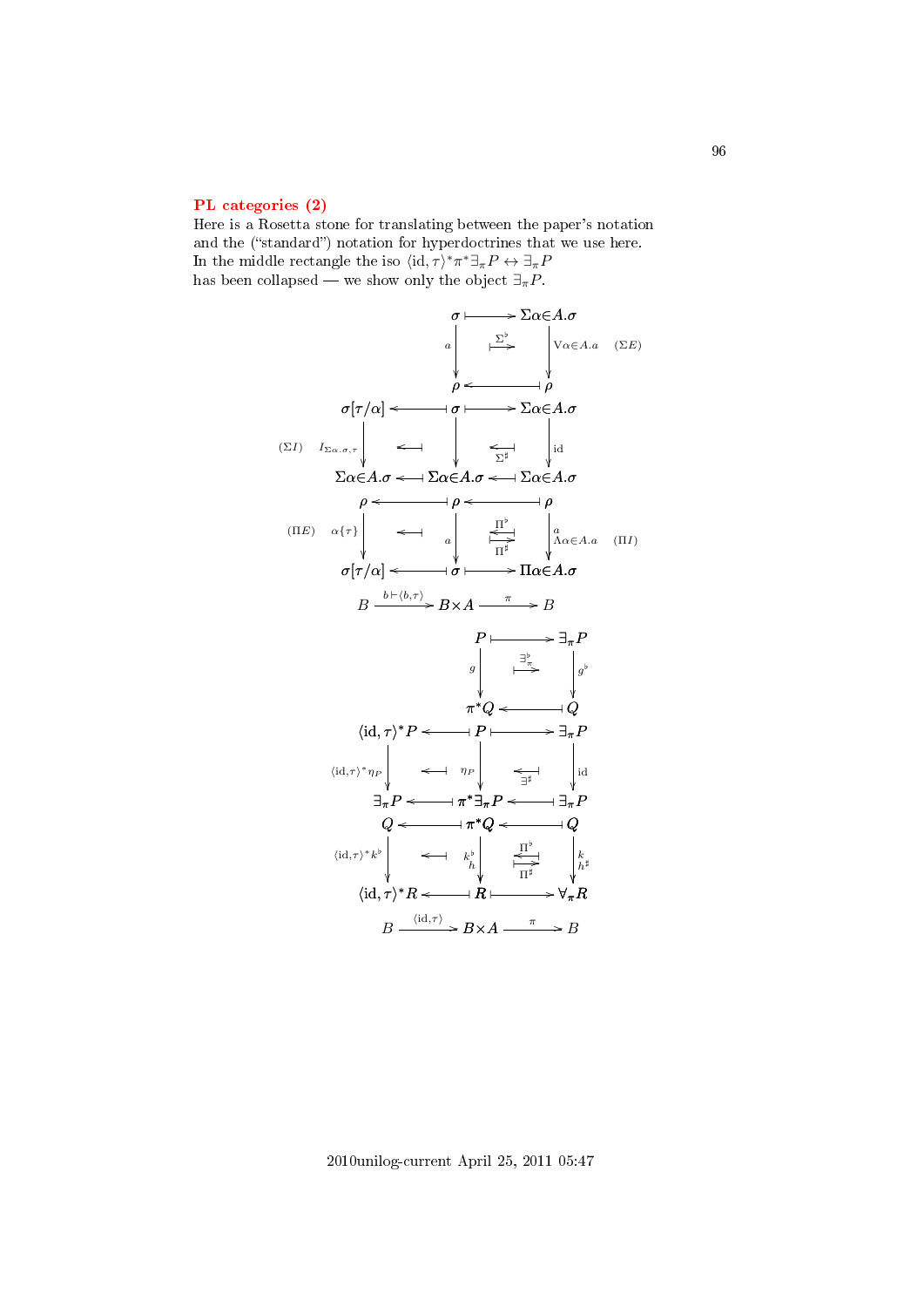## [Uppercasing names](#page-4-1)

When I defined a (proto-)cleavage, several slides ago, I said that it was:



cleavage ≡  $B, C, R, g \mapsto Q, g', (A, P, f \mapsto f')$ 

Let's formalize this.

A (proto-)cleavage (for a projection functor  $p : \mathbb{E} \to \mathbb{B}$ ) is anything that "deserves the name"  $B, C, R, g \mapsto Q, g', (A, P, f \mapsto f')$ that is, a cleavage for  $p : \mathbb{E} \to \mathbb{B}$ is any object of a certain type where that type is the uppercasing of  $B, C, R, g \mapsto Q, g', (A, P, f \mapsto f').$ 

How do we uppercase names as complex as that? How do we extract the necessary "hints" from the accompanying diagrams? Can this always be done unambiguosly?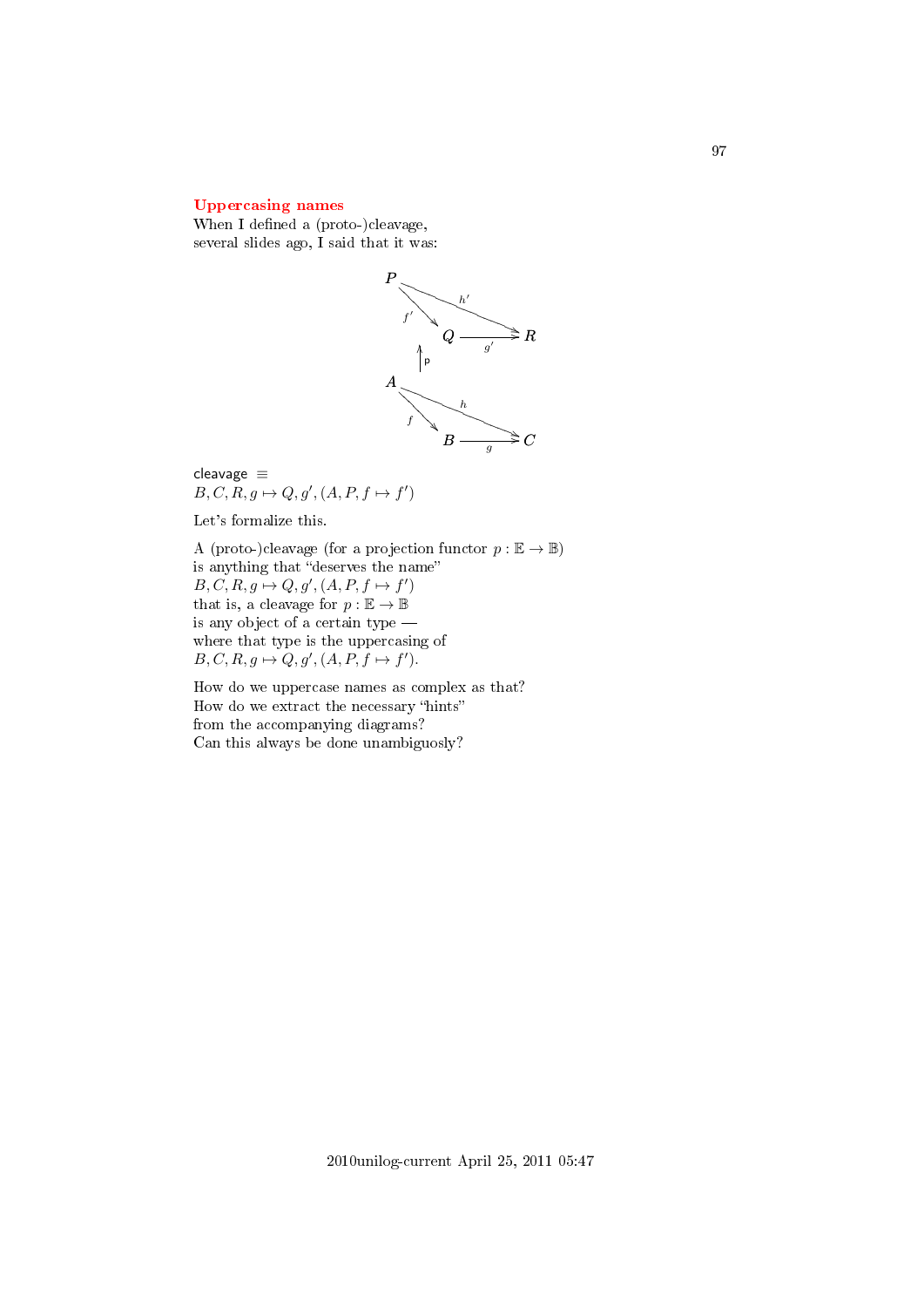## [Uppercasing names \(2\)](#page-4-2)

Let's start with a simpler problem. We have a set  $A$  and families of sets

> $a:A \vdash B_a$  $a:A, b:B_a \vdash C_{ab}$  $a:A, b:B_a, c:C_{ab} \vdash D_{abc}$  $a:A, b:B_a, c:C_{ab}, d:D_{abc} \vdash E_{abcd}$

and we want to find the type  $-\;$ written in standard notation for  $\lambda$ -calculus with dependent types (i.e., with ' $\Sigma$ 's and ' $\Pi$ 's) of:

 $a, b, c \vdash d, e.$ 

A convention: ' $\mathbf{E}[\alpha]$ ' will mean "the space of ' $\alpha$ 's". We will add lots of  $E[...]$  entries to our dictionary to keep track of the types.

Remember:

$$
(a, b) : \Sigma a:A.B_a
$$

$$
(a \mapsto b) : \Pi a:A.B_a
$$

So:

$$
\begin{array}{rcl}\n\mathbf{E}[a] & \equiv & A \\
\mathbf{E}[b] & \equiv & B_a \quad (\leftarrow \text{ which depends on } a) \\
\mathbf{E}[a, b] & \equiv & \Sigma a : \mathbf{E}[a] . \mathbf{E}[b] & \equiv & \Sigma a : A . B_a \\
\mathbf{E}[a \mapsto b] & \equiv & \Pi a : \mathbf{E}[a] . \mathbf{E}[b] & \equiv & \Pi a : A . B_a\n\end{array}
$$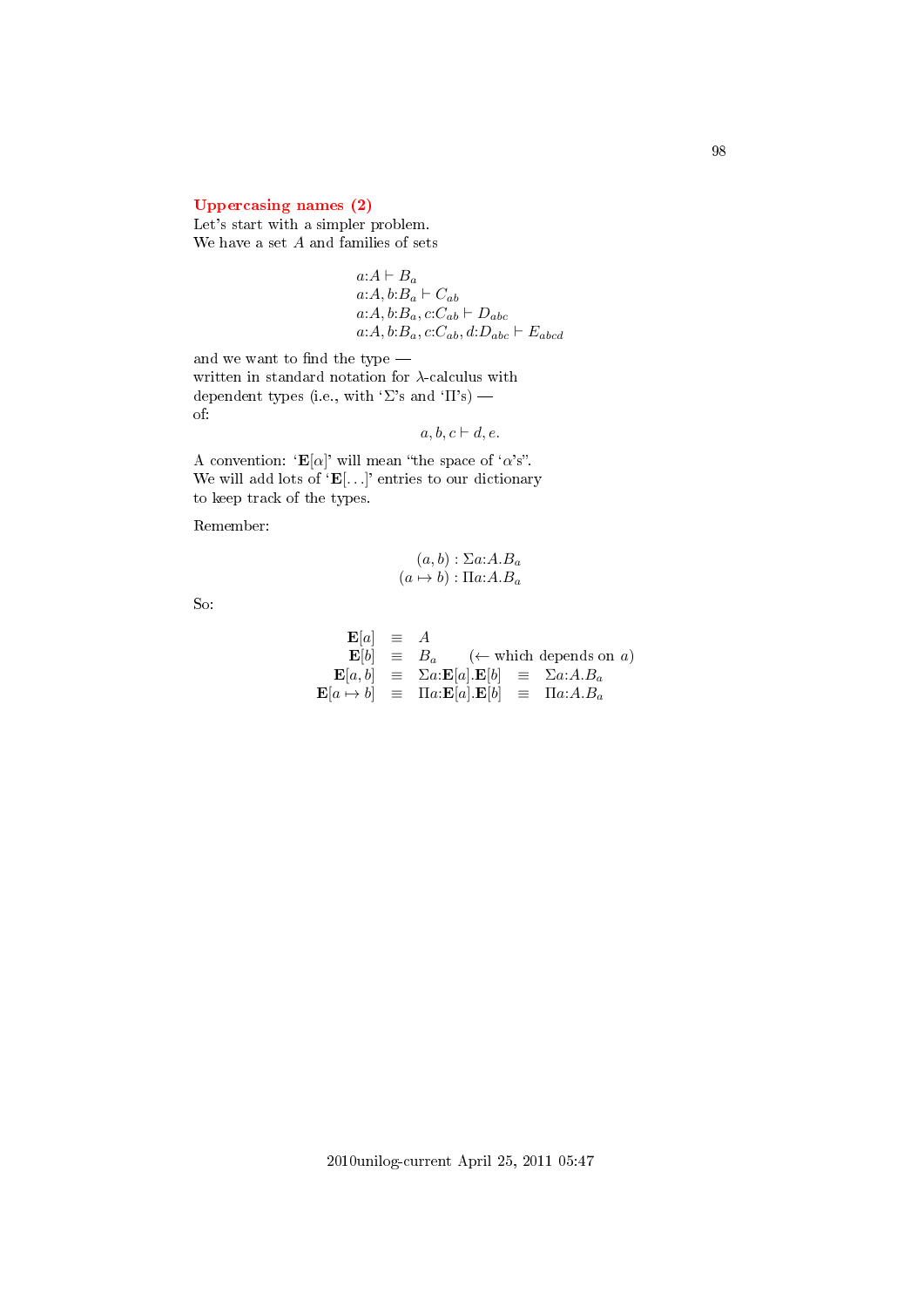# [Uppercasing names \(3\)](#page-4-3)

We want to uppercase

$$
a, b, c \mapsto d, e.
$$

We start by adding the missing parentheses:

$$
(a,(b,c)) \mapsto (d,e)
$$

Then:

$$
\mathbf{E}[a, (b, c)] \equiv \Sigma a : \mathbf{E}[a] \cdot (\Sigma b : \mathbf{E}[b] \cdot \mathbf{E}[c])
$$
  
\n
$$
\equiv \Sigma a : A \cdot (\Sigma b : B_a \cdot C_{ab})
$$
  
\n
$$
\equiv \Sigma a : A \cdot \Sigma b : B_a \cdot C_{ab}
$$
  
\n
$$
\mathbf{E}[d, e] \equiv \Sigma d : \mathbf{E}[d] \cdot \mathbf{E}[e]
$$
  
\n
$$
\equiv \Sigma d : D_{abc} \cdot E_{abcd}
$$
  
\n
$$
\mathbf{E}[(a, (b, c)) \mapsto (d, e)] \equiv \Pi(a, (b, c)) : \mathbf{E}[a, (b, c)] \cdot \mathbf{E}[d, e]
$$
  
\n
$$
\equiv \Pi(a, (b, c)) : (\Sigma a : A \cdot \Sigma b : B_a \cdot C_{ab}) \cdot (\Sigma d : D_{abc} \cdot E_{abcd})
$$
  
\n
$$
\equiv \Pi t : (\Sigma a : A \cdot \Sigma b : B_a \cdot C_{ab}) \cdot ((\Sigma d : D_{abc} \cdot E_{abcd}) \begin{bmatrix} a : = \pi t \\ b : = \pi r' t \\ c : = \pi' \pi' t \end{bmatrix})
$$

where the  $'$ [ $\dots$ ]' on the last line is a substitution box, and:

$$
(\Sigma d: D_{abc}.E_{abcd})\begin{bmatrix} a:=\pi t, \\ b:=\pi\pi't, \\ c:=\pi'\pi't \end{bmatrix} = \Sigma d: D_{(\pi t)(\pi\pi' t)(\pi'\pi' t)} \cdot E_{(\pi t)(\pi\pi' t)(\pi'\pi' t)d}
$$

when we use then name  $(a, (b, c))$  for 't' then it is obvious that:

$$
\begin{array}{rcl}\langle\!\langle a\rangle\!\rangle&:=&\pi\langle\!\langle a,(b,c)\rangle\!\rangle\\\langle\!\langle b,c\rangle\!\rangle&:=&\pi'\langle\!\langle a,(b,c)\rangle\!\rangle\\\langle\!\langle b\rangle\!\rangle&:=&\pi\langle\!\langle b,c\rangle\!\rangle\\\langle\!\langle c\rangle\!\rangle&:=&\pi'\langle\!\langle b,c\rangle\!\rangle\end{array}
$$

and so we can avoid choosing a name for the  $t \equiv a,(b,c)$ , and we can omit the substitution box... Long names save the day! 8-)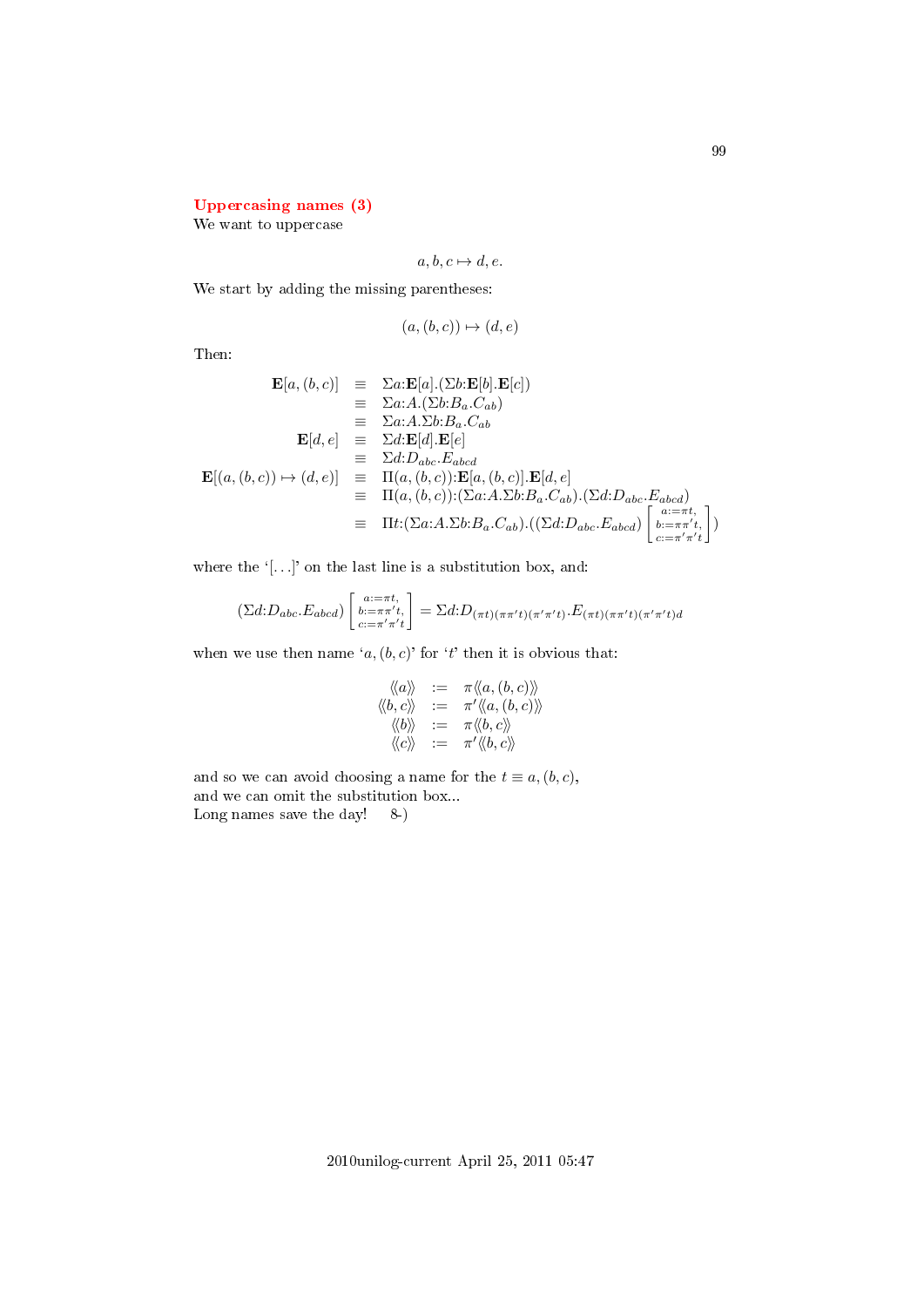## [Uppercasing names \(4\)](#page-4-4)

To summarize:

$$
\langle \langle \mathbf{E}[a] \rangle \rangle := A
$$
  
\n
$$
\langle \langle \mathbf{E}[b] \rangle \rangle := B_a
$$
  
\n
$$
\langle \langle \mathbf{E}[c] \rangle \rangle := C_{ab}
$$
  
\n
$$
\langle \langle \mathbf{E}[d] \rangle \rangle := D_{abc}
$$
  
\n
$$
\langle \langle \mathbf{E}[e] \rangle \rangle := E_{abcd}
$$
  
\n
$$
\langle \langle a, (b, c) \rangle \rangle := \Sigma b : \langle \langle \mathbf{E}[b] \rangle \rangle \langle \langle \mathbf{E}[c] \rangle \rangle
$$
  
\n
$$
\langle \langle \mathbf{E}[a, (b, c)] \rangle \rangle := \Sigma a : \langle \langle \mathbf{E}[a] \rangle \rangle \langle \langle \mathbf{E}[b, c] \rangle \rangle
$$
  
\n
$$
\langle \langle a \rangle \rangle := \pi \langle \langle a, (b, c) \rangle \rangle
$$
  
\n
$$
\langle \langle b \rangle \rangle := \pi \langle \langle a, (b, c) \rangle \rangle
$$
  
\n
$$
\langle \langle b \rangle \rangle := \pi \langle \langle b, c \rangle \rangle
$$
  
\n
$$
\langle \langle \mathbf{E}[d, e] \rangle \rangle := \Sigma d : \langle \langle \mathbf{E}[d] \rangle \rangle \langle \langle \mathbf{E}[e] \rangle \rangle
$$
  
\n
$$
\langle \langle \mathbf{E}[a, (b, c) \rangle \rangle \rangle := \Sigma d : \langle \langle \mathbf{E}[d] \rangle \rangle \langle \langle \mathbf{E}[e] \rangle \rangle
$$
  
\n
$$
\langle \langle \mathbf{E}[(a, (b, c)) \mapsto (d, e)] \rangle \rangle := \Pi \langle \langle a, (b, c) \rangle \rangle : \langle \langle \mathbf{E}[a, (b, c)] \rangle \rangle \langle \langle \langle \mathbf{E}[d, e] \rangle \rangle \rangle \Big|_{c := \langle \langle c \rangle \rangle}^{a := \langle \langle a \rangle \rangle, b = c}
$$

New terminology: a thing like  $\langle \langle a, b \rangle \rangle$  a long name within double angle brackets is bracketed long name, or, for short, a blong name.

The dictionary treats blong names as macros. The dictionary above has two parts. In the top part we have the "terminals". In the bottom part we have "(real) macros" (non-terminals).

The definition for  $\langle\langle a, (b, c)\rangle\rangle$  could have been omitted – the preprocessor would then substitute  $\langle\langle a, (b, c)\rangle\rangle$  by dnc006, which would be a perfectly acceptable name for a variable (in, say, Coq).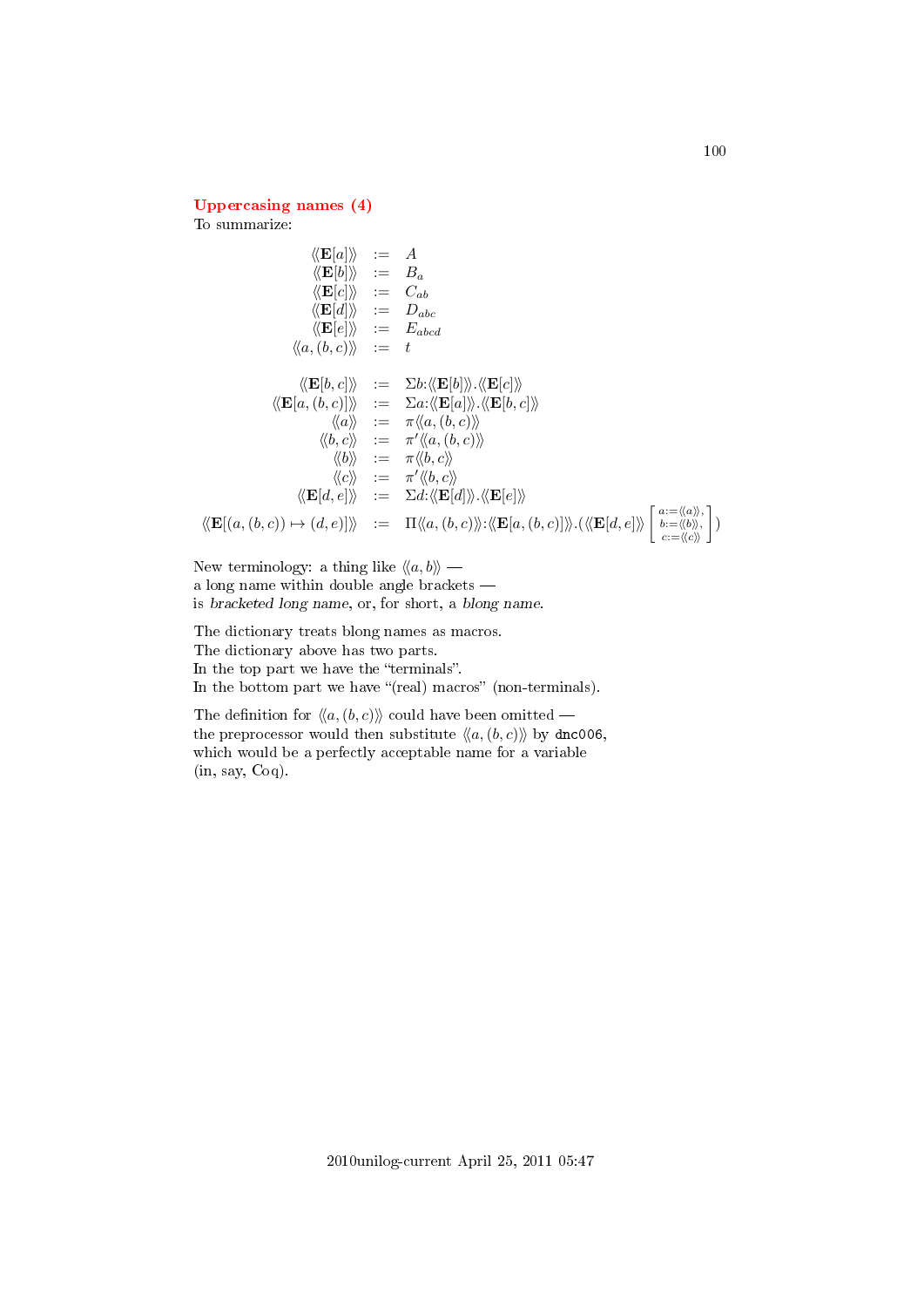## [Currying long names](#page-4-5)

There are natural bijections

$$
(a, (b, c)) \mapsto (d, e) \longrightarrow f_1
$$
\n
$$
\uparrow
$$
\n
$$
a \mapsto ((b, c) \mapsto (d, e)) \longrightarrow f_2
$$
\n
$$
\uparrow
$$
\n
$$
a \mapsto (b \mapsto (c \mapsto (d, e))) \longrightarrow f_3
$$
\n
$$
(a, b) \mapsto (c \mapsto (d, e)) \longrightarrow f_4
$$
\n
$$
\uparrow
$$
\n
$$
((a, b), c) \mapsto (d, e) \longrightarrow f_5
$$

and usually when we are speaking with humans we can gloss over the details, and say just:

$$
\frac{a \quad b \quad c \quad f}{d, e}
$$
 apps

For f being any of the  $f_i$ 's above.

 $f_3$  — the "totally curried" version of  $f$  has the simplest type:

$$
f_3: \Pi a: A_a.\Pi b: B_a.\Pi c: C_{ab}.\Sigma d: D_{abc}.\mathbb{E}_{abcd}
$$

and the way to obtain  $d, e$  from  $a, b, c, f_3$  is the shortest:

$$
(d, e) = f_1 \langle a, \langle b, c \rangle \rangle
$$
  
\n
$$
(d, e) = f_2 a \langle b, c \rangle
$$
  
\n
$$
(d, e) = f_3 a b c
$$
  
\n
$$
(d, e) = f_4 \langle a, b \rangle c
$$
  
\n
$$
(d, e) = f_5 \langle \langle a, b \rangle, c \rangle
$$

so the "totally curried versions" are usually preferred in implementations (where we cannot gloss over those details)...

Usually in mathematical practice we say  $\text{Hom}_{\mathbf{C}}(A, B)$  (=  $\text{Hom}_{\mathbf{C}}(A, B)$ ) but in our implementation of (proto-)CT in type theory we will use Hom<sub>c</sub>  $A B$ .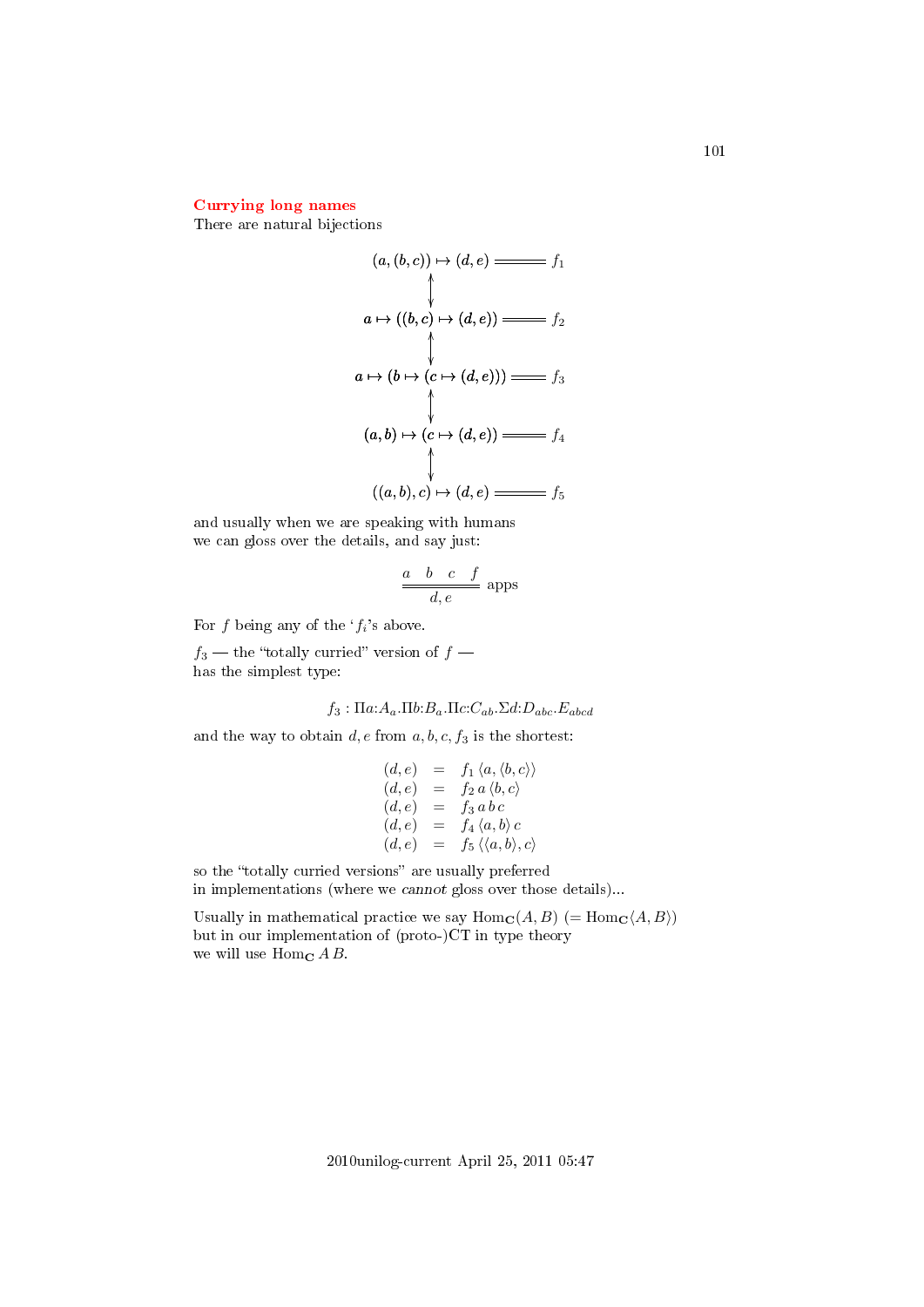## [Typing proto-categories](#page-4-6)

It should be possible to type

$$
\mathbf{C} \equiv (\mathbf{C}_0, \mathrm{Hom}_\mathbf{C}, \mathrm{id}_\mathbf{C}, \circ_\mathbf{C})
$$

from the equations:

 $A, B, C \quad : \quad \mathbf{C}_0$  $A \rightarrow A$  := Hom<sub>c</sub>  $A A$  : Sets  $A \rightarrow B$  := Hom<sub>C</sub>  $A B$  : Sets  $B \to C$  := Hom<sub>c</sub> BC  $A \rightarrow C$  := Hom<sub>c</sub>  $AC$ Hom<sub>c</sub> :  $\mathbf{E}[\lambda A. \lambda B.$  Hom<sub>c</sub> A B  $id_A := id_C A : A \rightarrow A$ id<sub>C</sub> :  $\mathbf{E}[\lambda A. \text{id}_A]$  $g \circ f$  :=  $\circ_{\mathbf{C}} \mathit{ABC} \mathit{gf}$  :  $A \to C$  $\circ_{\mathbf{C}}$  :  $\mathbf{E}[\lambda A.\lambda B.\lambda C\lambda g.\lambda f.(g \circ f)]$ 

And it should be possible to extract some of them from this diagram:

$$
\bigcap_{A}^{id_A} A \xrightarrow{f} B \xrightarrow{g} C
$$

(Note: I'm ignoring all questions of size, and I'm not saying where  $C_0$  lives).

After that we should have a constant,  $\mathbf{E}[\mathbf{C}]$ , that we can use to declare arbitrary (proto-)categories: a proto-category is an element of  $\mathbf{E}[\mathbf{C}]$ .

The result should be something like:

$$
\begin{array}{rcl}\n\mathbf{E}[\mathbf{C}_0] & := & \text{Classes} \\
\mathbf{E}[\text{Hom}_{\mathbf{C}}] & := & \mathbf{C}_0 \rightarrow (\mathbf{C}_0 \rightarrow \text{Sets}) \\
\mathbf{E}[\text{id}_{\mathbf{C}}] & := & \Pi A: \mathbf{C}_0. \text{Hom}_{\mathbf{C}} A A \\
\mathbf{E}[\circ_{\mathbf{C}}] & := & \Pi A: \mathbf{C}_0. \Pi B: \mathbf{C}_0. \Pi C: \mathbf{C}_0. \\
& & (\text{Hom}_{\mathbf{C}} B C \rightarrow (\text{Hom}_{\mathbf{C}} A B \rightarrow \text{Hom}_{\mathbf{C}} A C)) \\
\mathbf{E}[\mathbf{C}] & := & \mathbf{E}[\mathbf{C}_0, \text{Hom}_{\mathbf{C}}, \text{id}_{\mathbf{C}}, \circ_{\mathbf{C}}]\n\end{array}
$$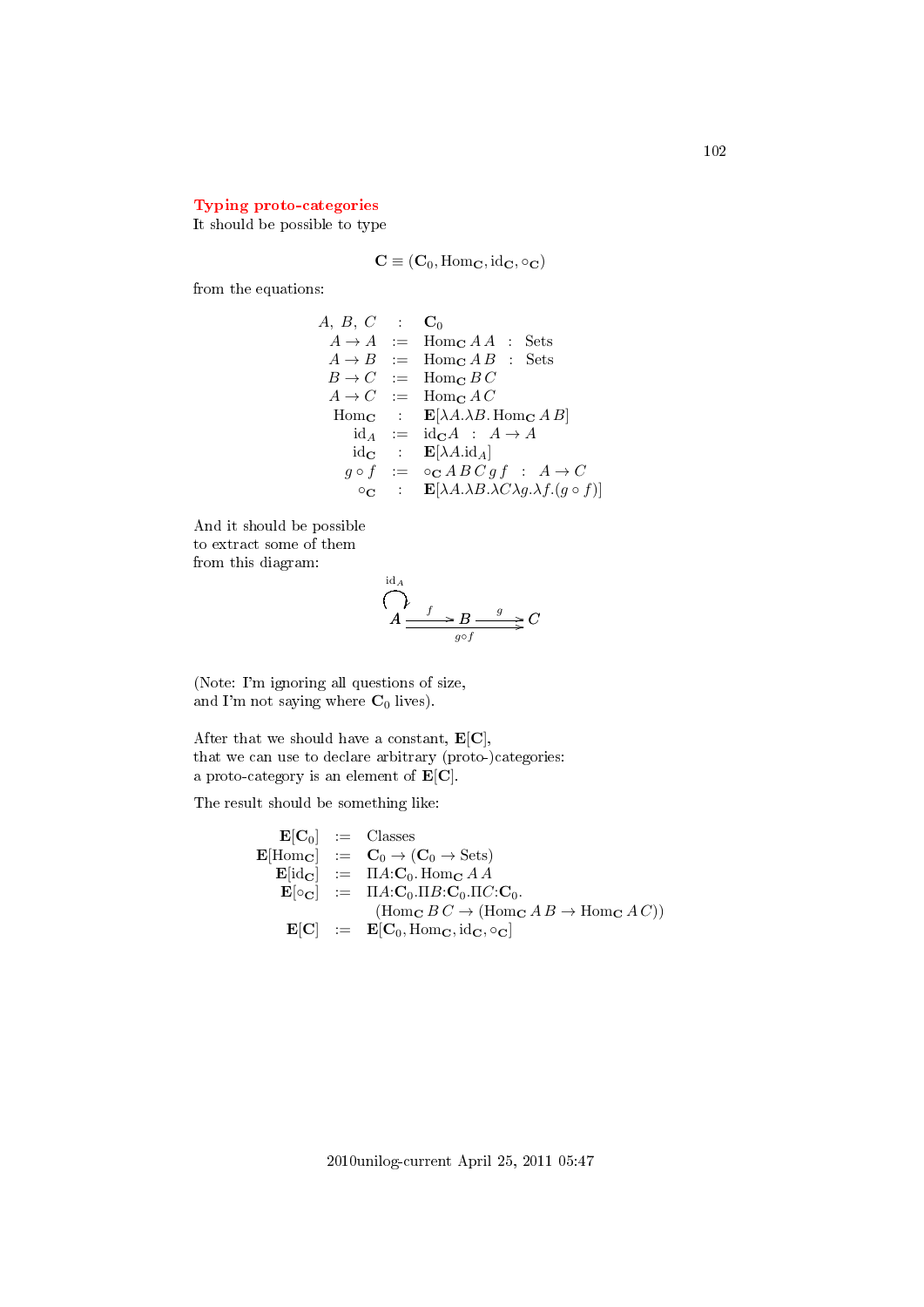## [Introduction to Heyting Algebras](#page-4-7)

Let's identify 'true' with with 1 and with the singleton set, and 'false' with 0 and with the empty set. Now all our truth-values (i.e., 0 and 1) are subsets of a "top" set,  $\top$ , and we have an arrow  $0 \to 1$ , but there's no arrow  $1 \rightarrow 0$ . The arrows are "non-decreasing". In the category  $\mathbf{Set}^{\bullet\bullet\bullet}$  we have 8 truth-values, and in the category  $\mathbf{Set}^{\mathbb{V}}$  just five:



V is the DAG

$$
\mathbb{V} := (W, R) := (\{ \alpha, \beta, \gamma \}, \{ \alpha \to \gamma, \beta \to \gamma \})
$$

regarded as a category:



In each category  $\mathbf{Set}^{\mathbb{D}}$ , where  $\mathbb D$  is a DAG, the structure  $(Sub(1_{\mathbb{D}}), \wedge, \top, \supset)$  is a CCC, and even more:  $(Sub(1_{\mathbb{D}}), \wedge, \top, \supset, \vee, \bot)$  a (bi-)Heyting Algebra. Its objects behave as intuitionistic truth-values... In  $\mathbf{Set}^{\mathbb{V}}$ , if we take  $P = \mathbb{S}^0$  we have  $\neg\neg P = (P \supset \bot) \supset \bot = \frac{11}{1} = \top$ , so  $P \neq \neg \neg P$ .

103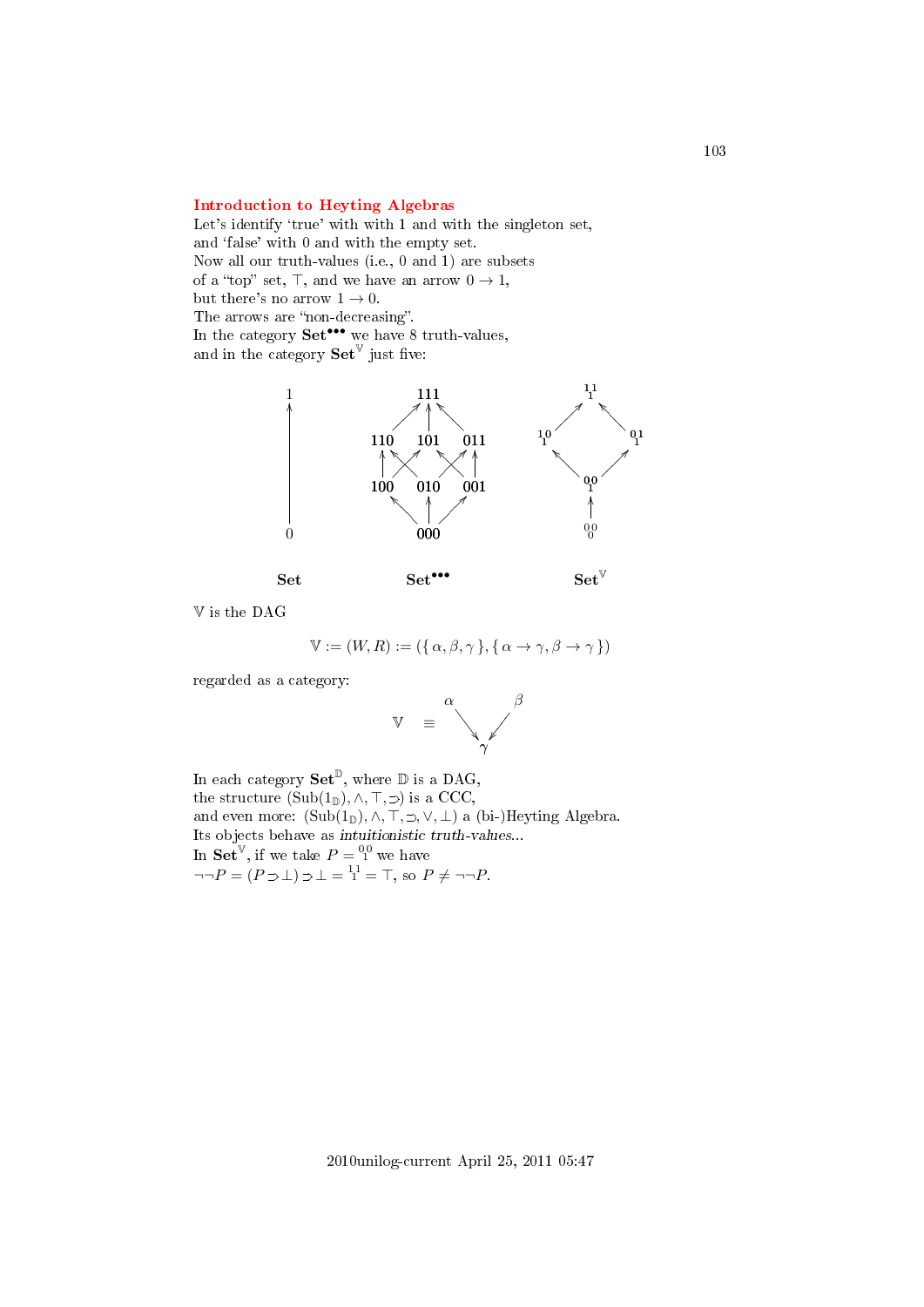# [Introduction to Lawvere-Tierney Topologies](#page-4-8)

The operation  $P \mapsto P^* := \neg \neg P$  on a HA obeys these three rules:

$$
\frac{}{\vdash \top^\ast}\qquad \frac{P\vdash Q}{P^\ast\vdash Q^\ast}\qquad \frac{}{P^{\ast\ast}\vdash P^\ast}
$$

Anything obeying these three rules [in the HA of a topos] is called a Lawvere-Tierney topology.

These three rules are the cheap presentation, of course. The nicer equivalent expensive presentations for LT-topologies include how the <sup>\*\*</sup>' interacts with  $\wedge$ ,  $\top$ ,  $\supset$ ,  $\vee$ ,  $\bot$ ,



2010unilog-current April 25, 2011 05:47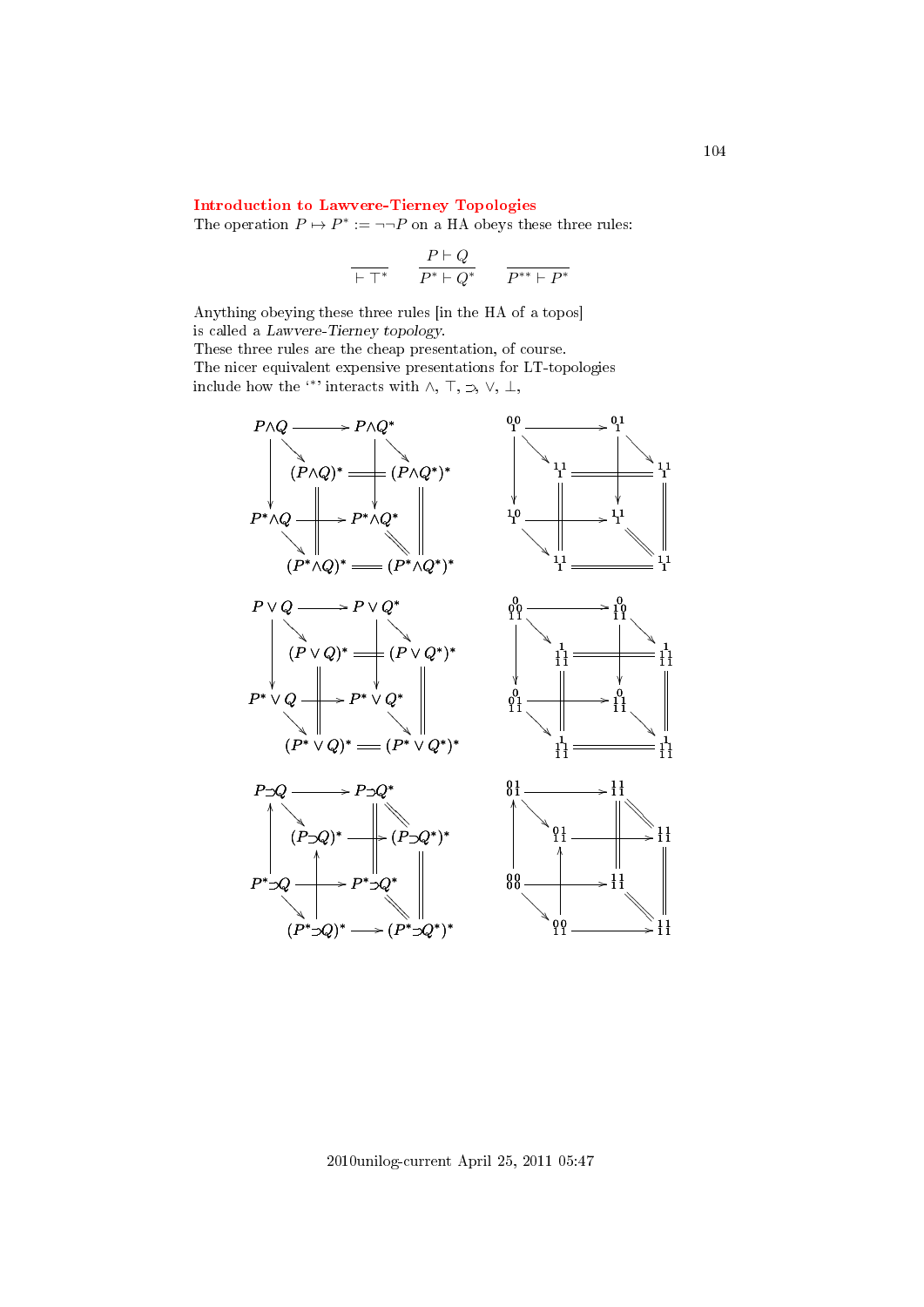# [Introduction to Lawvere-Tierney Topologies \(2\)](#page-4-9)

...plus how the  $\cdot\cdot\cdot$  interacts with  $\forall$  and  $\exists$ , plus the notions of \*-sheaf and sheafification, among lots of other things. With just a little bit more we get forcing and geometric maps between toposes.

This all looks very technical, and it is. However toposes of the form  $\mathbf{Set}^{\mathbb{D}}$ , where  $\mathbb D$  is a small DAG, seem to be archetypal, in a sense...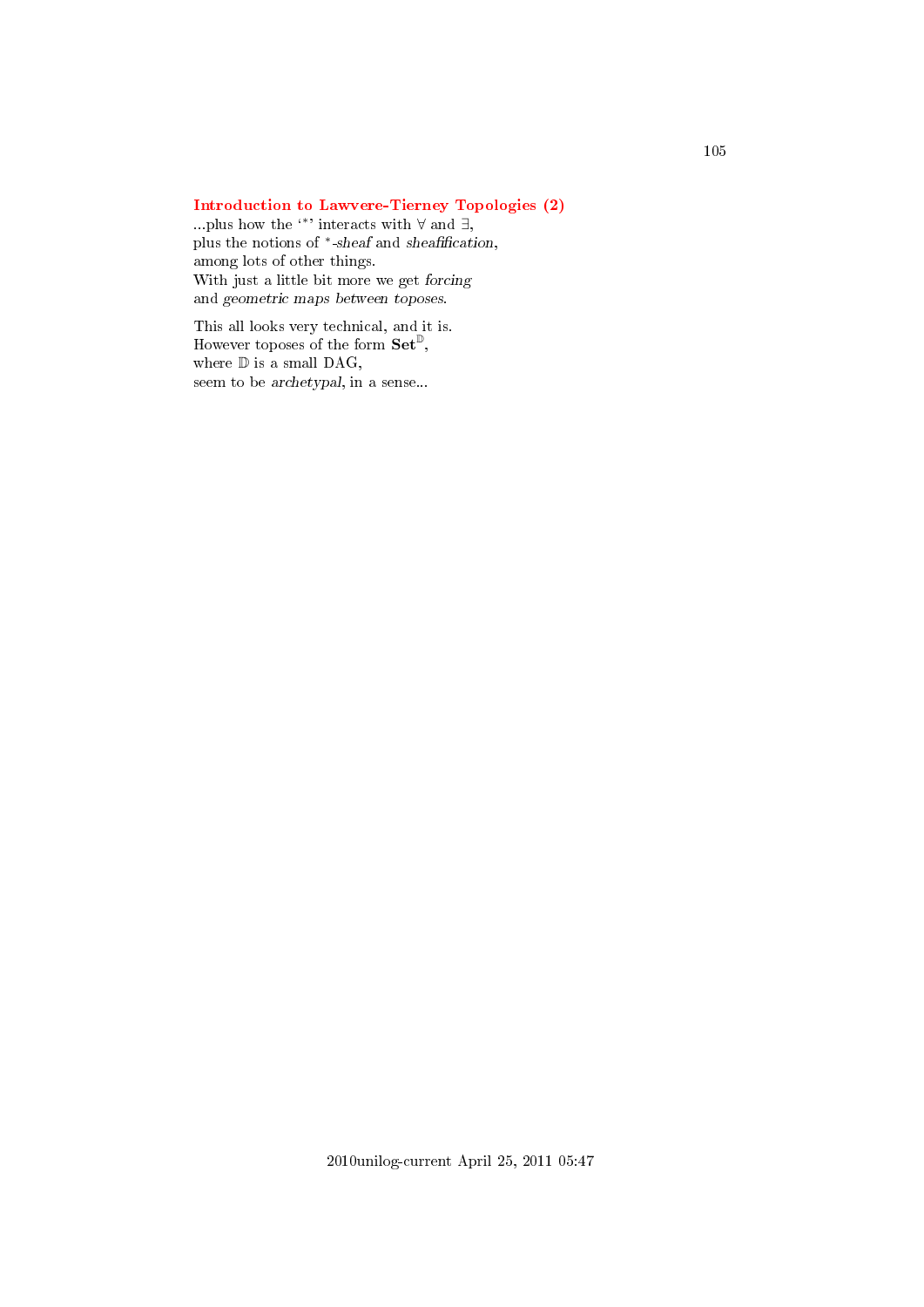## [Map of the world](#page-4-10)

This is the map of the "obvious" places where my work can be presented.

| $_{\rm CT}$                                                                                    | CompSci                              | Alg                                   | Logic                      |                           |
|------------------------------------------------------------------------------------------------|--------------------------------------|---------------------------------------|----------------------------|---------------------------|
| journals                                                                                       |                                      | journals journals                     | journals                   |                           |
| CT<br>books                                                                                    | $\text{CS}/\text{TT}$<br>books       | Alg<br>books                          | Logic<br>books             |                           |
| national<br>international<br>conferences<br>conferences<br>(papers)<br>(papers)                |                                      |                                       |                            |                           |
| international<br>conferences<br>(tutorial)                                                     |                                      | national<br>conferences<br>(tutorial) |                            | proof<br>assistants       |
| math<br>$\mathop{\rm math}$<br>seminars<br>seminars<br>PUC/IMPA/<br>at UFF<br>${\rm UFRJ/etc}$ |                                      |                                       |                            |                           |
| local<br>$_{\rm CT}$<br>seminars                                                               | local<br>comspci algebra<br>seminars | local<br>seminars                     | local<br>logic<br>seminars |                           |
| local<br>categor-<br>ists                                                                      | local<br>CompScis                    | local<br>algebra-<br>ists             | local<br>logic-<br>ians    | local<br>topolog-<br>ists |
| grad students<br>iniciação científica<br>undergrads                                            |                                      |                                       |                            |                           |

However it makes more sense to use it to connect these "places" than to think of it as belonging to one or a few of them in particular... For example, it can be used to discuss, in local seminar with non-CT-ists, how CT and Type Theory texts are written, and how to approach them.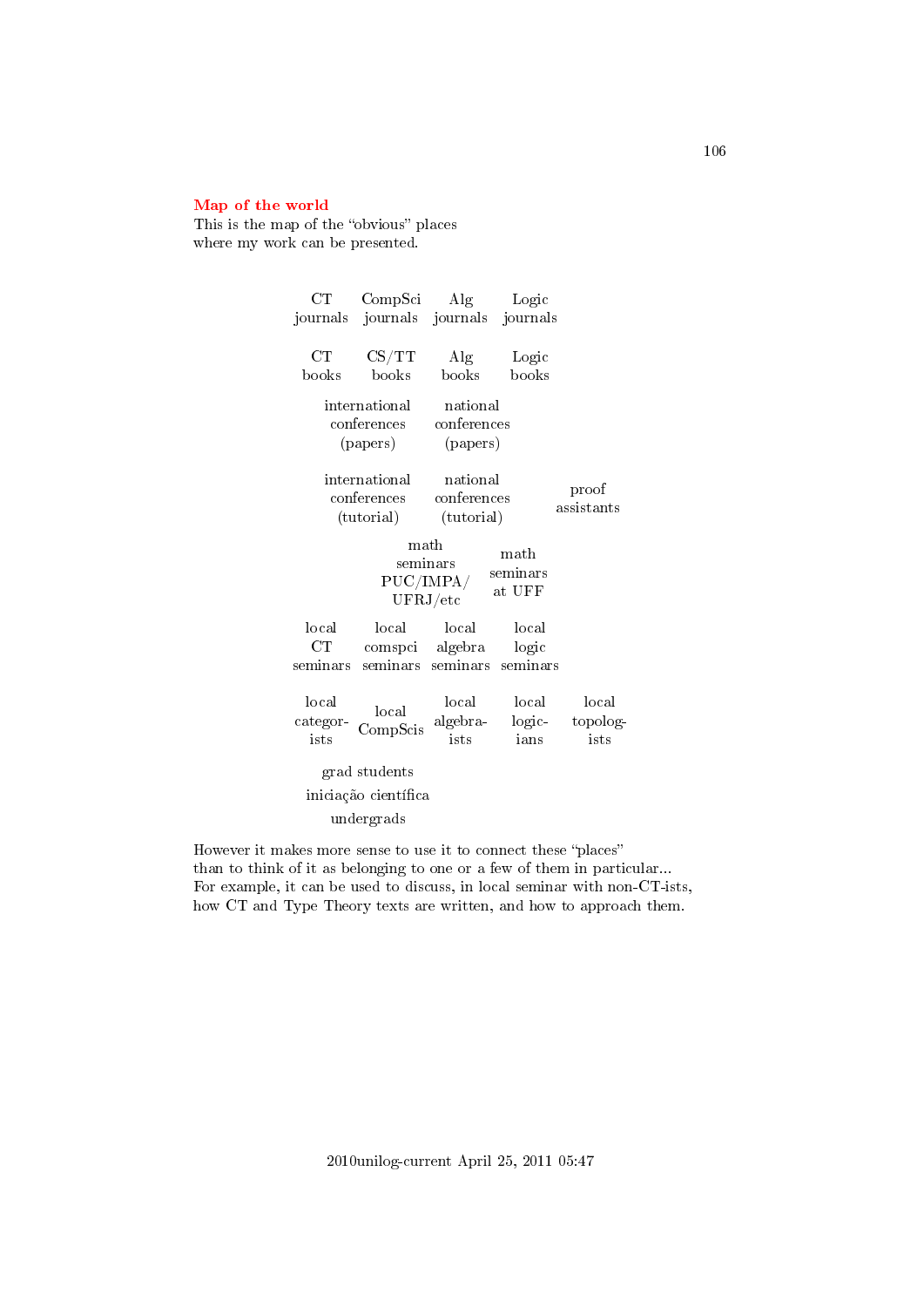#### [There are no \(new\) theorems in these slides](#page-4-11)

...because the things that we usually call "theorems" in Category Theory belong to the real world they are a construction plus something more.

Take for example the Yoneda Lemma. It says that given a functor  $R : \mathbf{B} \to \mathbf{Set}$ and an object  $B$  of  $\bf{B}$  we have a bijection between the set  $RB$ and the set of natural transformations  $C \to ((B \to C) \to RC)$ . Here we are working in the syntactical world only  $\frac{1}{x}$  we mention liftings to the real world, but we don't do any such liftings explicitly, and so what we get is just the projection of that bijection, which is a proto-iso between  $RB$ and the set of proto-NTs  $C \to ((B \to C) \to RC)$ . Usually a "theorem" involving a such construction would have to either show that it is always a bijection, or to show a case where it is not a bijection.

What we do have here is the definition of the two worlds (mostly via examples, but whatever...), of the projections, of the liftings, some ideas of how to work with this splitting of worlds, and examples.

This is not the kind of work that usually gets published.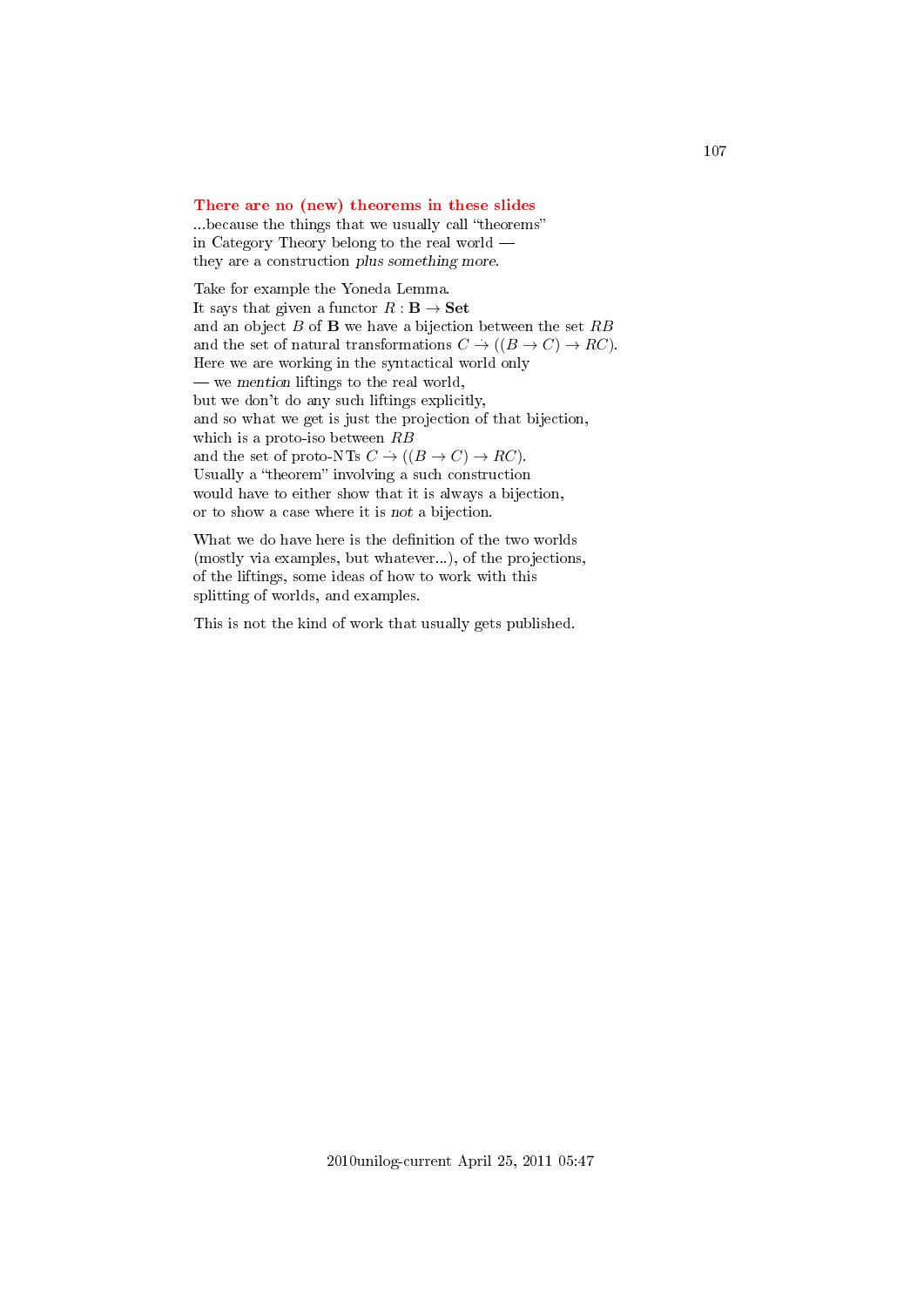# [Typing proto-adjunctions](#page-4-12)

Hom<sub>C</sub> := A, B \mapsto (A \rightarrow B)  
\nid<sub>C</sub> := A \mapsto id<sub>A</sub>  
\n
$$
\circ
$$
<sub>C</sub> := A, B, C, f, g \mapsto h  
\nC := (C<sub>0</sub>, Hom<sub>C</sub>, id<sub>C</sub>,  $\circ$ <sub>C</sub>)  
\nF<sub>0</sub> := A \mapsto FA  
\nF<sub>1</sub> := A, B, f \mapsto Ff  
\nF := (F<sub>0</sub>, F<sub>1</sub>)  
\nT<sub>0</sub> := A \mapsto T<sub>A</sub>  
\nT := (T<sub>0</sub>)  
\n $\flat$ <sub>AB</sub> := g \mapsto f  
\n $\sharp$ <sub>AB</sub> := f \mapsto g  
\n $\flat$  := A, B \mapsto \sharp<sub>AB</sub>  
\n $\sharp$  := A, B \mapsto \sharp<sub>AB</sub>  
\n $\eta$  := A \mapsto  $\eta$ <sub>A</sub>  
\n $\epsilon$  := B \mapsto \epsilon\_B  
\n(L + R) := (b, #, \eta, \epsilon)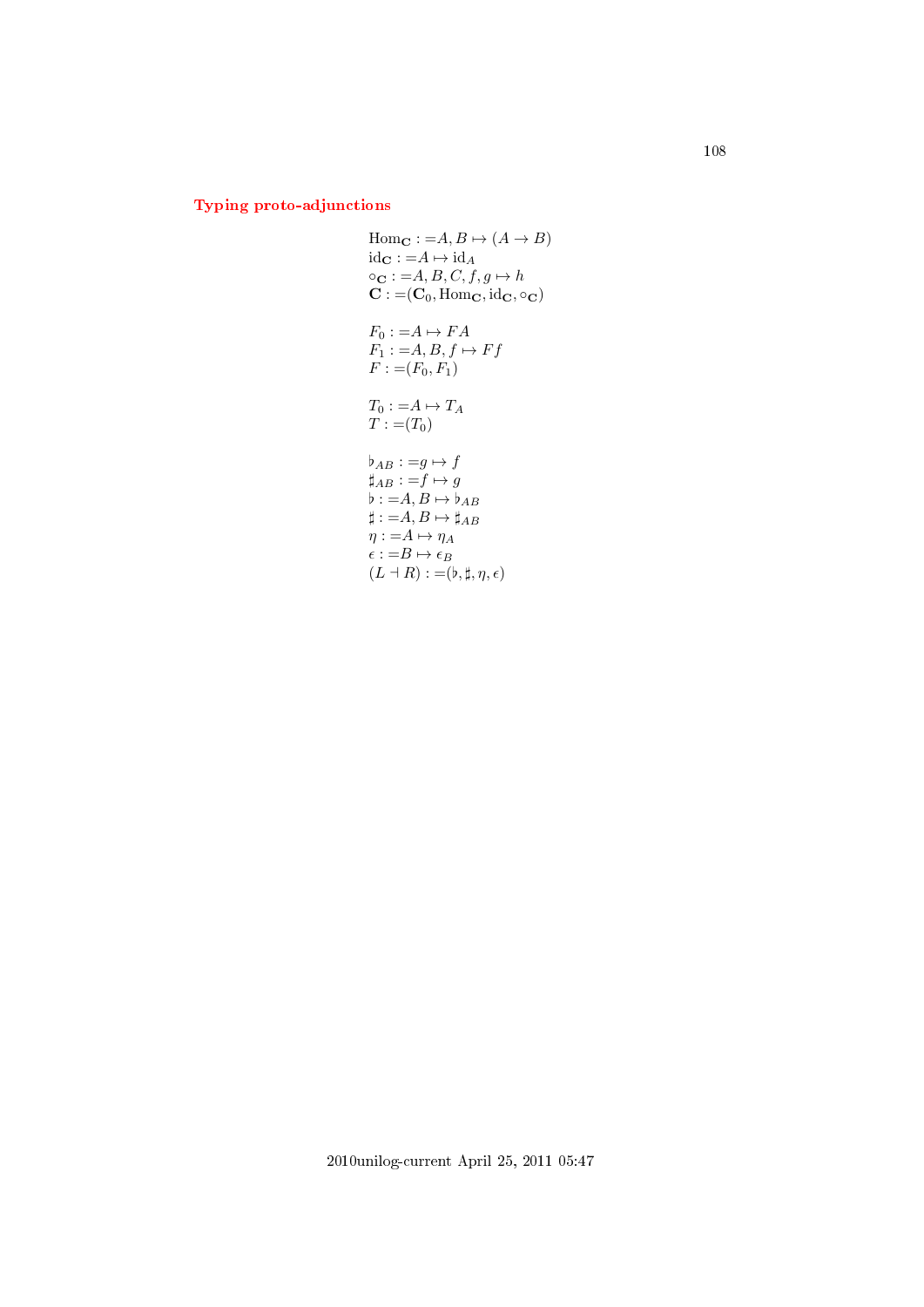## [Typing proto-CCCs](#page-4-0)

$$
prod^{\natural} := A, h \vdash f, g
$$
  
\n
$$
B \times C := (P, \pi, \pi', \text{prod})
$$
  
\n
$$
\times_0 := B, C \mapsto B \times C
$$
  
\n
$$
\times_1 := B, C, B', C', \beta, \gamma \mapsto \beta \times \gamma
$$
  
\n
$$
\times := (\times_0, \times_1)
$$
  
\n
$$
! := A \mapsto t
$$
  
\n
$$
1 := (T, !)
$$
  
\n
$$
uncur_{BC} := A, g \mapsto f
$$
  
\n
$$
cur_{BC} := A, f \mapsto g
$$
  
\n
$$
B \rightarrow C := E, ev_{BC}, cur_{BC}
$$
  
\n
$$
\rightarrow_0 := B, C \mapsto B \rightarrow C
$$
  
\n
$$
(\times B)_0 := A \mapsto A \times B
$$
  
\n
$$
(\times B)_1 := A', A, \alpha \mapsto \alpha \times B
$$
  
\n
$$
(B \rightarrow)_0 := C \mapsto (B \rightarrow C)
$$
  
\n
$$
(B \rightarrow)_1 := C, C', \gamma \mapsto (B \rightarrow \gamma)
$$
  
\n
$$
uncur_B := A, C, g \mapsto f
$$
  
\n
$$
cur_B := A, C, f \mapsto g
$$
  
\n
$$
(\times B) := ((\times B)_0, (\times B)_1)
$$
  
\n
$$
(B \rightarrow) := ((B \rightarrow)_0, (B \rightarrow)_1)
$$
  
\n
$$
\eta_B := A \mapsto coe_{AB}
$$
  
\n
$$
\epsilon_B := C \mapsto ev_{BC}
$$
  
\n
$$
((\times B) \dashv (B \rightarrow)) := (uncur_B, cur_B, \eta_B, \epsilon_B)
$$
  
\n
$$
\rightarrow := B \mapsto (B \rightarrow), ((\times B) \dashv (B \rightarrow))
$$

$$
(\mathbf{C},\times,1,\rightarrow)
$$